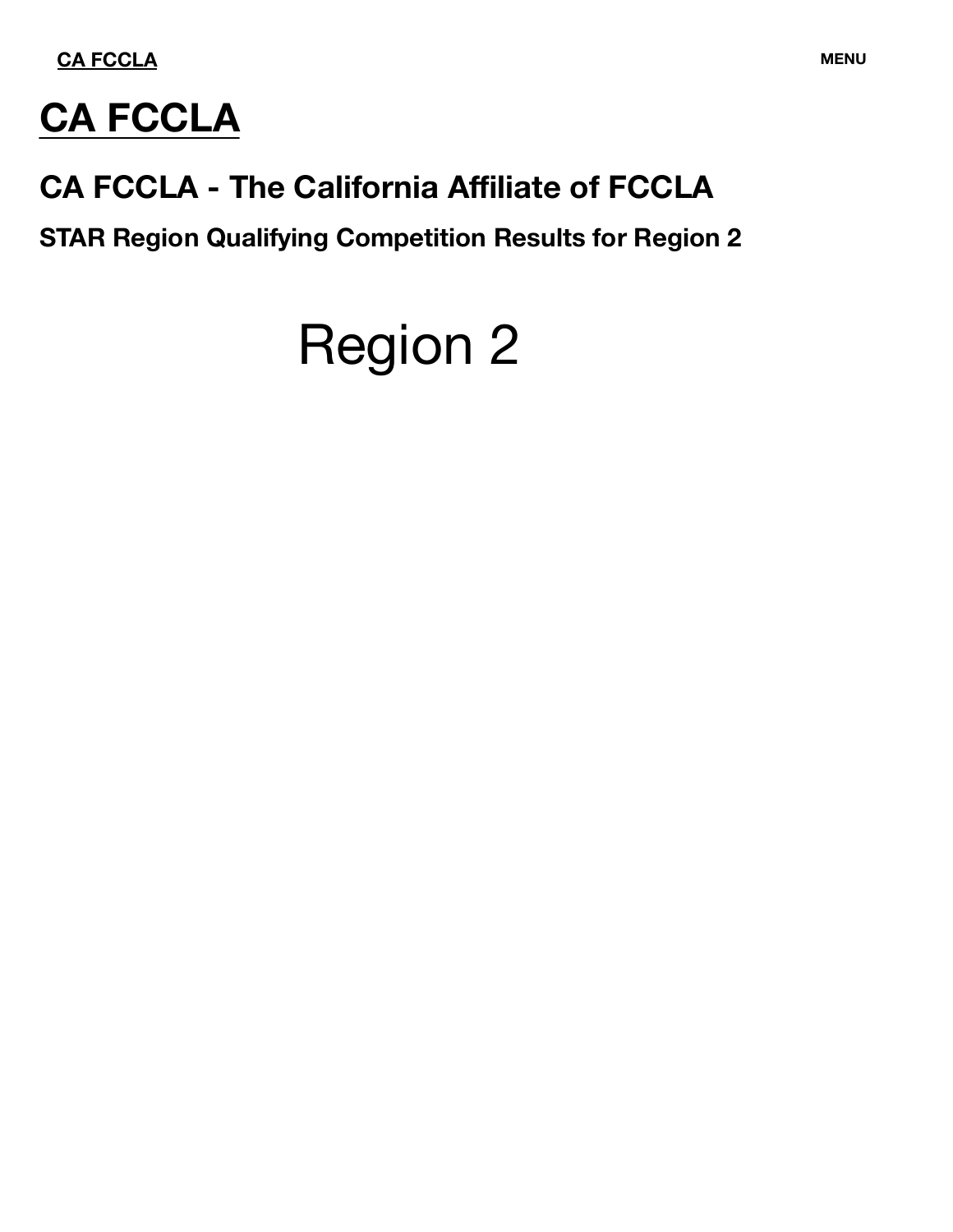## **Baking and Pastry - L3\*\* - Level 3**

| Name(s)                                      | School                      | <b>Score</b> | Rank |
|----------------------------------------------|-----------------------------|--------------|------|
| Alyssa (quinn) Murphy<br>Antoney Labuschagne | Pleasant Valley High School |              |      |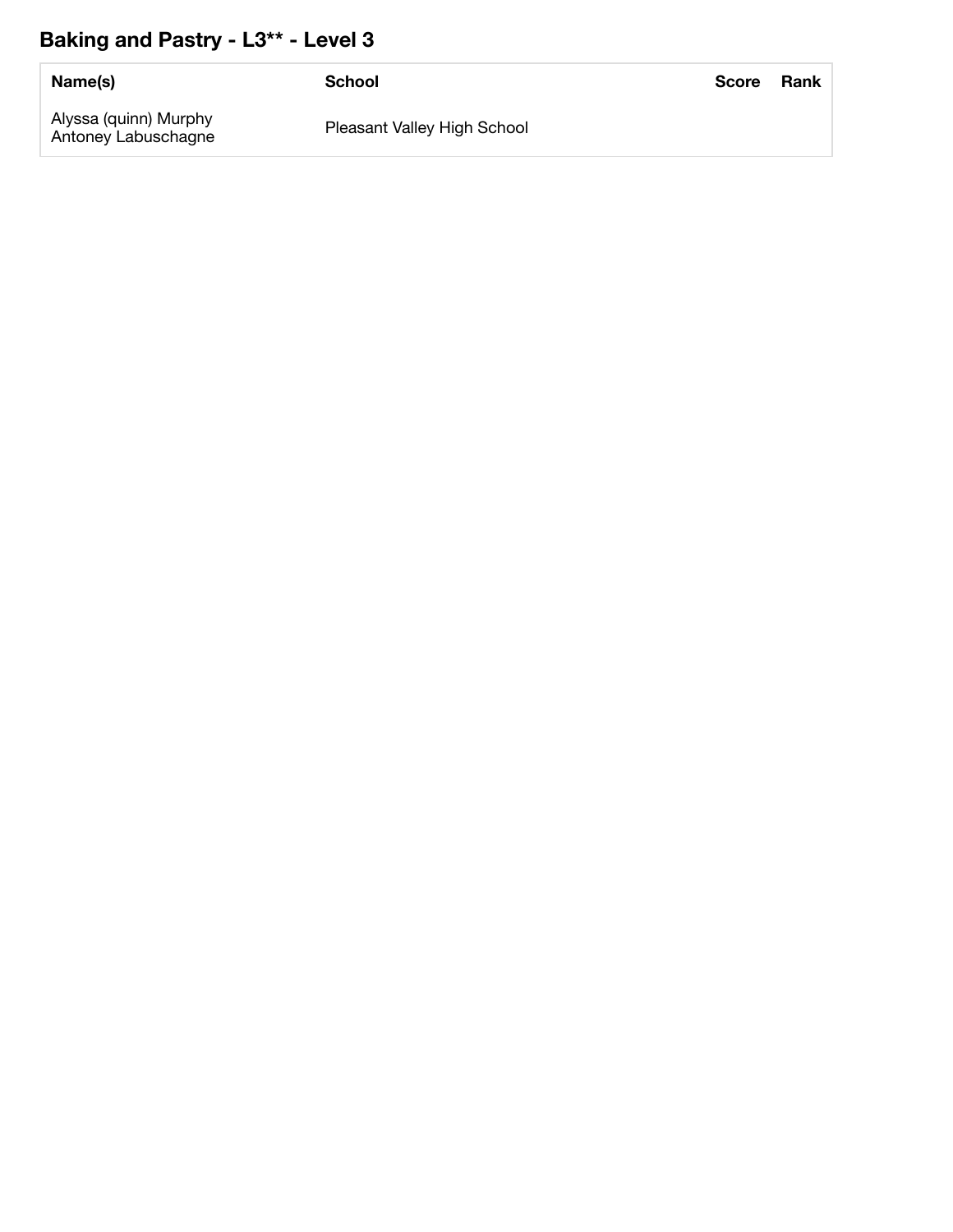### **CD Advanced Presentaion Cakes - L2 - Level 2**

| Name(s)      | <b>School</b>        | <b>Score</b> | Rank |
|--------------|----------------------|--------------|------|
| Amber Abbott | Oroville High School | 79.67        |      |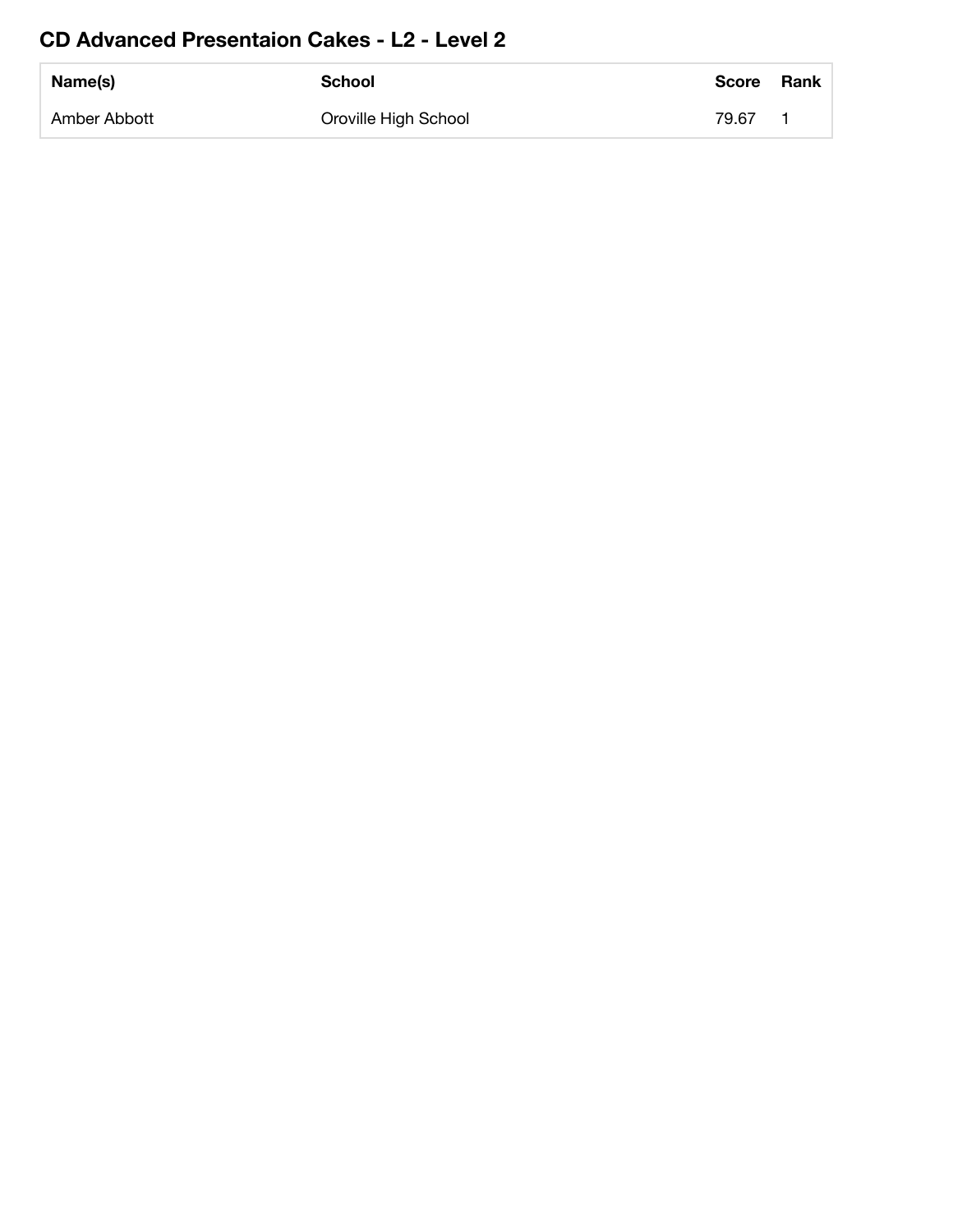## **CD Decorated Wedding Cakes - L3 - Level 3**

| Name(s)          | School                      | <b>Score</b> | Rank             |
|------------------|-----------------------------|--------------|------------------|
| William Long     | Pleasant Valley High School | 91.33 2      |                  |
| Selina Stockwell | Pleasant Valley High School | 92.33        | $\blacksquare$ 1 |
| Pa Ying Lor      | Oroville High School        | 85.00        | - 3              |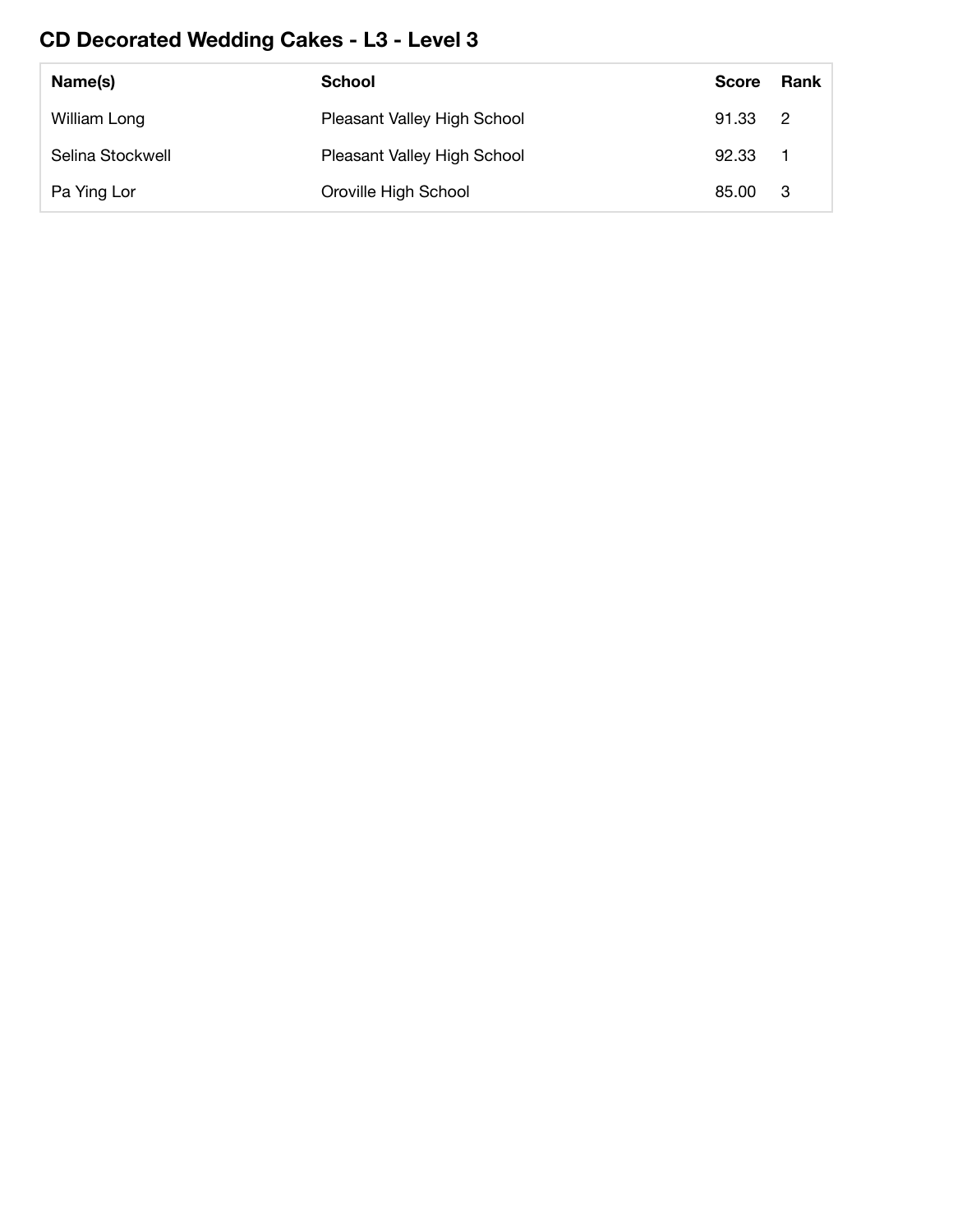#### **CD Patisserie - L3 - Level 3**

| Name(s)     | School               | <b>Score</b> | <b>Rank</b> |
|-------------|----------------------|--------------|-------------|
| Pa Jai Yang | Oroville High School | 91.67        |             |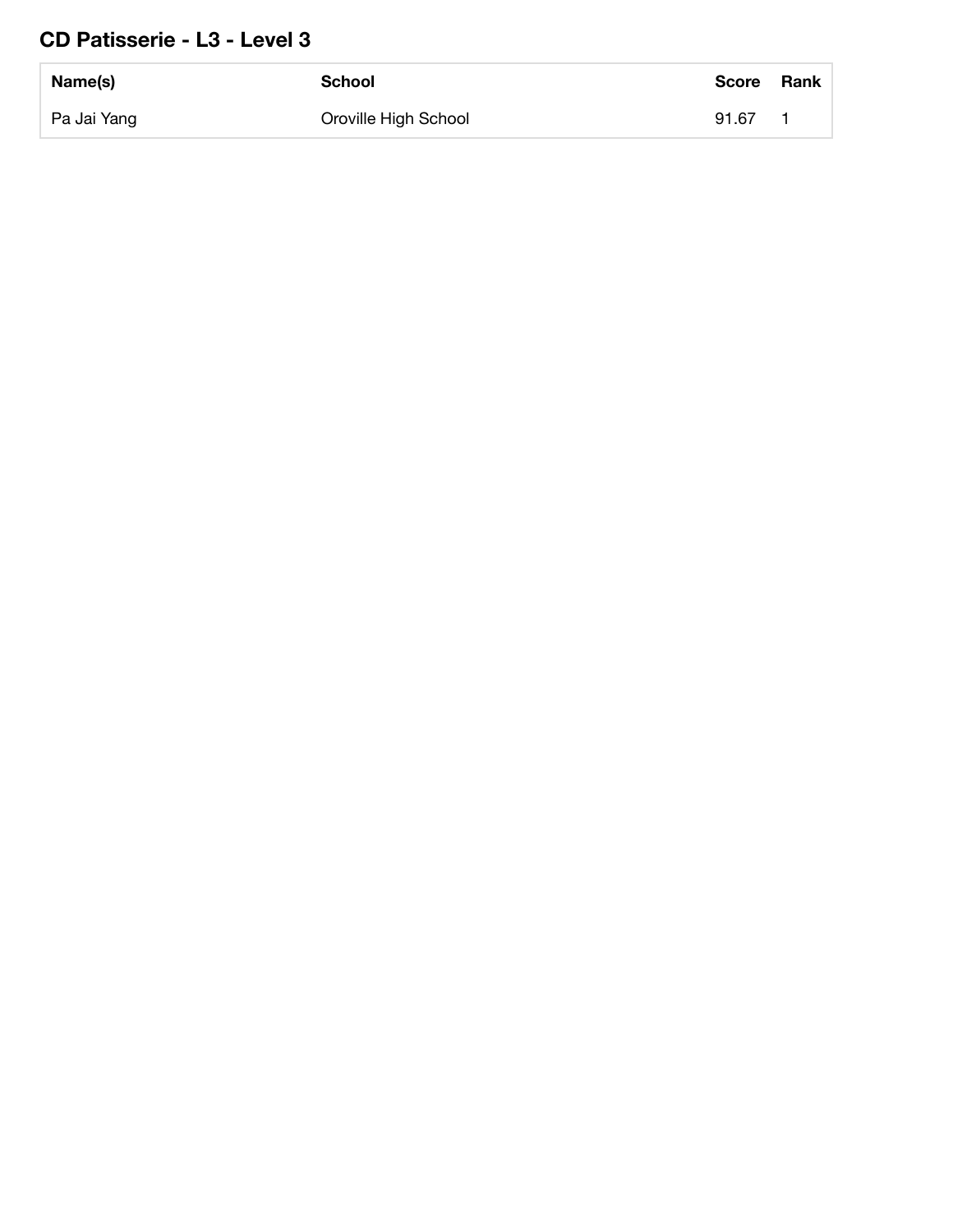## **Chapter Service Project Display - L1, 2-3 - Level 3**

| Name(s)                                                  | School                      | <b>Score</b> | Rank |
|----------------------------------------------------------|-----------------------------|--------------|------|
| Shivani Torres - Lal<br>Nancy Ramirez<br>Veronica Shiger | Pleasant Valley High School | 82.67        |      |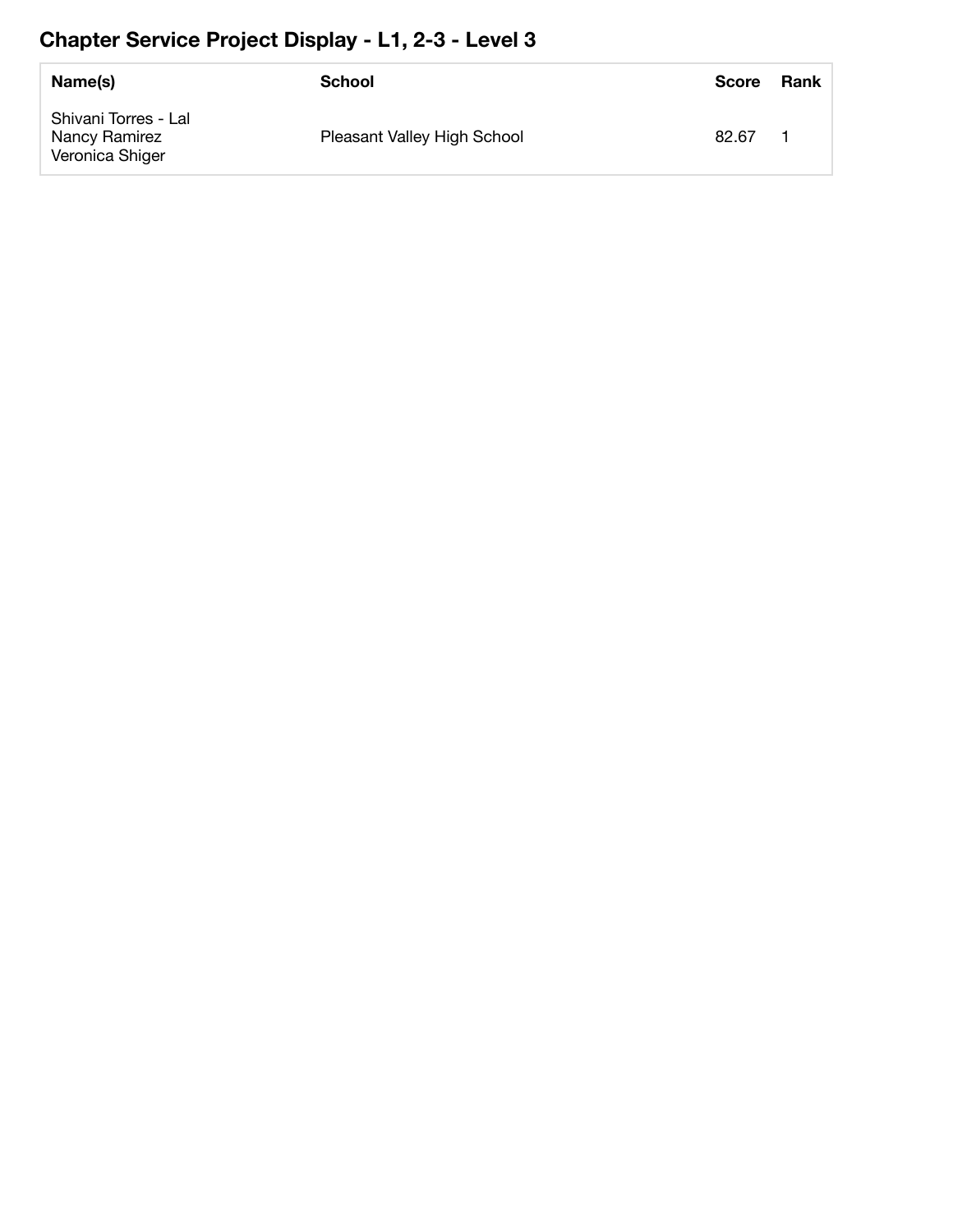## **Child Development - L1, 2, 3 - Level 3**

| Name(s)          | <b>School</b>      | <b>Score</b> | <b>Rank</b> |
|------------------|--------------------|--------------|-------------|
| Analise Landeros | Orland High School | 71.67        |             |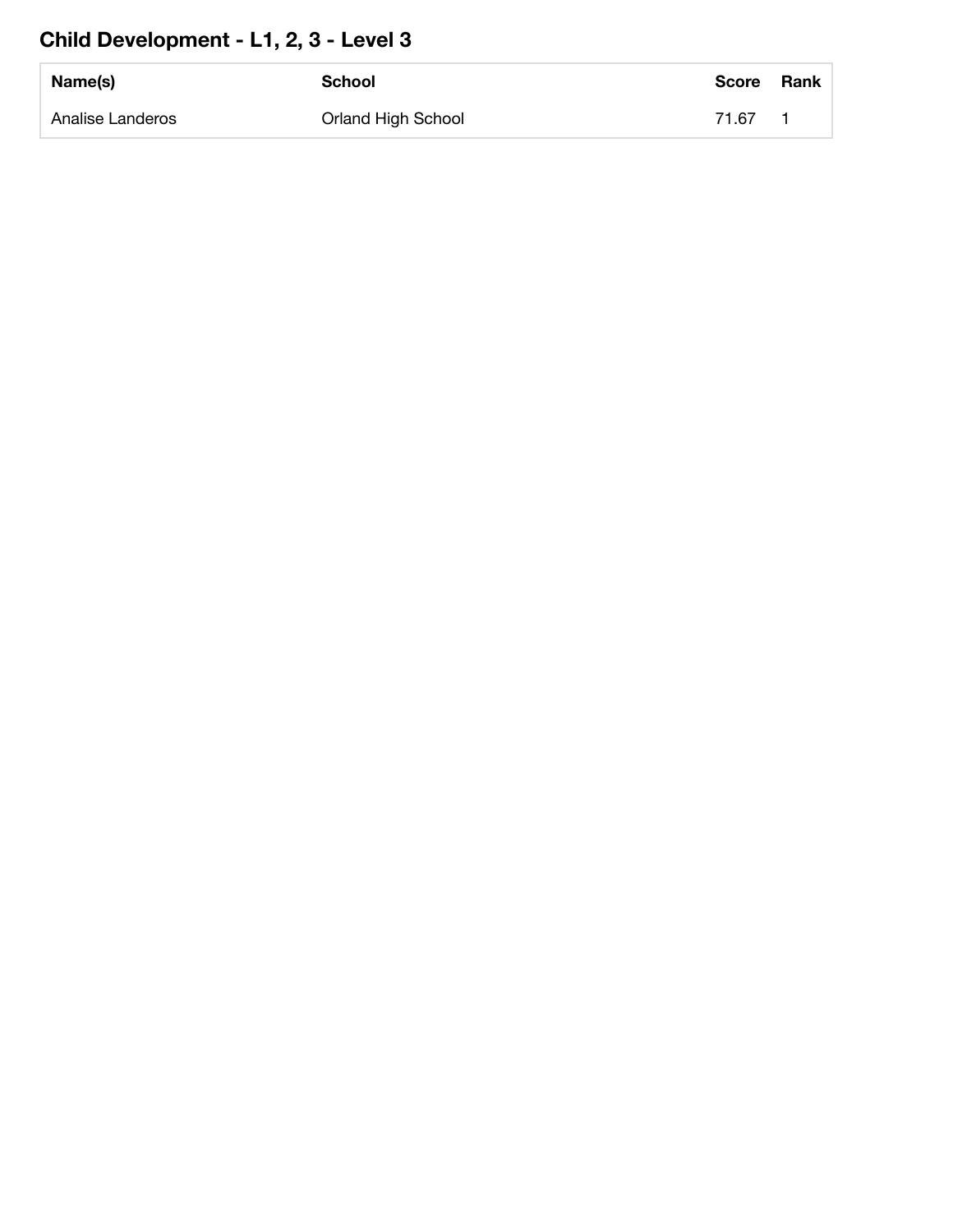## **Culinary Arts - L3\*\* - Level 3**

| Name(s)                                                                        | <b>School</b>               | <b>Score</b> | <b>Rank</b> |
|--------------------------------------------------------------------------------|-----------------------------|--------------|-------------|
| Imani Reynolds<br>Kylie Jones<br>Jake Wong                                     | Pleasant Valley High School | 69.00        | 3           |
| Calvin Pierce<br>Gracie Elliott<br>Mateo Musser<br>Kaden van der Eyck          | Los Molinos High School     | 56.67        | 0           |
| David Abbott<br>Christopher Daneau<br><b>Brandon Kertz</b><br>Ayden Mcallister | Pleasant Valley High School | 84.00        | 1           |
| Jaden Jones<br>Nikki Havens<br>Philip Whelan-Irwin                             | Pleasant Valley High School | 82.00        | 2           |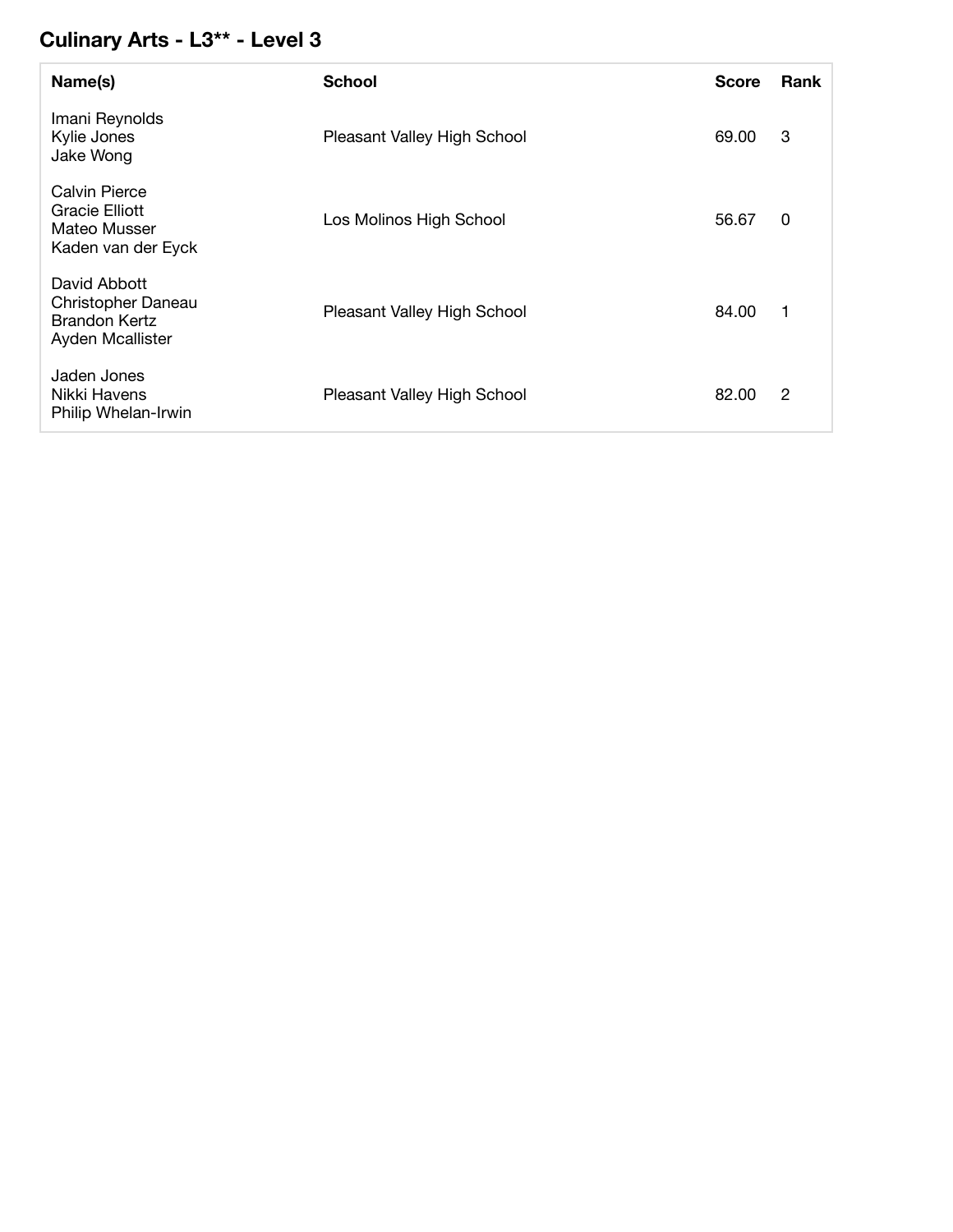### **Fashion Construction - L3 - Level 3**

| Name(s)    | <b>School</b>        | <b>Score</b> | <b>Rank</b> |
|------------|----------------------|--------------|-------------|
| Rosie Yang | Oroville High School | 81.67        |             |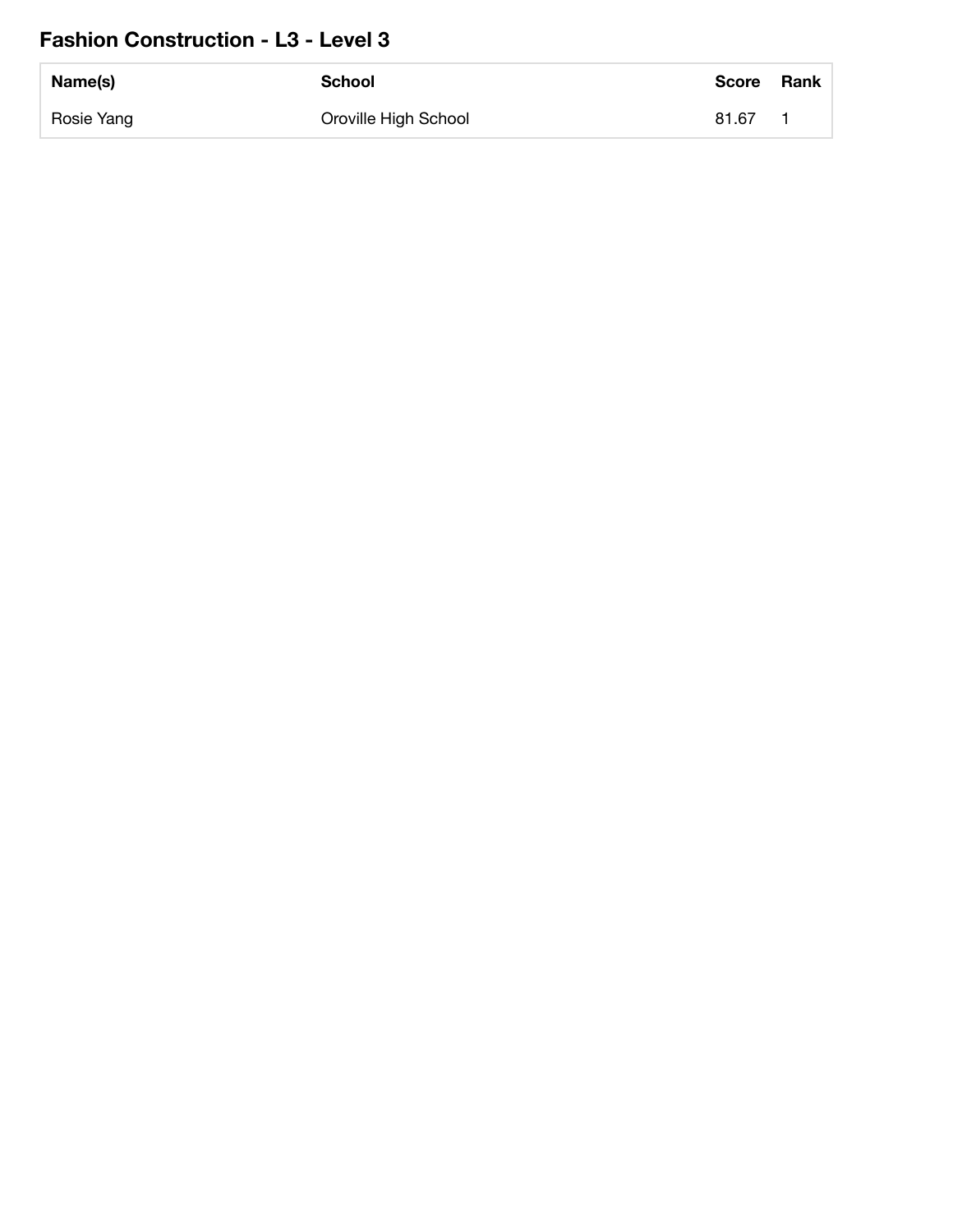## **Job Interview - L2, 3 - Level 3**

| Name(s)          | School                      | <b>Score</b> | Rank           |
|------------------|-----------------------------|--------------|----------------|
| Lantana Kimbler  | Oroville High School        | 90.50        |                |
| Justin Robertson | Pleasant Valley High School |              |                |
| Kira Campbell    | Pleasant Valley High School | 75.50        | $\overline{2}$ |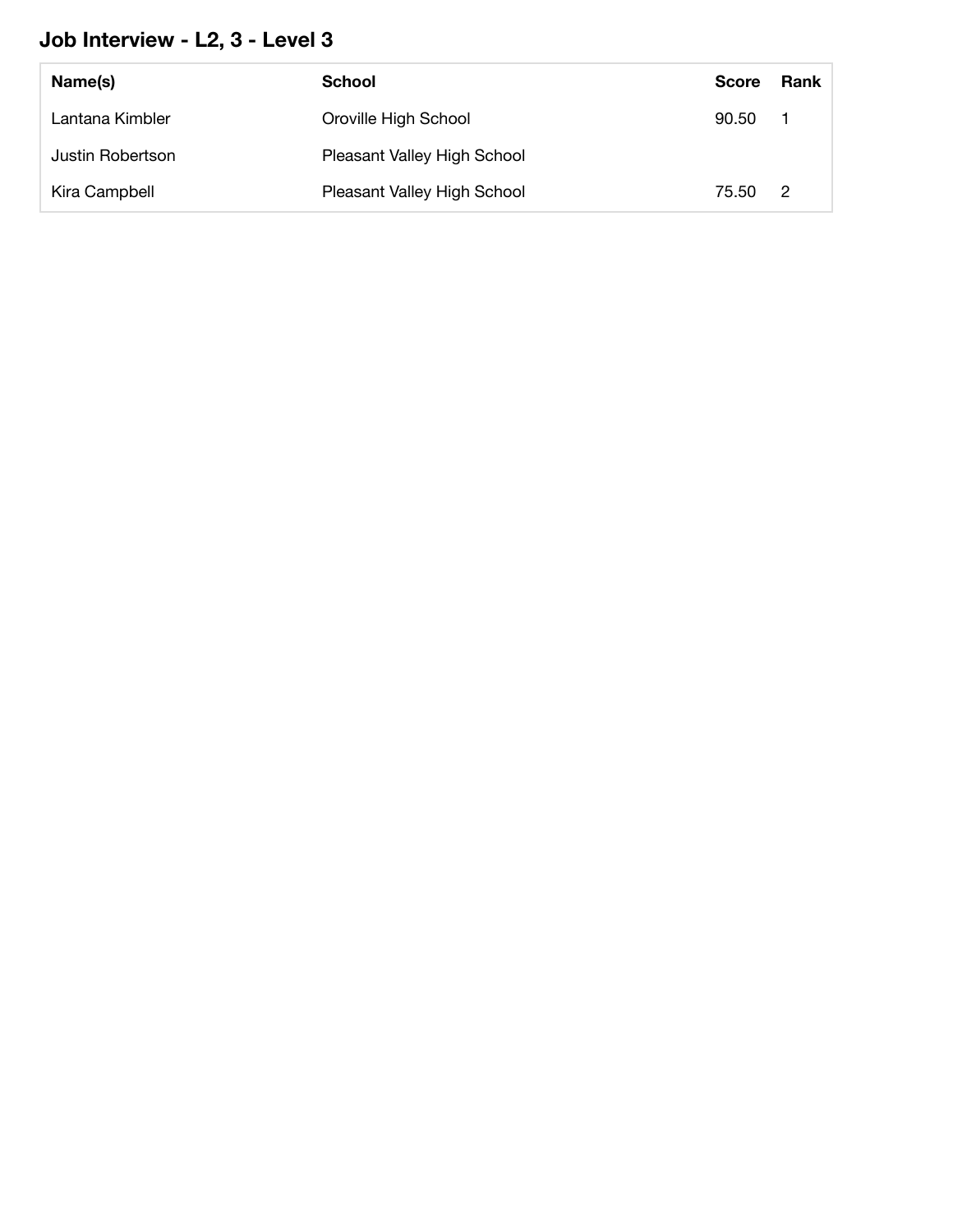## **Menu Planning and Table Display - L1, 2, 3 - Level 3**

| Name(s)           | <b>School</b>              | <b>Score</b> | Rank           |
|-------------------|----------------------------|--------------|----------------|
| Katherine Peabody | <b>Willows High School</b> | 95.67        |                |
| Cloie Yang        | Oroville High School       | 67.67        | $\overline{2}$ |
| Oua Yang          | Oroville High School       |              |                |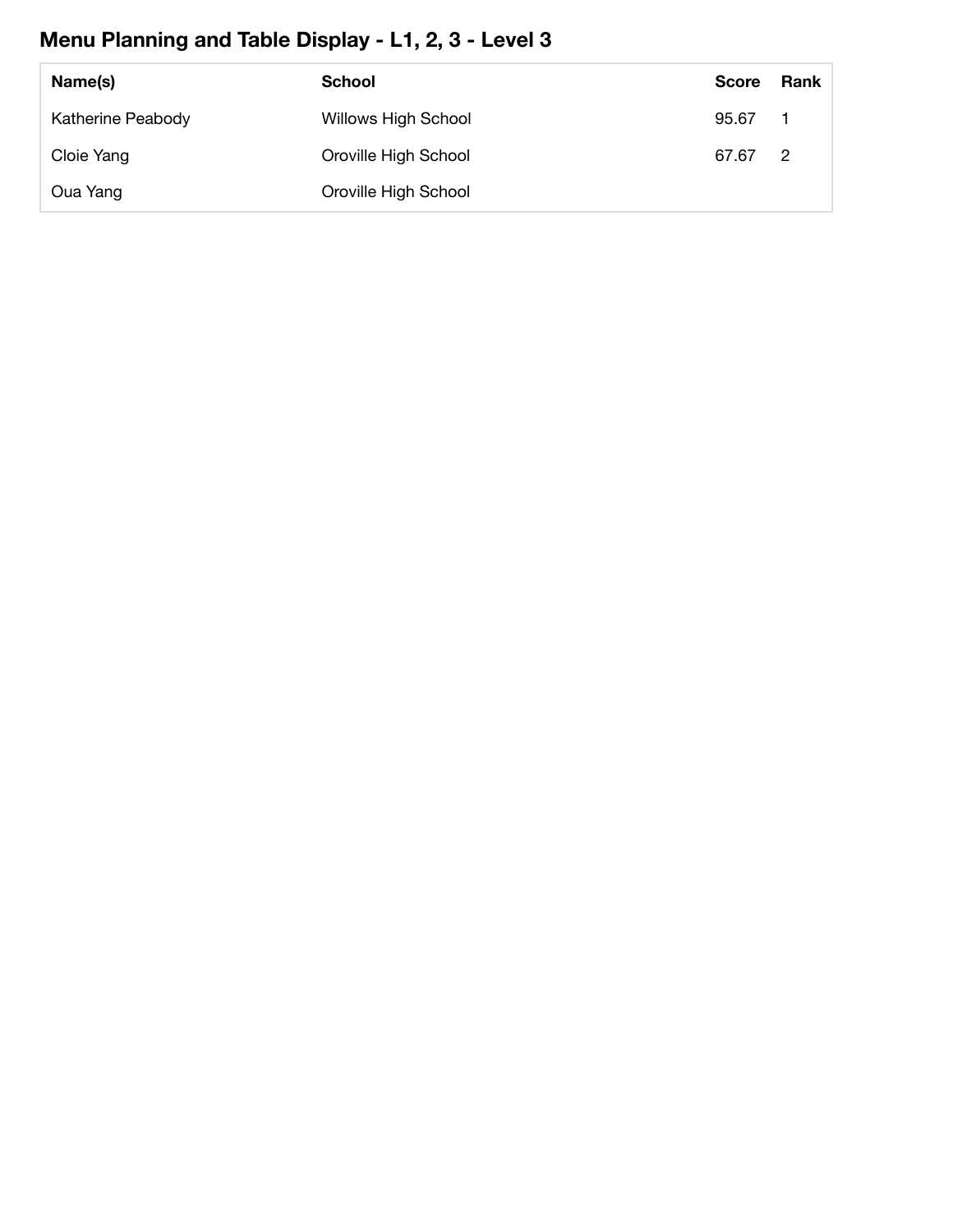## **Menu Planning and Table Display - L1, 2, 3 - Level 2**

| Name(s)                 | School                      | <b>Score</b> | Rank |
|-------------------------|-----------------------------|--------------|------|
| <b>Bianca Gutierrez</b> | Los Molinos High School     | 85.33 2      |      |
| <b>Zoey Miller</b>      | Pleasant Valley High School | 92.33        |      |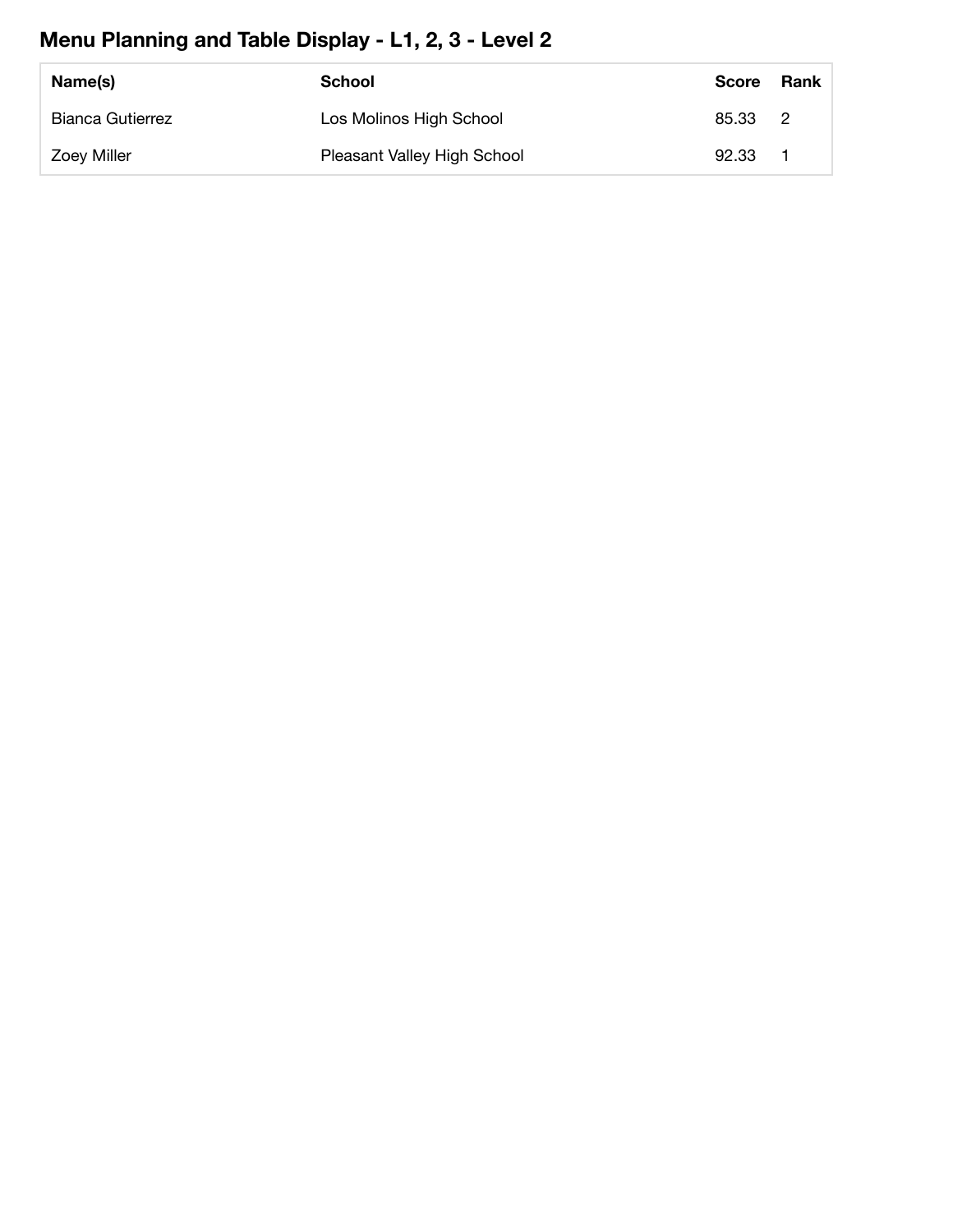## **Professional Presentation - L1, 2, 3 - Level 2**

| Name(s)                                    | <b>School</b>               | <b>Score</b> | <b>Rank</b> |
|--------------------------------------------|-----------------------------|--------------|-------------|
| David Medina                               | Pleasant Valley High School |              |             |
| Liam Eller<br>Savannah Birch               | Pleasant Valley High School | 86.33        | 1           |
| <b>Kennedy Mickiewicz</b><br>Kadense Flint | Pleasant Valley High School | 56.67        | 0           |
| Jesse Gonzalez<br>Giovanny Medina          | Pleasant Valley High School | 60.33        | 3           |
| Courtney Eaton                             | Pleasant Valley High School | 76.00        | 2           |
| Chloe Himes                                | Los Molinos High School     |              |             |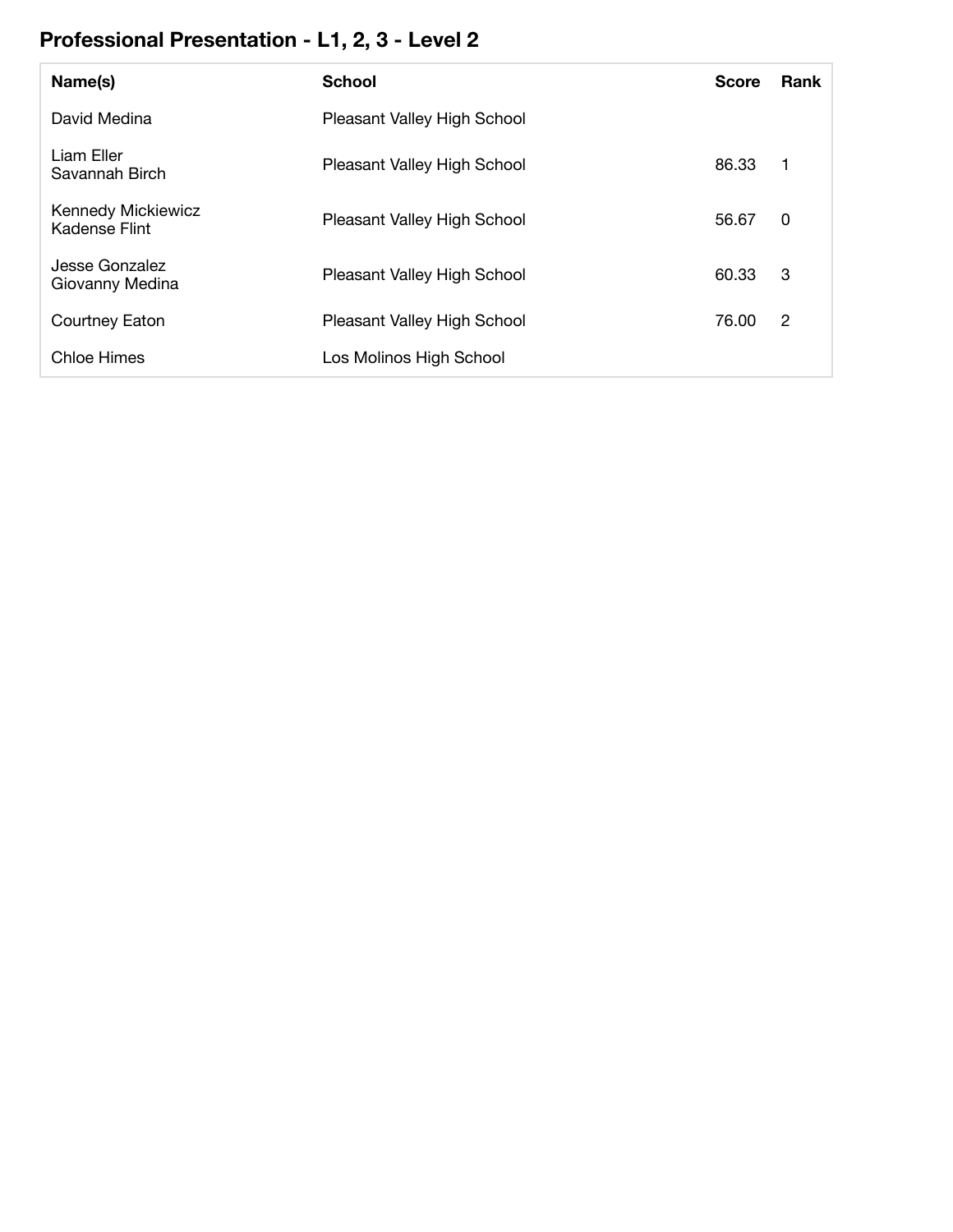## **Repurpose and Redesign - L1, 2, 3 - Level 3**

| Name(s)        | <b>School</b>           | <b>Score</b> | <b>Rank</b> |
|----------------|-------------------------|--------------|-------------|
| Andrew Grayson | Los Molinos High School | 89.33        |             |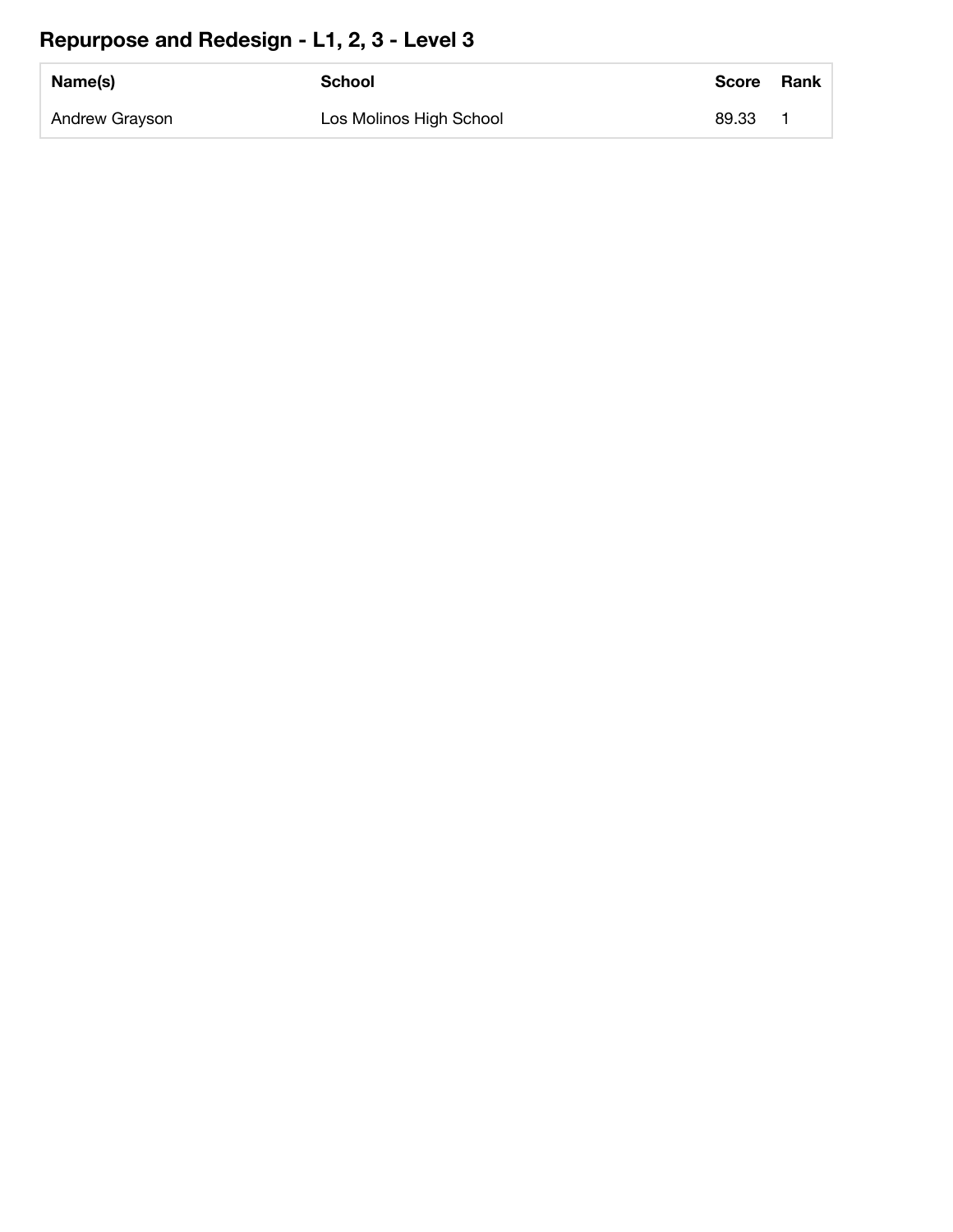## **Room Design - L1, 2, 3 - Level 3**

| Name(s)         | <b>School</b>             | <b>Score</b> | Rank           |
|-----------------|---------------------------|--------------|----------------|
| Marilyn Rico    | <b>Orland High School</b> | 79.67        | - 3            |
| Alyssa Nahinu   | <b>Orland High School</b> | 86.00        | $\overline{2}$ |
| Regan Parkinson | <b>Orland High School</b> | 94.67        |                |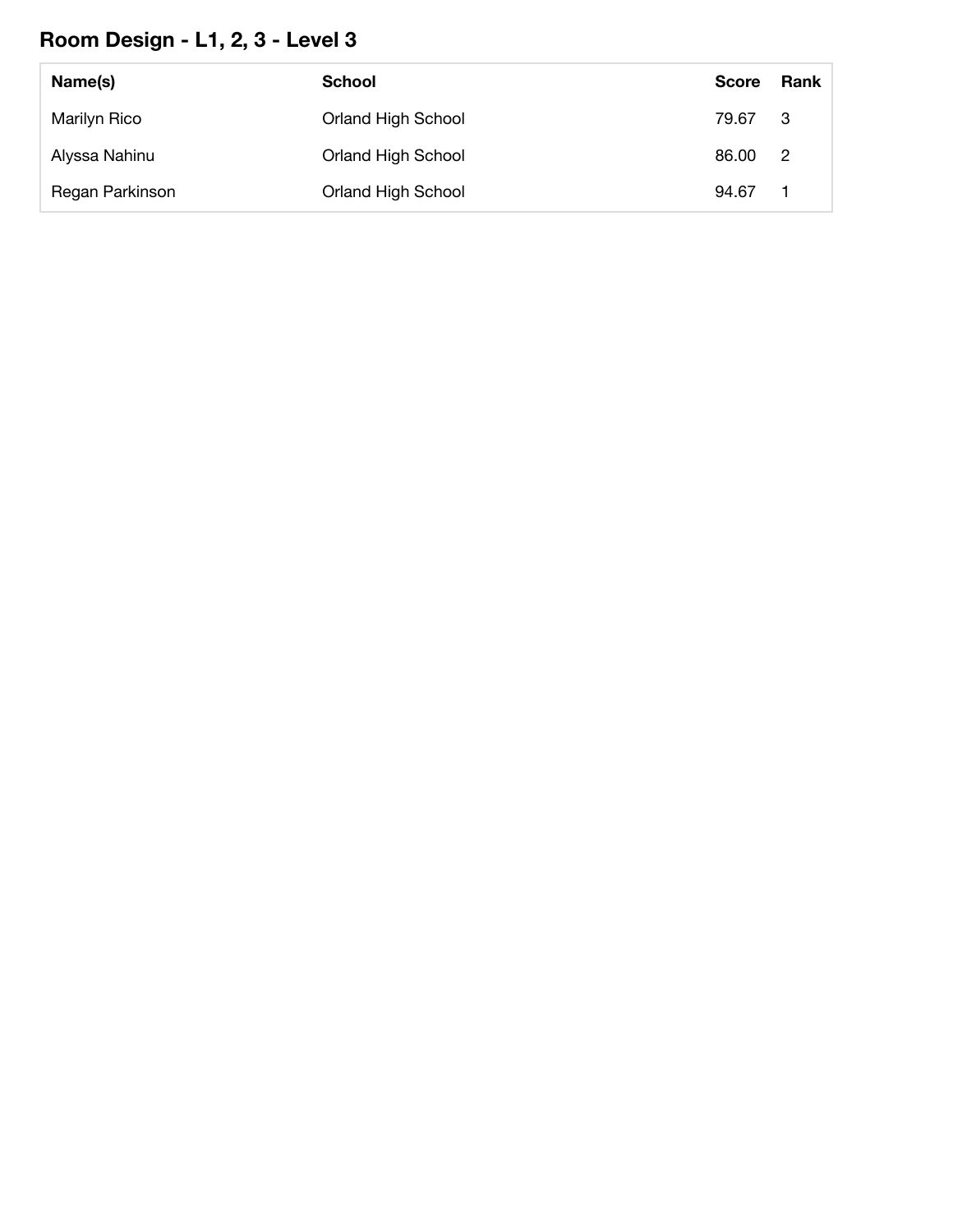## **Room Design - L1, 2, 3 - Level 2**

| Name(s)      | <b>School</b>               | <b>Score</b> | Rank |
|--------------|-----------------------------|--------------|------|
| Merri Shiger | Pleasant Valley High School |              |      |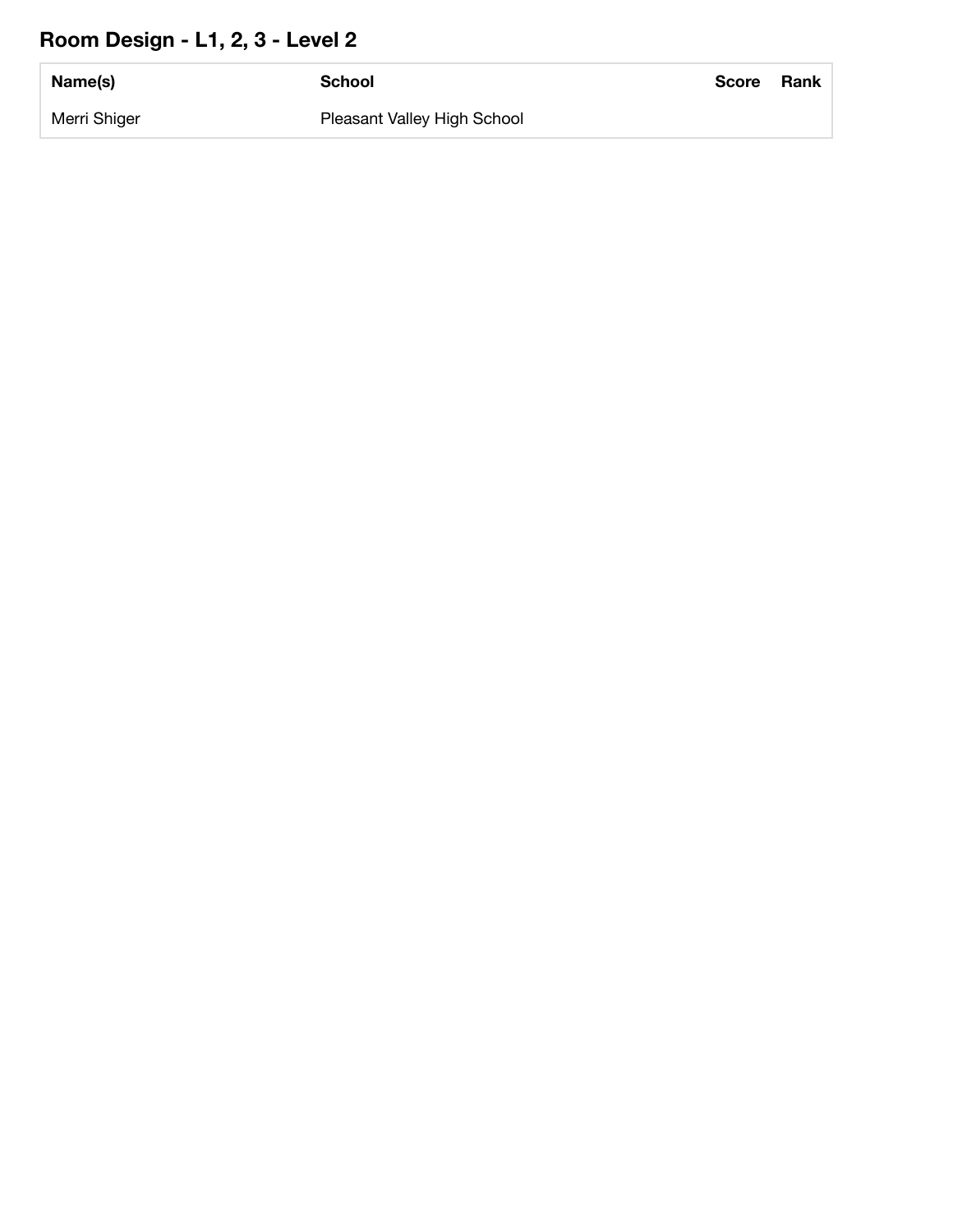## **Salad Preparation - L1, 2, 3 - Level 2**

| Name(s)                 | School                      | <b>Score</b> | Rank |
|-------------------------|-----------------------------|--------------|------|
| <b>Stephanie Torres</b> | Los Molinos High School     | 60.00        |      |
| <b>Zander Shutt</b>     | Pleasant Valley High School | 48.67        |      |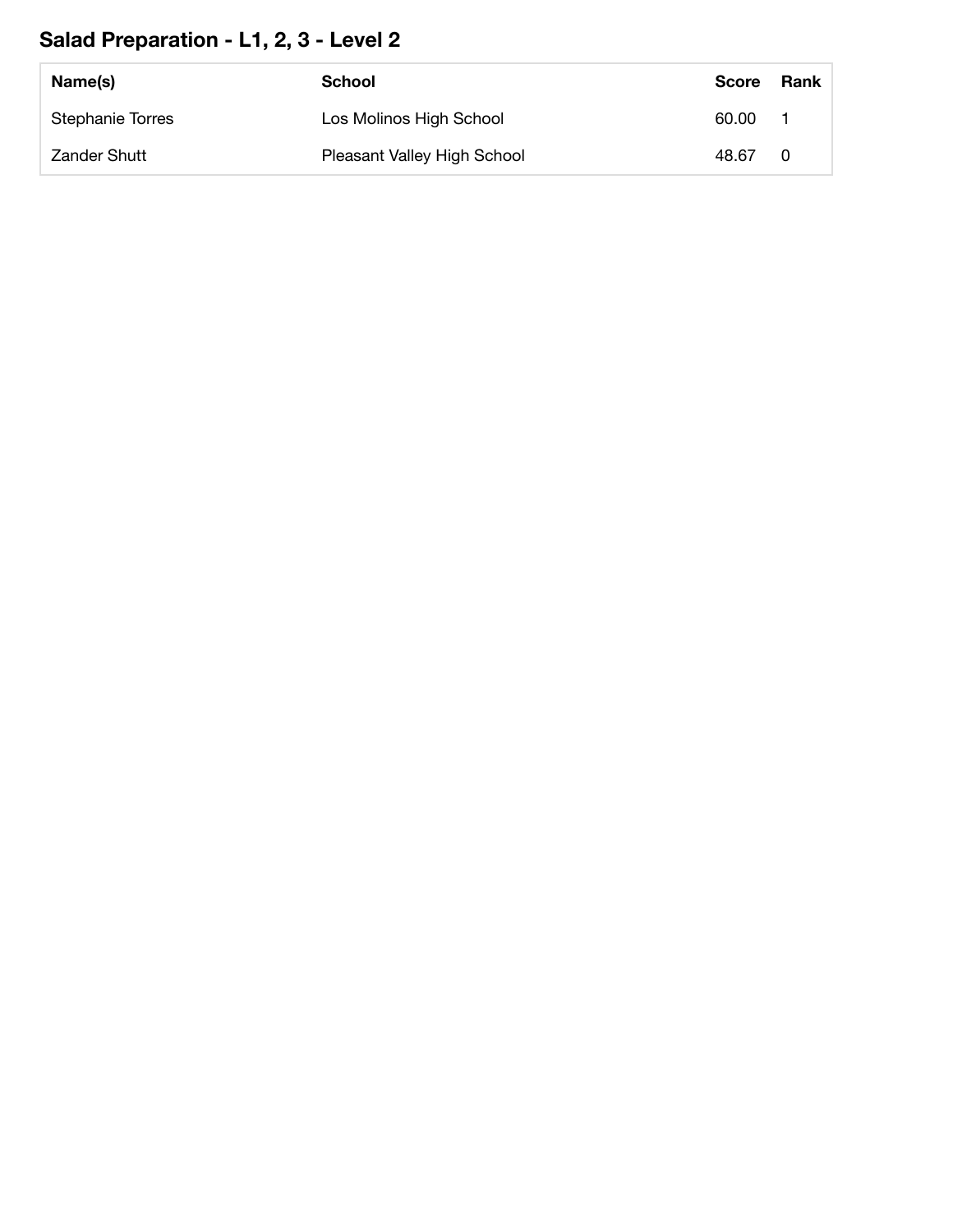## **Salad Preparation - L1, 2, 3 - Level 3**

| Name(s)         | School                     | <b>Score</b> | <b>Rank</b>                |
|-----------------|----------------------------|--------------|----------------------------|
| Araceli Rojas   | <b>Willows High School</b> | 87.00        | $\overline{\phantom{0}}^2$ |
| Quinn Celentano | Las Plumas High School     | 93.33        |                            |
| JayCee Ward     | <b>Willows High School</b> | 84.00        | - 3                        |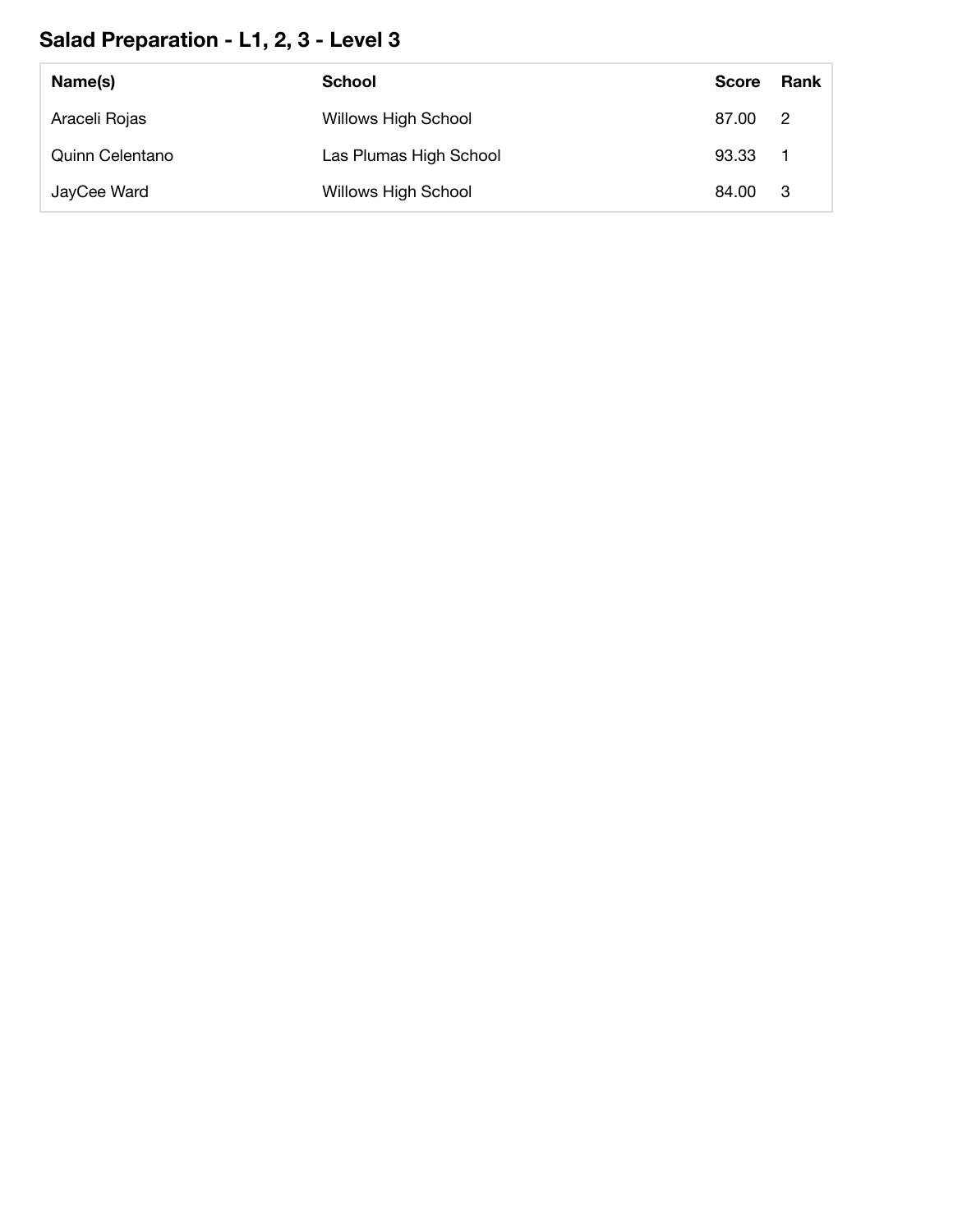#### **Sewing Construction - L1, 2 - Level 2**

| Name(s)       | <b>School</b>               | <b>Score</b> | <b>Rank</b> |
|---------------|-----------------------------|--------------|-------------|
| Kaylah Miller | Pleasant Valley High School | 81.50        |             |

#### **Family and Consumer Sciences, California Department of Education**

1430 N Street, Suite 4202 | Sacramento, CA 95814

(916) 319-0890 | (916) 319-0166 Fax

#### CONTACT US | FCCLA, Inc. | FCSTAC | CDE

No person shall, on the grounds of sex, race, color, national origin, or handicap, be excluded from participation in, be denied the benefit of, or be subject to

discrimination under this program.





Copyright © 2020 **CA FCCLA**  $\boldsymbol{\Omega}$ **A** Sign In to Edit this Site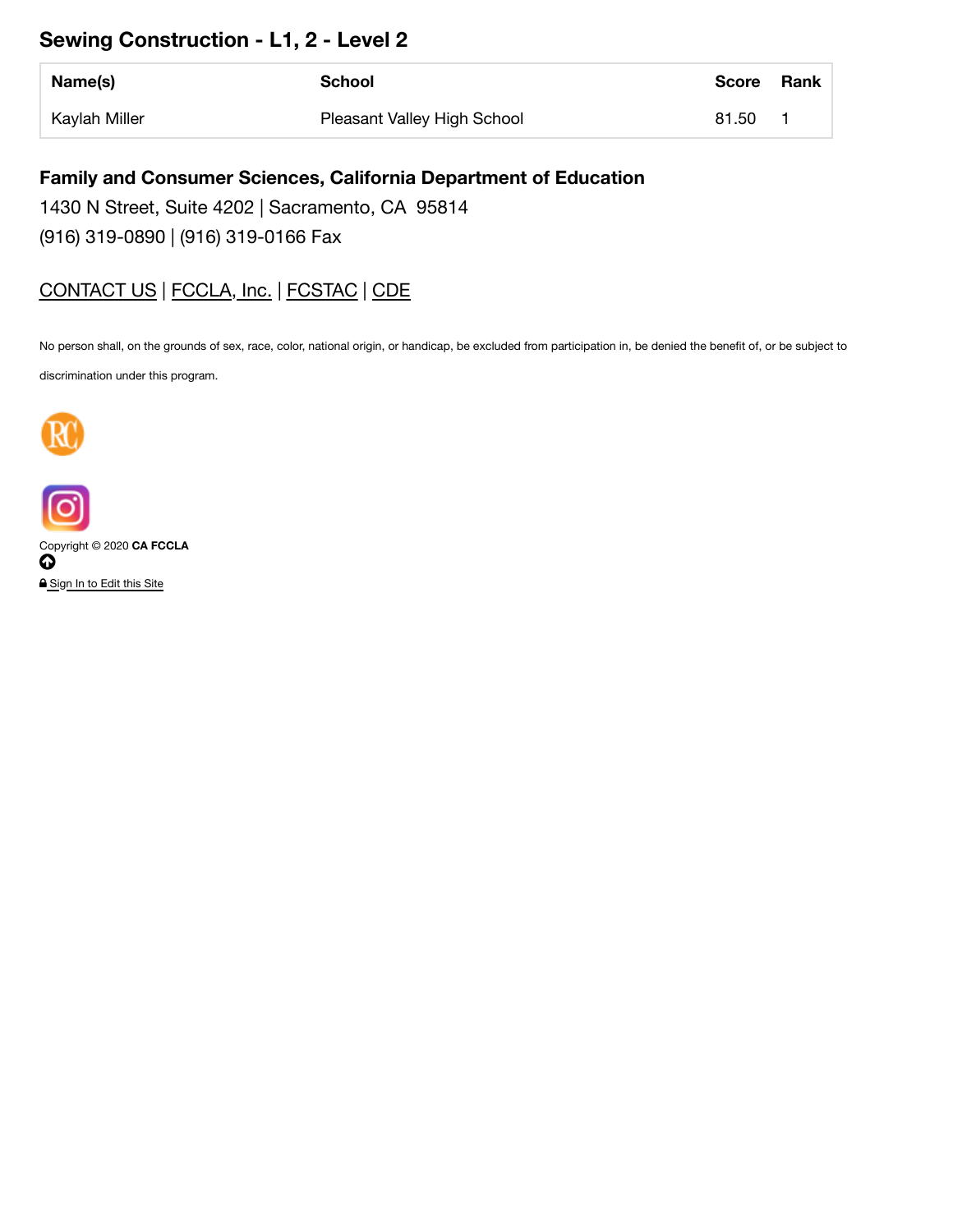**CA FCCLA MENU**



## **CA FCCLA - The California Affiliate of FCCLA**

**STAR Region Qualifying Competition Results for Region 4**

# Region 4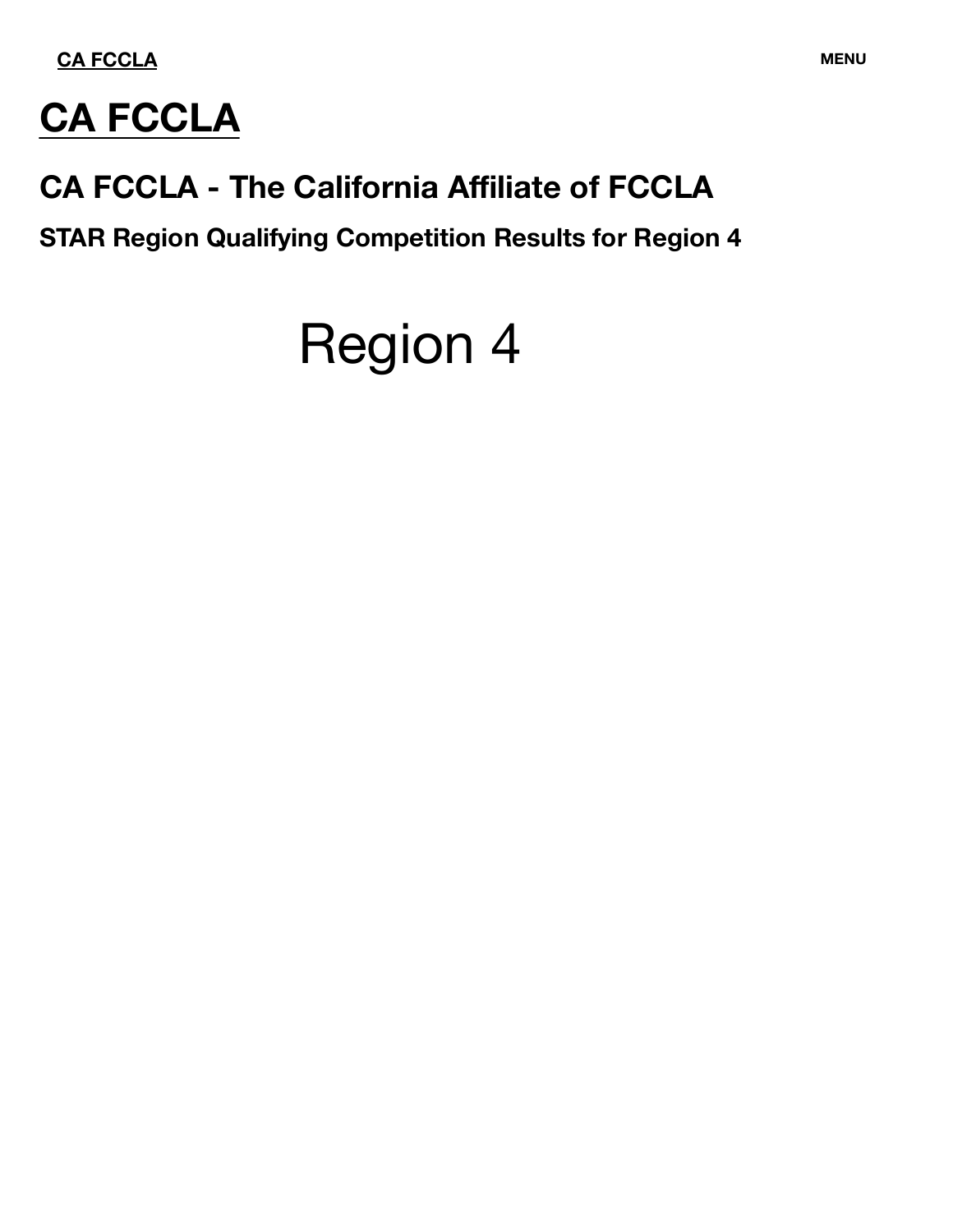## **Baking and Pastry - L3\*\* - Level 3**

| Name(s)                                                                        | <b>School</b>         | <b>Score</b> | <b>Rank</b> |
|--------------------------------------------------------------------------------|-----------------------|--------------|-------------|
| Madison Franzen<br>Abigail Durham                                              | Oak Ridge High School |              |             |
| Christina Ternes<br>Erika Edejer<br>Jessica Sullivan<br><b>Amethyst Walker</b> | Cordova High School   |              |             |
| James Leete<br>Jayden Duncan<br>Gabriela Orosco                                | San Juan High School  |              |             |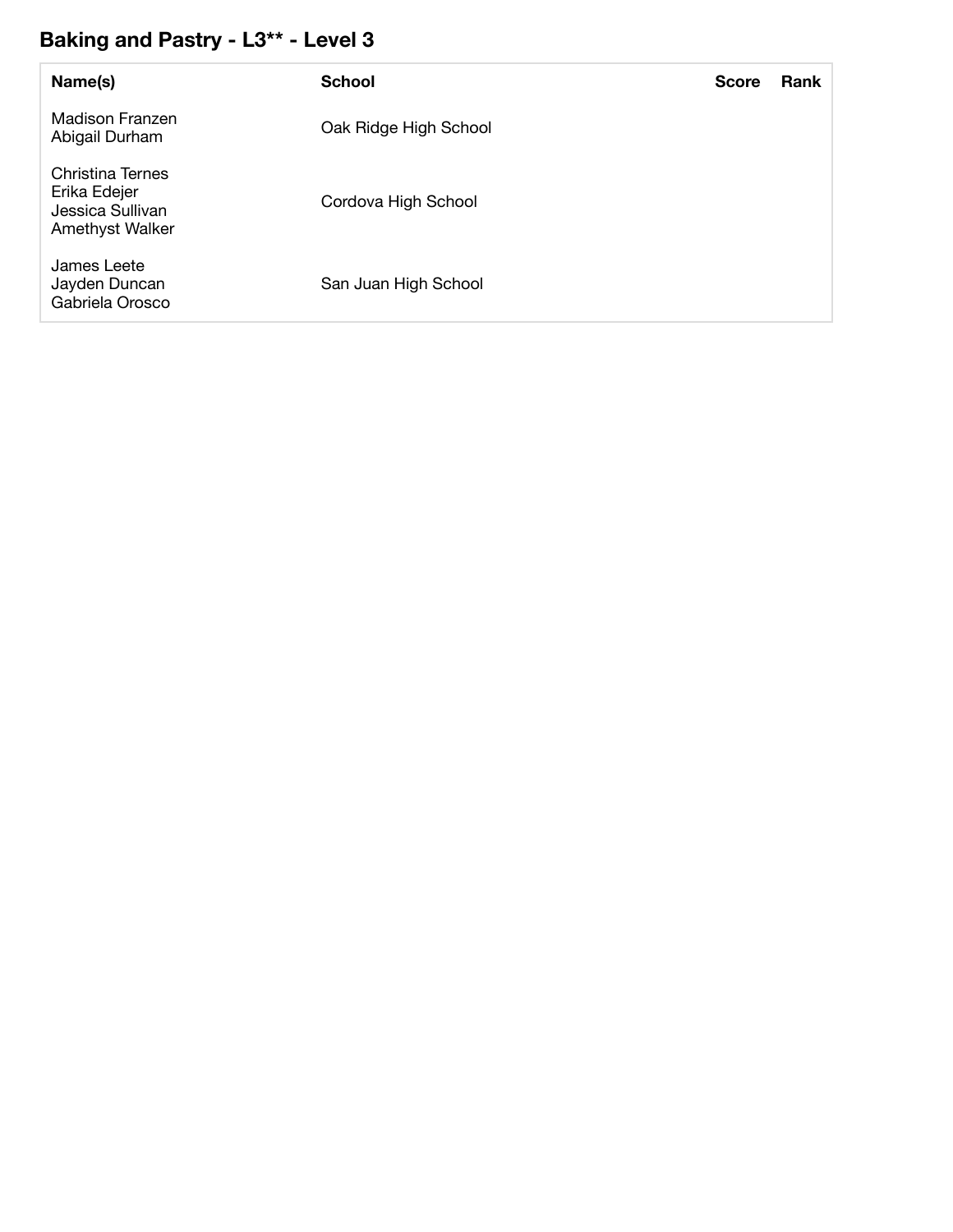## **CD Advanced Presentaion Cakes - L2 - Level 2**

| Name(s)                           | <b>School</b>        | <b>Score</b> | Rank |
|-----------------------------------|----------------------|--------------|------|
| <b>Nataly Santacruz-Gutierrez</b> | Argonaut High School | 88.67        |      |
| Summer Kreisel                    | San Juan High School | 42.67        | -0   |
| <b>Faith Martin</b>               | San Juan High School | 57.67        | - 0  |
| Hosanna Garcia-Mecinas            | San Juan High School | 61.00        | -2   |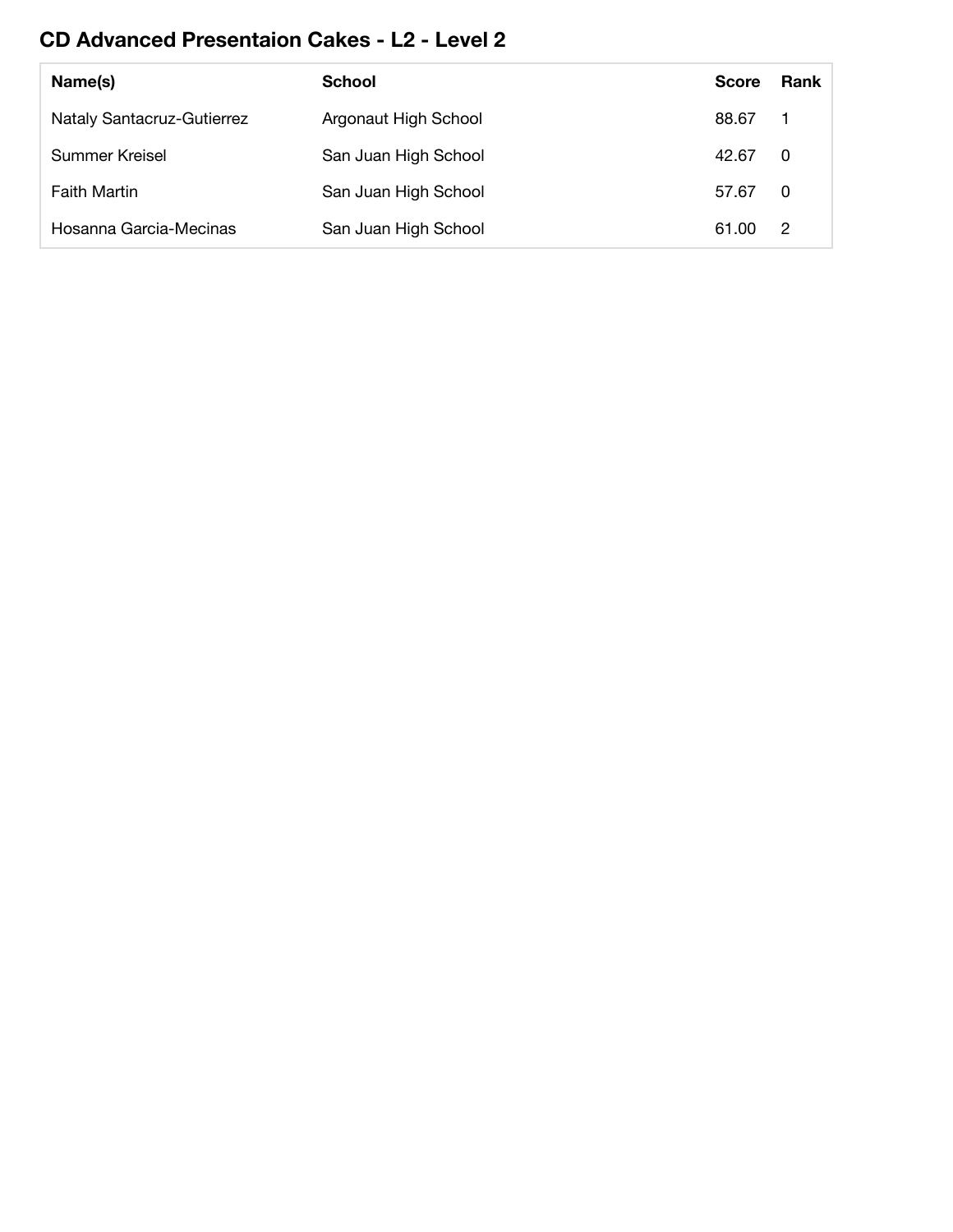## **CD Appetizers - L2 - Level 2**

| Name(s)             | School               | <b>Score</b> | Rank |
|---------------------|----------------------|--------------|------|
| <b>Riley Gilles</b> | Cordova High School  | 94.67        |      |
| Angellena Gardner   | San Juan High School | 58.67        | - 0  |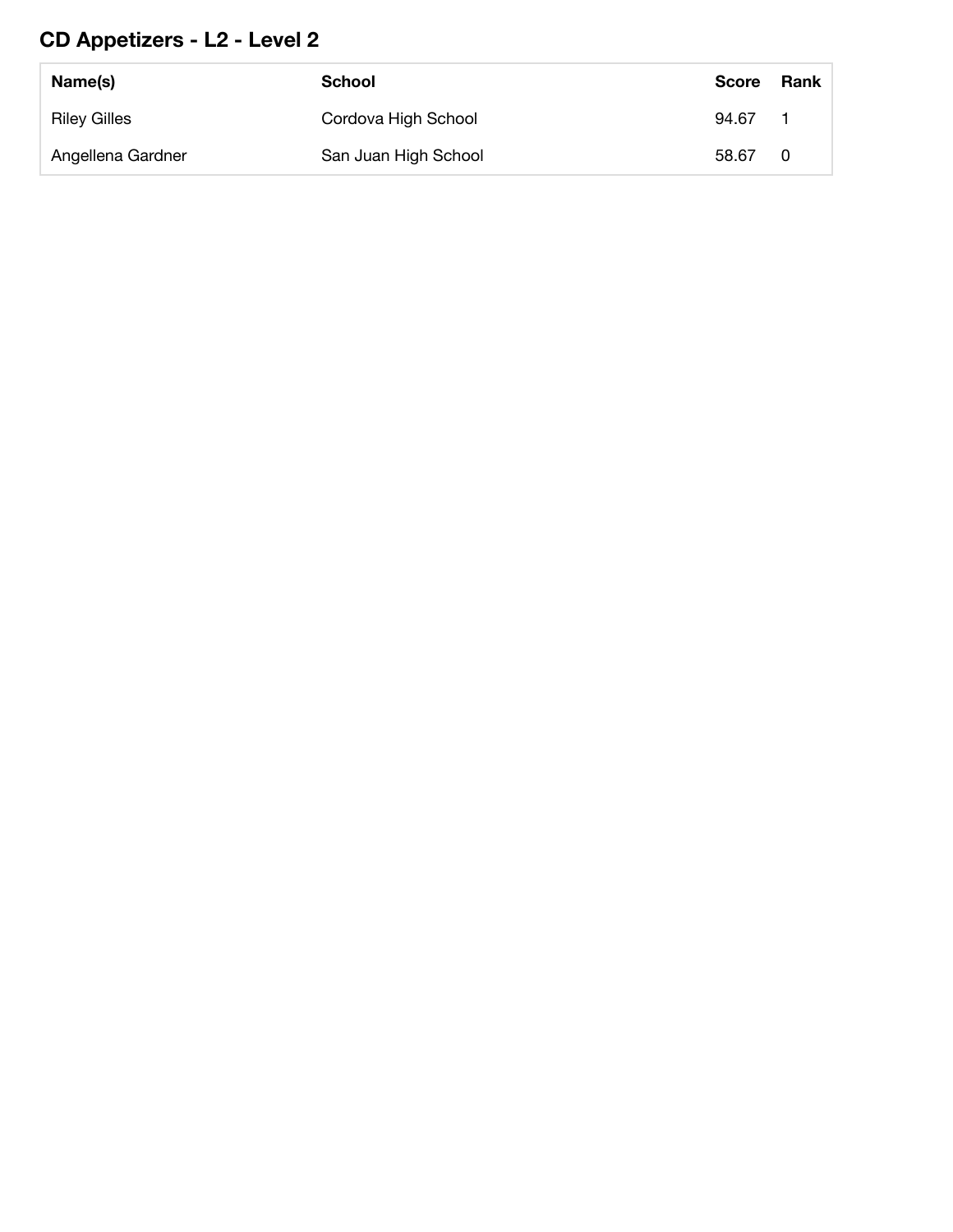#### **CD Breads - L3 - Level 3**

| Name(s)                | School               | <b>Score</b> | Rank |
|------------------------|----------------------|--------------|------|
| Marlen Jacobo-Trevinp  | San Juan High School | 93.00        |      |
| <b>Ronald Erracart</b> | San Juan High School |              |      |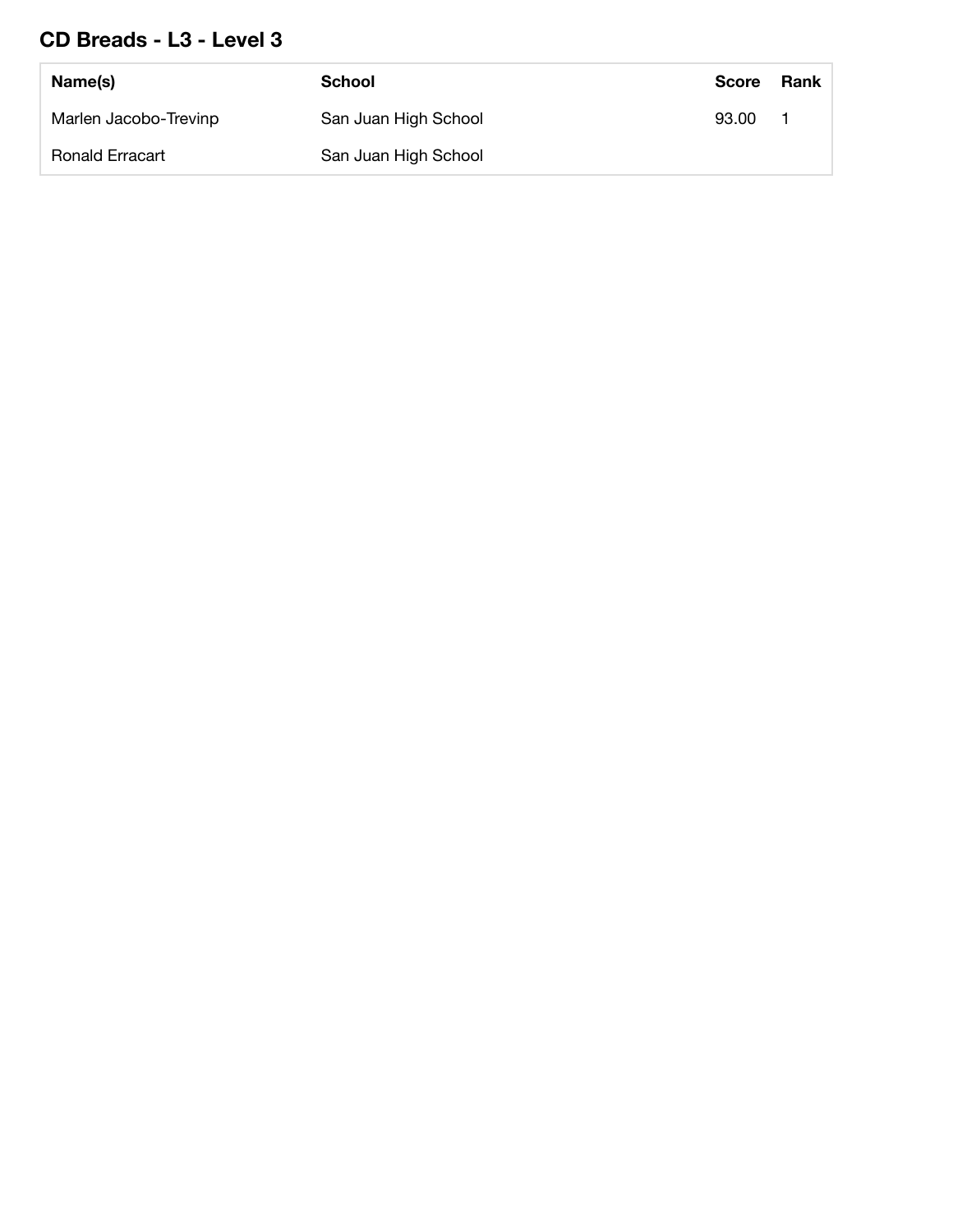## **CD Decorated Wedding Cakes - L3 - Level 3**

| Name(s)                     | <b>School</b>        | <b>Score</b> | Rank           |
|-----------------------------|----------------------|--------------|----------------|
| Vanessa Crawford            | Cordova High School  | 95.00        |                |
| Casandra Kelly              | San Juan High School | 33.33        | $\overline{0}$ |
| Charliesse Mandolph-Coleman | Cordova High School  | 64.33 2      |                |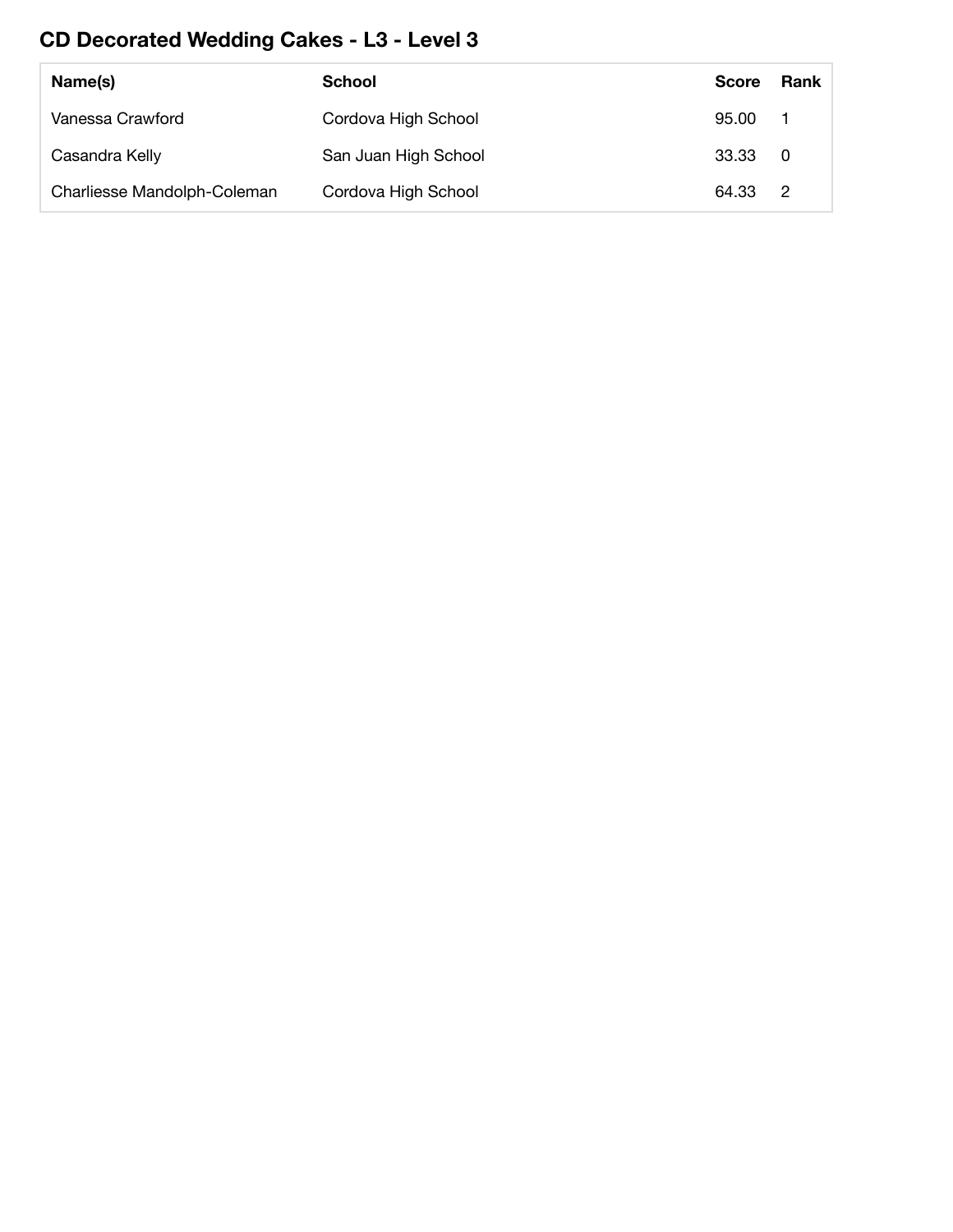#### **CD Patisserie - L3 - Level 3**

| Name(s)               | <b>School</b>               | <b>Score</b> | Rank           |
|-----------------------|-----------------------------|--------------|----------------|
| Sheridan Analco       | San Juan High School        | 79.33        | 4              |
| Grace Cronin          | Oak Ridge High School       | 80.67        | 3              |
| Tanya Stefoglo        | <b>Foothill High School</b> | 76.00        | 6              |
| Sidney Green          | San Juan High School        | 61.00        | 9              |
| <b>Rihannon Bloom</b> | San Juan High School        | 70.33        | $\overline{7}$ |
| Izabella Reis         | Oak Ridge High School       | 81.00        | $\overline{2}$ |
| Orion Baker           | <b>Foothill High School</b> | 65.33        | 8              |
| Kayla McGill          | San Juan High School        | 84.67        | 1              |
| Payton Duncan         | San Juan High School        | 78.33        | 5              |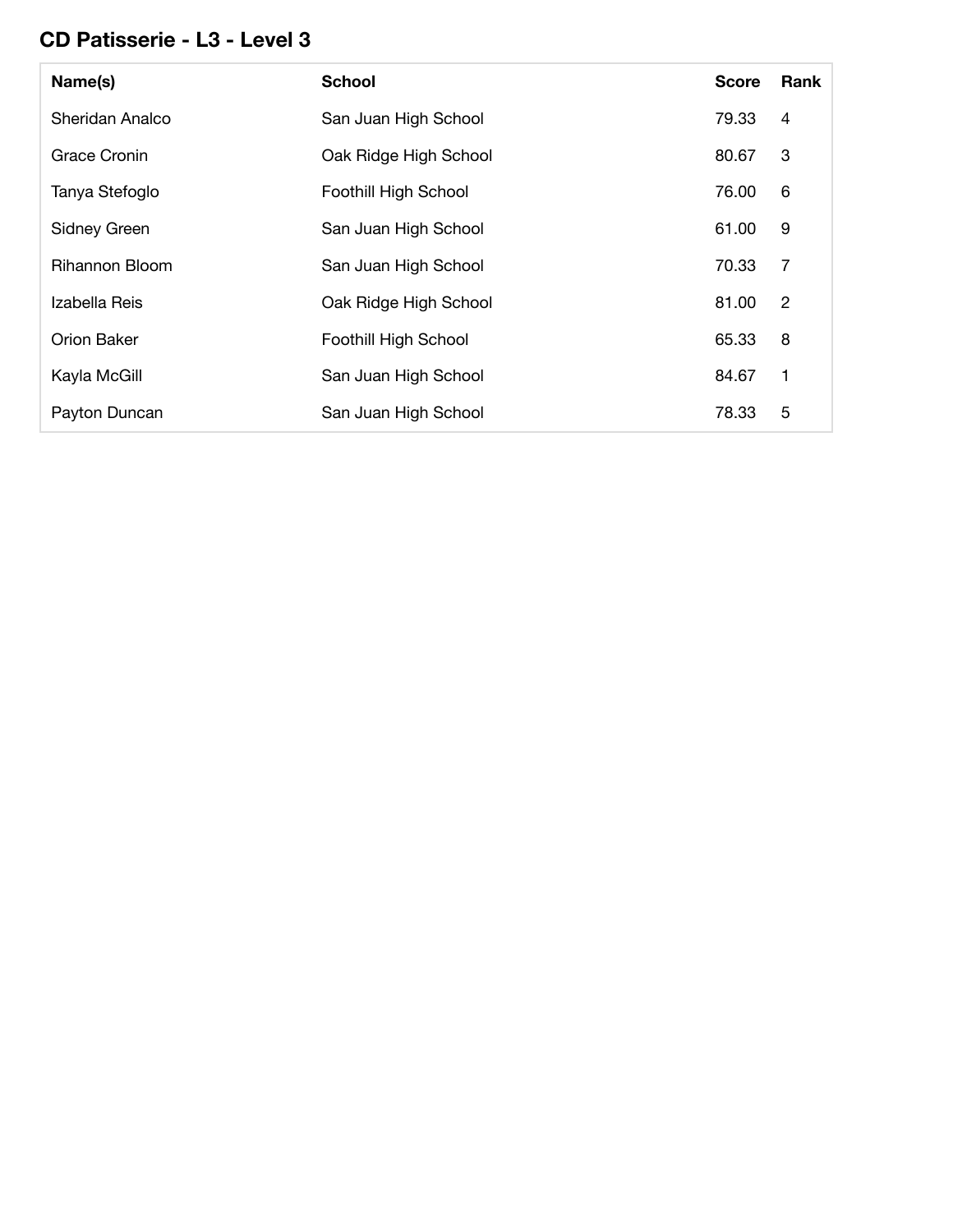## **Child Development - L1, 2, 3 - Level 2**

| Name(s)        | School                      | <b>Score</b> | Rank |
|----------------|-----------------------------|--------------|------|
| Michelle Godoy | Woodland High School        | 71.33        |      |
| Nadia Sanchez  | <b>Woodland High School</b> | 0.00         |      |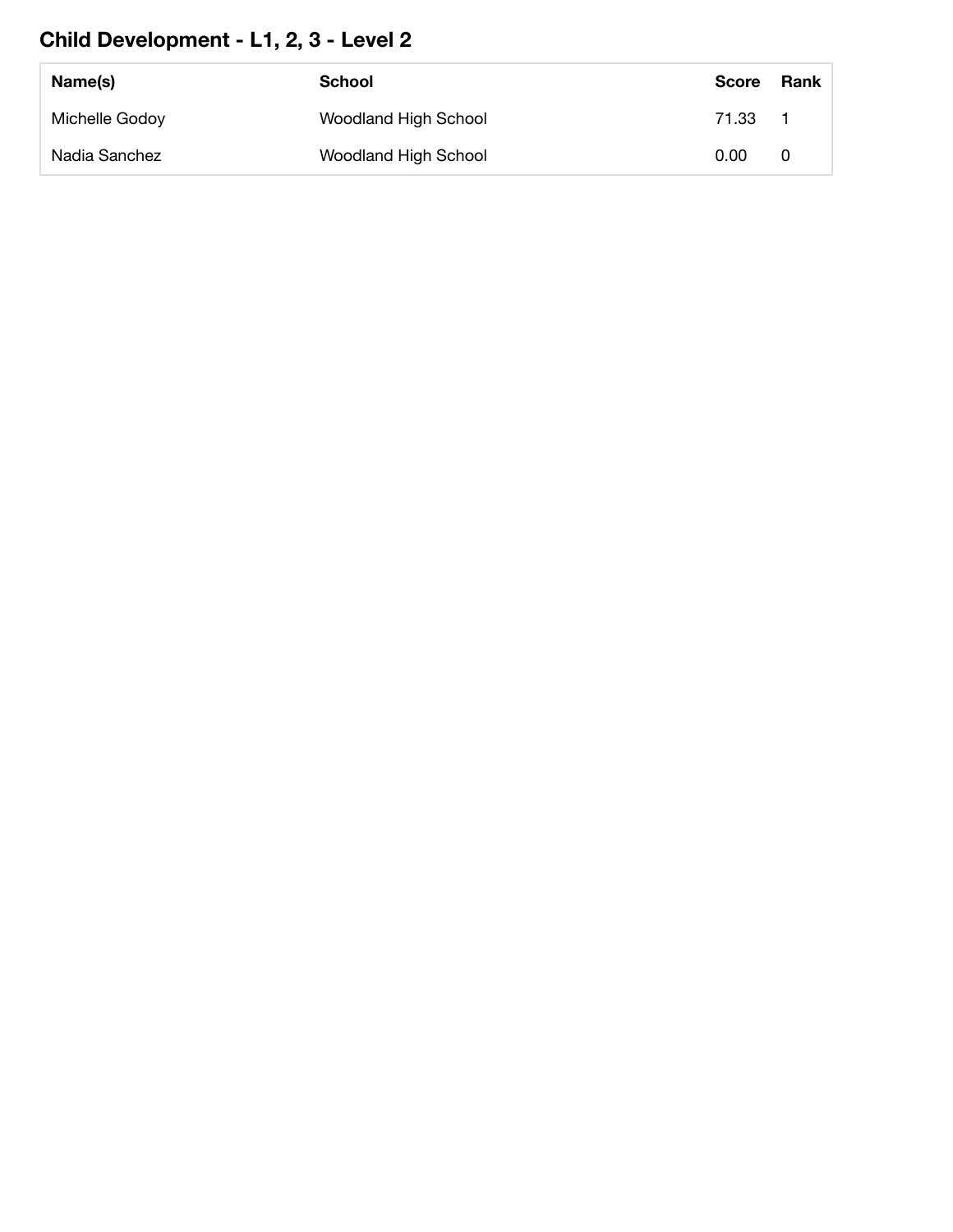## **Culinary Arts - L3\*\* - Level 3**

| Name(s)                                                      | <b>School</b>                     | <b>Score</b> | Rank           |
|--------------------------------------------------------------|-----------------------------------|--------------|----------------|
| Justin Ferguson<br>Damien Kent                               | San Juan High School              | 61.33        | 4              |
| Samuel Savala                                                | Bryte Career and College Training | 61.00        | 5              |
| Tristan Cazares<br><b>Mitchell Davenport</b><br>Dylan Goebel | Oak Ridge High School             | 72.00        | 3              |
| <b>Ruth Kent</b><br>Braxton Anderson<br>Emariae Rosa-Belton  | San Juan High School              | 73.33        | $\overline{2}$ |
| <b>Esther Abass</b><br>Angela Greathouse                     | Cordova High School               | 81.33        |                |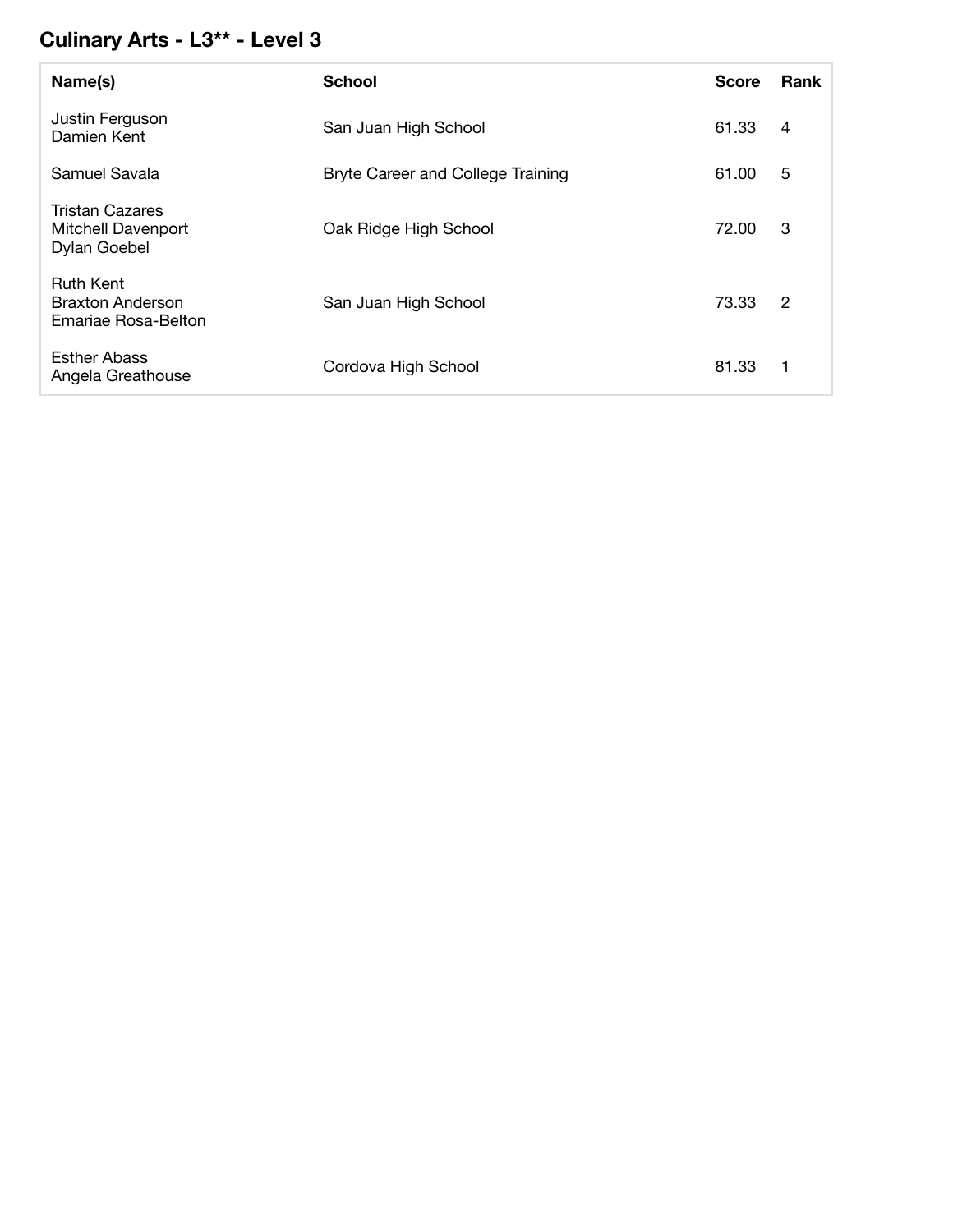## **Food Innovations - L1, 2, 3 - Level 3**

| Name(s)                                           | <b>School</b>       | <b>Score</b> | <b>Rank</b>    |
|---------------------------------------------------|---------------------|--------------|----------------|
| Bethany Morgan<br>Vanessa Nunez                   | Kinney HIgh School  | 71.67        | $\overline{2}$ |
| Stephen Wiley<br>Shayla Johnson<br>Mynika Simpson | Cordova High School | 76.00        |                |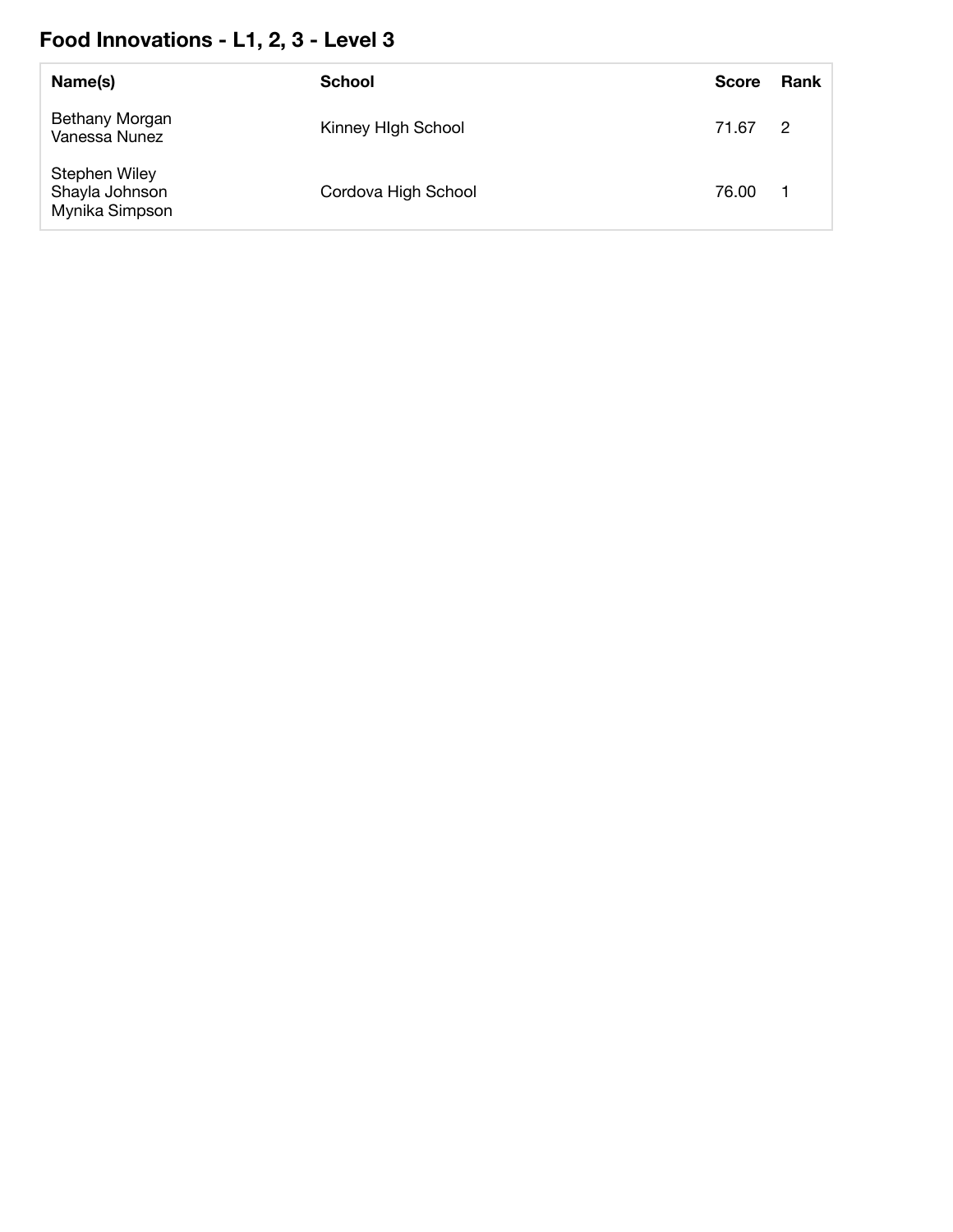## **Hospitality, Tourism, and Recreation - L2, 3 - Level 3**

| Name(s)        | <b>School</b>        | <b>Score</b> | <b>Rank</b> |
|----------------|----------------------|--------------|-------------|
| Jasmine Flores | Argonaut High School | 74.67        |             |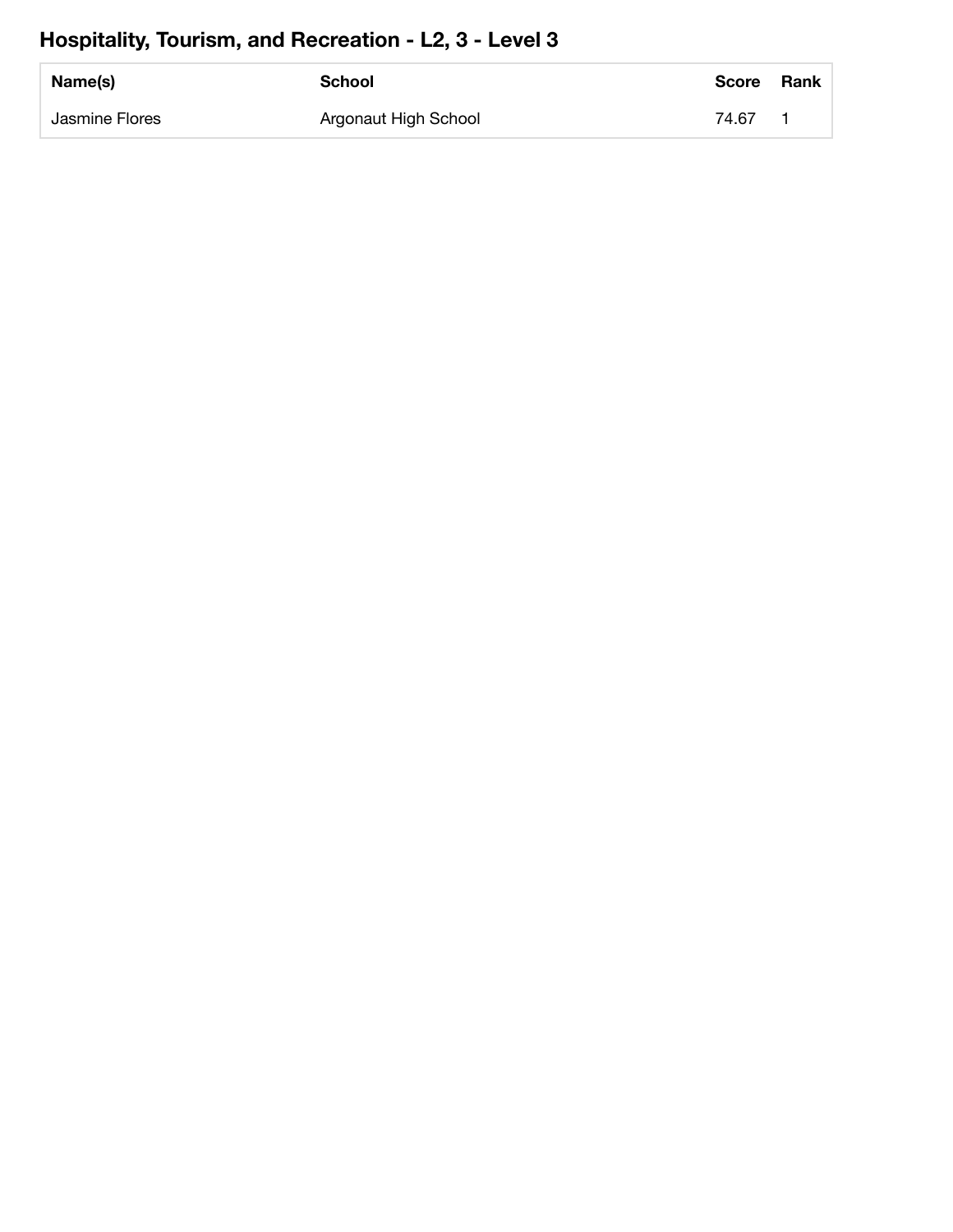## **Interior Design - L3 - Level 3**

| Name(s)          | <b>School</b>        | <b>Score</b> | <b>Rank</b> |
|------------------|----------------------|--------------|-------------|
| Jadyn Sutherland | Woodland High School |              |             |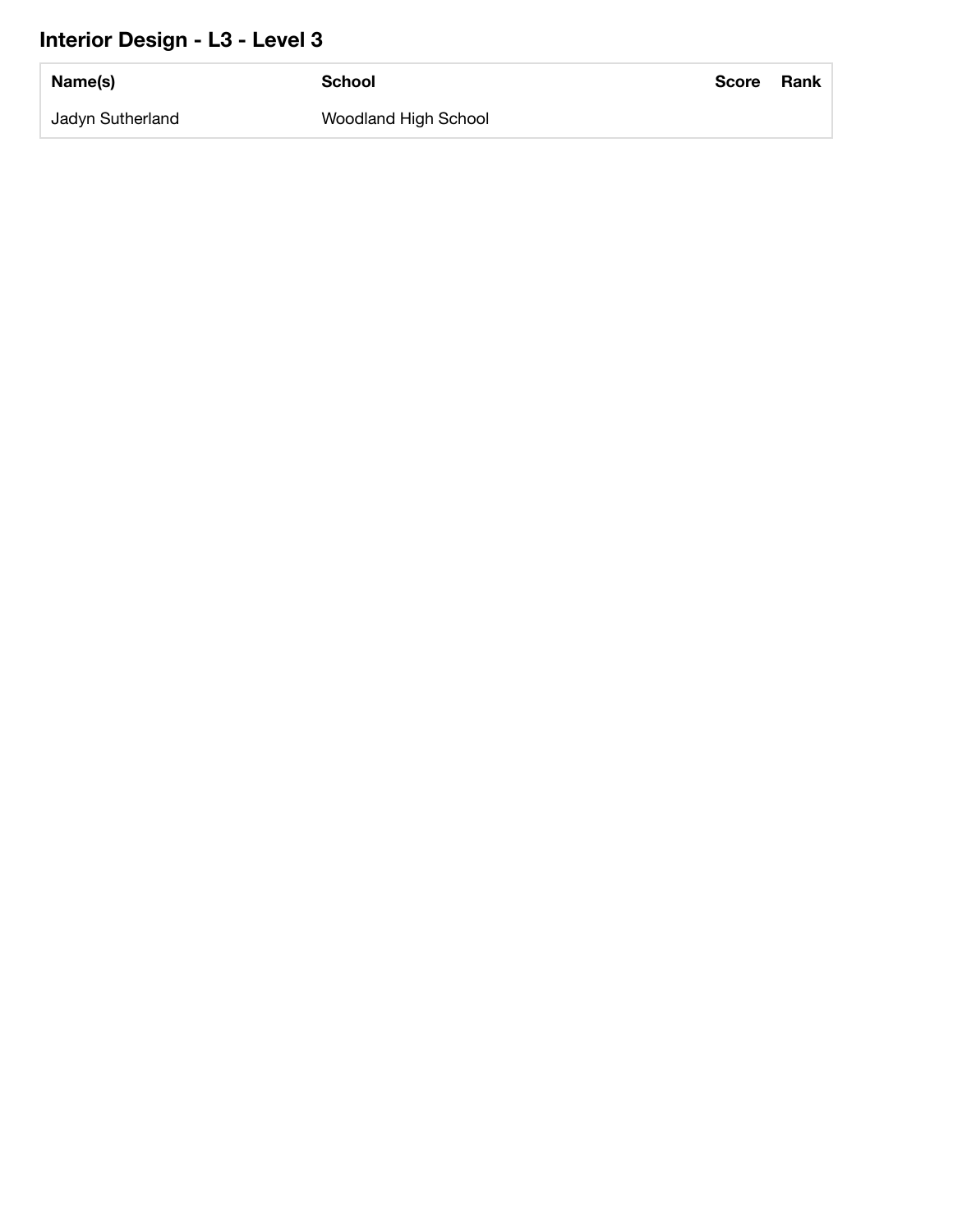## **Job Interview - L2, 3 - Level 3**

| Name(s)               | <b>School</b>               | <b>Score</b> | Rank        |
|-----------------------|-----------------------------|--------------|-------------|
| Elayza Bean           | Foothill High School        |              |             |
| Spencer Mah           | Oak Ridge High School       | 88.00        | $\mathbf 1$ |
| Curjaila Payne        | Foothill High School        | 46.00        | 0           |
| Khamija Burse         | Foothill High School        | 53.00        | 0           |
| <b>Christine Byrd</b> | <b>Woodland High School</b> | 63.00        | 3           |
| Casandra Miranda      | Foothill High School        |              |             |
| Fernanda Padilla Lara | <b>Woodland High School</b> | 64.00        | 2           |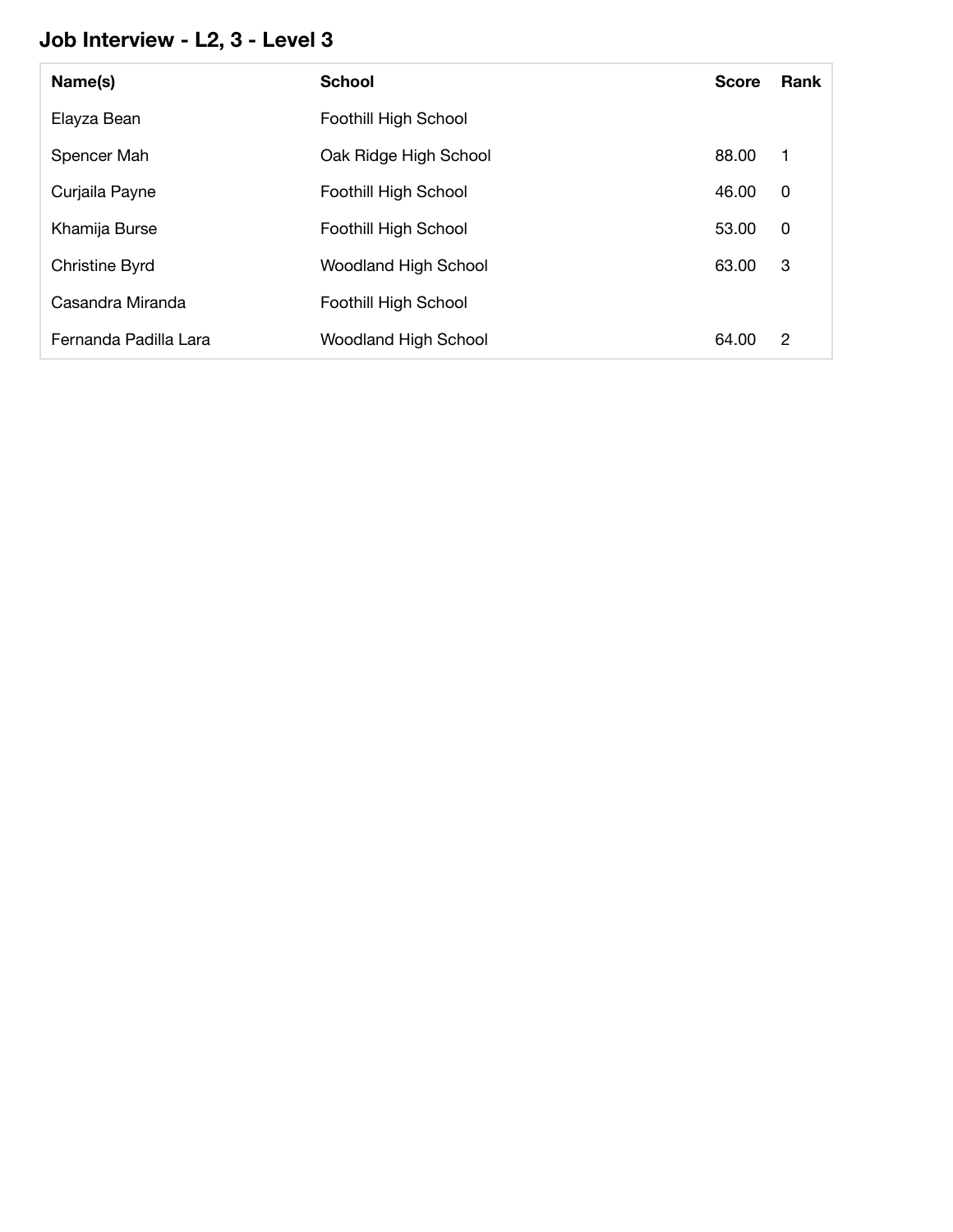## **Menu Planning and Table Display - L1, 2, 3 - Level 3**

| Name(s)          | School               | <b>Score</b> | Rank |
|------------------|----------------------|--------------|------|
| Asia Morris      | San Juan High School | 92.33        |      |
| Arianna Schifano | Foothill High School | 50.33        | - 0  |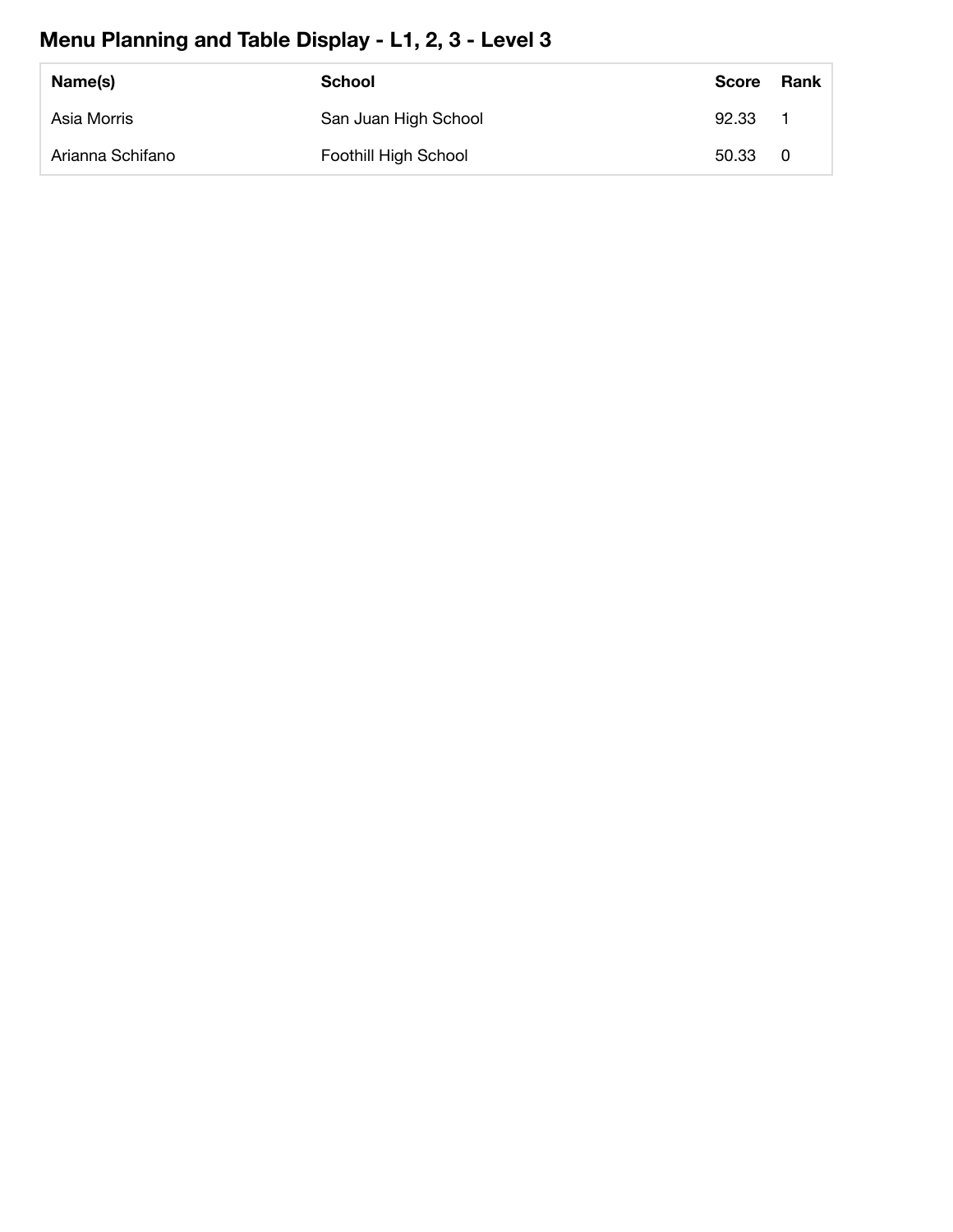## **Menu Planning and Table Display - L1, 2, 3 - Level 2**

| Name(s)      | <b>School</b>        | <b>Score</b> | <b>Rank</b> |
|--------------|----------------------|--------------|-------------|
| Andrew Green | Woodland High School | 63.33        |             |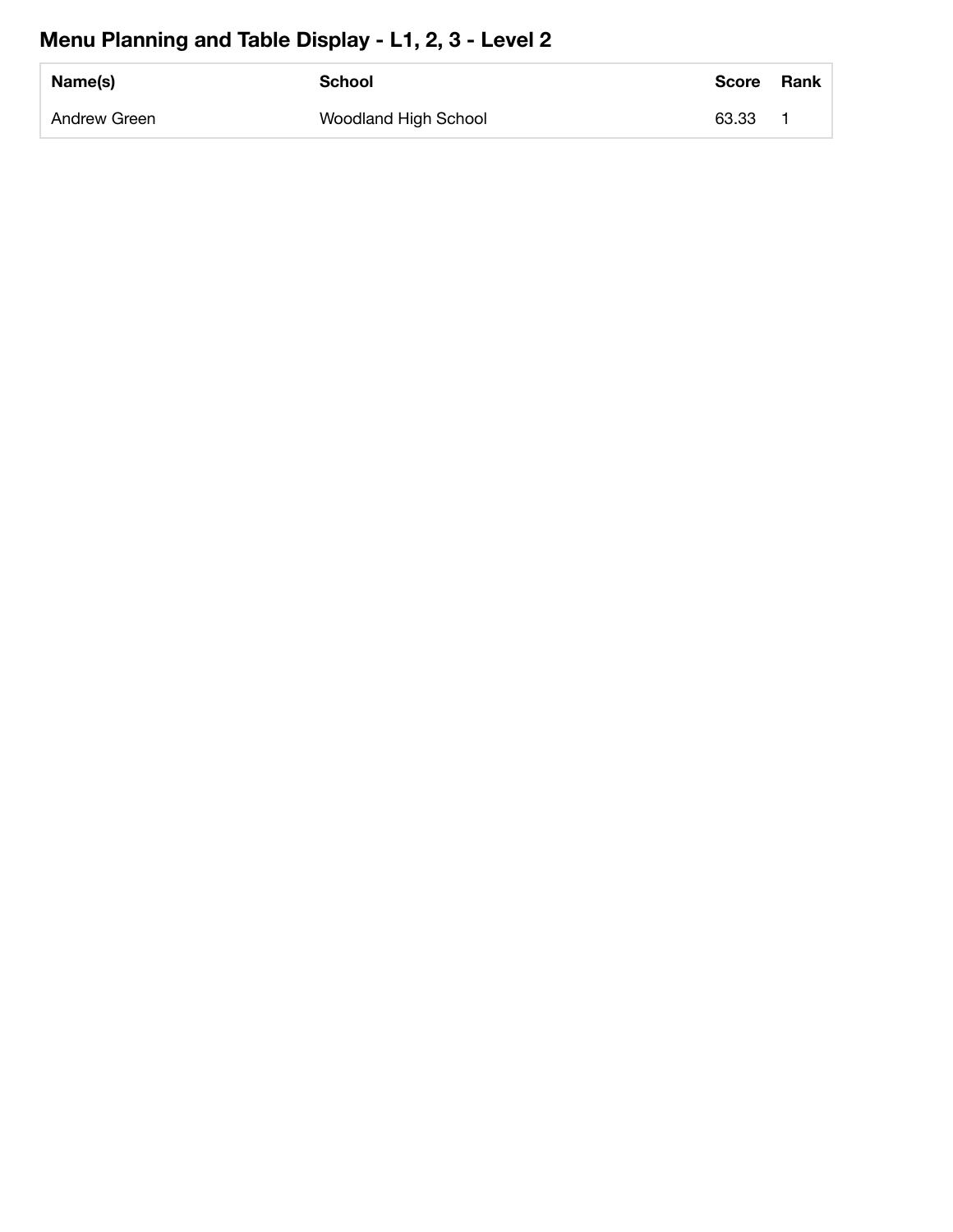## **Room Design - L1, 2, 3 - Level 3**

| Name(s)          | School              | Score | <b>Rank</b> |
|------------------|---------------------|-------|-------------|
| Francis Abellana | Cordova High School | 65.67 |             |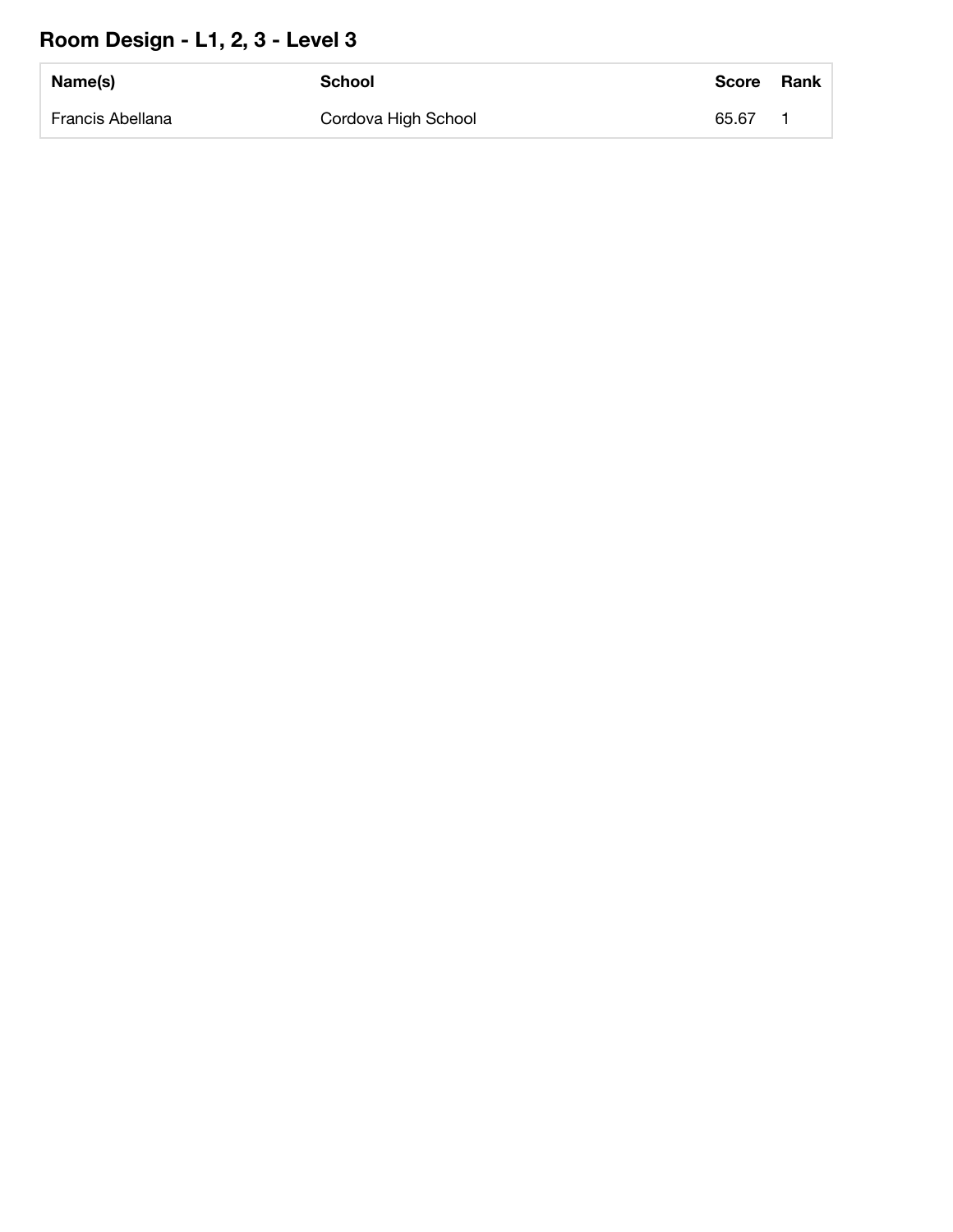## **Room Design - L1, 2, 3 - Level 2**

| Name(s)       | School               | <b>Score</b> | <b>Rank</b> |
|---------------|----------------------|--------------|-------------|
| Madison Mason | Argonaut High School | 69.67        |             |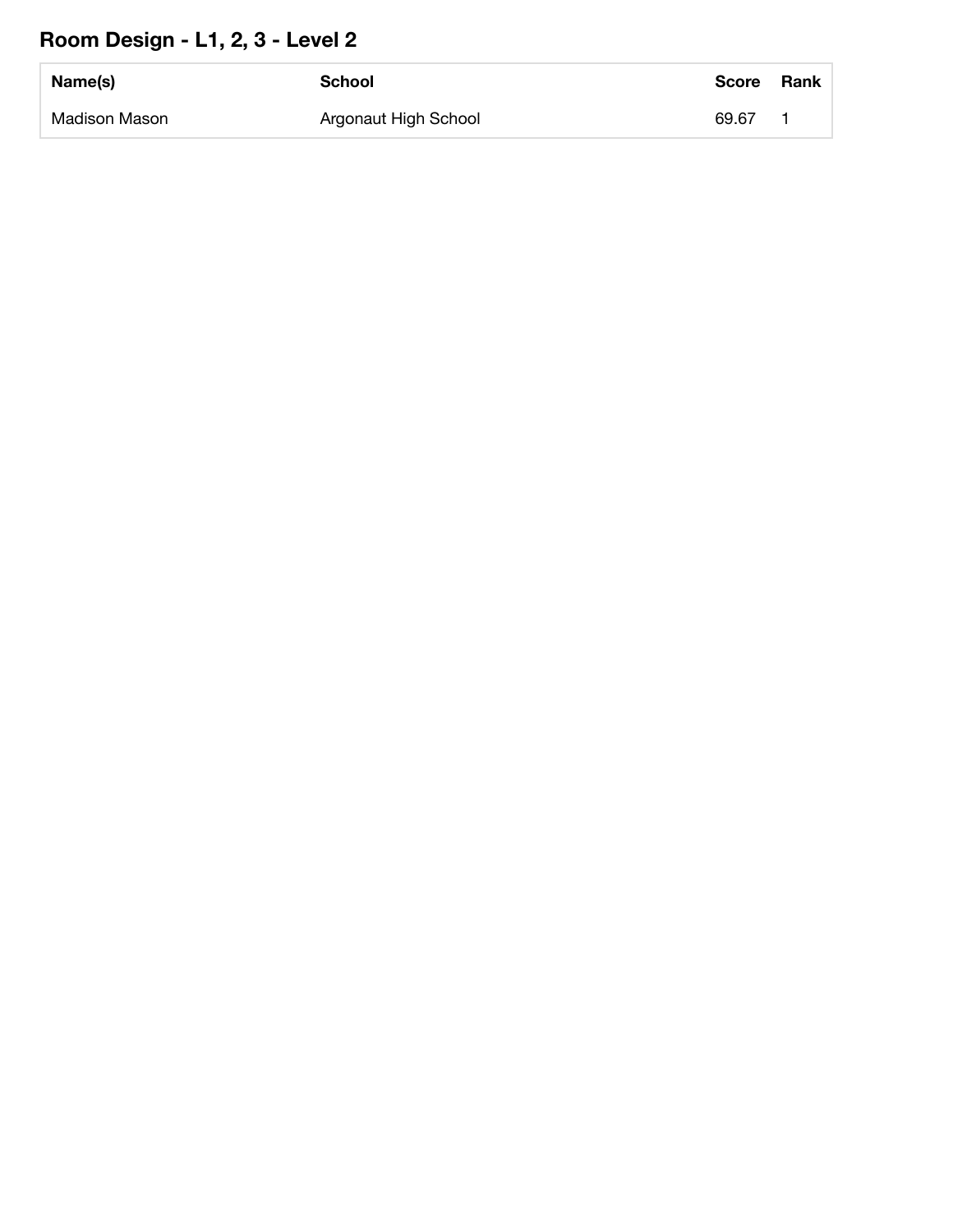## **Salad Preparation - L1, 2, 3 - Level 2**

| Name(s)            | <b>School</b>       | <b>Score</b> | <b>Rank</b>    |
|--------------------|---------------------|--------------|----------------|
| Jose Rico          | Cordova High School | 91.67        | $\overline{2}$ |
| Marisol Carrasco   | Cordova High School | 81.67        | $\overline{4}$ |
| Jazmine Savorn     | Cordova High School | 89.33        | - 3            |
| <b>Ethan Heidt</b> | Cordova High School | 95.67        | $\overline{1}$ |
| Joniah Brown       | Cordova High School | 74.33        | 5              |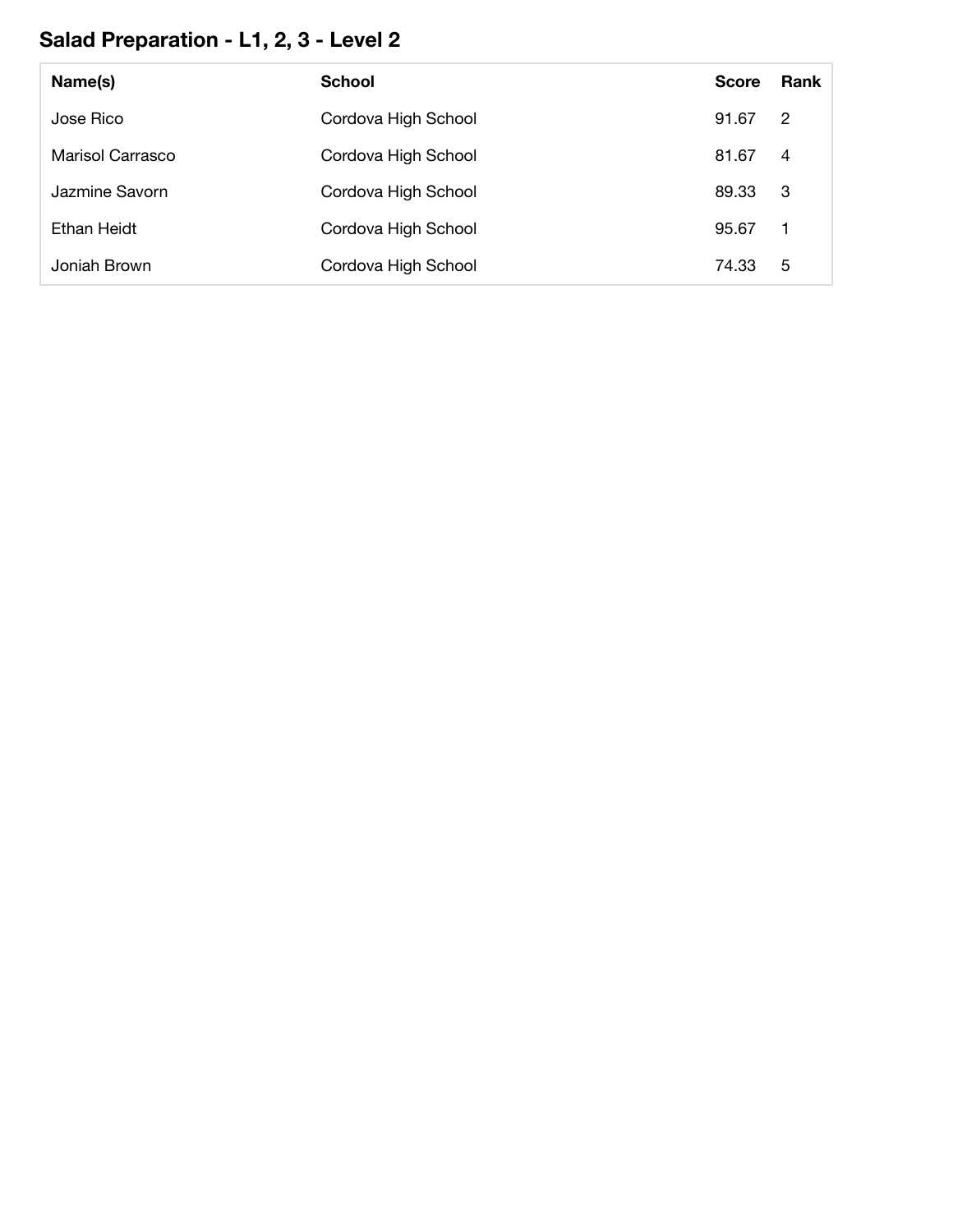## **Salad Preparation - L1, 2, 3 - Level 3**

| Name(s)        | School               | <b>Score</b> | <b>Rank</b> |
|----------------|----------------------|--------------|-------------|
| Elyse Gonzales | Woodland High School | 82.33        |             |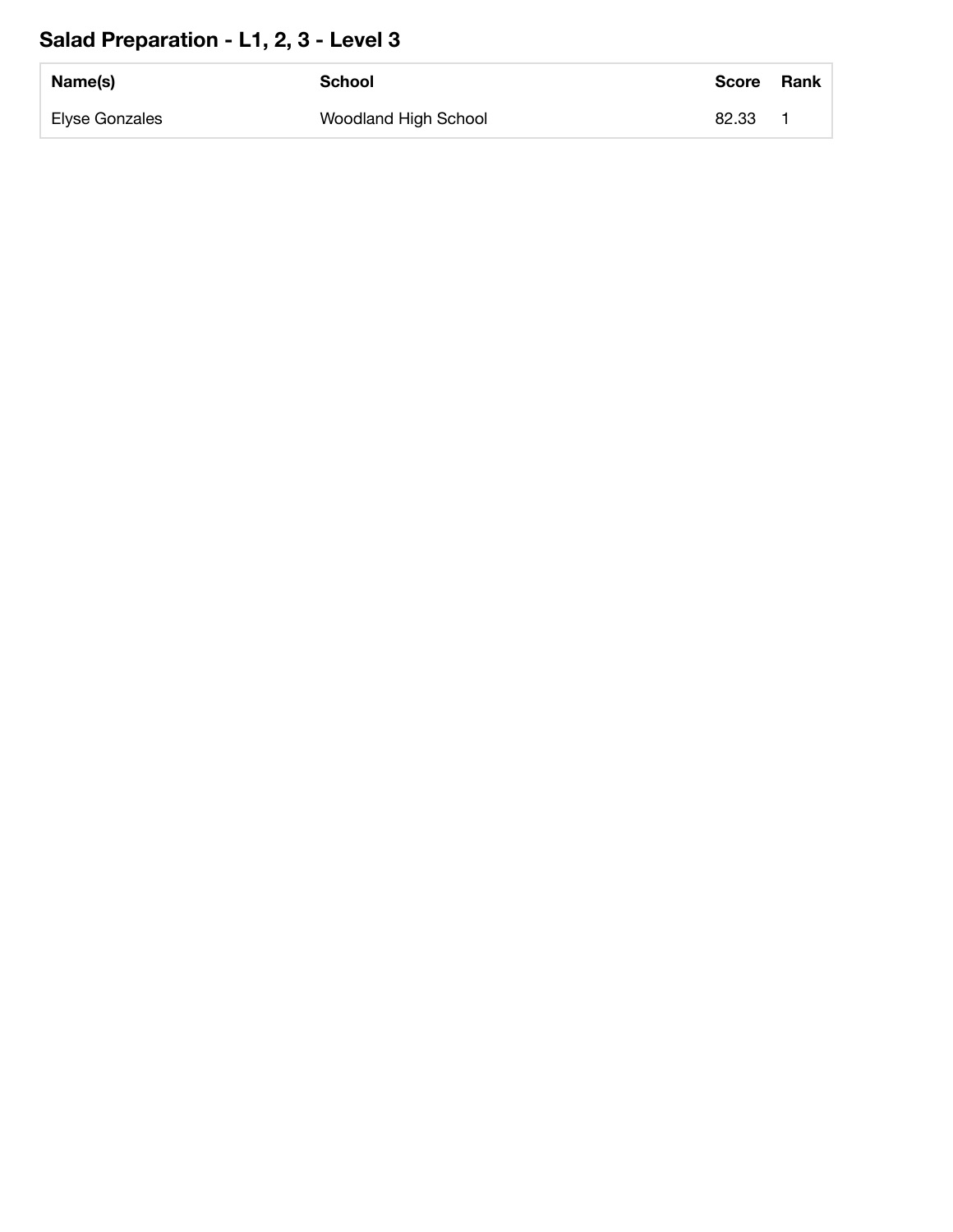### **Sports Nutrition - L1, 2, 3 - Level 3**

| Name(s)                                                                | School               | <b>Score</b> | Rank |
|------------------------------------------------------------------------|----------------------|--------------|------|
| Michael Alcoriza                                                       | Argonaut High School | 78.33 1      |      |
| Ricardo Gaitan<br>Amaryana Crutchfield<br><b>Andrew Gray- Blessett</b> | Foothill High School | 77.00        | 2    |

#### **Family and Consumer Sciences, California Department of Education**

1430 N Street, Suite 4202 | Sacramento, CA 95814

(916) 319-0890 | (916) 319-0166 Fax

### CONTACT US | FCCLA, Inc. | FCSTAC | CDE

No person shall, on the grounds of sex, race, color, national origin, or handicap, be excluded from participation in, be denied the benefit of, or be subject to discrimination under this program.





Copyright © 2020 **CA FCCLA**  $\overline{\mathbf{o}}$ Sign In to Edit this Site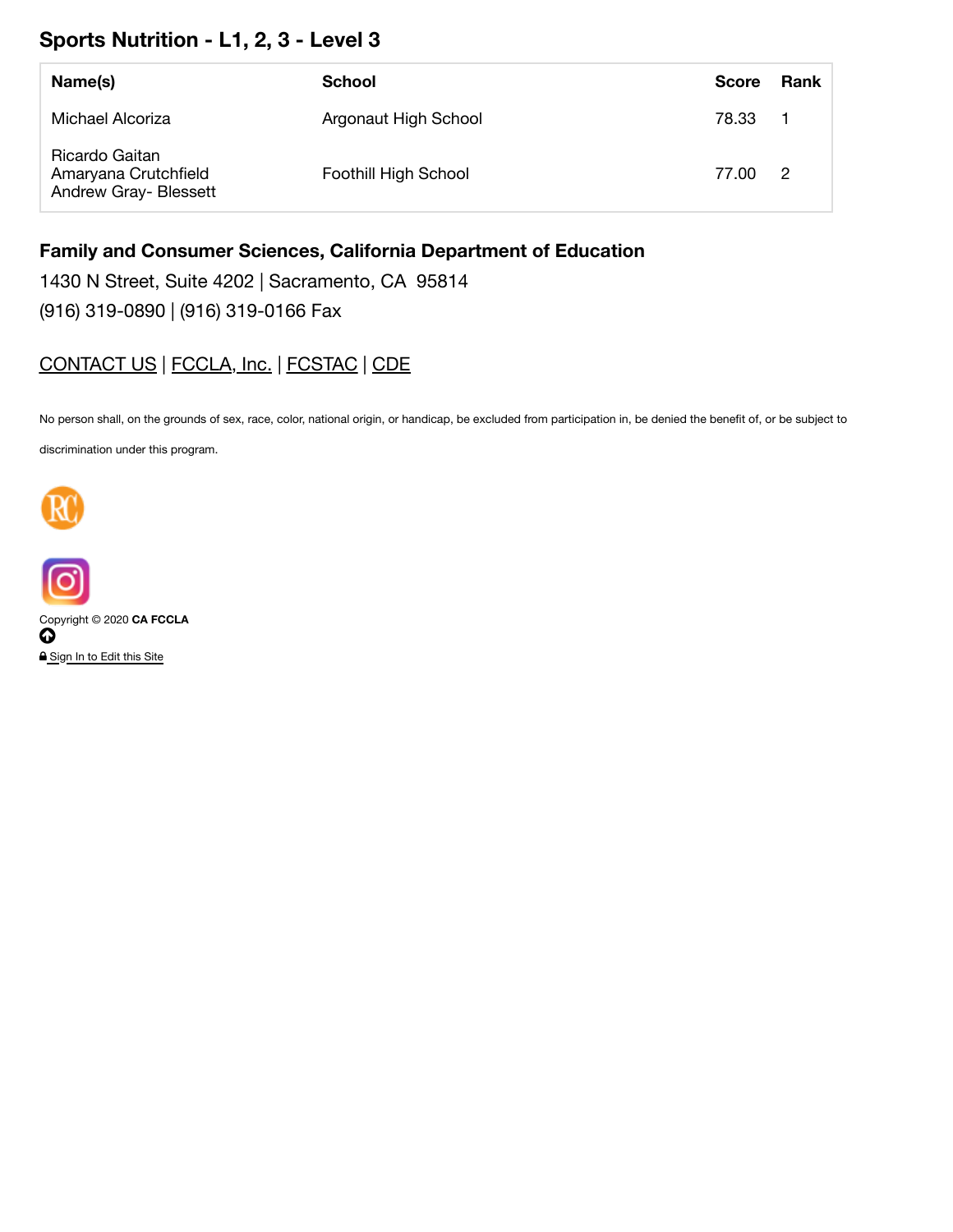

## **CA FCCLA**

## **CA FCCLA - The California Affiliate of FCCLA**

**STAR Region Qualifying Competition Results for Region 5**

# Region 5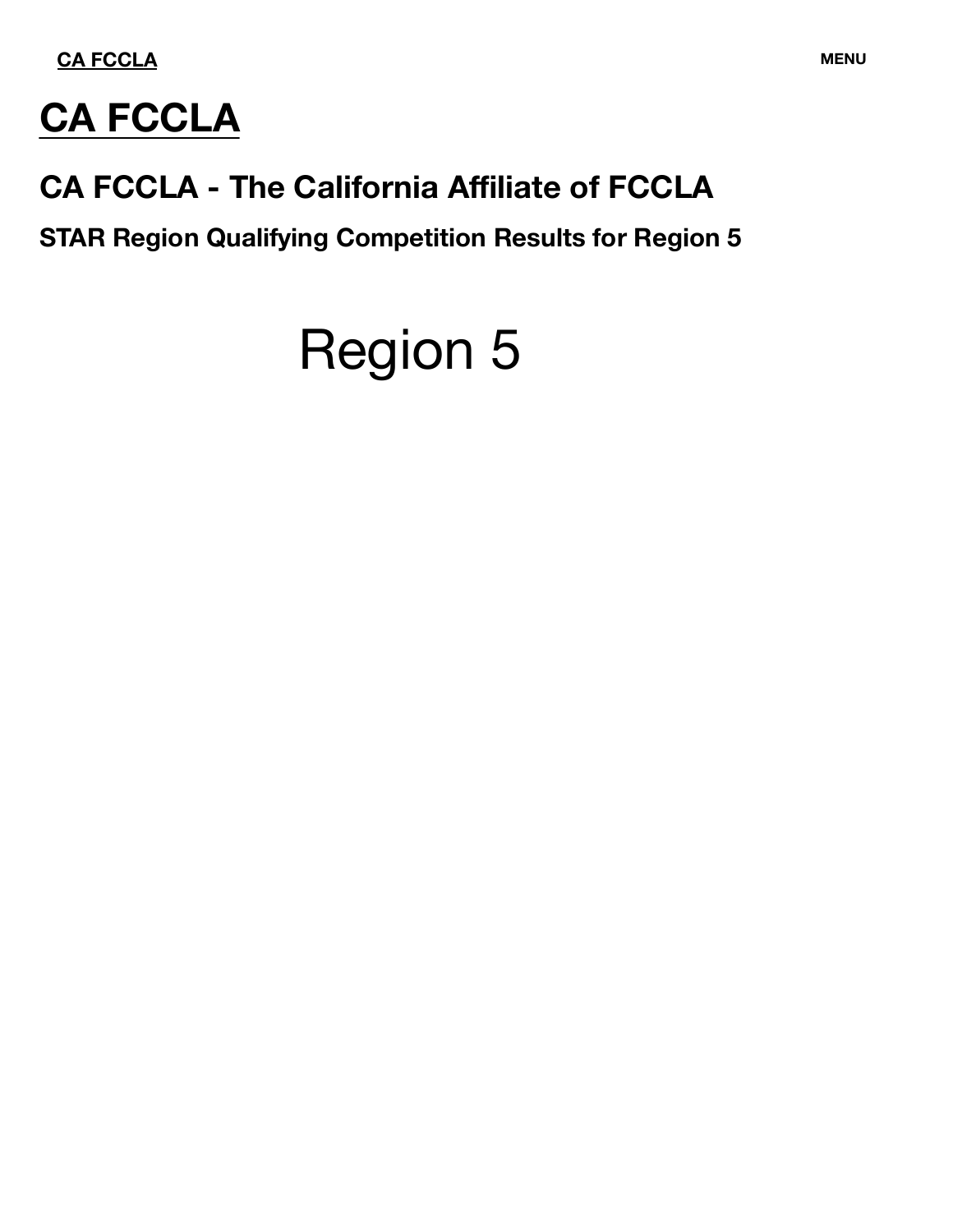### **CD Advanced Presentaion Cakes - L2 - Level 2**

| Name(s)          | <b>School</b>             | <b>Score</b> | Rank |
|------------------|---------------------------|--------------|------|
| Sasha Kopylov    | Santa Clara High School   | 68.00        | -2   |
| Mayte Arellanes  | Piner High School         |              |      |
| Veronica Herrell | <b>Wilcox High School</b> | 80.50        |      |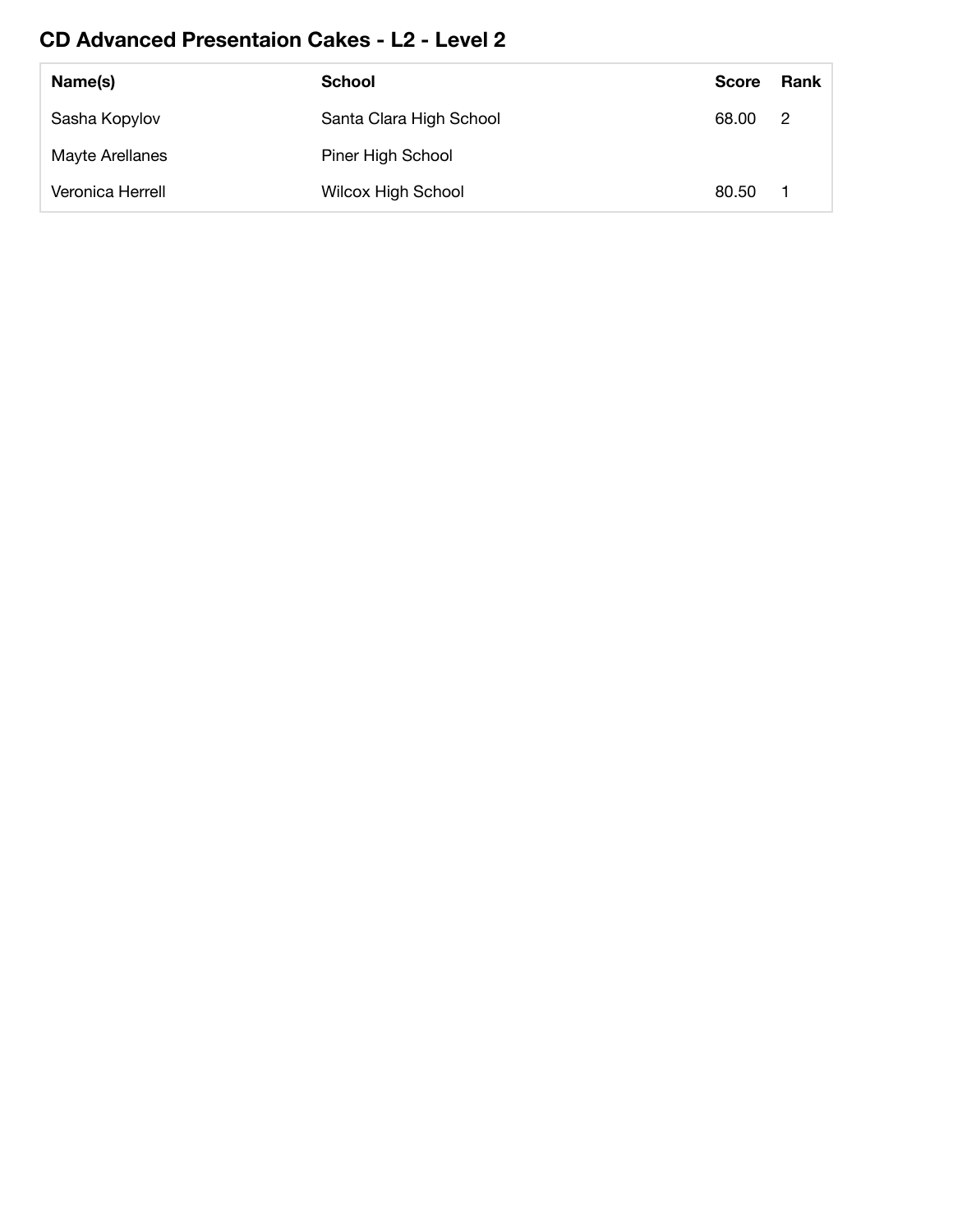## **CD Appetizers - L2 - Level 2**

| Name(s)      | School                    | Score | <b>Rank</b> |
|--------------|---------------------------|-------|-------------|
| Kyle Leonard | <b>Wilcox High School</b> | 89.33 |             |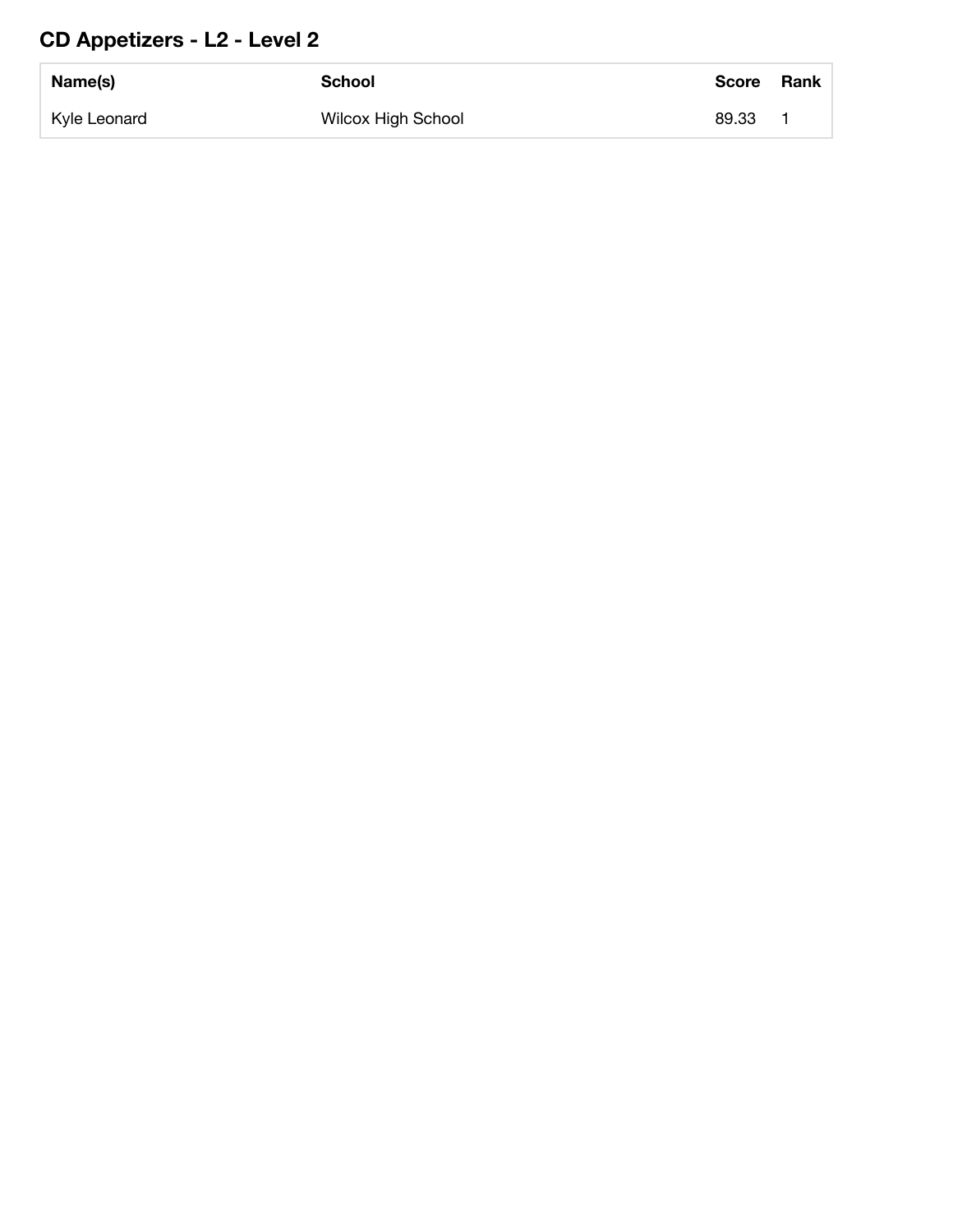### **CD Breads - L3 - Level 3**

| Name(s)                | <b>School</b>             | <b>Score</b> | Rank |
|------------------------|---------------------------|--------------|------|
| <b>Marcus Martinez</b> | Piner High School         | 41.33        |      |
| Vincent Brown          | <b>Wilcox High School</b> |              |      |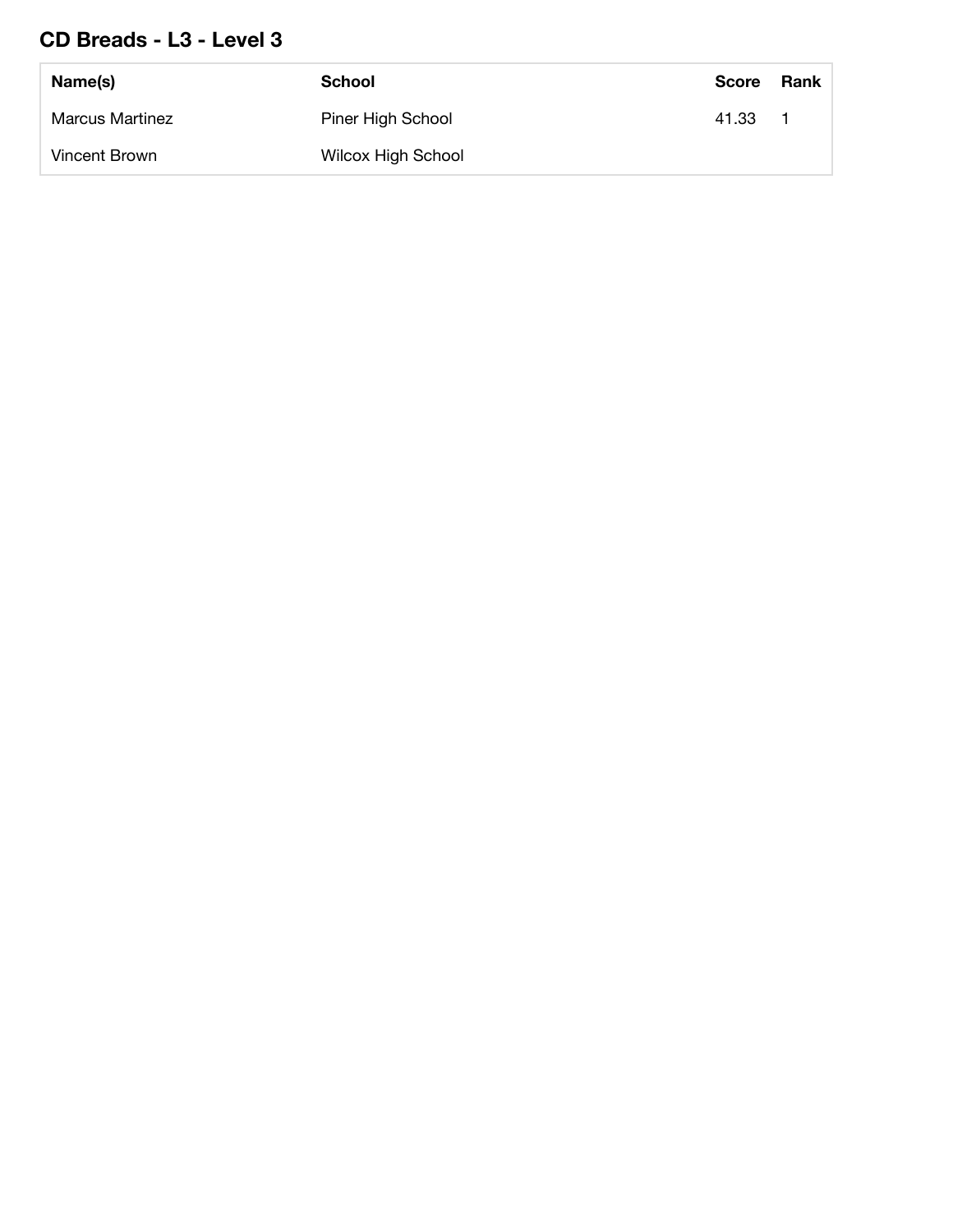## **CD Decorated Wedding Cakes - L3 - Level 3**

| Name(s)              | <b>School</b>            | <b>Score</b> | <b>Rank</b>    |
|----------------------|--------------------------|--------------|----------------|
| Maria Berrera        | Mount Diablo High School | 68.00        | 2              |
| Jazzlyn Dowling      | Piner High School        | 81.50        | - 1            |
| Luis Moran           | Mount Diablo High School | 63.00        | 4              |
| Donovan Carrillo     | Piner High School        | 63.00        | $\overline{4}$ |
| Kailey Lota          | Piner High School        |              |                |
| <b>Emily Bundock</b> | Piner High School        | 64.00        | 3              |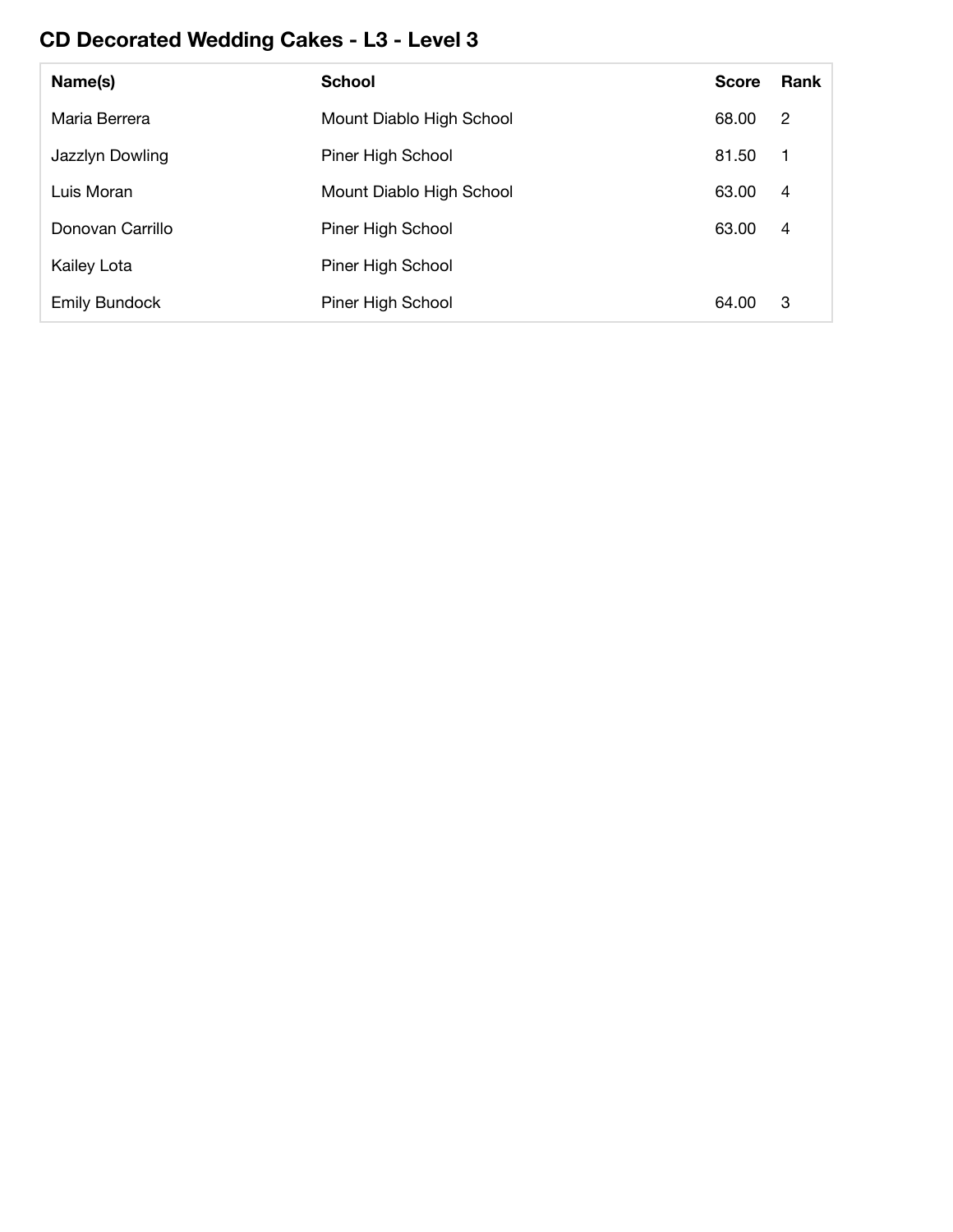### **CD Patisserie - L3 - Level 3**

| Name(s)    | School            | <b>Score</b> | <b>Rank</b> |
|------------|-------------------|--------------|-------------|
| Bao Nguyen | Piner High School | 70.00        |             |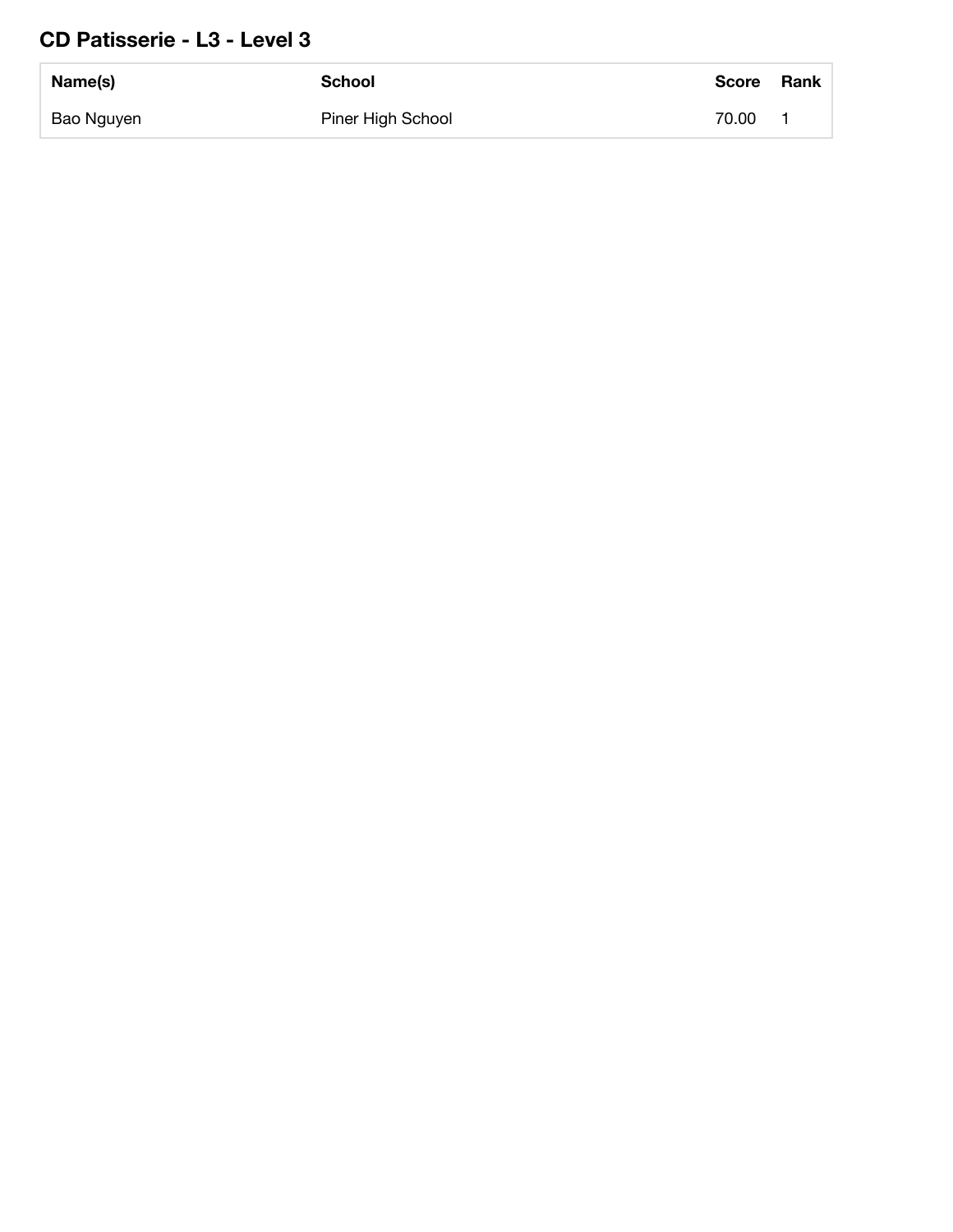### **Culinary Arts - L3\*\* - Level 3**

| Name(s)                                                                 | <b>School</b>             | <b>Score</b> | Rank |
|-------------------------------------------------------------------------|---------------------------|--------------|------|
| Amiyah Anderson<br>Laura Contreas<br>Adriana Contreras<br>Jordan Hekker | Will C. Wood              | 69.00        | 4    |
| Marissa Cary<br>Janki Patel<br>Alex Valentini                           | <b>Wilcox High School</b> | 90.00        | 1    |
| David Solis<br>Shane Canaday                                            | Piner High School         | 76.00        | 3    |
| Petrea Garver<br><b>Thomas George</b><br>Levi Hurst<br>Ethan Wilaby     | Will C. Wood              | 47.00        | 6    |
| Yasmin Valadez<br>Yisel Aguilar-Magana<br>Giselle Soto                  | Piner High School         | 78.67        | 2    |
| Vanessa Romero<br>Luis Luna<br>Jose Ruiz                                | Piner High School         | 60.00        | 5    |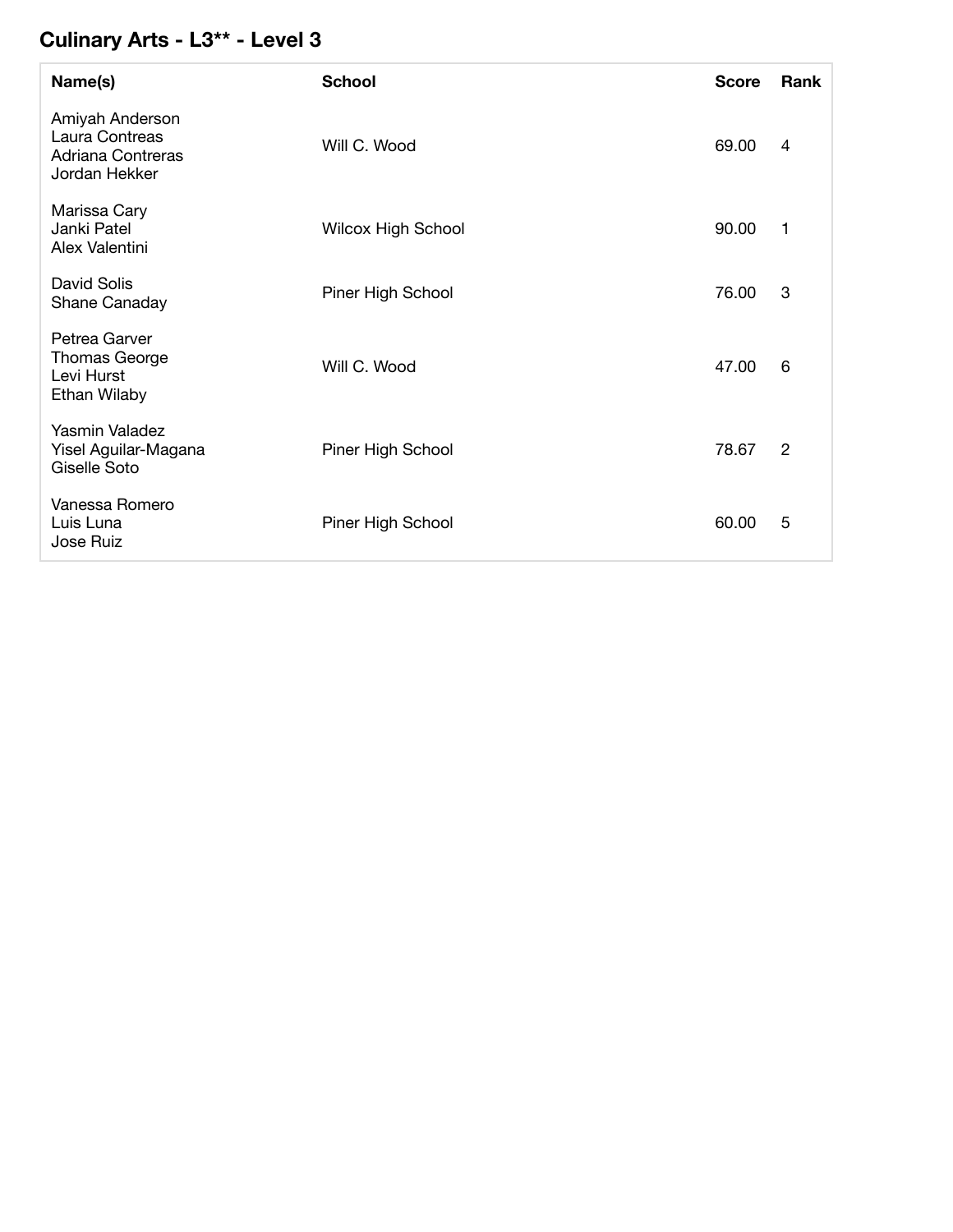## **Event Management - L1, 2, 3 - Level 2**

| Name(s)    | <b>School</b>     | <b>Score</b> | Rank |
|------------|-------------------|--------------|------|
| Kylie Chan | Mills High School | 84.00        |      |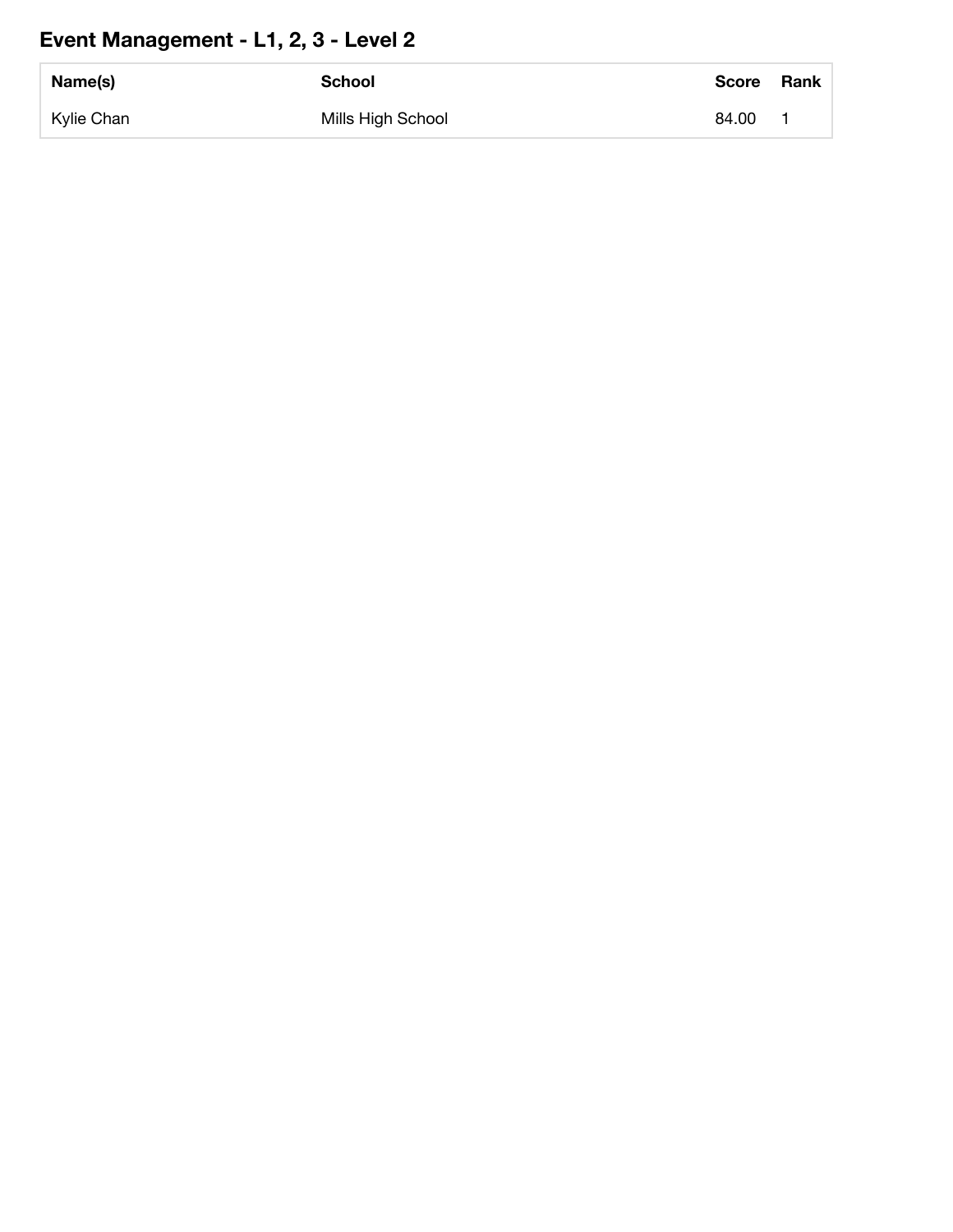## **Food Innovations - L1, 2, 3 - Level 2**

| Name(s)   | <b>School</b>             | <b>Score</b> | Rank |
|-----------|---------------------------|--------------|------|
| Mia Scott | <b>Wilcox High School</b> | 89.50        |      |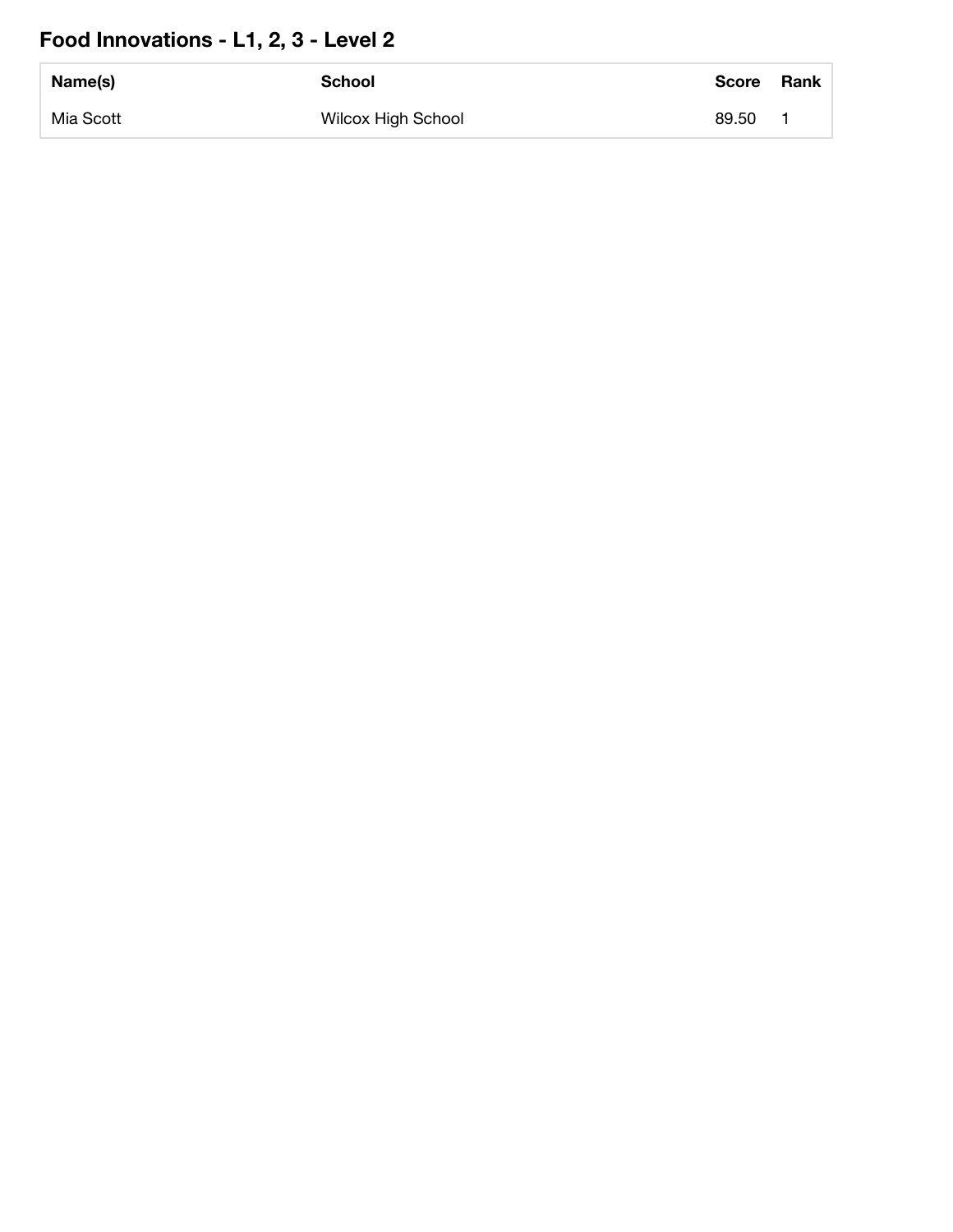### **Job Interview - L2, 3 - Level 3**

| Name(s)                | School                  | <b>Score</b> | Rank                       |
|------------------------|-------------------------|--------------|----------------------------|
| <b>Lindsey Crocker</b> | Santa Clara High School | 97.00        | $\overline{\phantom{a}}^2$ |
| Joanna Luna            | Santa Clara High School | 99.00        |                            |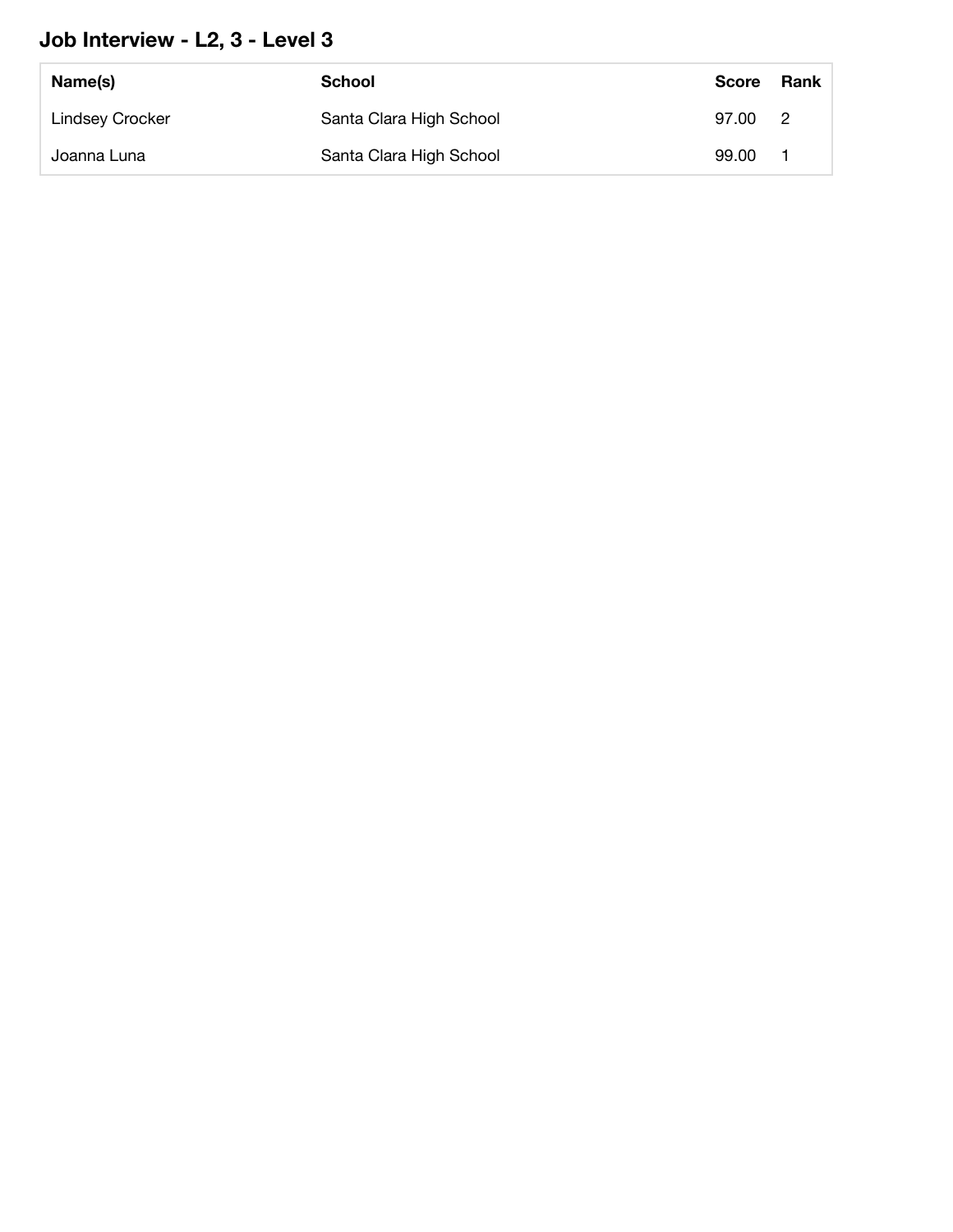### **Menu Planning and Table Display - L1, 2, 3 - Level 2**

| Name(s)       | <b>School</b>           | <b>Score</b> | <b>Rank</b> |
|---------------|-------------------------|--------------|-------------|
| Andrea Torres | Santa Clara High School | 84.67        |             |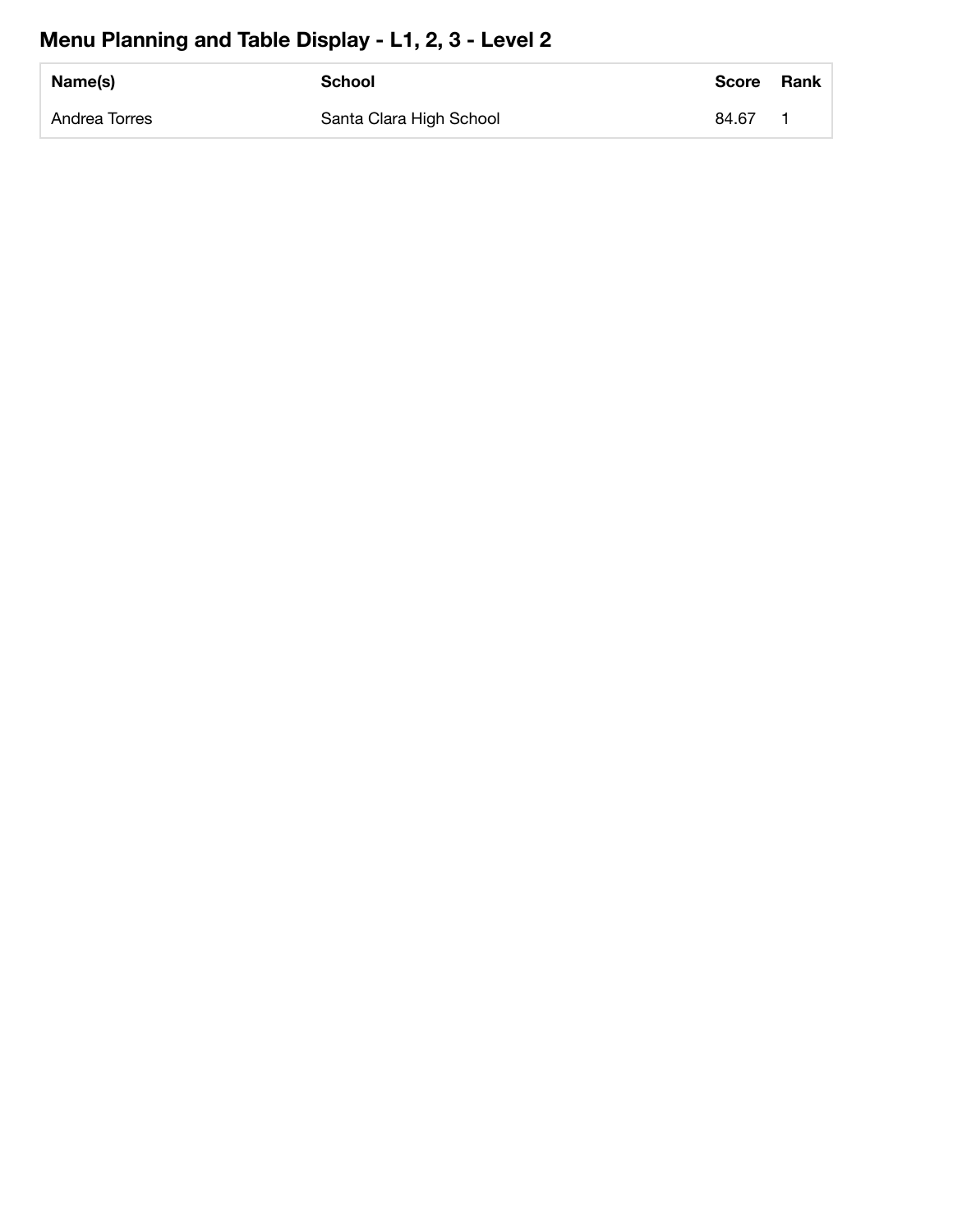## **Room Design - L1, 2, 3 - Level 2**

| Name(s)           | <b>School</b>             | <b>Score</b> | <b>Rank</b>    |
|-------------------|---------------------------|--------------|----------------|
| Halle Granlund Lu | <b>Wilcox High School</b> | 77.67        | 5              |
| Kaitlin Ching     | Mills High School         | 90.00        | $\mathbf 1$    |
| Kavya Sheth       | <b>Wilcox High School</b> | 87.00        | $\overline{2}$ |
| Isabelle Poon     | Mills High School         | 79.33        | 4              |
| Alecea Zeitler    | Santa Clara High School   | 80.33        | -3             |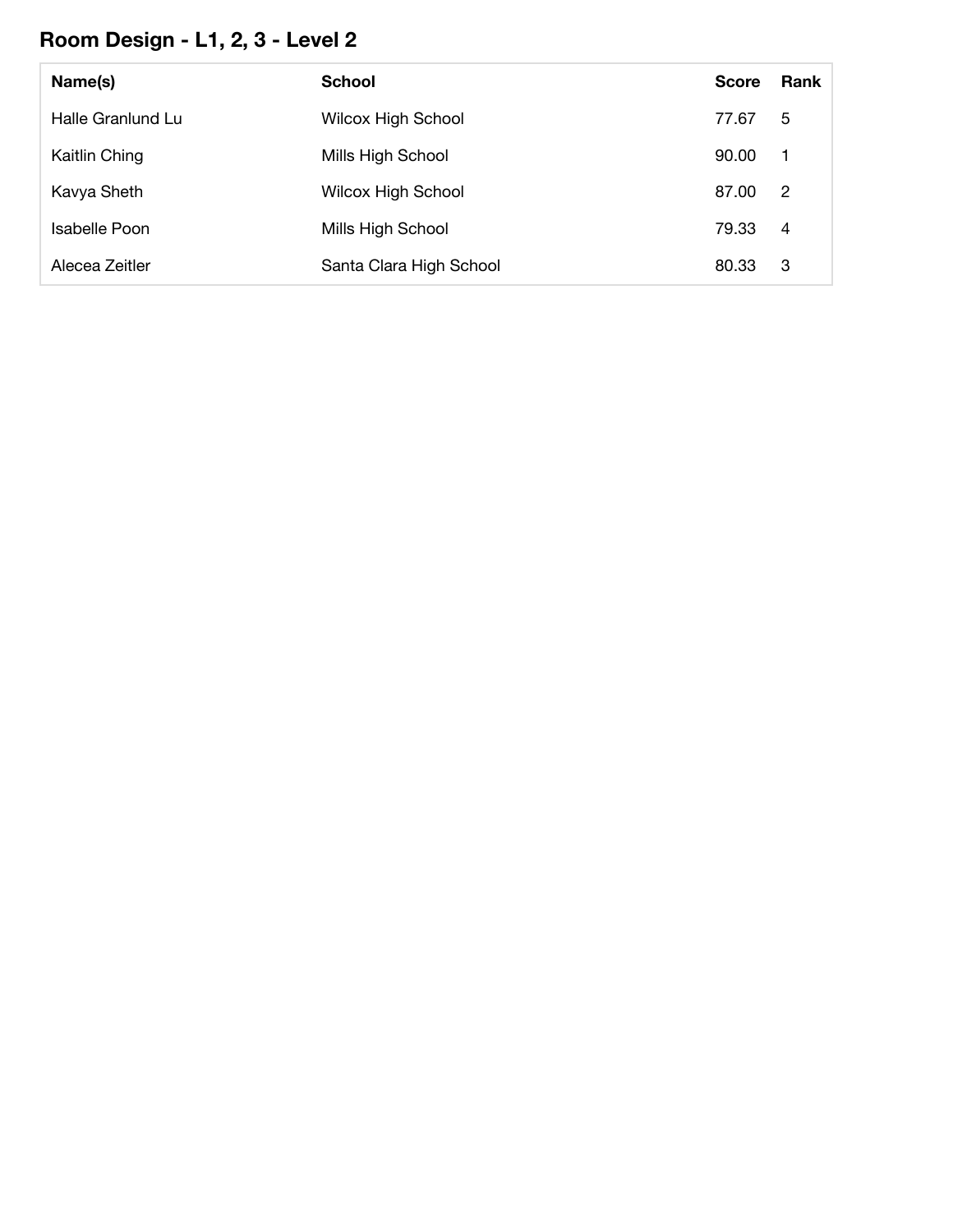## **Salad Preparation - L1, 2, 3 - Level 2**

| Name(s)               | School                    | <b>Score</b> | Rank           |
|-----------------------|---------------------------|--------------|----------------|
| <b>Madison Kenney</b> | <b>Wilcox High School</b> | 75.67        | $\overline{2}$ |
| Rebecca Mullins       | Mills High School         | 78.33        |                |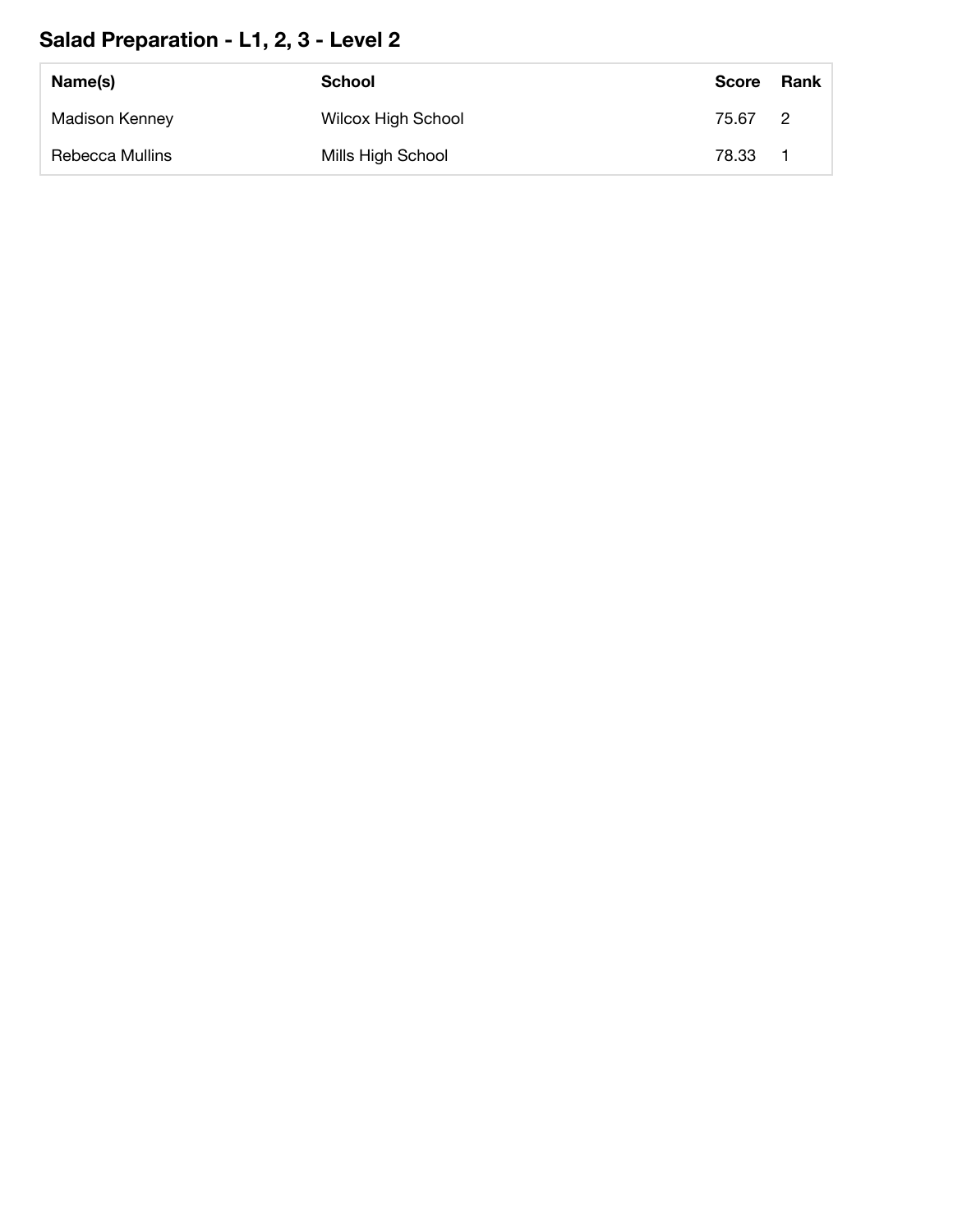## **Salad Preparation - L1, 2, 3 - Level 3**

| Name(s)    | <b>School</b> | <b>Score</b> | <b>Rank</b> |
|------------|---------------|--------------|-------------|
| Nia Weston | Will C. Wood  | 51.67        |             |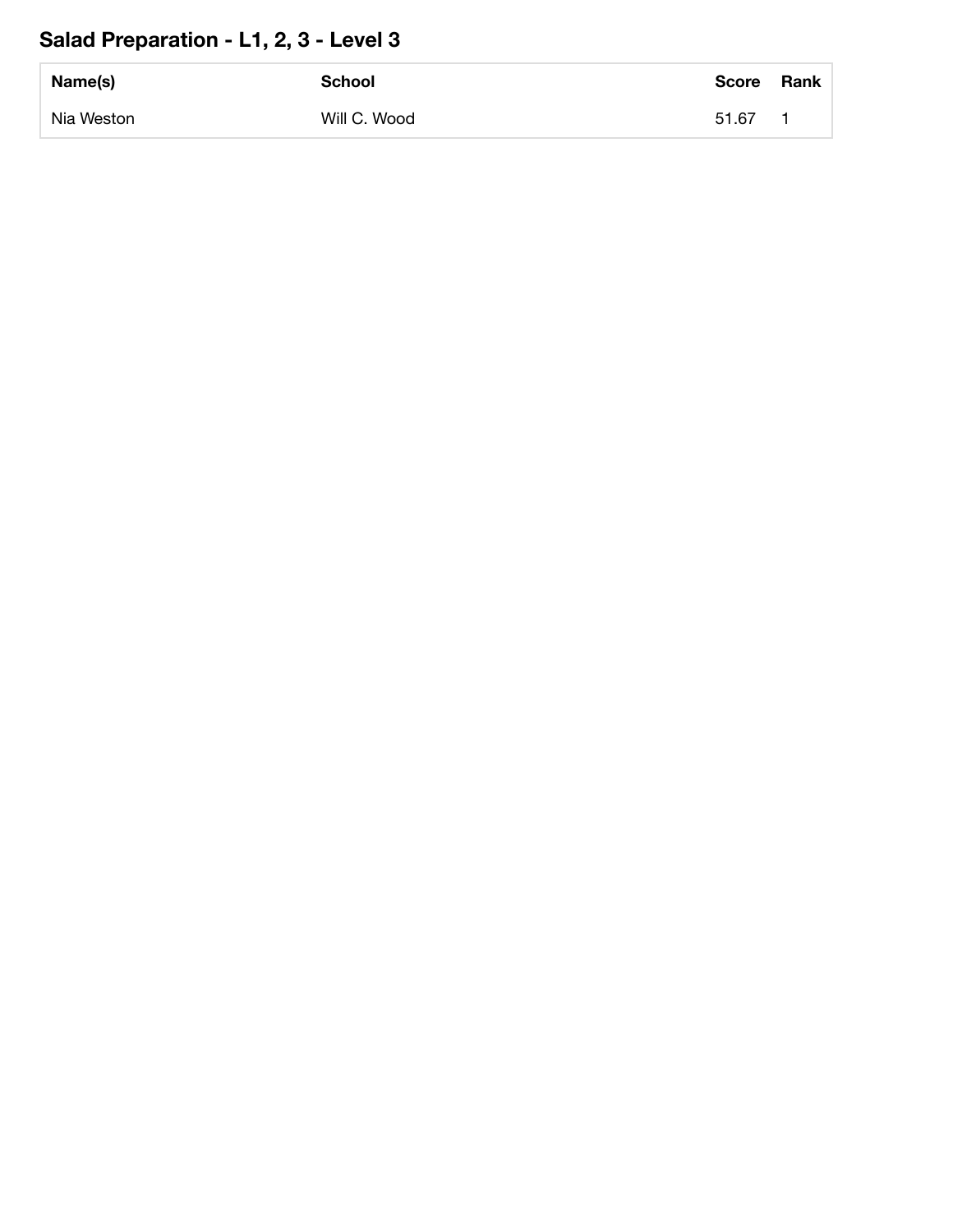### **Sewing Construction - L1, 2 - Level 2**

| Name(s)       | School                    | <b>Score</b> | Rank           |
|---------------|---------------------------|--------------|----------------|
| Sezen Musa    | <b>Wilcox High School</b> | 92.00        |                |
| Yuka Murakami | <b>Wilcox High School</b> | 88.00        | $\overline{2}$ |

#### **Family and Consumer Sciences, California Department of Education**

1430 N Street, Suite 4202 | Sacramento, CA 95814

(916) 319-0890 | (916) 319-0166 Fax

### CONTACT US | FCCLA, Inc. | FCSTAC | CDE

No person shall, on the grounds of sex, race, color, national origin, or handicap, be excluded from participation in, be denied the benefit of, or be subject to

discrimination under this program.





Copyright © 2020 **CA FCCLA**  $\boldsymbol{\Theta}$ 

A Sign In to Edit this Site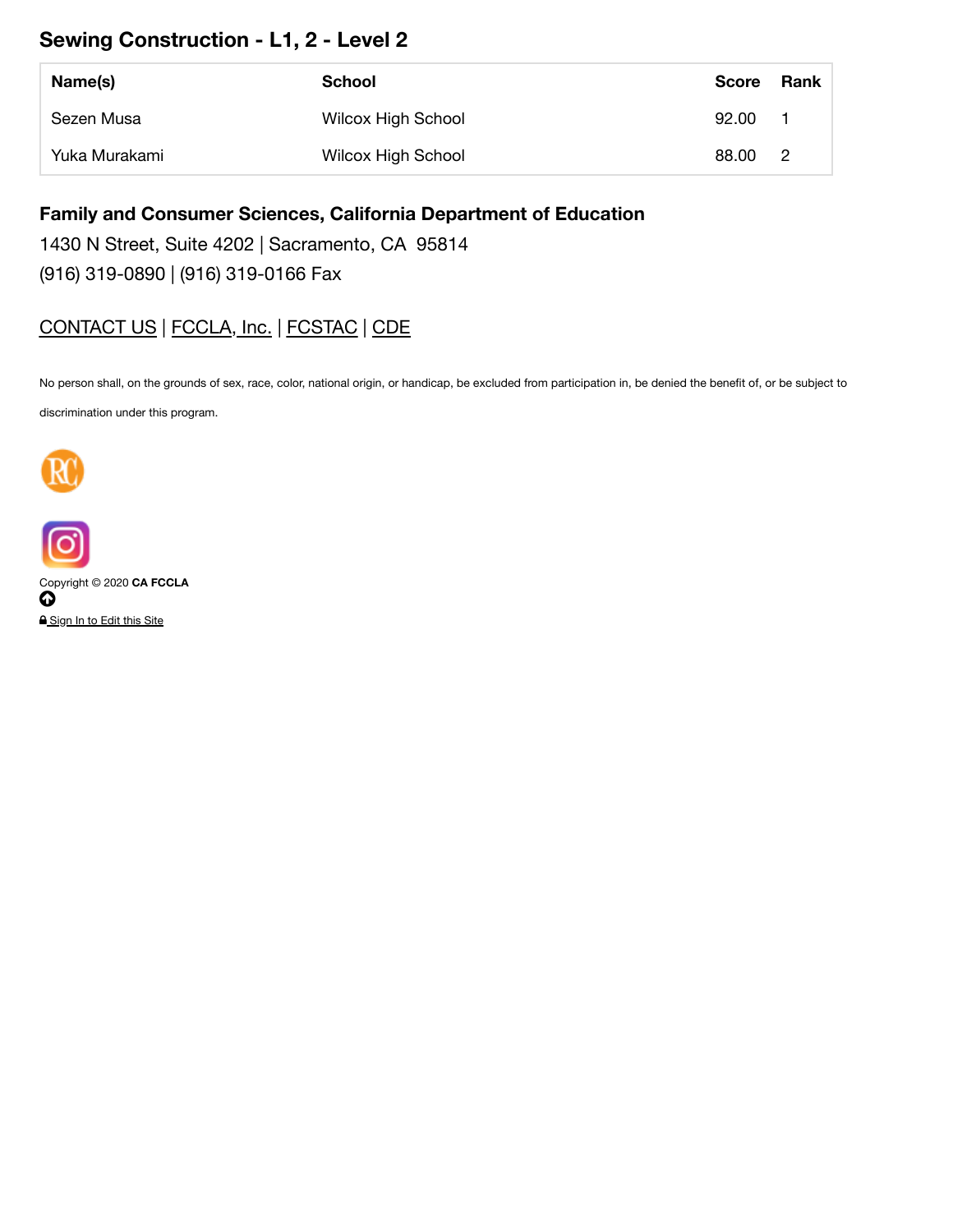

## **CA FCCLA**

## **CA FCCLA - The California Affiliate of FCCLA**

**STAR Region Qualifying Competition Results for Region 6**

# Region 6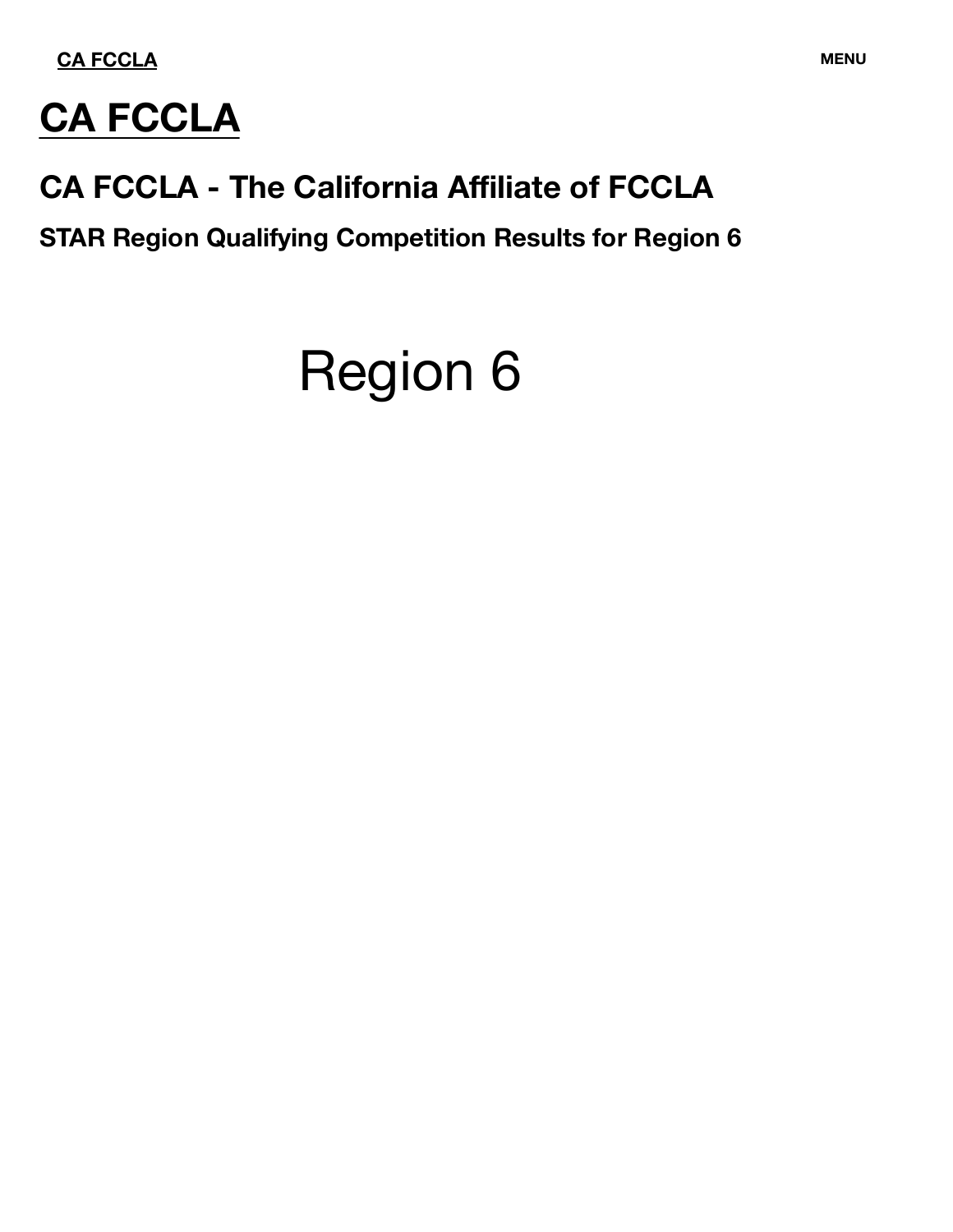### **Baking and Pastry - L3\*\* - Level 3**

| Name(s)                                               | <b>School</b>          | <b>Score</b> | <b>Rank</b> |
|-------------------------------------------------------|------------------------|--------------|-------------|
| Vannessa Moniz<br>Katie Urena                         | East Union High School |              |             |
| Sophia Anderson<br><b>Halie Collins</b><br>Payton Day | Pitman High School     |              |             |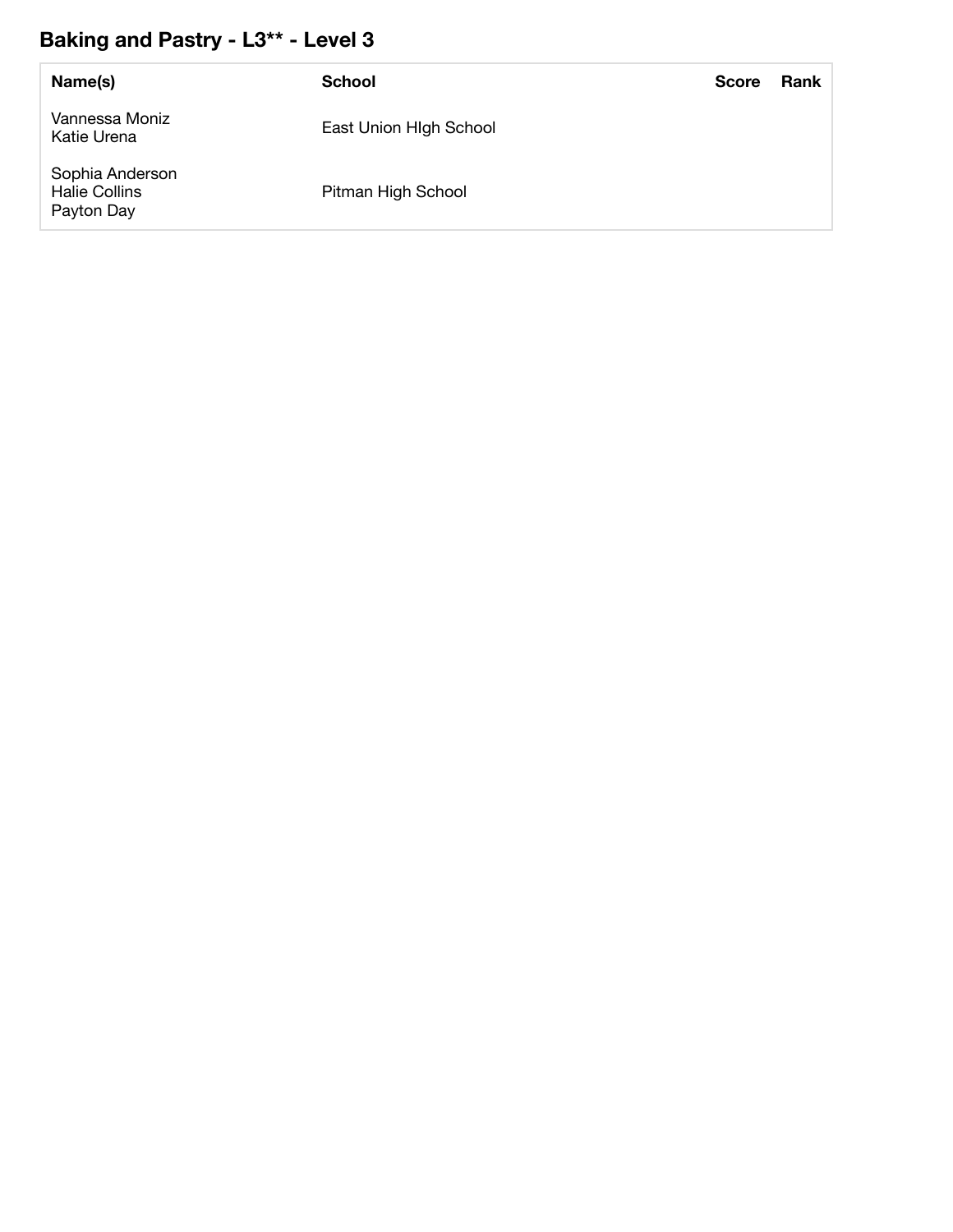## **CD Appetizers - L2 - Level 2**

| Name(s)        | <b>School</b>      | <b>Score</b> | <b>Rank</b> |
|----------------|--------------------|--------------|-------------|
| Jacob Friedman | Merced High School | 84.00        |             |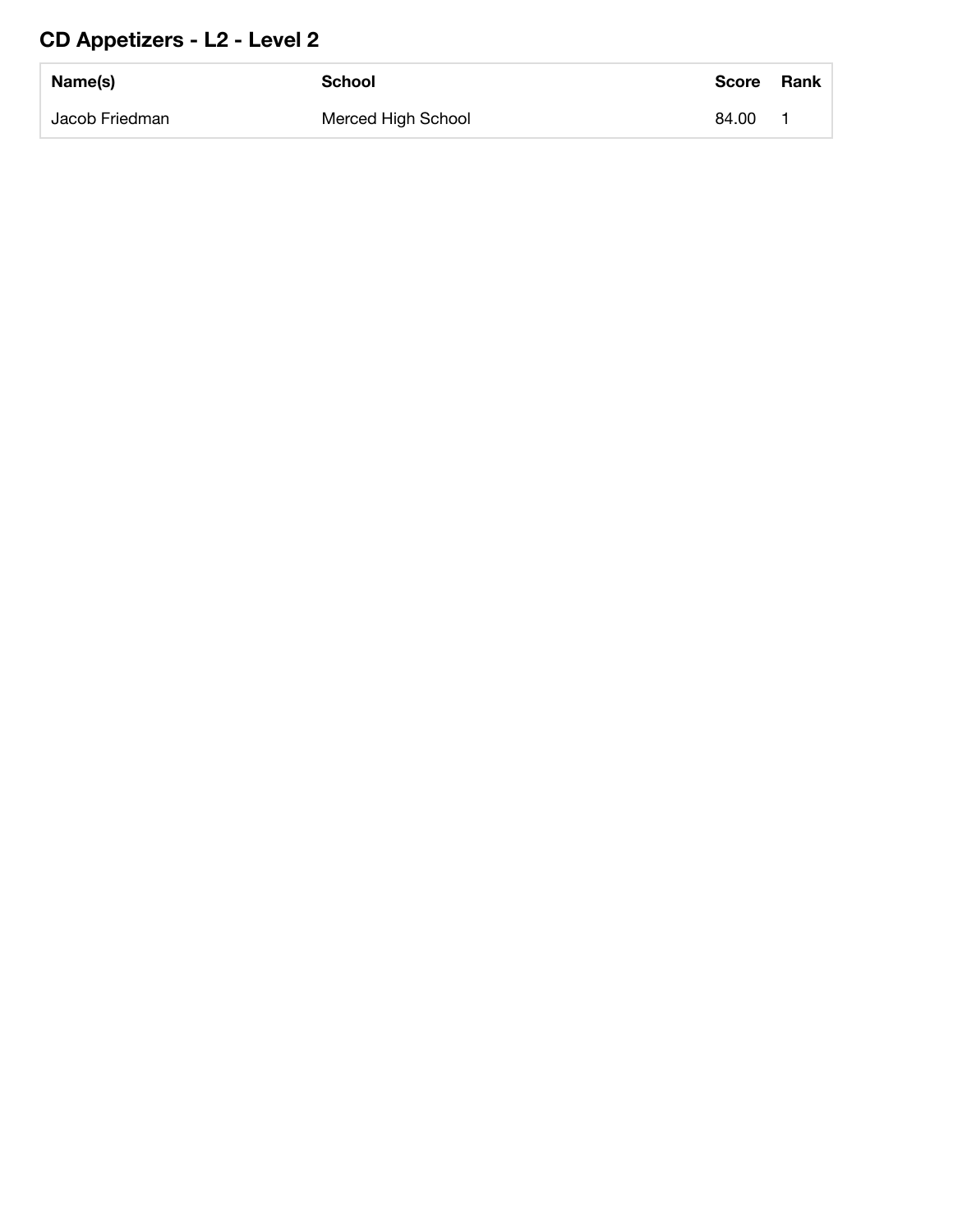### **CD Breads - L3 - Level 3**

| Name(s)        | <b>School</b>       | Score | Rank |
|----------------|---------------------|-------|------|
| Thomas Gilmore | Kimball High School | 81.33 |      |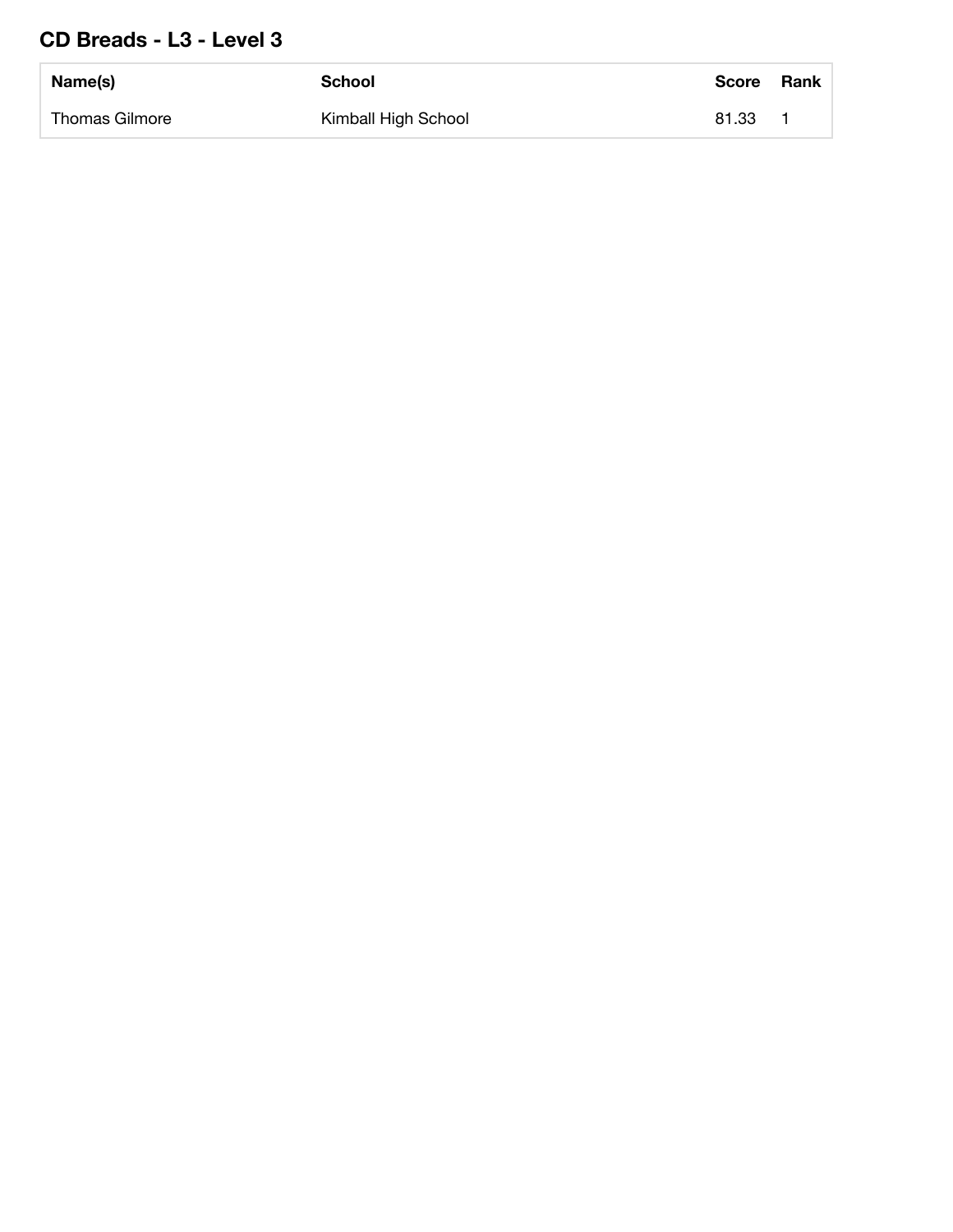## **CD Decorated Wedding Cakes - L3 - Level 3**

| Name(s)            | <b>School</b>          | <b>Score</b> | Rank           |
|--------------------|------------------------|--------------|----------------|
| Ariana Pacheco     | East Union High School | 78.67        | - 3            |
| Saul\'Dia Scoggins | Merced High School     | 85.00        | $\overline{2}$ |
| Carmen Rodriguez   | East Union High School | 87.00        |                |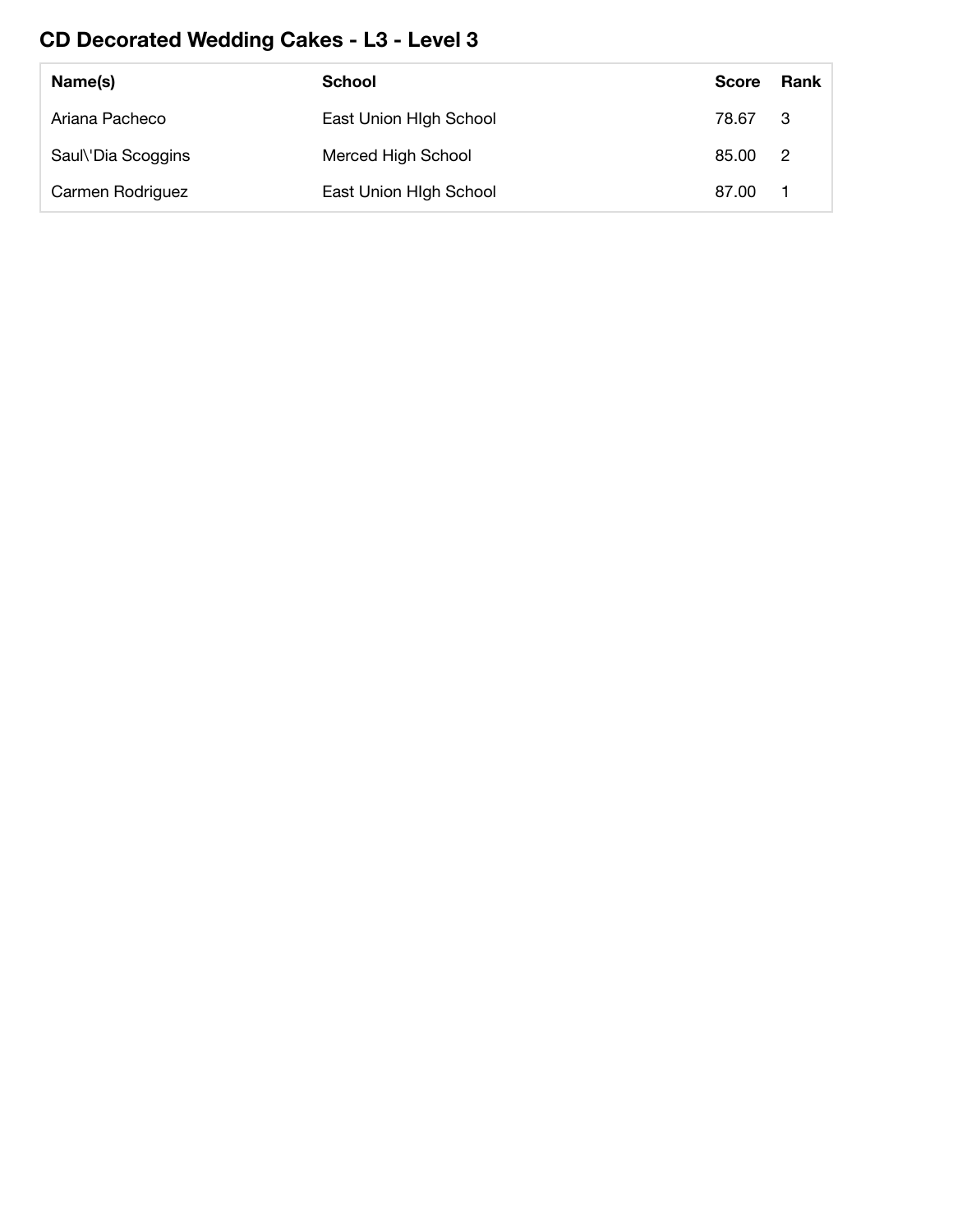### **CD Patisserie - L3 - Level 3**

| Name(s)              | School              | <b>Score</b> | Rank |
|----------------------|---------------------|--------------|------|
| Allison Chaffin      | Kimball High School | 89.67        |      |
| Evelyn Ponce Palafox | Sierra High School  | 84.33 2      |      |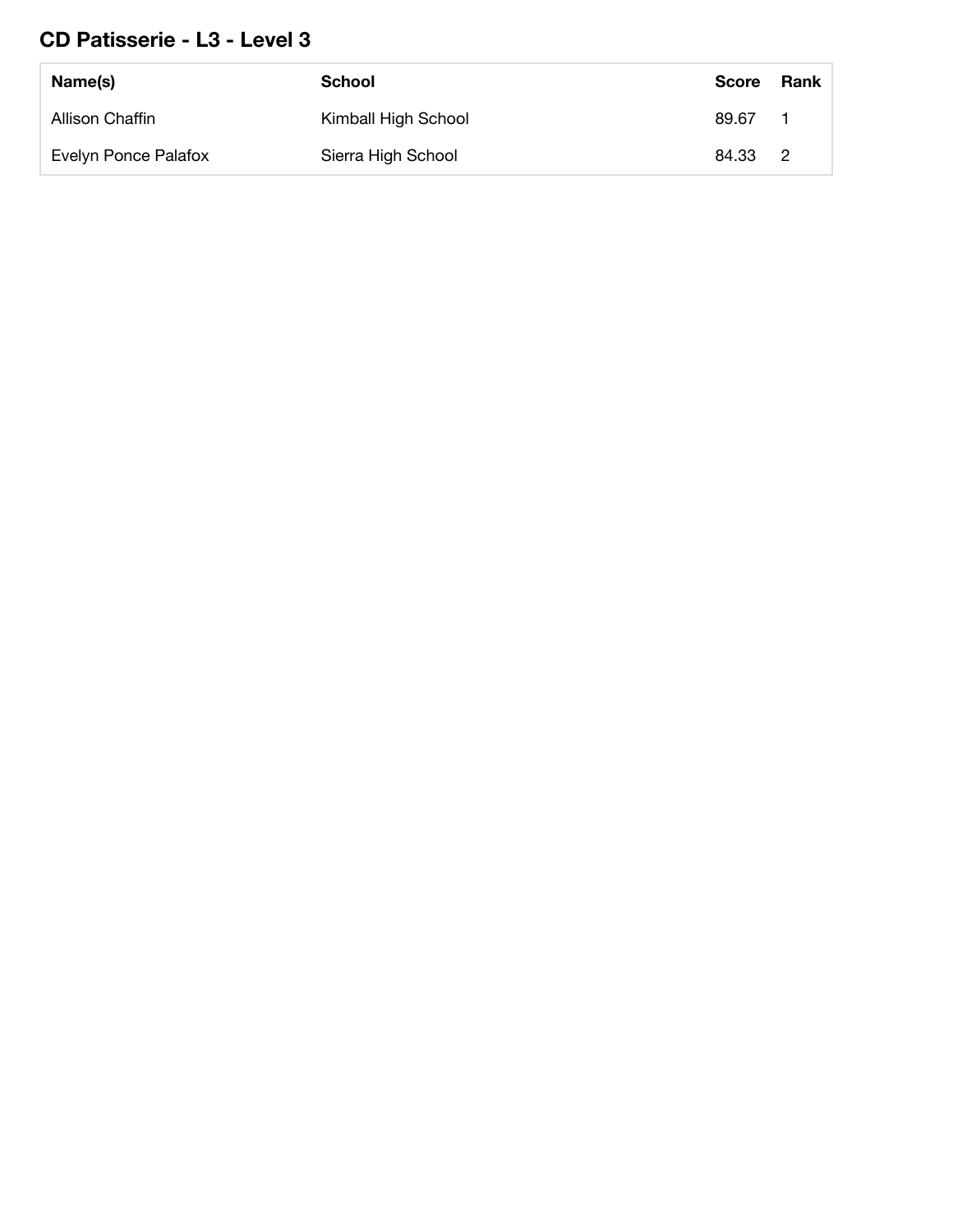## **Chapter Service Project Display - L1, 2-3 - Level 3**

| Name(s)                                                               | <b>School</b>          | <b>Score</b> | <b>Rank</b>    |
|-----------------------------------------------------------------------|------------------------|--------------|----------------|
| Maggie Holliday<br>Kayla Kemper<br>Kaylee Rhodes                      | East Union High School |              |                |
| Justin Lacdao<br>Reina Valdez                                         | Sierra High School     | 93.50        | $\overline{1}$ |
| Edith Hernandez-Cuervas<br>Nathalia Munoz-Guzman<br>Andrea Villanueva | El Capitan High School | 74.00        | 2              |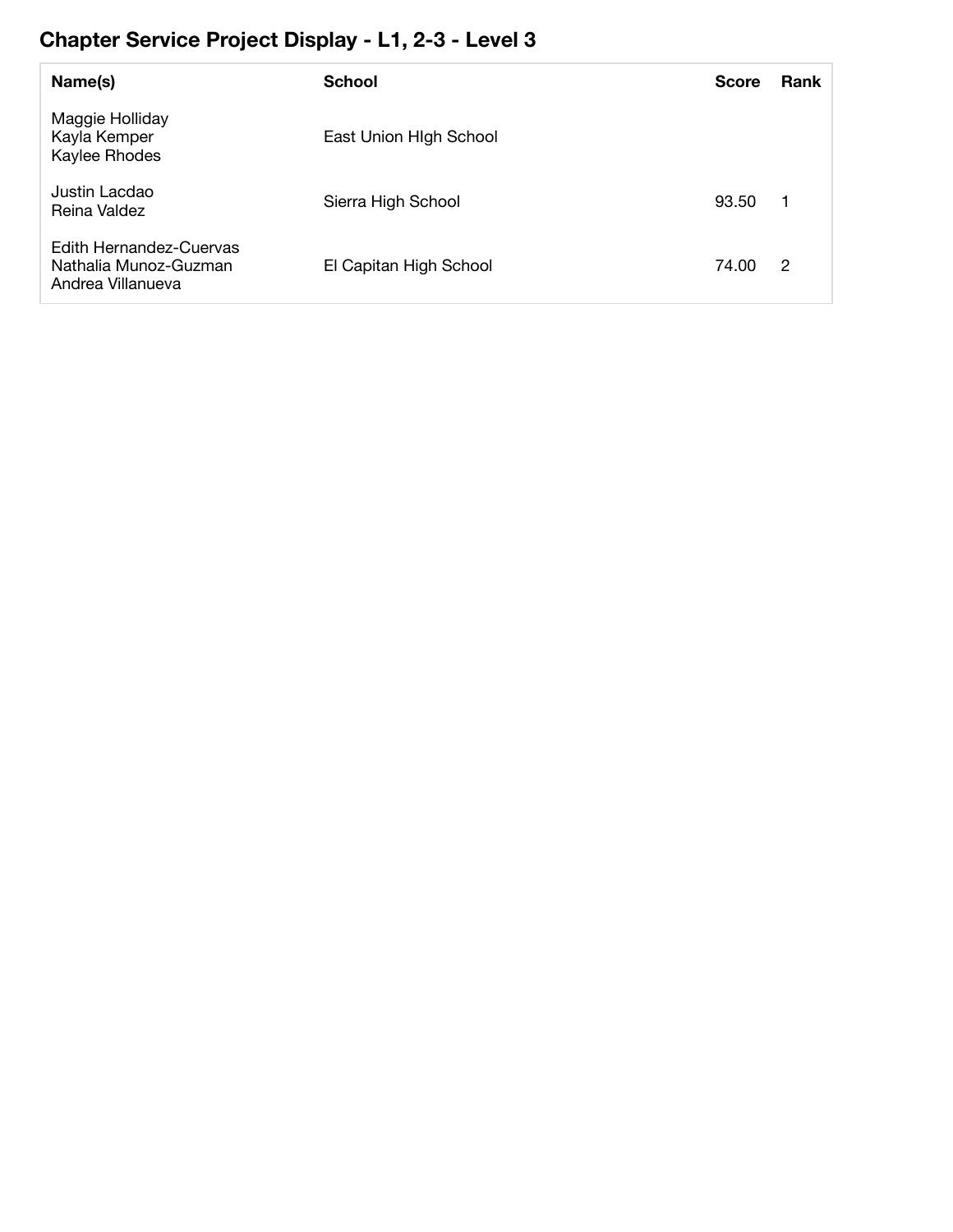## **Child Development - L1, 2, 3 - Level 2**

| Name(s)            | <b>School</b>          | <b>Score</b> | <b>Rank</b>    |
|--------------------|------------------------|--------------|----------------|
| Isabella Meyer     | Merced High School     | 83.67        | 2              |
| Alma Rosas         | East Union High School | 46.33        | $\overline{4}$ |
| Kaylin Phothipanya | Lathrop High School    | 87.33        | -1             |
| Alicia Delarosa    | East Union High School |              |                |
| Eliana Ortiz       | Merced High School     | 76.00        | -3             |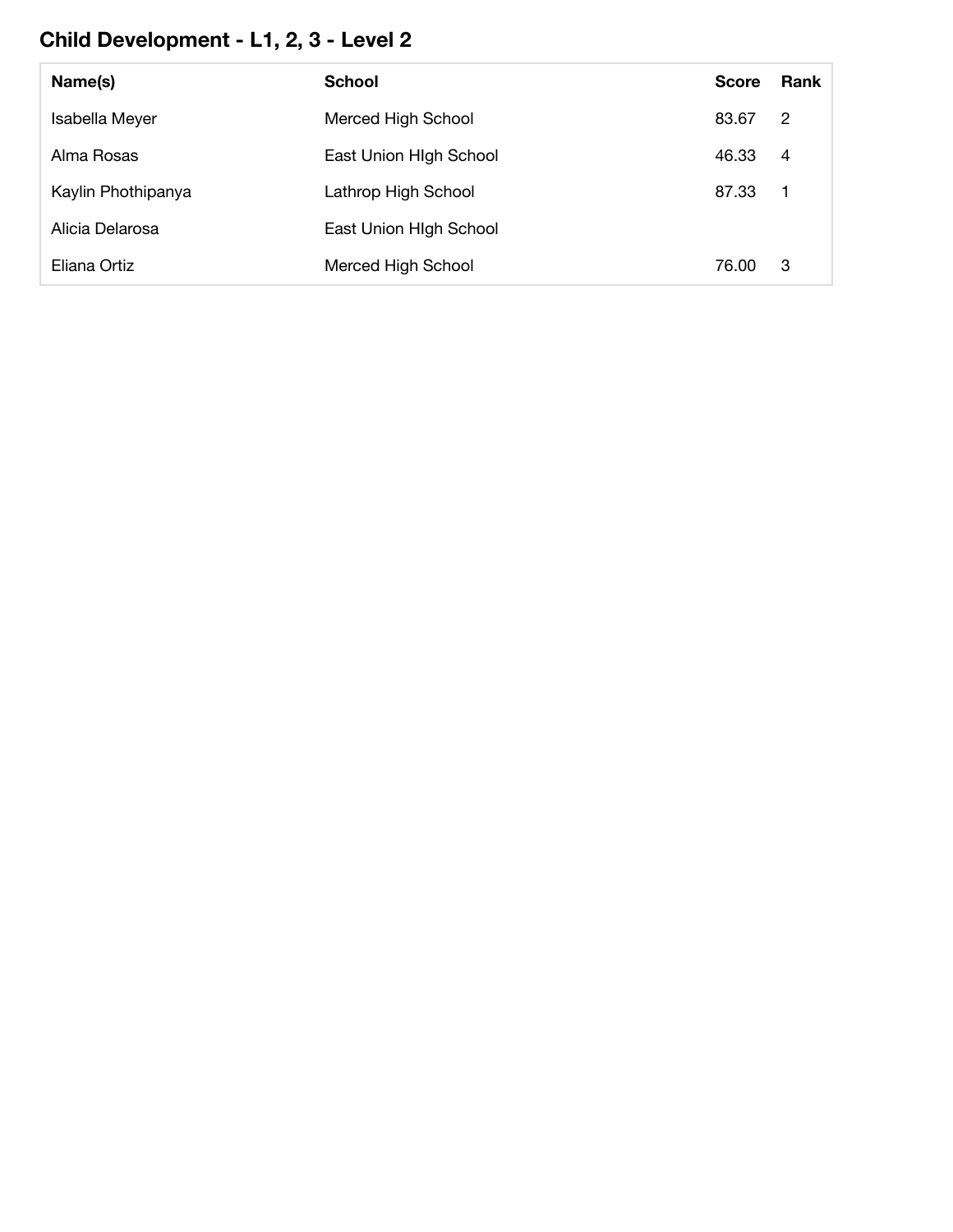## **Child Development - L1, 2, 3 - Level 3**

| Name(s)         | School             | <b>Score</b> | Rank |
|-----------------|--------------------|--------------|------|
| Jet Moua        | Merced High School | 80.67        |      |
| Virginia Chavez | Merced High School | 64.33 2      |      |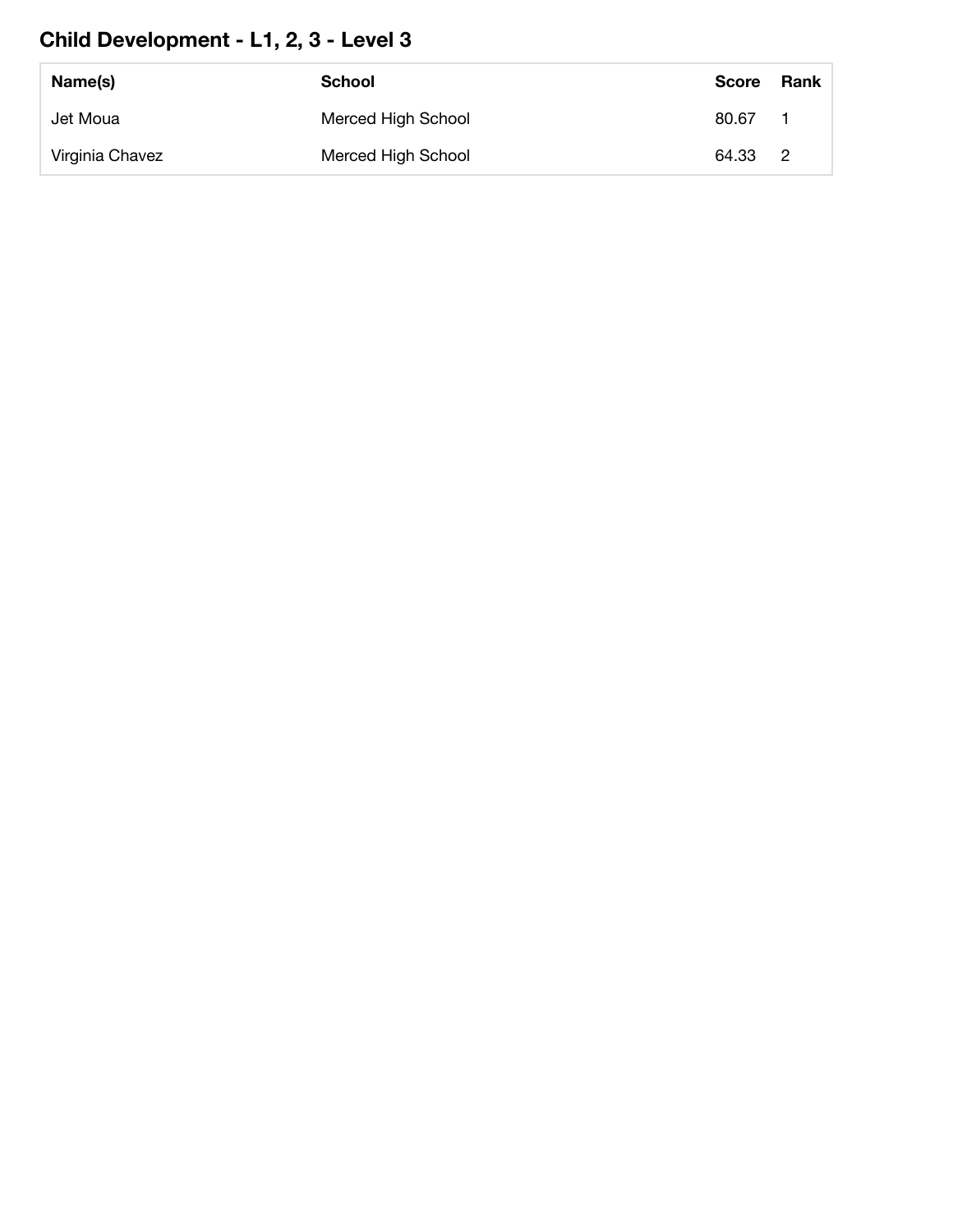### **Culinary Arts - L3\*\* - Level 3**

| Name(s)                                                              | <b>School</b>          | <b>Score</b> | <b>Rank</b> |
|----------------------------------------------------------------------|------------------------|--------------|-------------|
| Joseph Chavan<br>Victoria Munoz                                      | East Union High School | 82.00        |             |
| Raymond Mendoza<br><b>Christopher Cisneros</b><br>Rolj Jylan Vergara | Sierra High School     | 77.00        | 2           |
| Ashlynn Johnson<br>Steve Moua                                        | Merced High School     | 75.50        | -3          |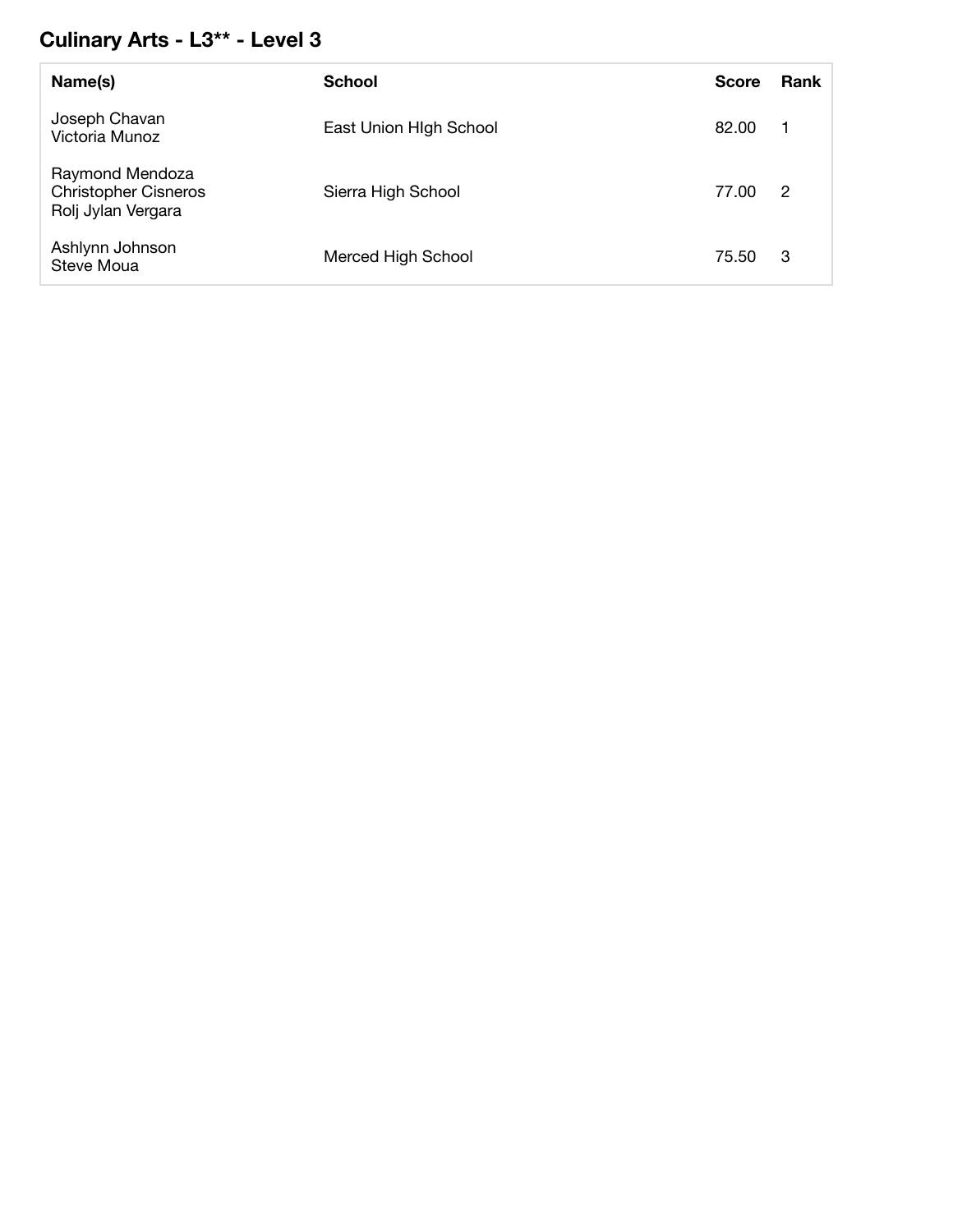## **Entrepreneurship - L1, 2, 3 - Level 3**

| Name(s)                                   | School              | <b>Score</b> | <b>Rank</b> |
|-------------------------------------------|---------------------|--------------|-------------|
| <b>Rafael Castellanos</b><br>Ashley Solis | Lathrop High School | 82.33        |             |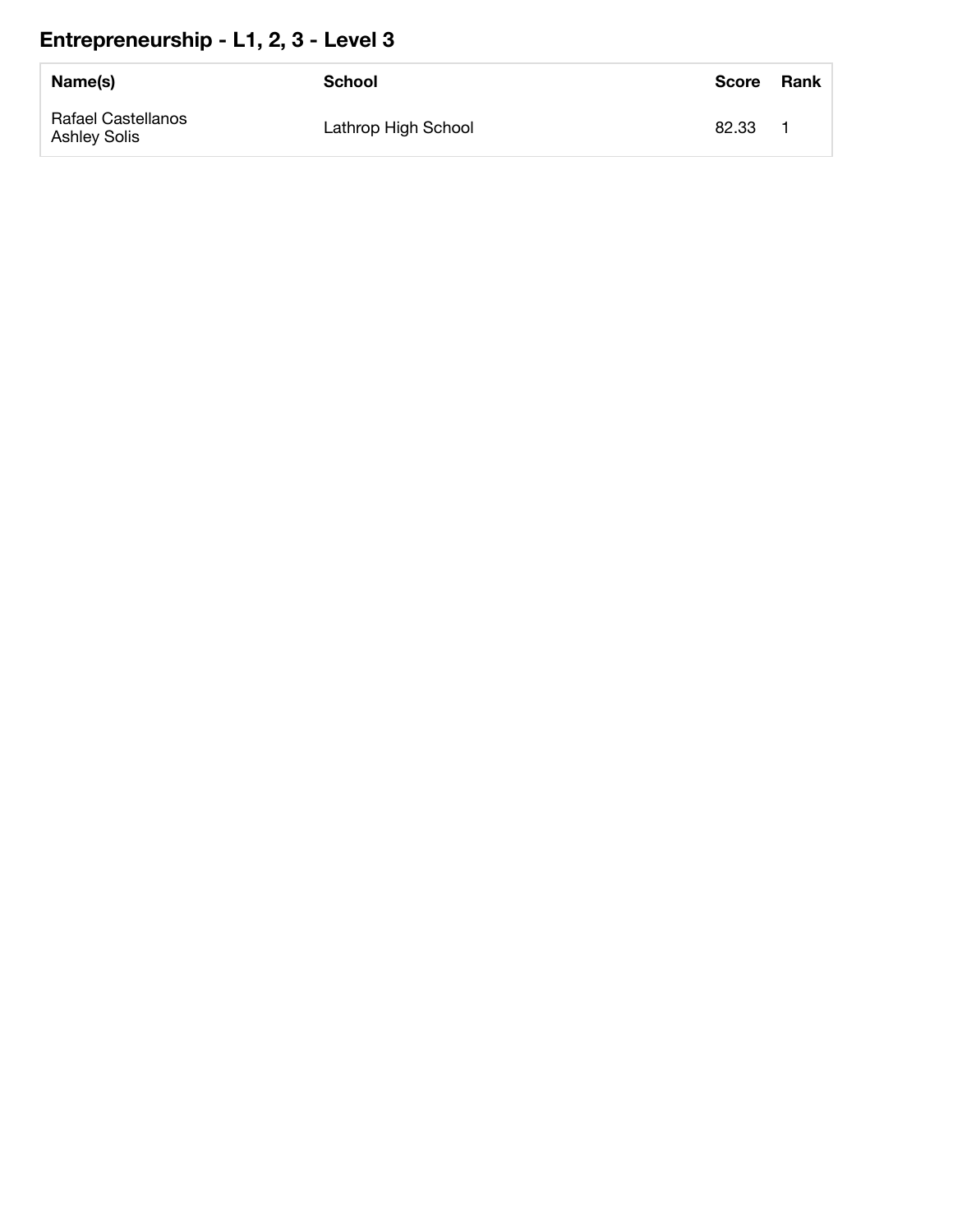## **Event Management - L1, 2, 3 - Level 3**

| Name(s)      | School           | Score | <b>Rank</b> |
|--------------|------------------|-------|-------------|
| Saeeda Saleh | Lodi High School | 60.00 |             |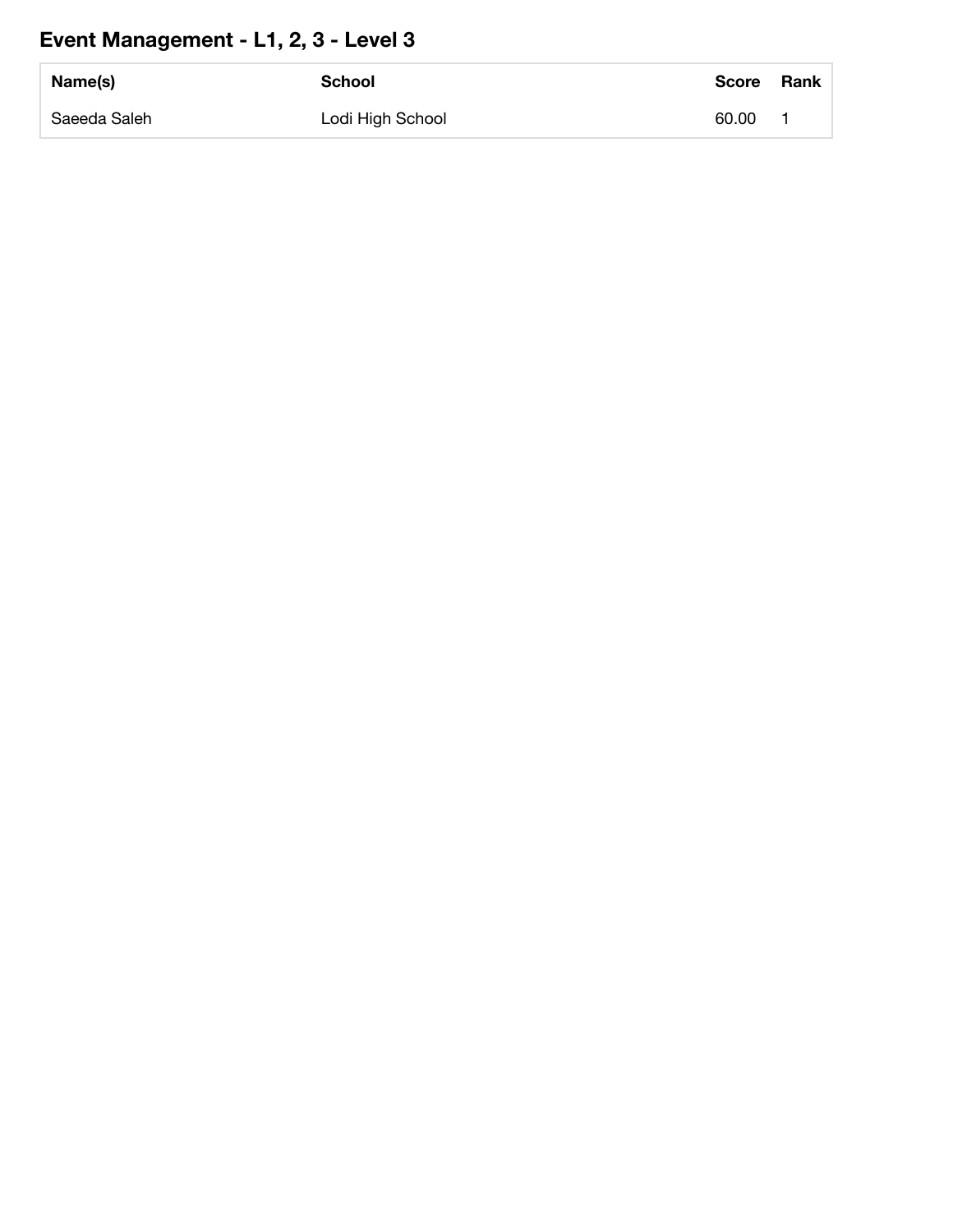### **Fashion Construction - L3 - Level 3**

| Name(s)             | <b>School</b>       | <b>Score</b> | Rank |
|---------------------|---------------------|--------------|------|
| Damaris Perez       | Lathrop High School | 79.33 3      |      |
| Gabrianna Guzman    | Sierra High School  | 81.67        |      |
| Raelene De la Torre | Sierra High School  | 80.33 2      |      |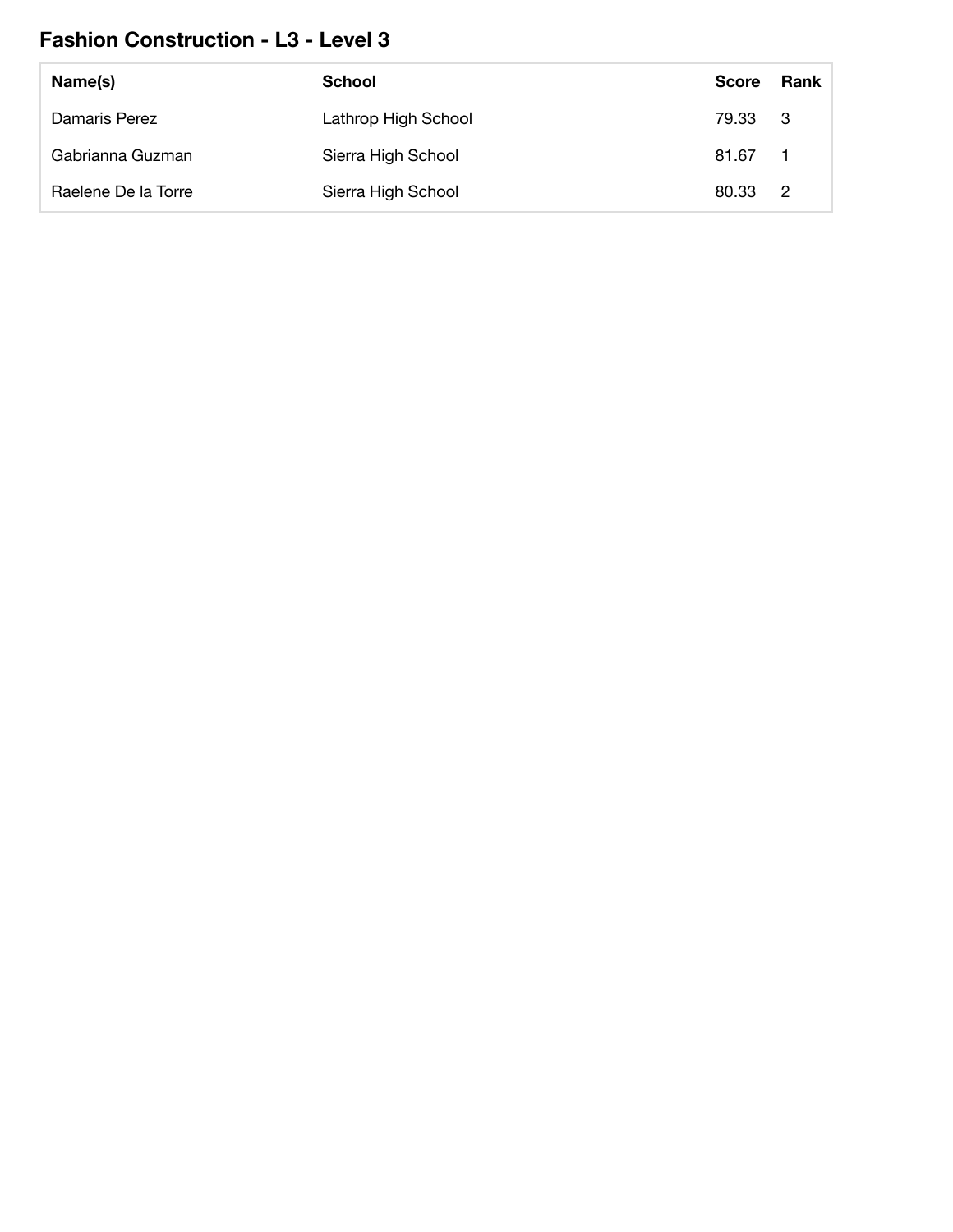### **Fashion Design - L3 - Level 3**

| Name(s)                              | <b>School</b>            | <b>Score</b> | Rank                    |
|--------------------------------------|--------------------------|--------------|-------------------------|
| Sabastian Nunez<br>Steven Ruth       | Merced High School       | 69.00        | 4                       |
| Josh Vidales                         | <b>Tokay High School</b> | 78.00        | -3                      |
| <b>Brielle Gomes</b><br>Mathieu Nord | Merced High School       | 86.33        | $\overline{\mathbf{1}}$ |
| Anais Canton                         | Kimball High School      | 81.33        | -2                      |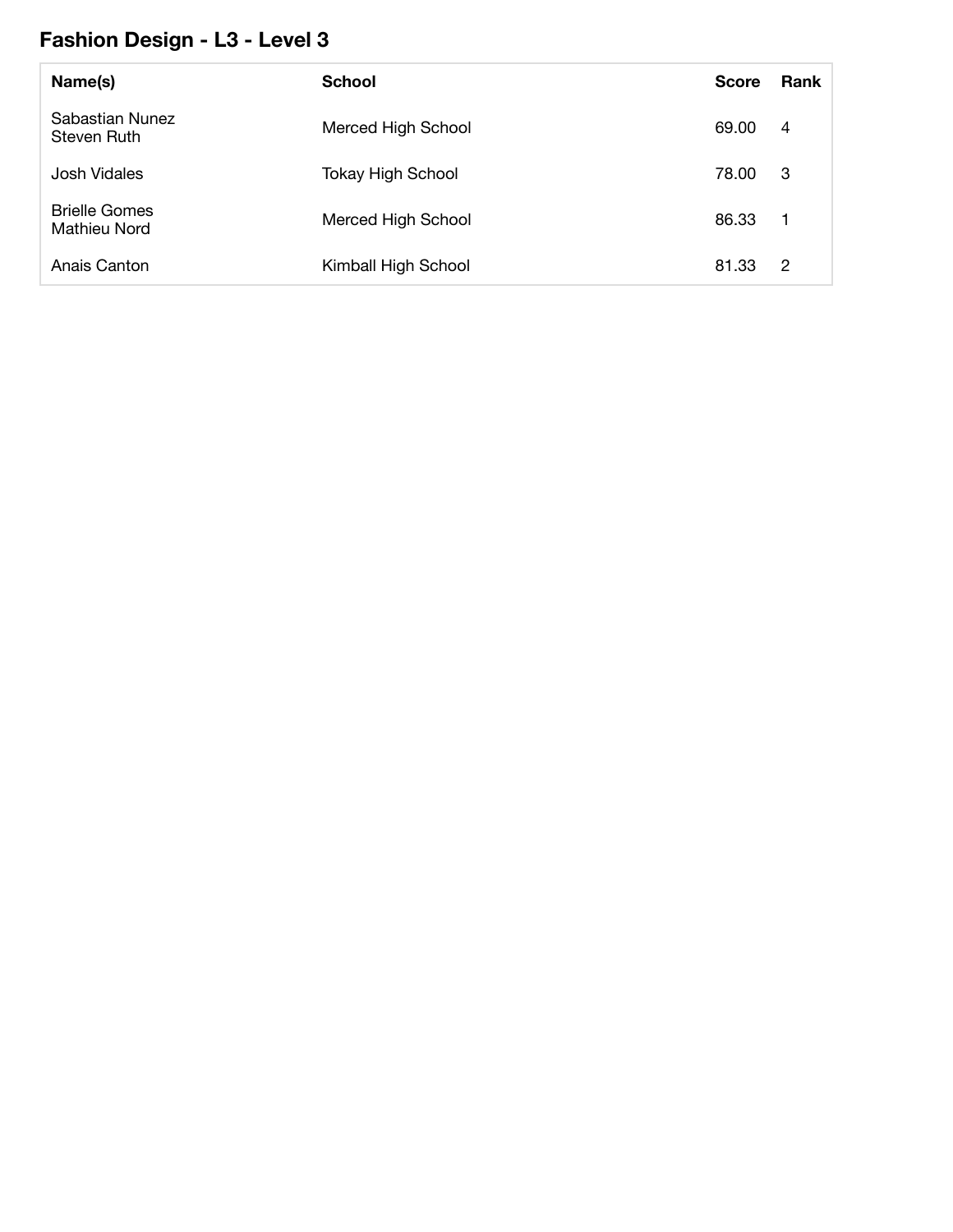## **Focus on Children - L1, 2, 3 - Level 3**

| Name(s)                             | <b>School</b>          | <b>Score</b> | Rank           |
|-------------------------------------|------------------------|--------------|----------------|
| Anaya Seals<br>Miranda Santillan    | Merced High School     | 84.00        | -3             |
| Emerald Coronado<br>Miriam Egan     | El Capitan High School | 81.00        | $\overline{4}$ |
| Kagai Vang<br>Nemcy Arteaga         | Merced High School     | 87.00        | -1             |
| Jacqueline Perez<br>Daphnee Keltner | Merced High School     | 85.67        | 2              |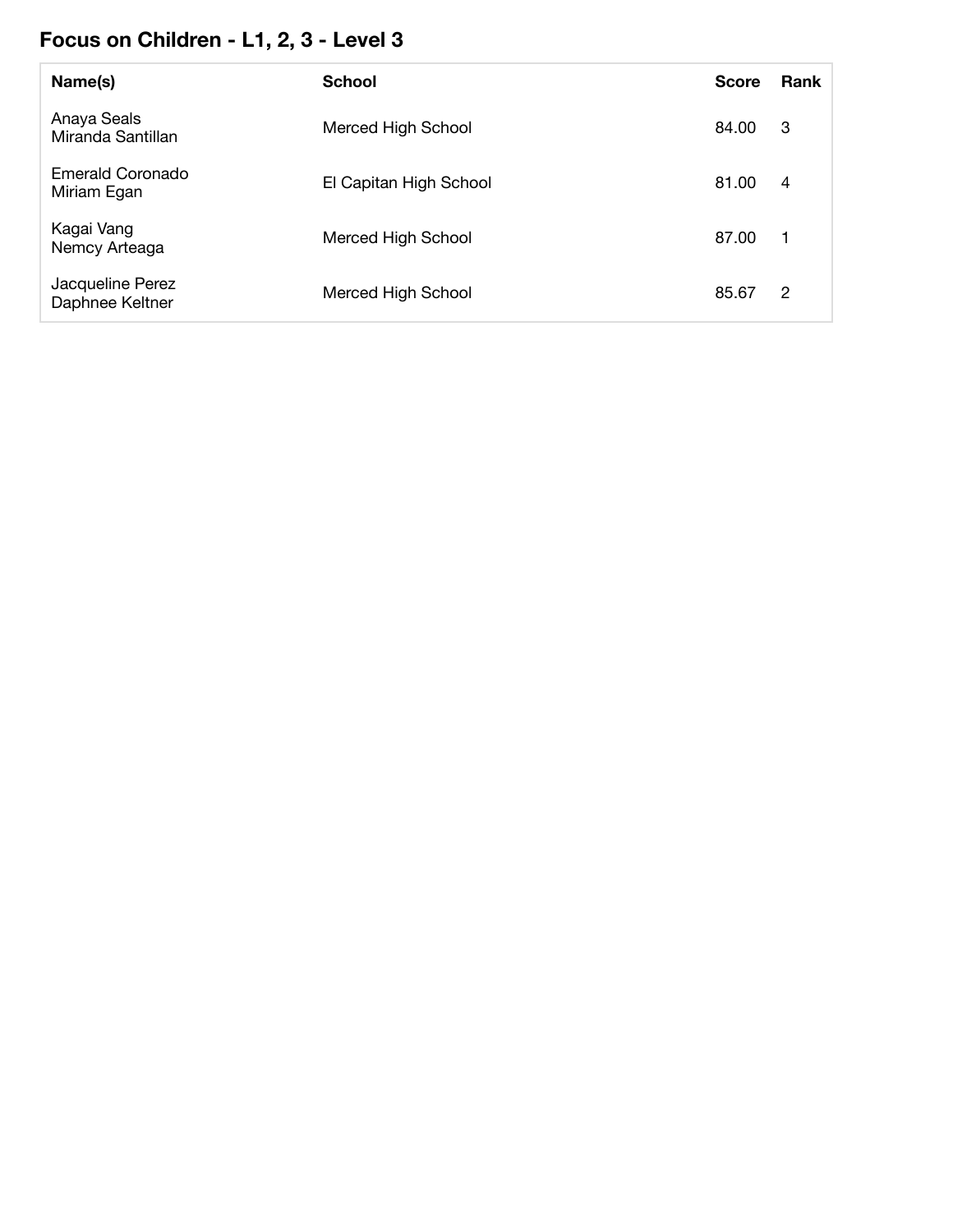## **Focus on Children - L1, 2, 3 - Level 2**

| Name(s)                   | <b>School</b>      | <b>Score</b> | Rank |
|---------------------------|--------------------|--------------|------|
| Kailey Monday<br>Keo Meza | Sierra High School | 79.67        |      |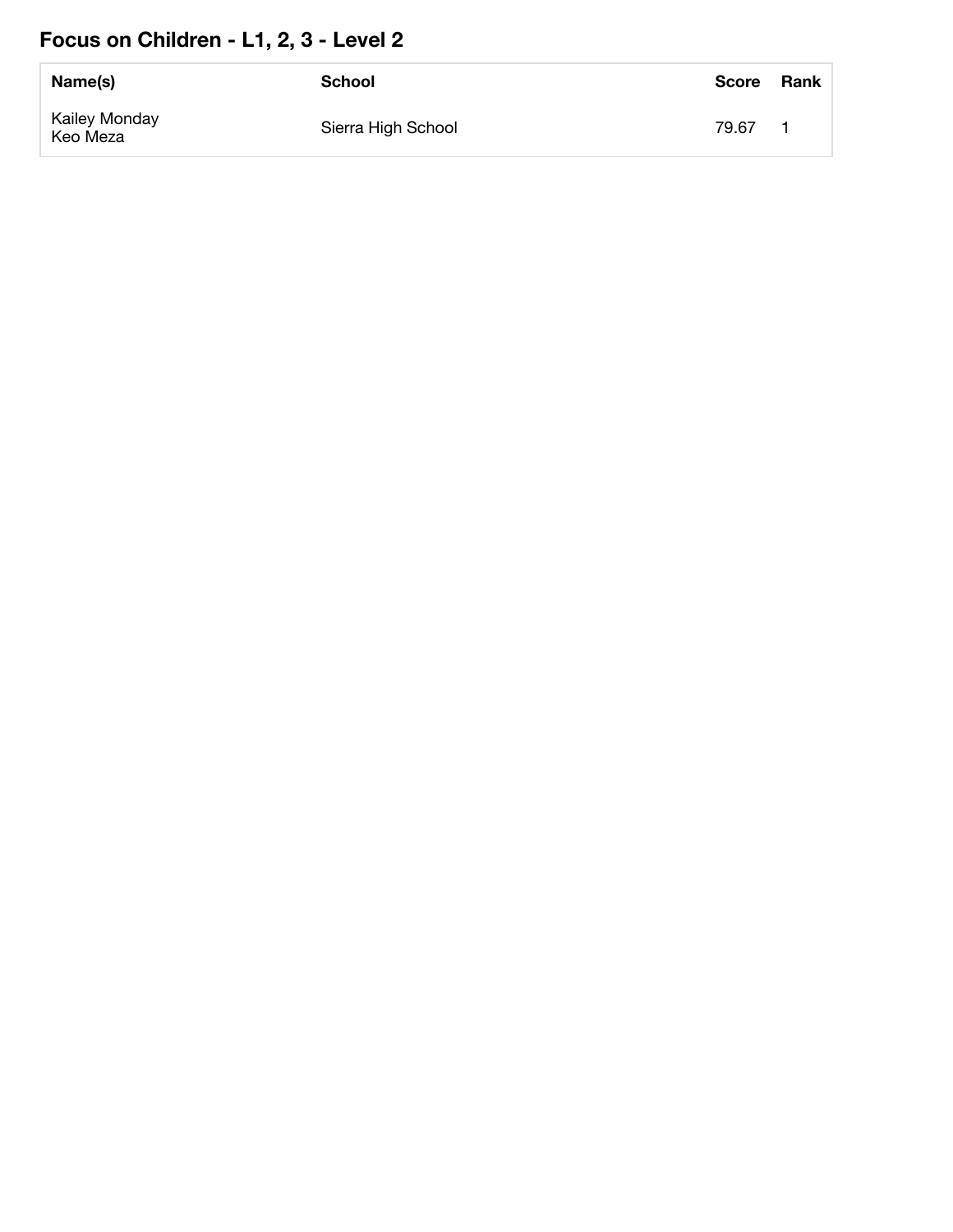## **Food Innovations - L1, 2, 3 - Level 3**

| Name(s)                                      | School              | <b>Score</b> | <b>Rank</b> |
|----------------------------------------------|---------------------|--------------|-------------|
| <b>Marcus Charles</b><br><b>Partick Enes</b> | Kimball High School | 85.50 2      |             |
| Charisma Zapata<br>Elena Moreno Martinez     | Lathrop High School | 89.50        |             |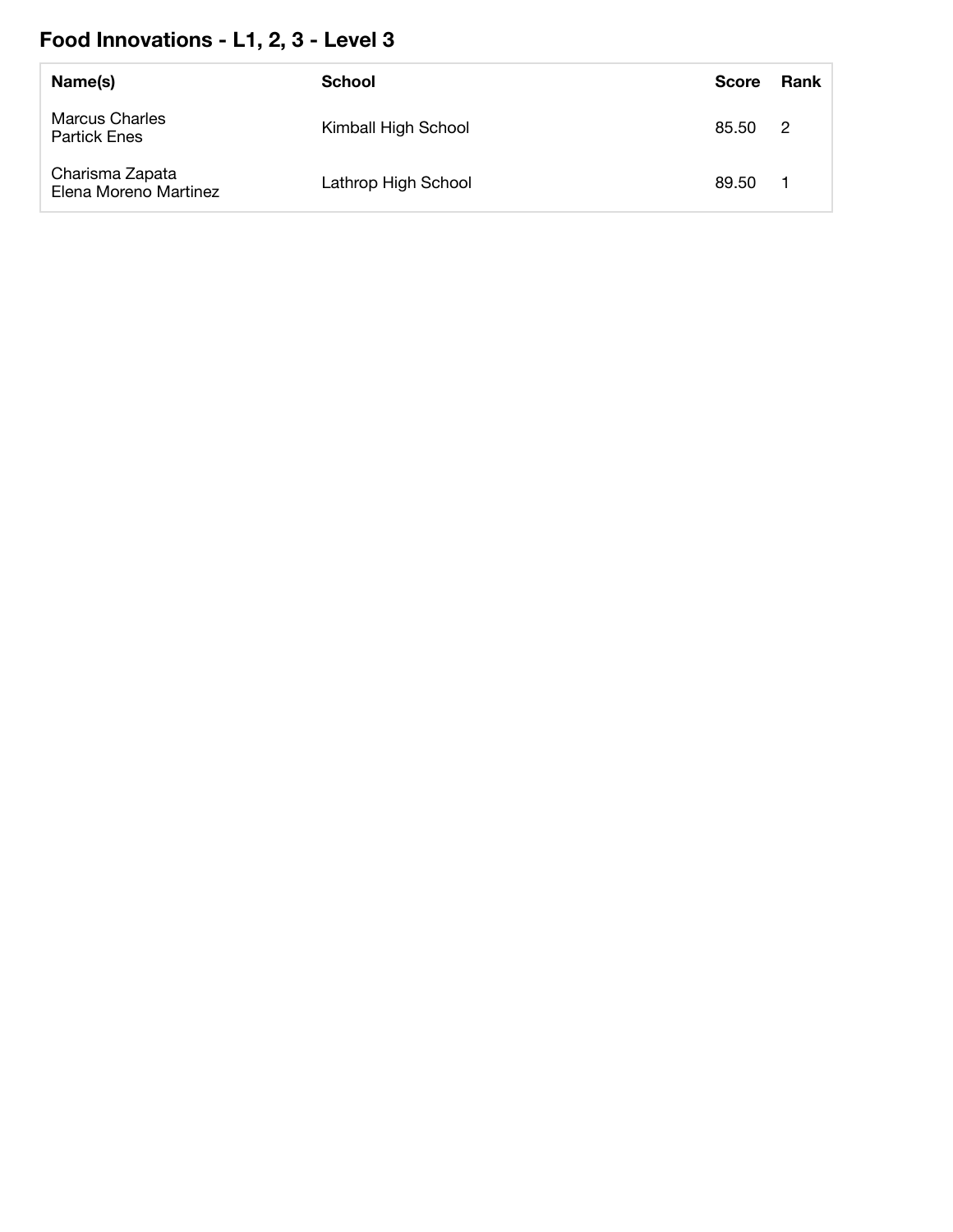### **Interior Design - L3 - Level 3**

| Name(s)        | School                           | <b>Score</b> | <b>Rank</b> |
|----------------|----------------------------------|--------------|-------------|
| Ava Simpkinson | <b>Connecting Waters Charter</b> | 89.00        |             |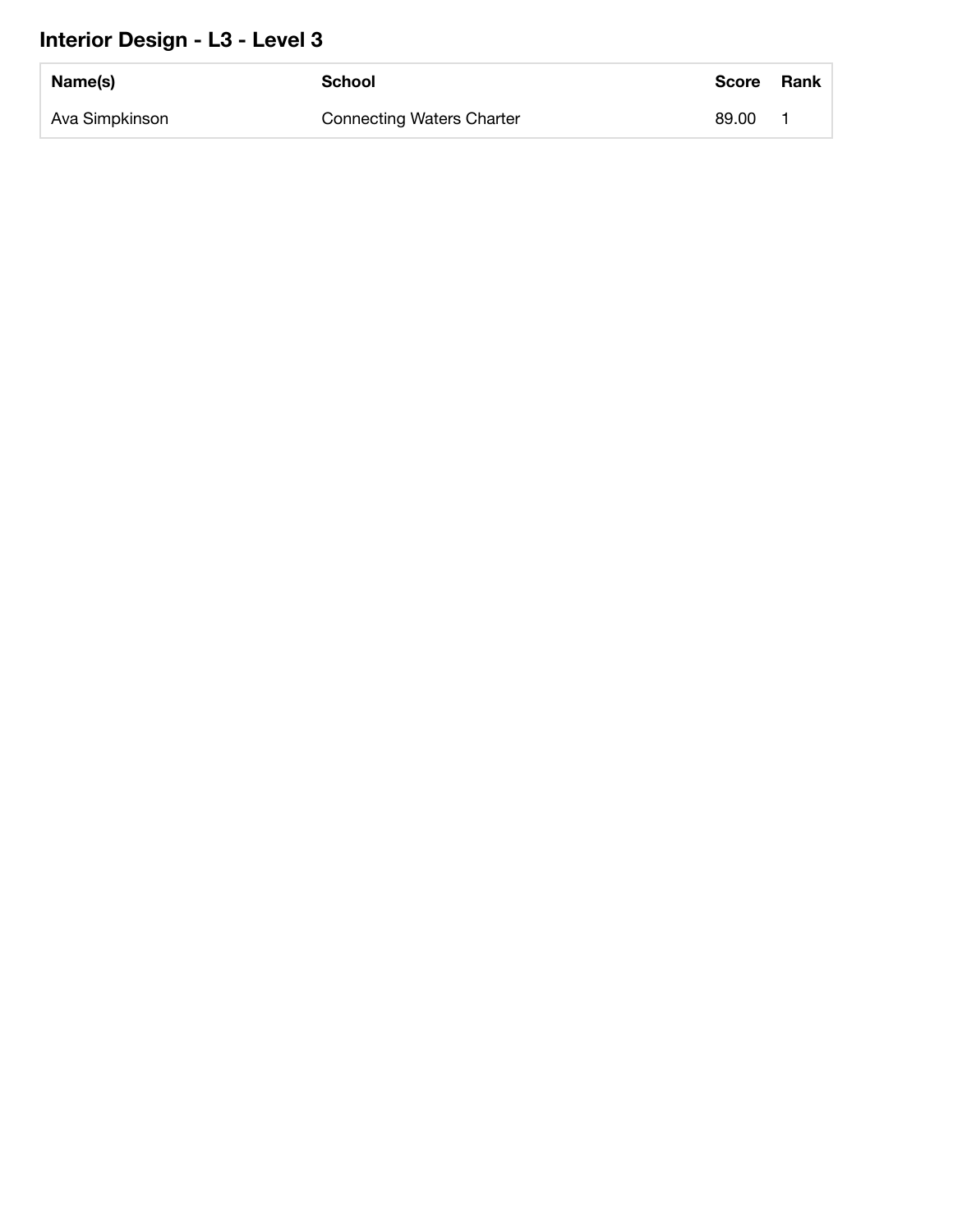## **Menu Planning and Table Display - L1, 2, 3 - Level 3**

| Name(s)              | School             | <b>Score</b> | Rank           |
|----------------------|--------------------|--------------|----------------|
| <b>Kelci Flowers</b> | Merced High School | 90.00        |                |
| Sydney Dias          | Hilmar High School |              |                |
| Lexi Domenech        | Lodi High School   | 88.67        | $\overline{2}$ |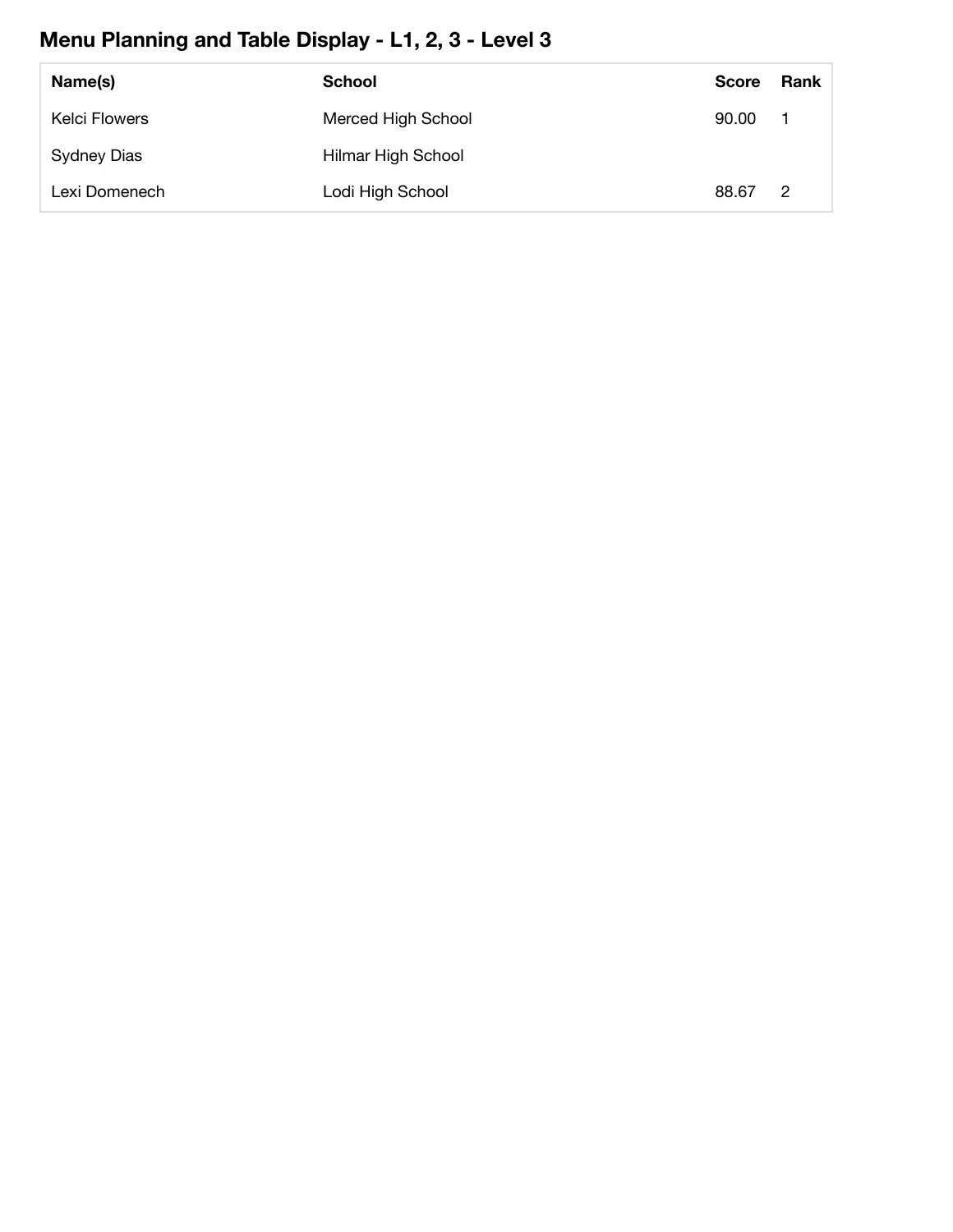## **Professional Presentation - L1, 2, 3 - Level 2**

| Name(s)                                      | School             | <b>Score</b> | <b>Rank</b> |
|----------------------------------------------|--------------------|--------------|-------------|
| Maria Guerrero Lopez<br>Jaime Guerrero Lopez | Linden High School | 78.00        |             |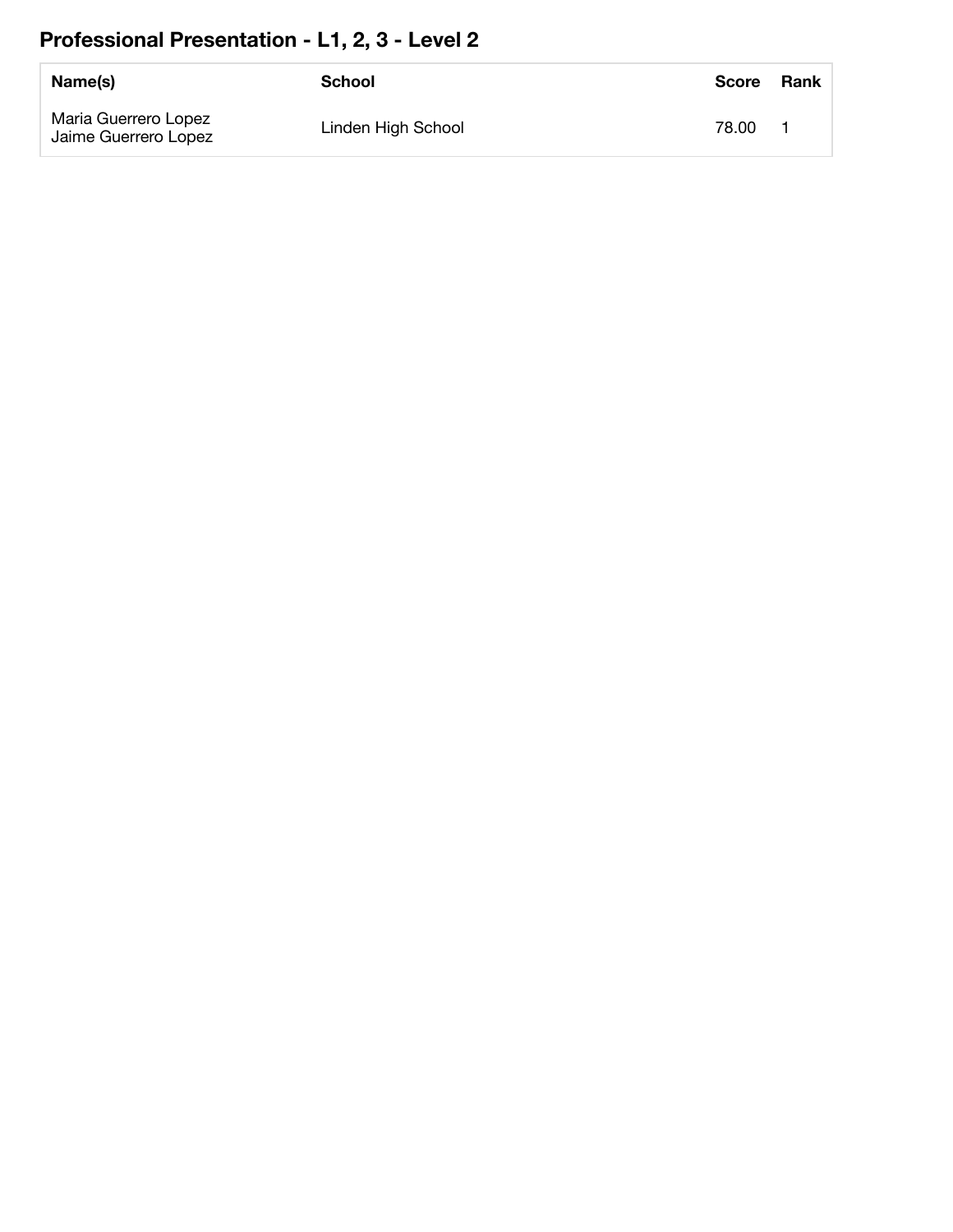# **Professional Presentation - L1, 2, 3 - Level 3**

| Name(s)                                                   | <b>School</b>            | <b>Score</b> | <b>Rank</b> |
|-----------------------------------------------------------|--------------------------|--------------|-------------|
| Kit Ramsay<br><b>Chantel McDaniel</b><br>Daleyla Zambrano | Merced High School       | 67.00        | 4           |
| Bryanna Moreno                                            | Merced High School       |              |             |
| Maria Ayala                                               | <b>Tokay High School</b> | 89.00        | -1          |
| Keana Ramos                                               | Merced High School       |              |             |
| Annie Lee                                                 | Merced High School       | 85.67        | 2           |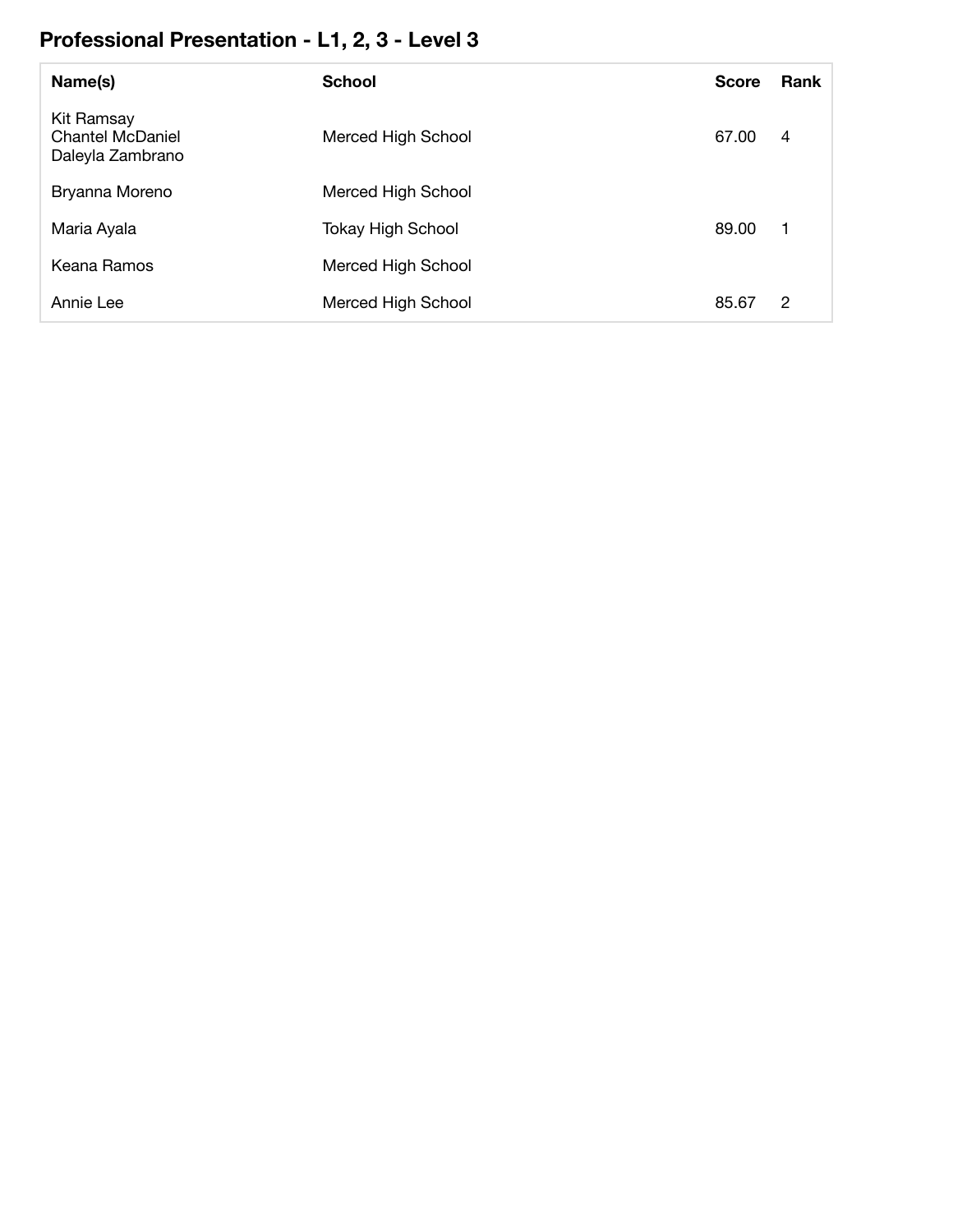#### **Public Policy Advocate - L1, 2, 3 - Level 3**

| Name(s)     | <b>School</b>      | <b>Score</b> | <b>Rank</b> |
|-------------|--------------------|--------------|-------------|
| Aisha Saeed | Sierra High School | 87.67        |             |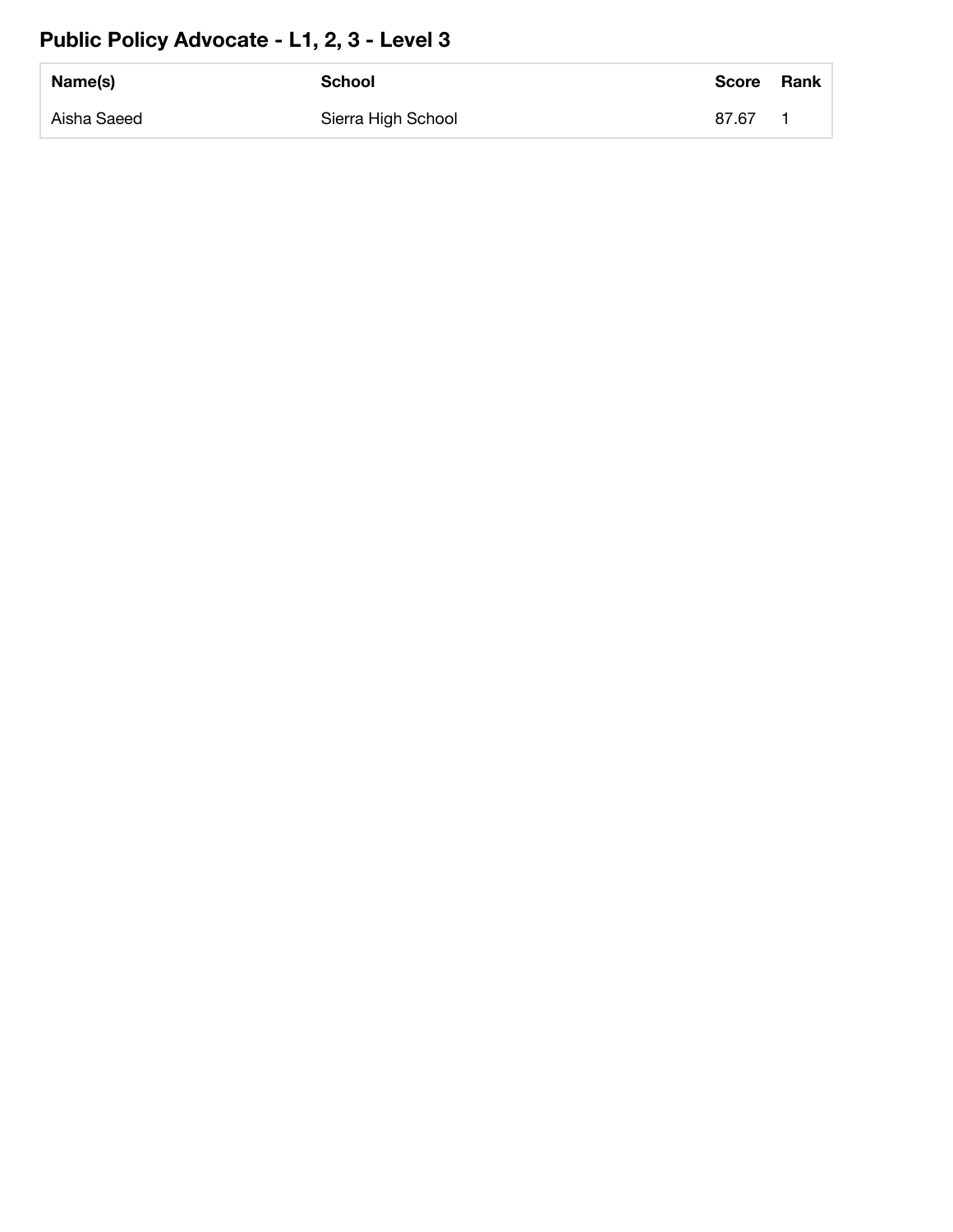### **Repurpose and Redesign - L1, 2, 3 - Level 3**

| Name(s)                                             | <b>School</b>          | <b>Score</b> | Rank           |
|-----------------------------------------------------|------------------------|--------------|----------------|
| Natalie Martin                                      | Kimball High School    | 92.00        | $\mathbf 1$    |
| Minsuri Rubio-Martinez                              | Lodi High School       | 74.33        | $\overline{4}$ |
| Amaya Garcia                                        | Merced High School     | 83.33        | 3              |
| Esabel Adlawan<br>Sheraiza Mioten<br>Marisela Rocha | Kimball High School    | 85.67        | 2              |
| Elijah Villasenor                                   | East Union High School |              |                |
| Elissa Loock                                        | Lodi High School       | 70.33        | 5              |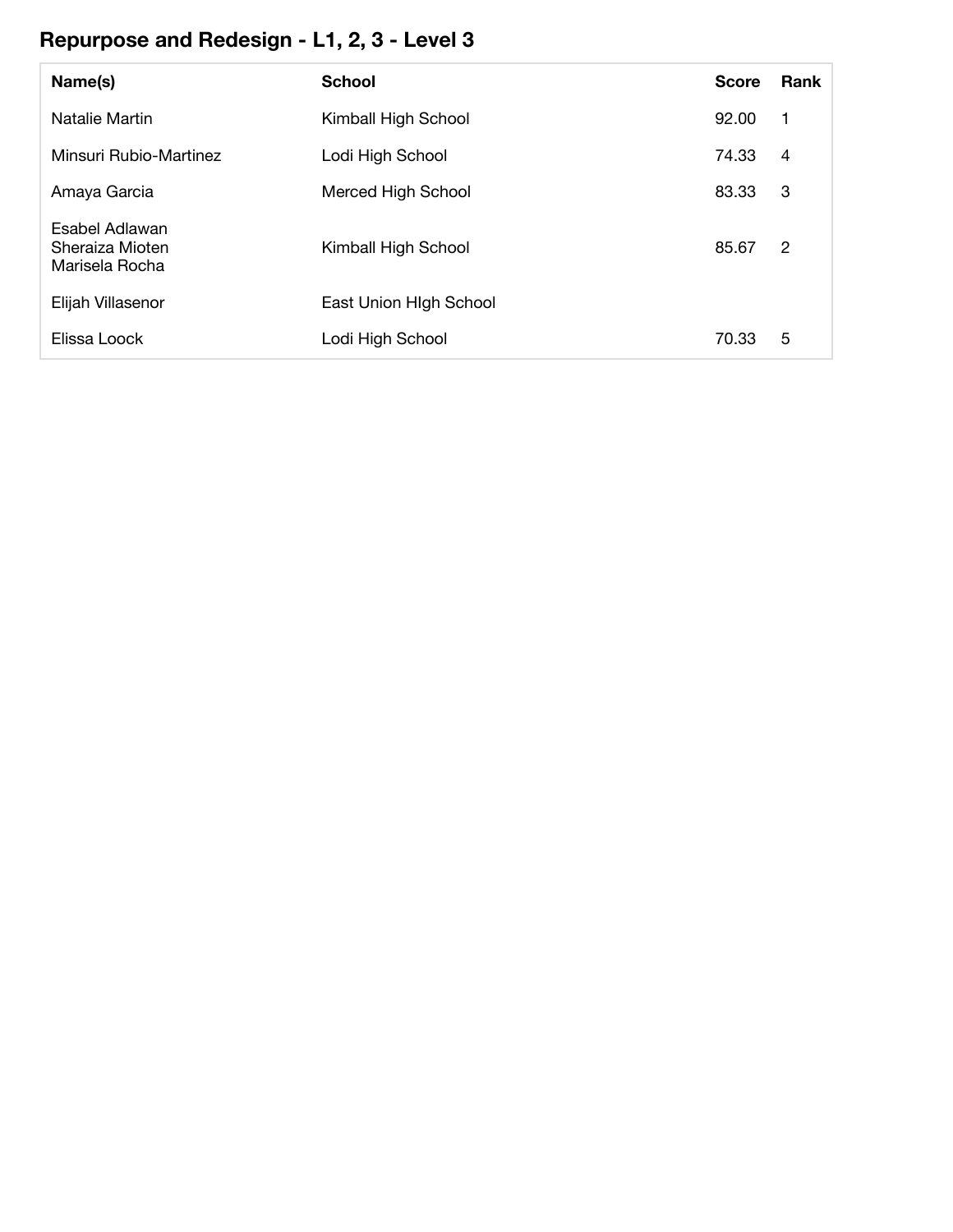# **Room Design - L1, 2, 3 - Level 3**

| Name(s)         | <b>School</b>            | <b>Score</b> | Rank           |
|-----------------|--------------------------|--------------|----------------|
| Camille Herrera | Hilmar High School       | 66.00        | $\overline{2}$ |
| Mitchell Harlan | <b>Tokay High School</b> | 71.00        | - 1            |
| Zahleyah Miller | Tokay High School        | 61.50        | - 3            |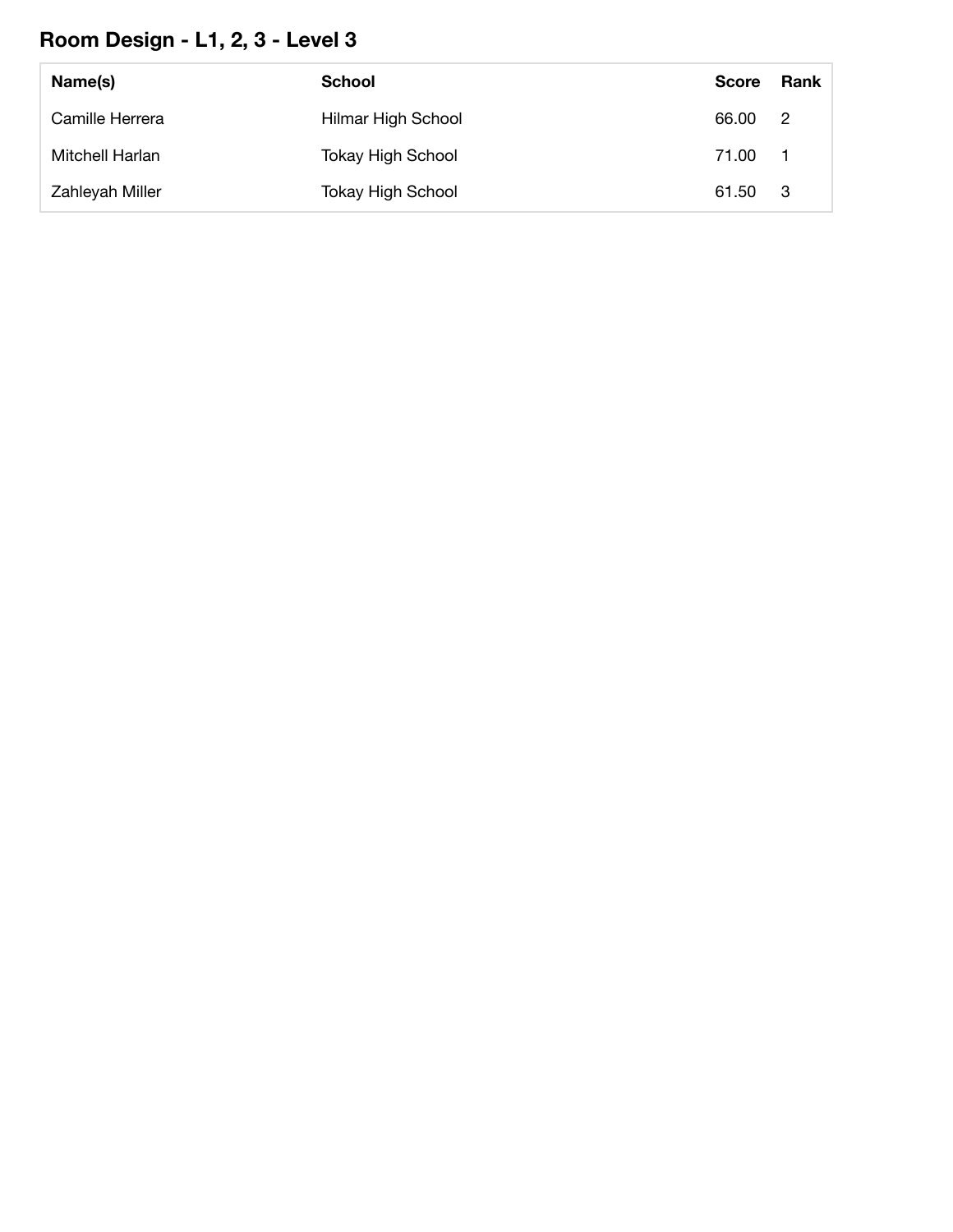### **Room Design - L1, 2, 3 - Level 2**

| Name(s)     | School                           | <b>Score</b> | <b>Rank</b> |
|-------------|----------------------------------|--------------|-------------|
| Lily Edge   | Lodi High School                 |              |             |
| Asbah Wasim | <b>Connecting Waters Charter</b> | 90.50        |             |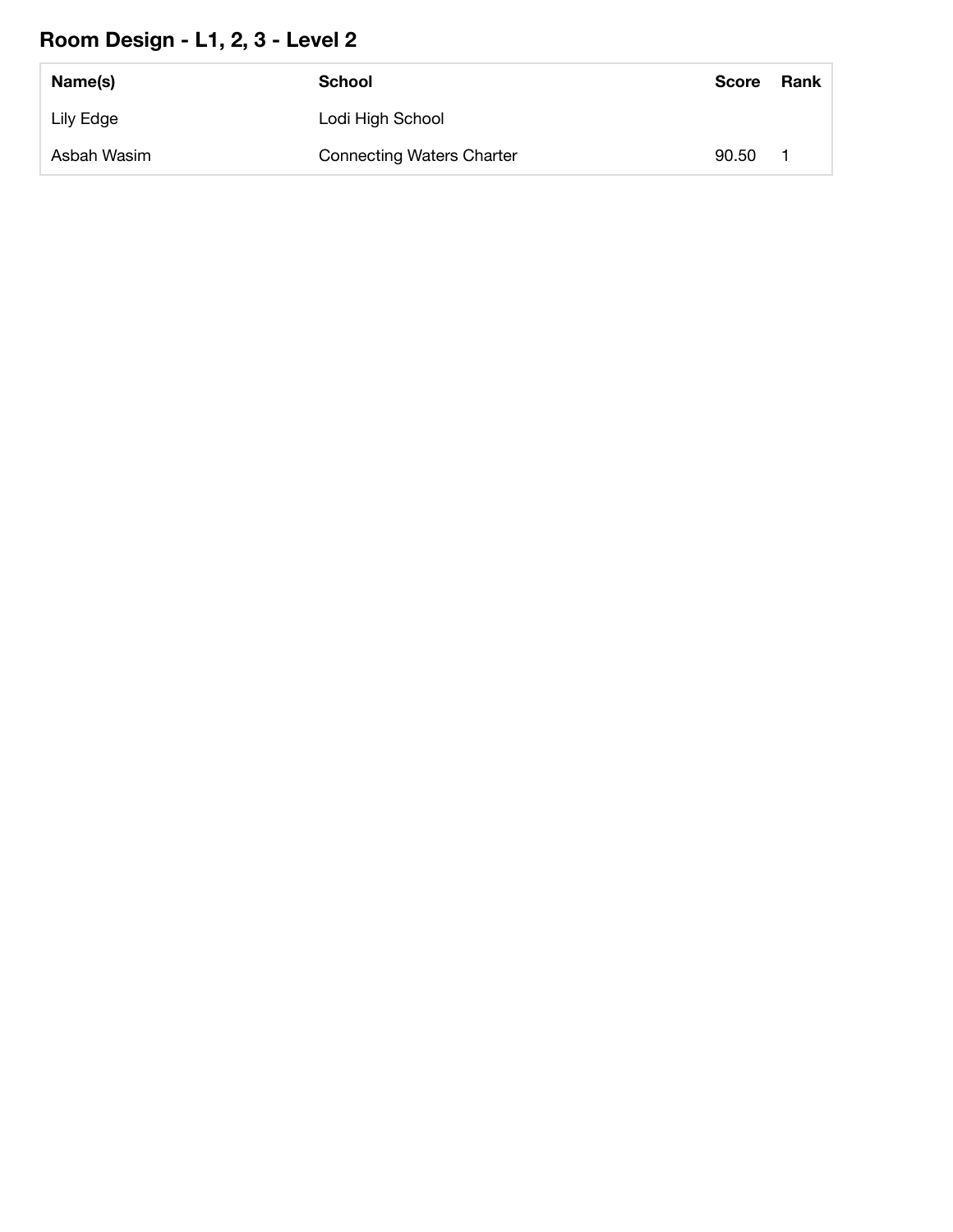## **Salad Preparation - L1, 2, 3 - Level 2**

| Name(s)      | <b>School</b>      | <b>Score</b> | Rank |
|--------------|--------------------|--------------|------|
| Eric Andrade | Sierra High School |              |      |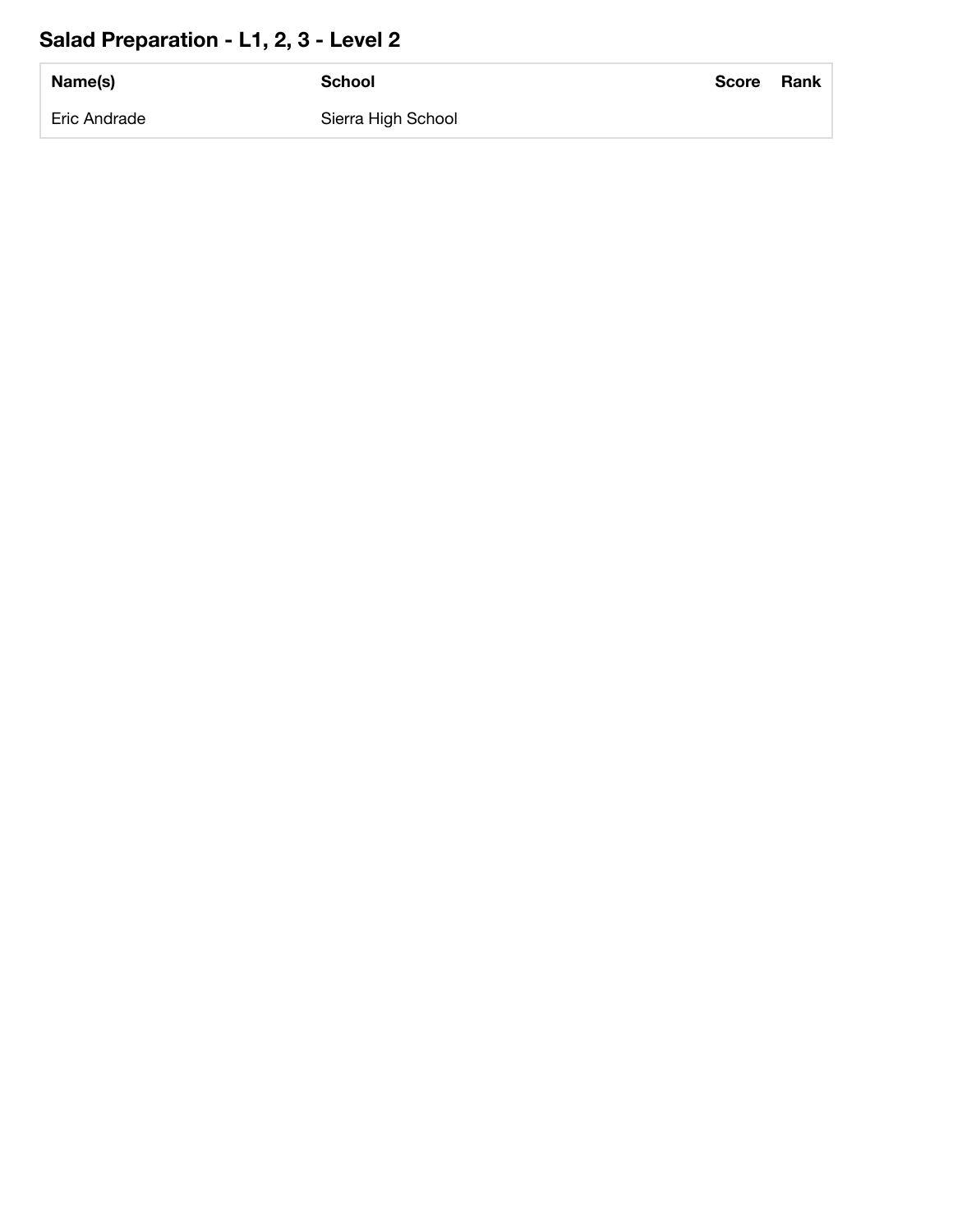### **Salad Preparation - L1, 2, 3 - Level 3**

| Name(s)                | School                 | <b>Score</b> | Rank |
|------------------------|------------------------|--------------|------|
| Martin Parra           | East Union High School | 76.33 2      |      |
| Samantha Ruiz Espinosa | Kimball High School    | 81.00        |      |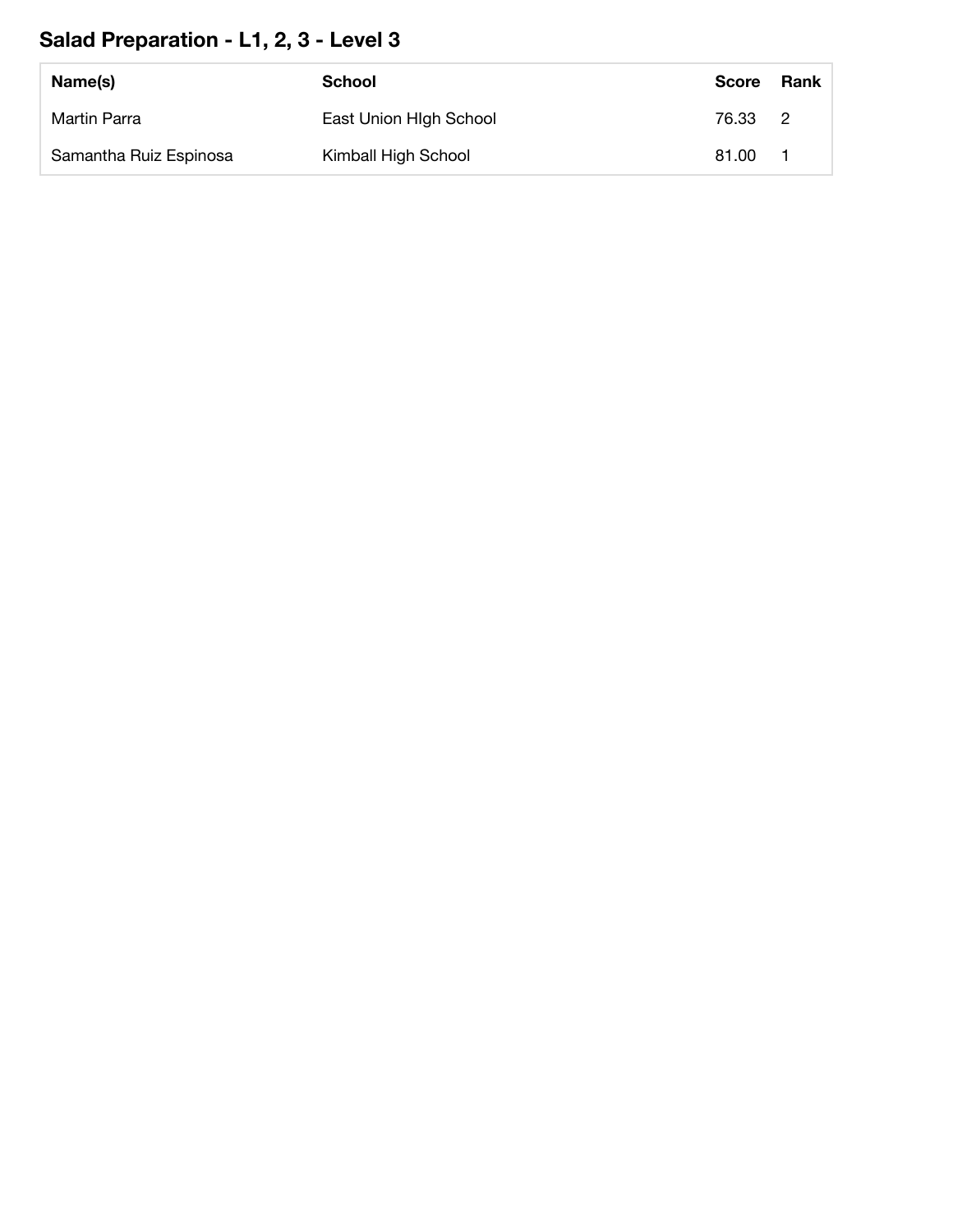### **Sports Nutrition - L1, 2, 3 - Level 3**

| Name(s)                                    | <b>School</b>            | <b>Score</b> | <b>Rank</b>    |
|--------------------------------------------|--------------------------|--------------|----------------|
| <b>Marisol Perez</b><br><b>Sydney Rose</b> | <b>Tokay High School</b> | 82.50        | -2             |
| Kaelah Caamal<br>Nicole Romo               | East Union High School   | 84.00        | $\blacksquare$ |
| Lydell King                                | East Union High School   | 70.00        | -3             |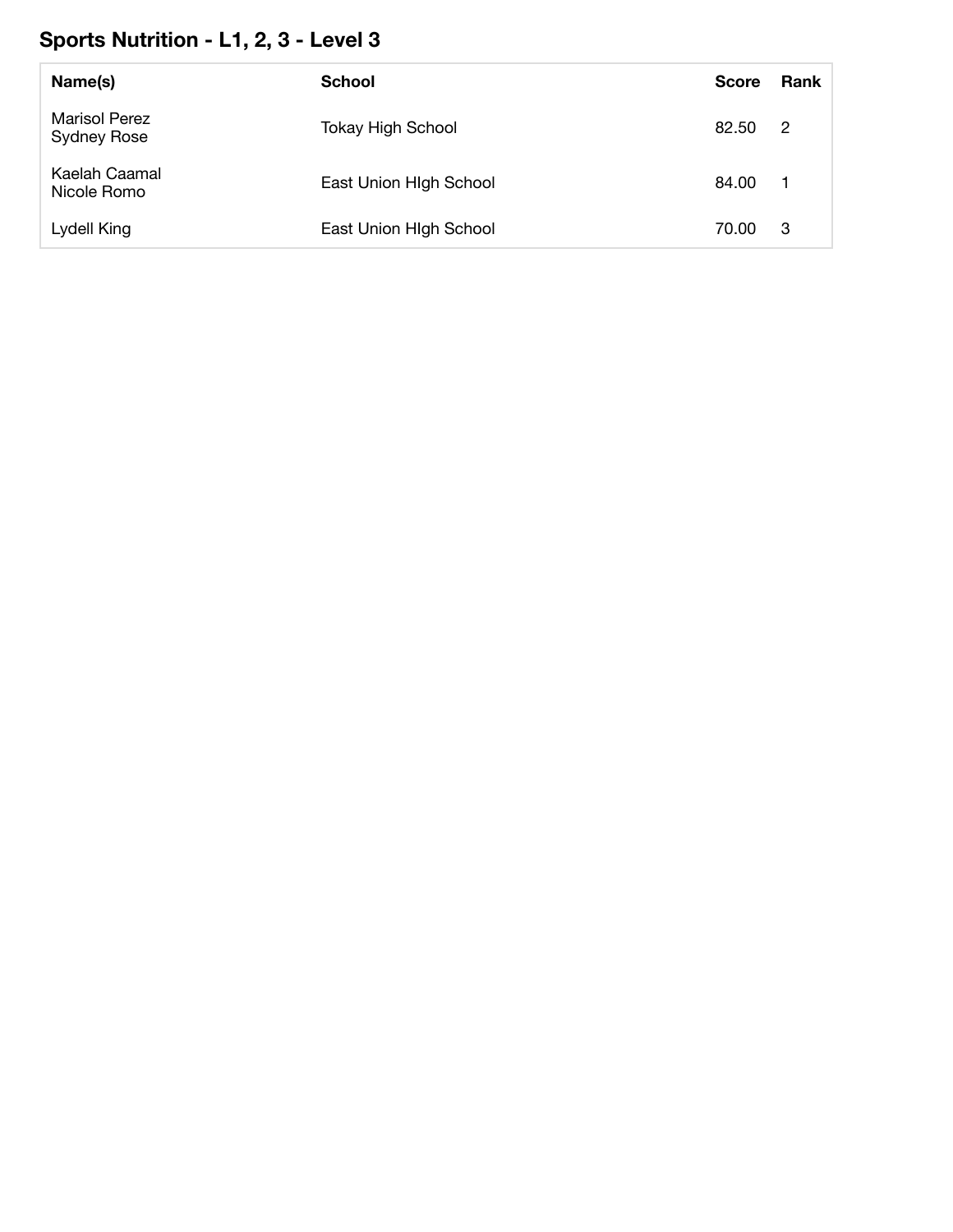#### **Sustainabilty Challenge - L1, 2, 3 - Level 3**

| Name(s)                                         | School                 | <b>Score</b> | Rank           |
|-------------------------------------------------|------------------------|--------------|----------------|
| Yesenia Ramirez Mora<br>Jacqueline Ochoa Torres | Merced High School     | 87.00        |                |
| K\'Leigh Guillotte                              | Bear Creek High School | 80.67        | $\overline{2}$ |

#### **Family and Consumer Sciences, California Department of Education**

1430 N Street, Suite 4202 | Sacramento, CA 95814 (916) 319-0890 | (916) 319-0166 Fax

#### CONTACT US | FCCLA, Inc. | FCSTAC | CDE

No person shall, on the grounds of sex, race, color, national origin, or handicap, be excluded from participation in, be denied the benefit of, or be subject to

discrimination under this program.





Copyright © 2020 **CA FCCLA**  $\boldsymbol{\omega}$ **A** Sign In to Edit this Site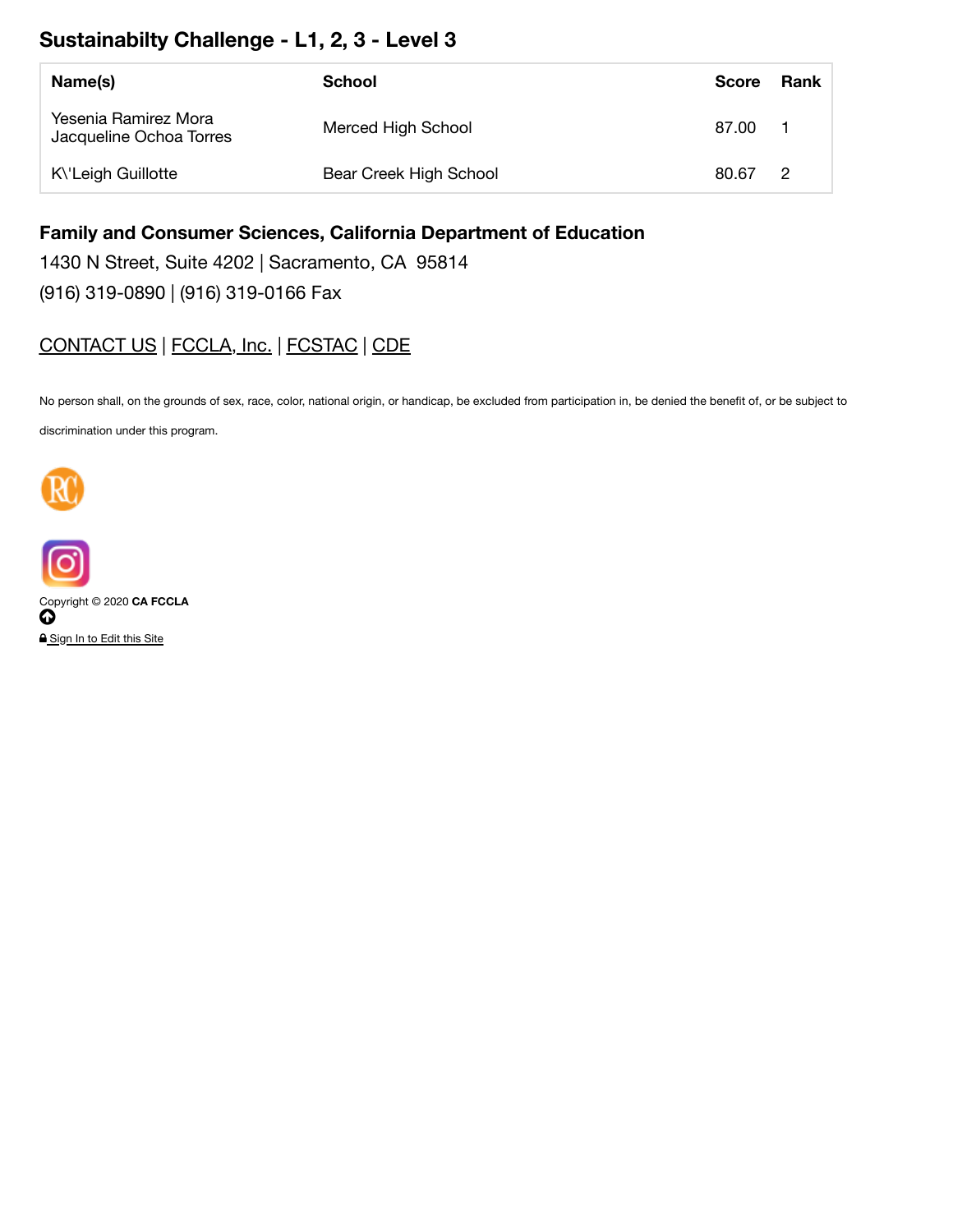**[CA FCCLA](https://www.ca-fccla.org/) MENU** 



# **[CA FCCLA](https://www.ca-fccla.org/)**

# **CA FCCLA - The California Affiliate of FCCLA**

**STAR Region Qualifying Competition Results for Region 7**

# Region 7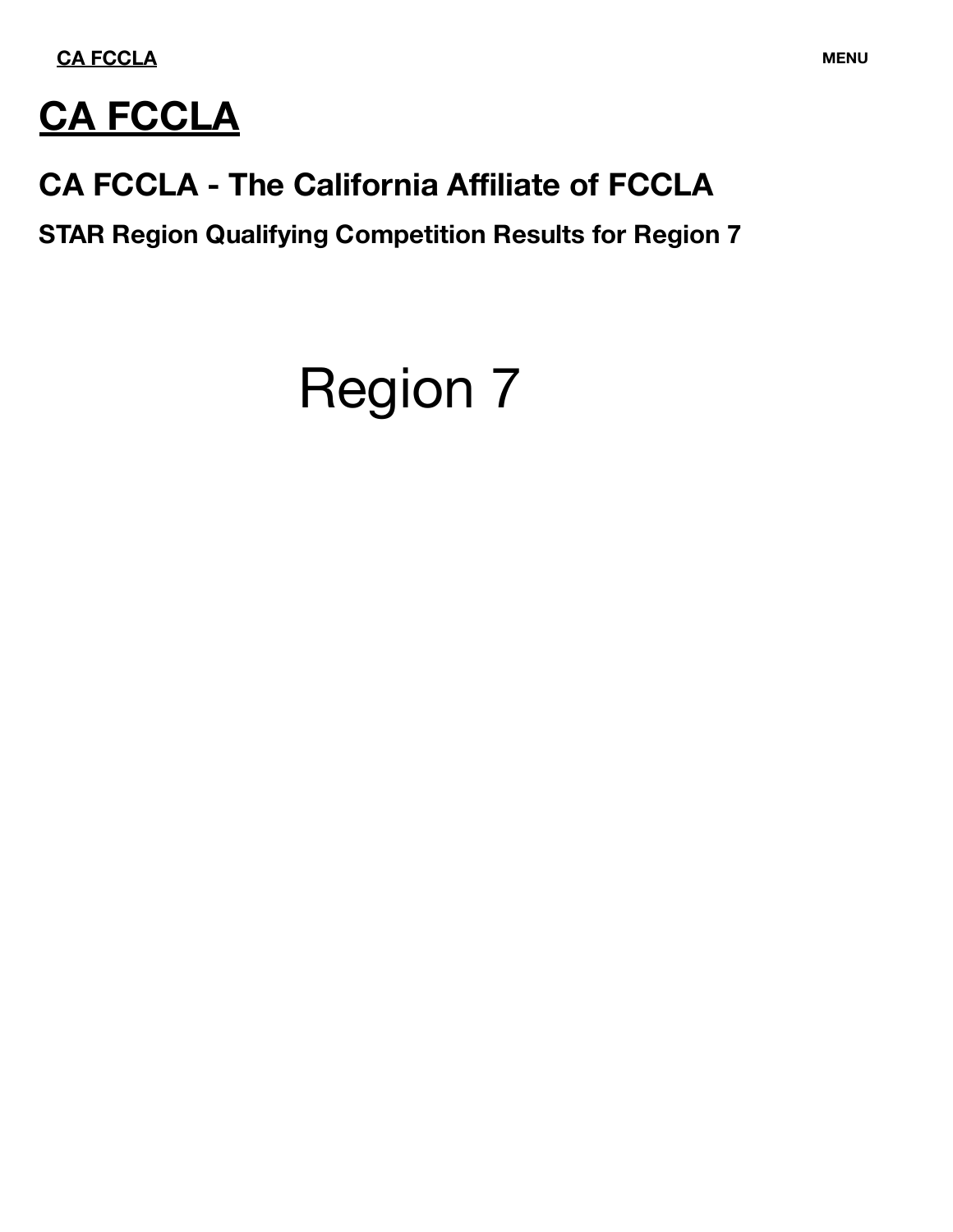#### **CD Art Display - L1 - Level 1**

| Name(s)       | School               | <b>Score</b> | Rank |
|---------------|----------------------|--------------|------|
| Virgil Karch  | Laguna Middle School | 95.33        |      |
| Camryn Platte | Laguna Middle School | 91.67        | - 2  |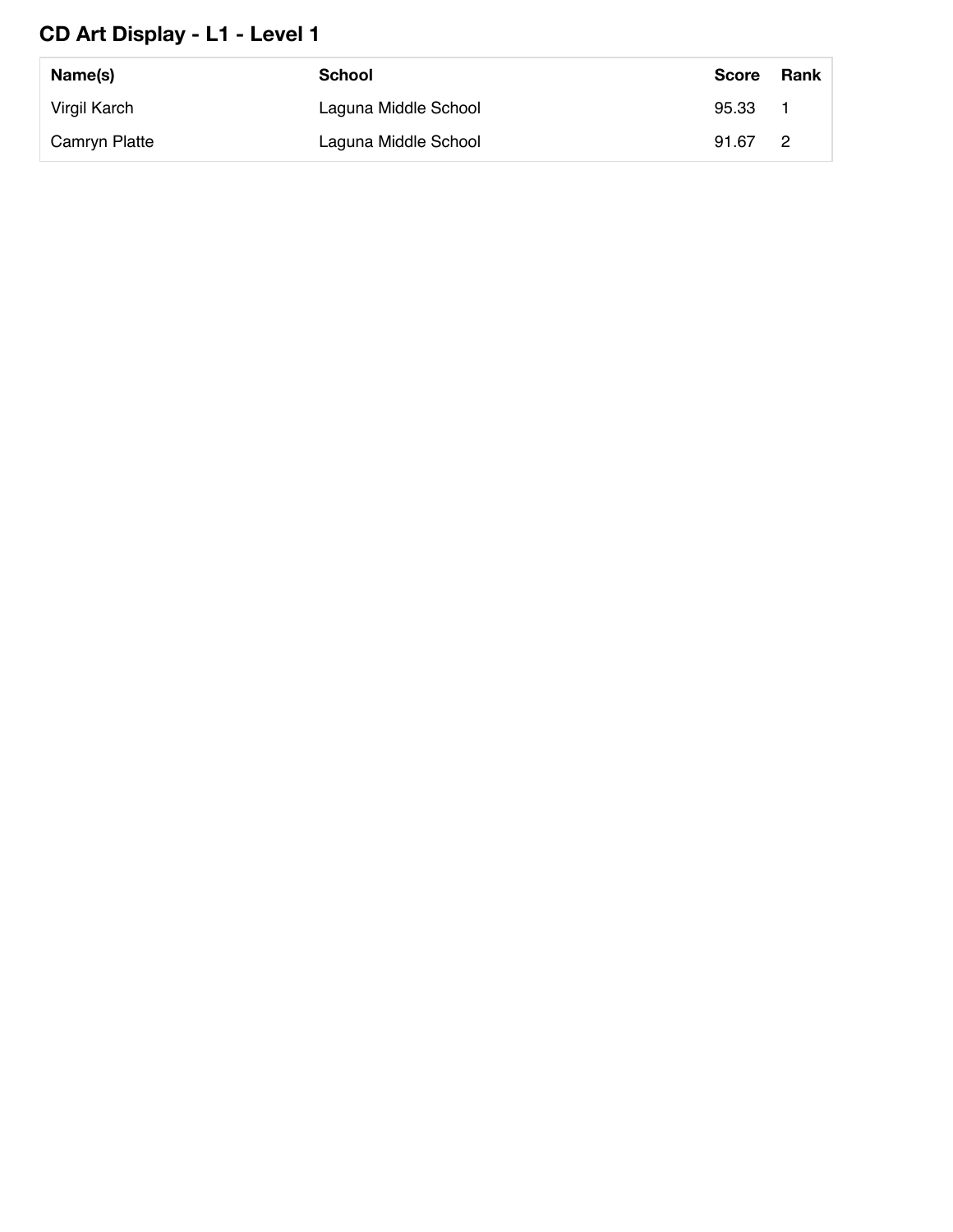#### **CD Decorated Wedding Cakes - L3 - Level 3**

| Name(s)          | School                     | <b>Score</b> | Rank |
|------------------|----------------------------|--------------|------|
| Aislinn Mase     | Pioneer Valley High School | 88.67        |      |
| Celeste Guerrero | Pioneer Valley High School | 84.33 2      |      |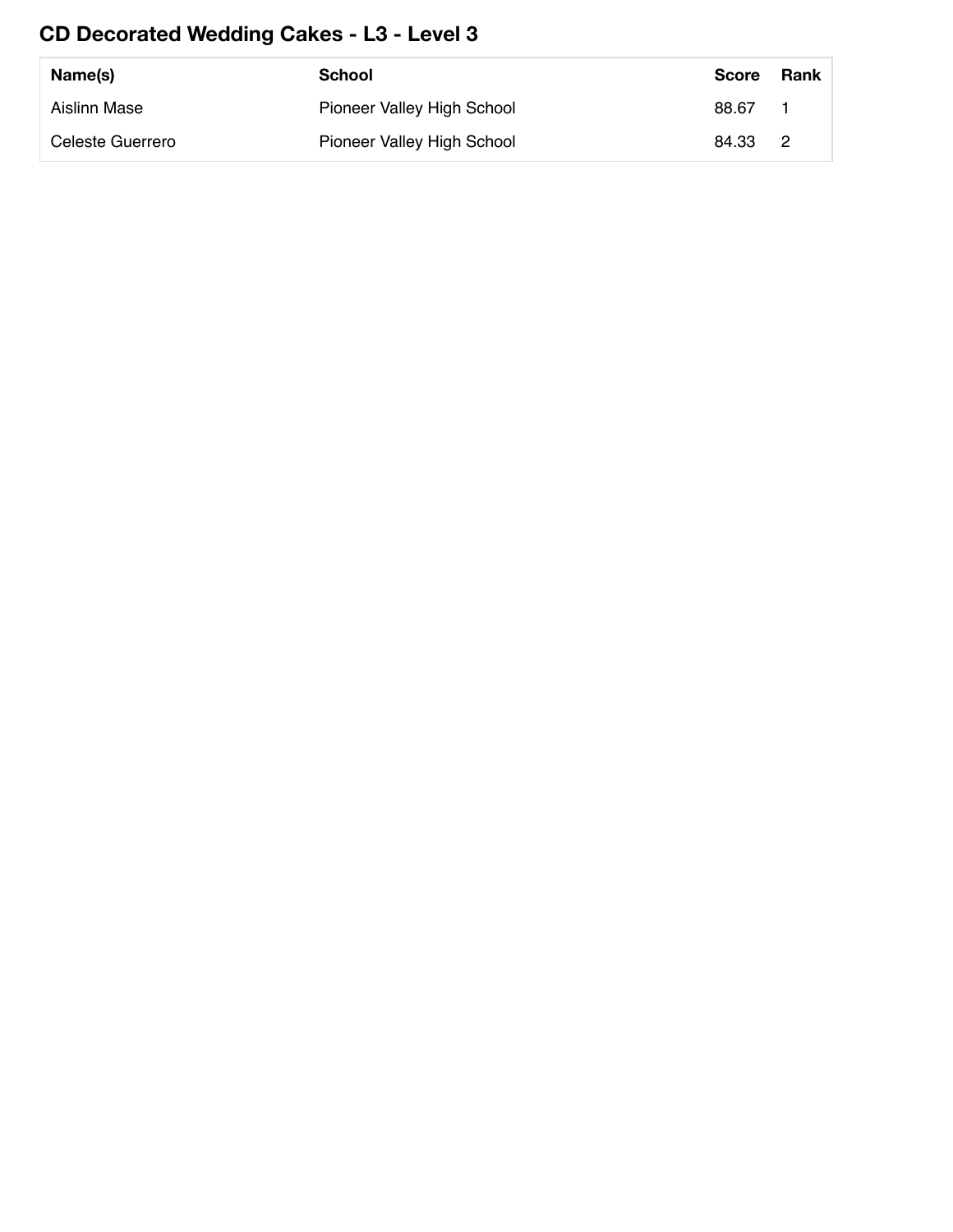#### Chapter in Review Portfolio L1, 2-3 - Level 1

| Name(s)                            | School               | Score | Rank |
|------------------------------------|----------------------|-------|------|
| Asiajade Hagans<br>Citlaly Vazquez | Laguna Middle School |       |      |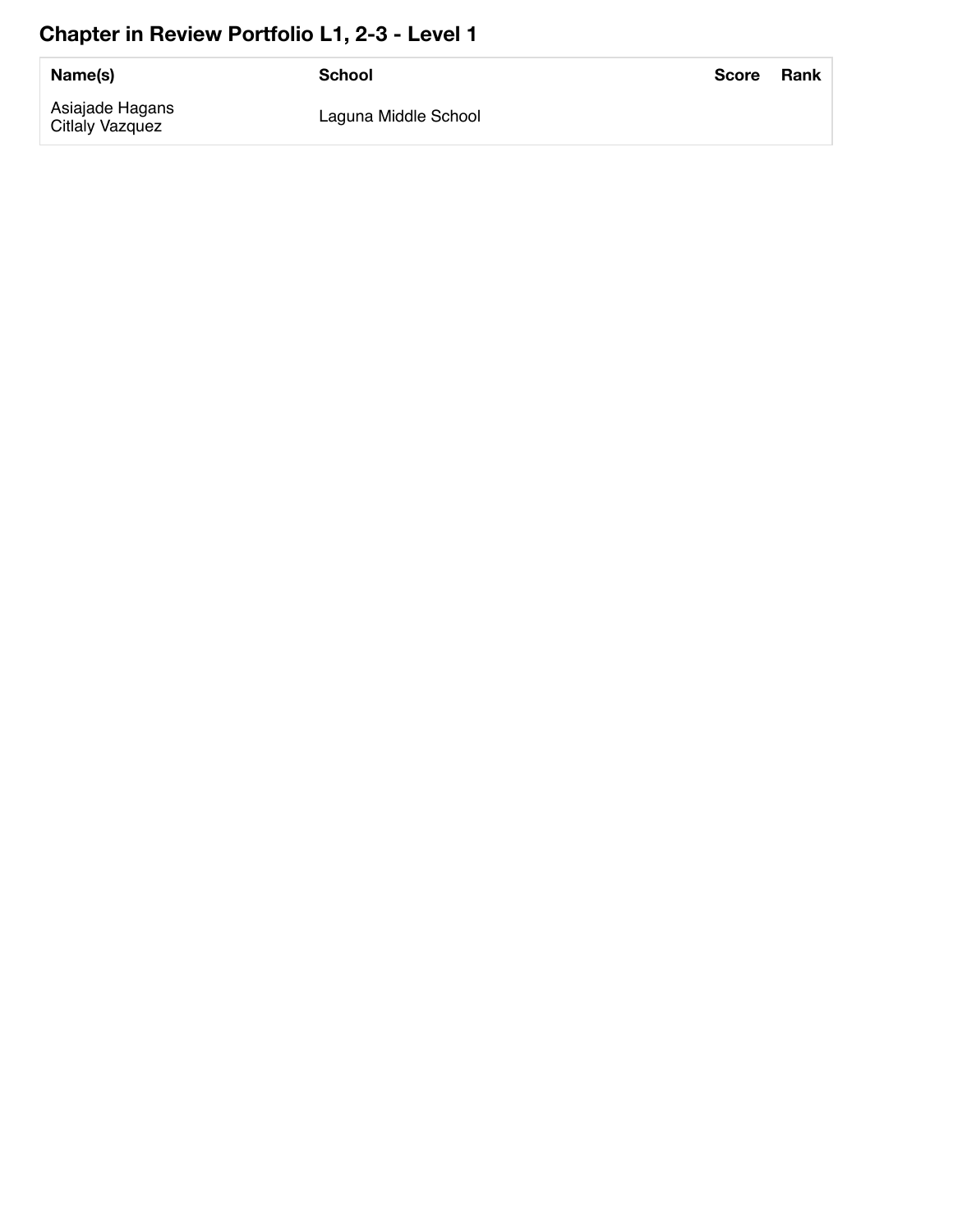### **Chapter in Review Portfolio L1, 2-3 - Level 3**

| Name(s)      | <b>School</b>               | <b>Score</b> | <b>Rank</b> |
|--------------|-----------------------------|--------------|-------------|
| Sarah Kramer | San Luis Obispo High School | 77.00        |             |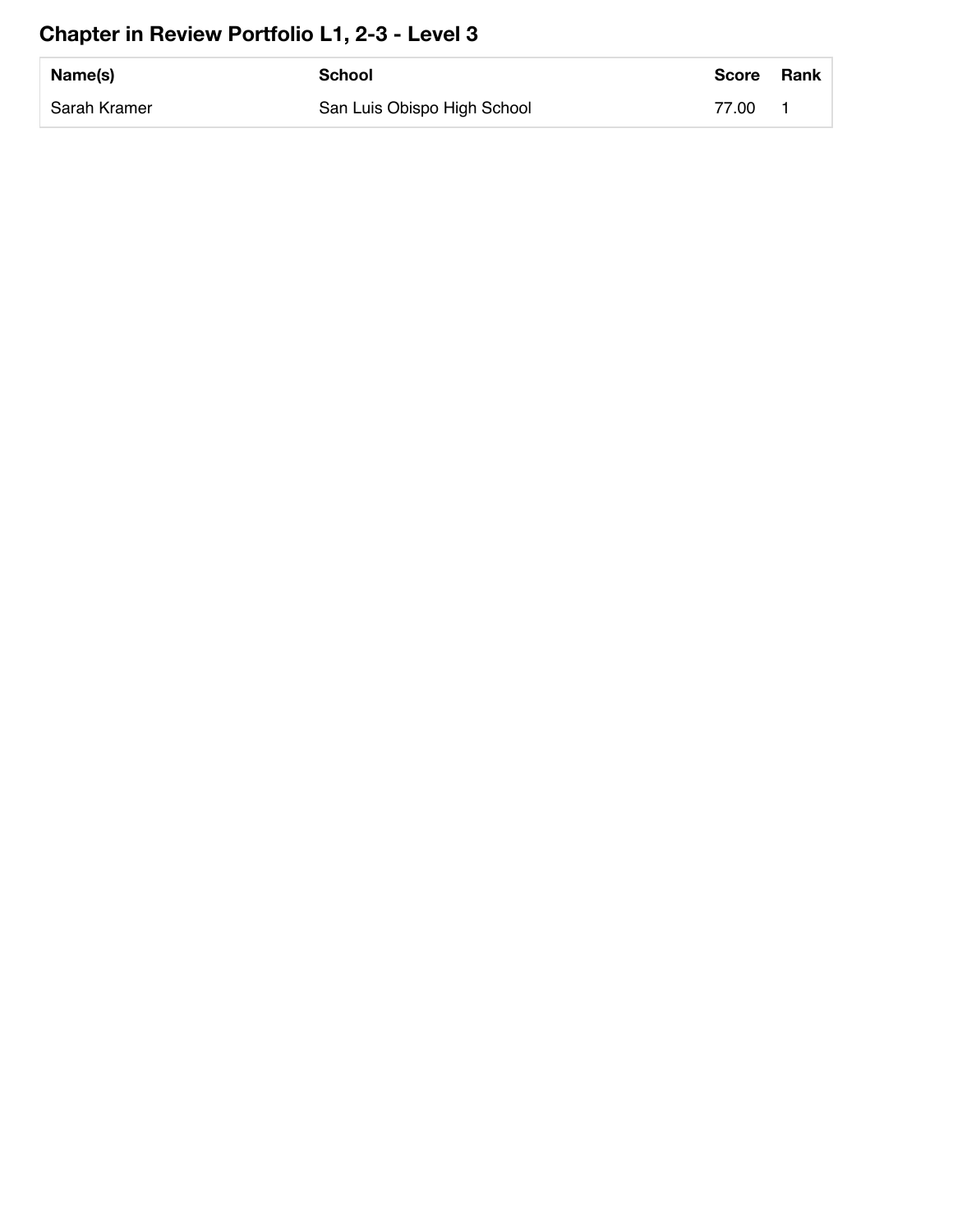### **Chapter Service Project Display - L1, 2-3 - Level 3**

| Name(s)                                             | School                      | <b>Score</b> | Rank |
|-----------------------------------------------------|-----------------------------|--------------|------|
| Yulixsa Aguina<br>Yaquelin Raigoza<br>Eros Veronica | Channel Islands High School |              |      |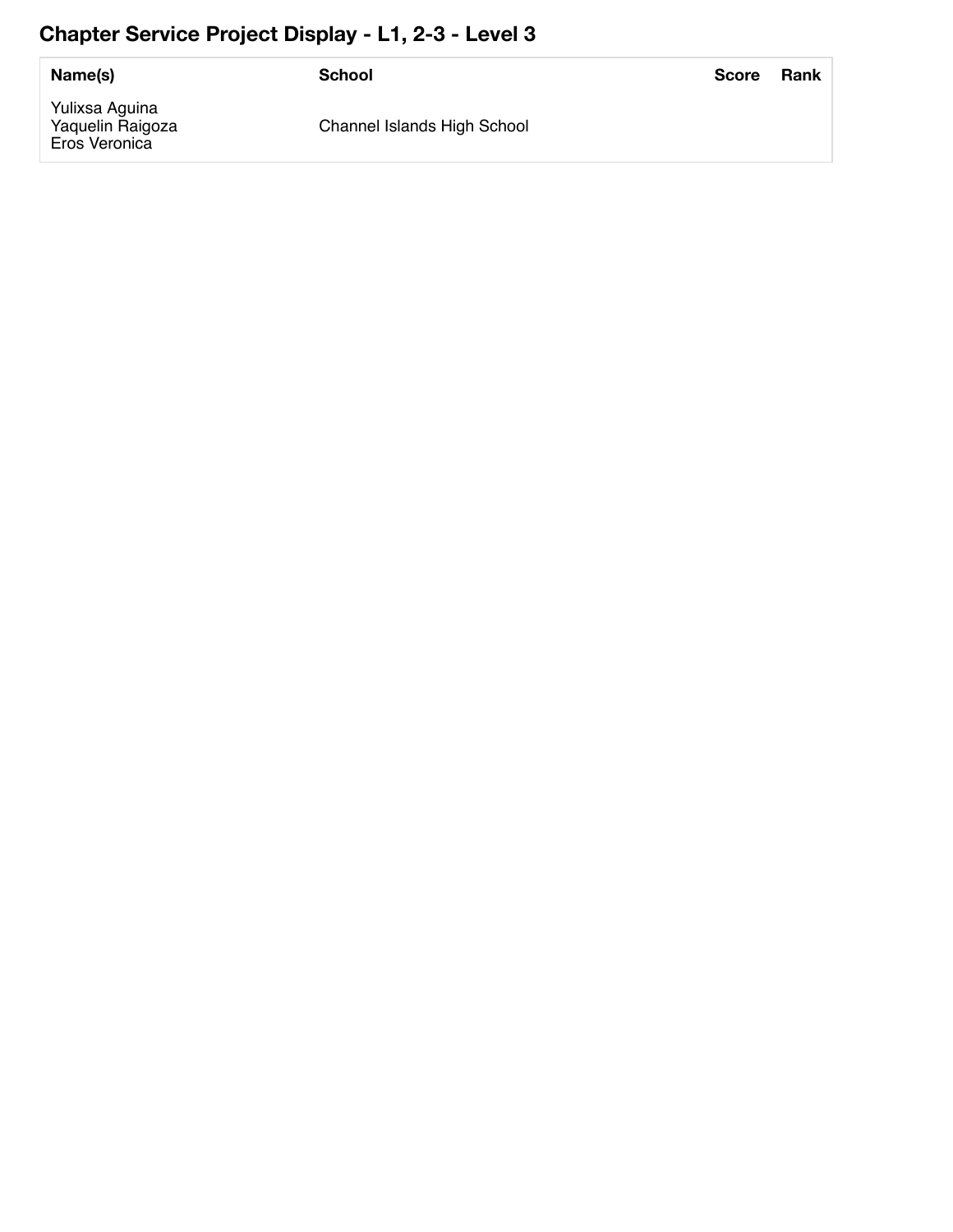### **Child Development - L1, 2, 3 - Level 2**

| Name(s)      | School                      | <b>Score</b> | <b>Rank</b> |
|--------------|-----------------------------|--------------|-------------|
| Talia Zundel | San Luis Obispo High School | 91.67        |             |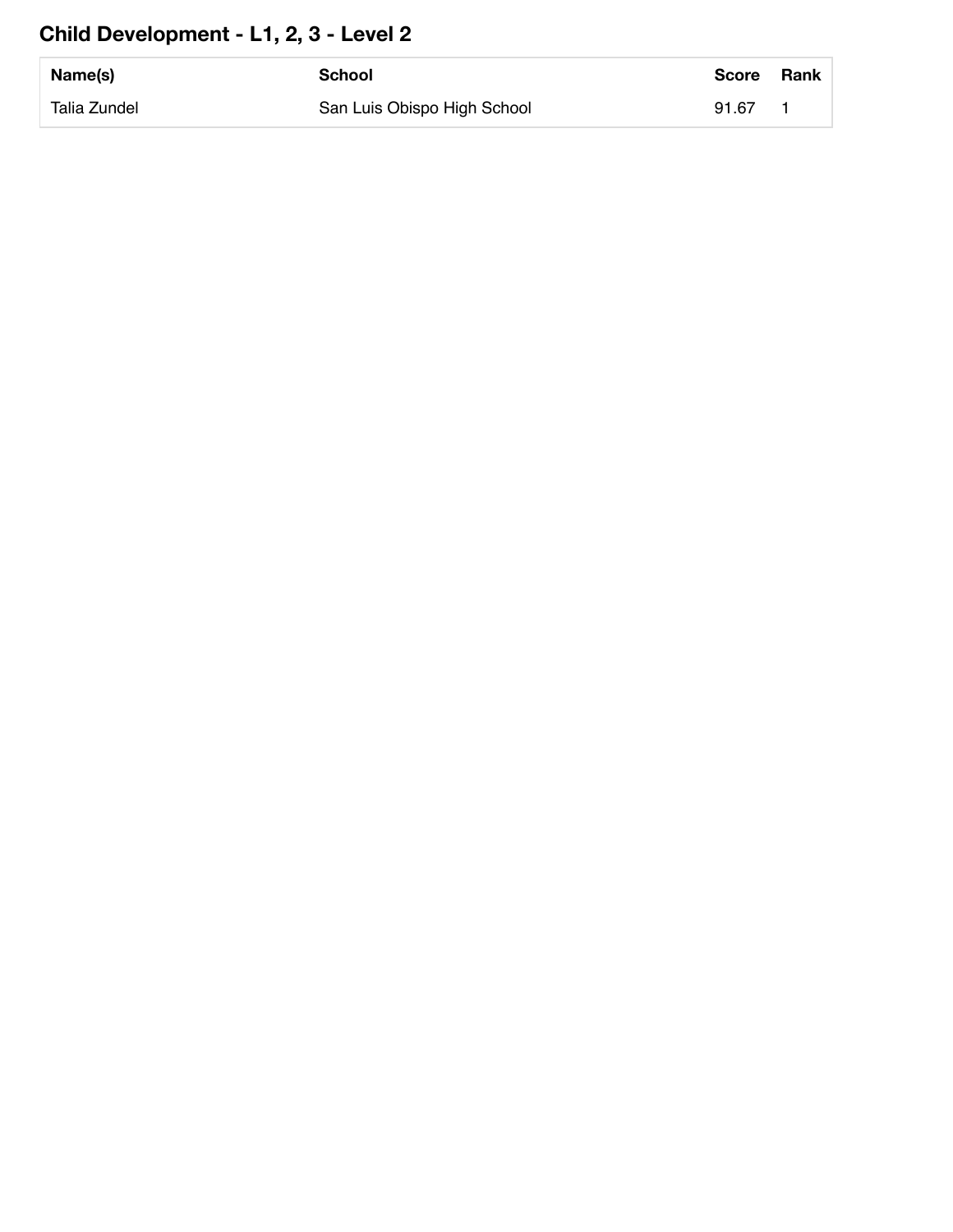### **Child Development - L1, 2, 3 - Level 3**

| Name(s)            | School                      | <b>Score</b> | Rank |
|--------------------|-----------------------------|--------------|------|
| Charlize Placencia | Pioneer Valley High School  | 95.00 1      |      |
| Delaney Jones      | San Luis Obispo High School | 86.00 2      |      |
| <b>Emily Doi</b>   | San Luis Obispo High School | 85.33 3      |      |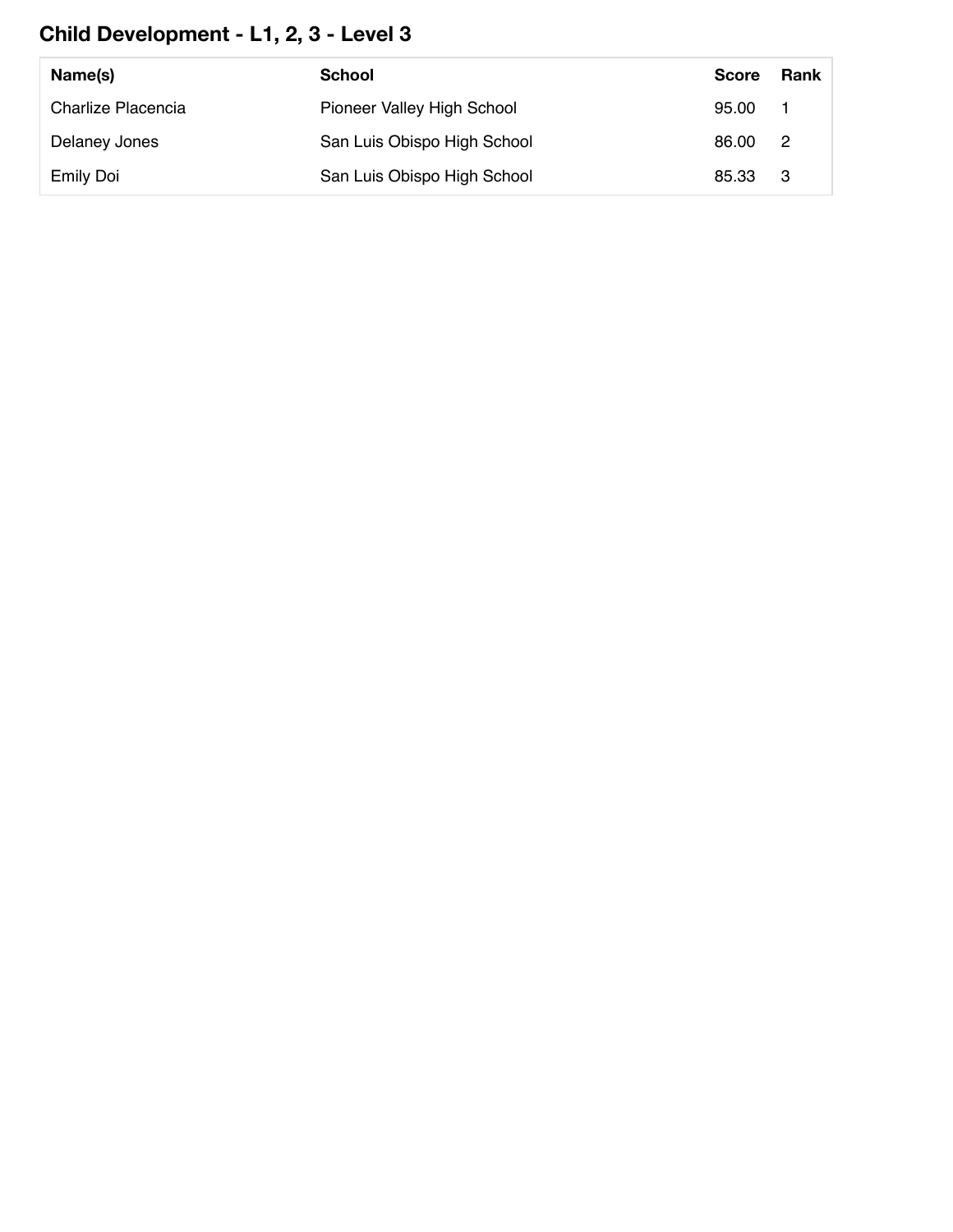#### **Culinary Arts - L3\*\* - Level 3**

| Name(s)                                            | <b>School</b>                      | <b>Score</b> | Rank |
|----------------------------------------------------|------------------------------------|--------------|------|
| Isaias Arredondo<br>Sarai Montano<br>Alfredo Tomas | <b>Channel Islands High School</b> | 76.00        | -2   |
| Angel Beneros<br>Oner Leon Melo<br>Andres Ordaz    | <b>Channel Islands High School</b> | 79.00        |      |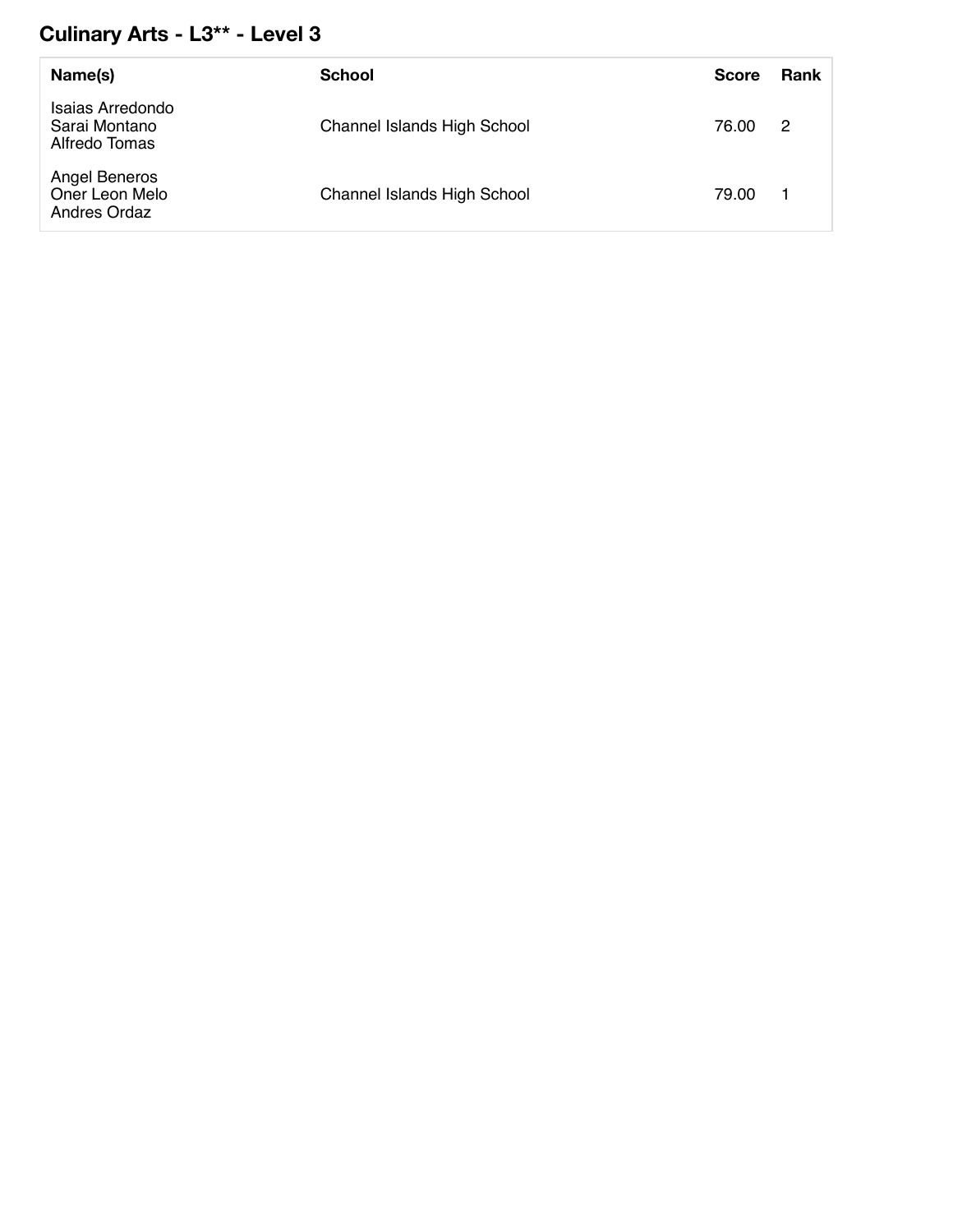#### **Entrepreneurship - L1, 2, 3 - Level 2**

| Name(s)       | School                      | <b>Score</b> | Rank |
|---------------|-----------------------------|--------------|------|
| Sydney Yeager | San Luis Obispo High School | 45.33        |      |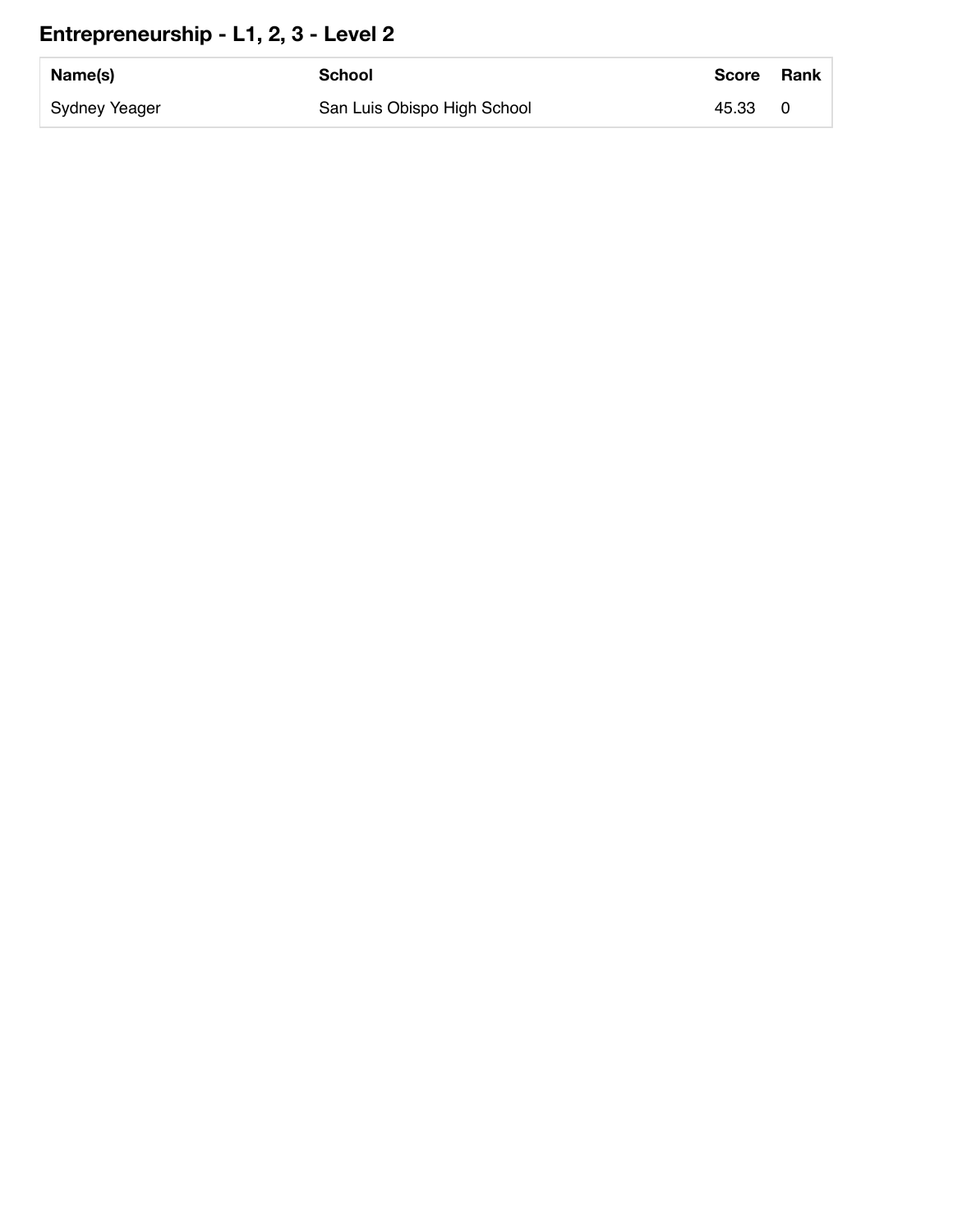#### **Fashion Construction - L3 - Level 3**

| Name(s)          | School                      | <b>Score</b> | Rank |
|------------------|-----------------------------|--------------|------|
| Jenna Macfarlane | San Luis Obispo High School | 94.00        |      |
| Nathalia Silvia  | Pioneer Valley High School  | 79.67        | - 2  |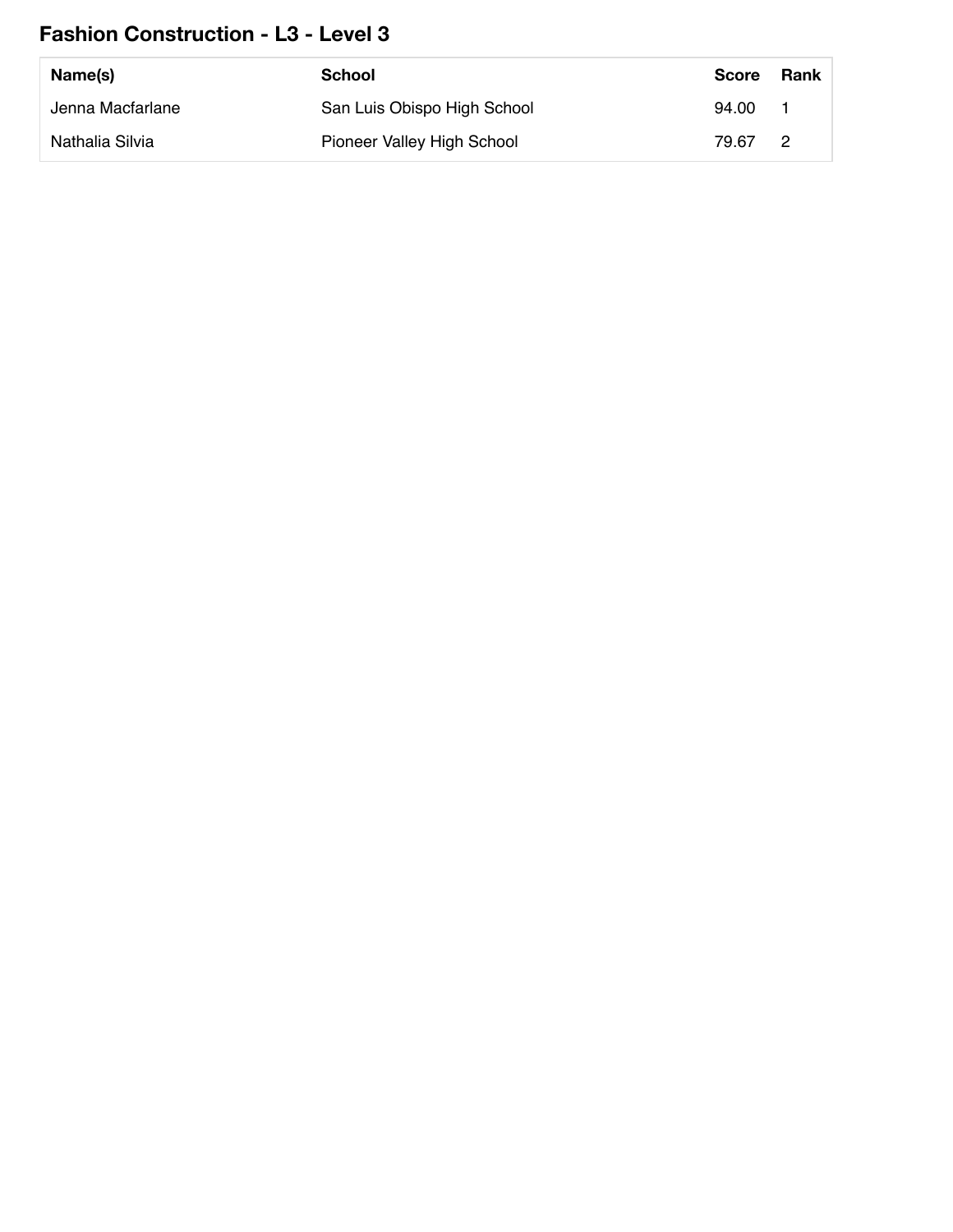#### **Focus on Children - L1, 2, 3 - Level 3**

| Name(s)                                                          | School                     | <b>Score</b> | Rank                       |
|------------------------------------------------------------------|----------------------------|--------------|----------------------------|
| Natalie Cervantez Santana<br>Melisa Cortez<br><b>Kelly Gomez</b> | Pioneer Valley High School | 81.67        |                            |
| Valerie Valerio<br>Javier Lagunas                                | Hueneme High School        | 77.33        | $\overline{\phantom{0}}^2$ |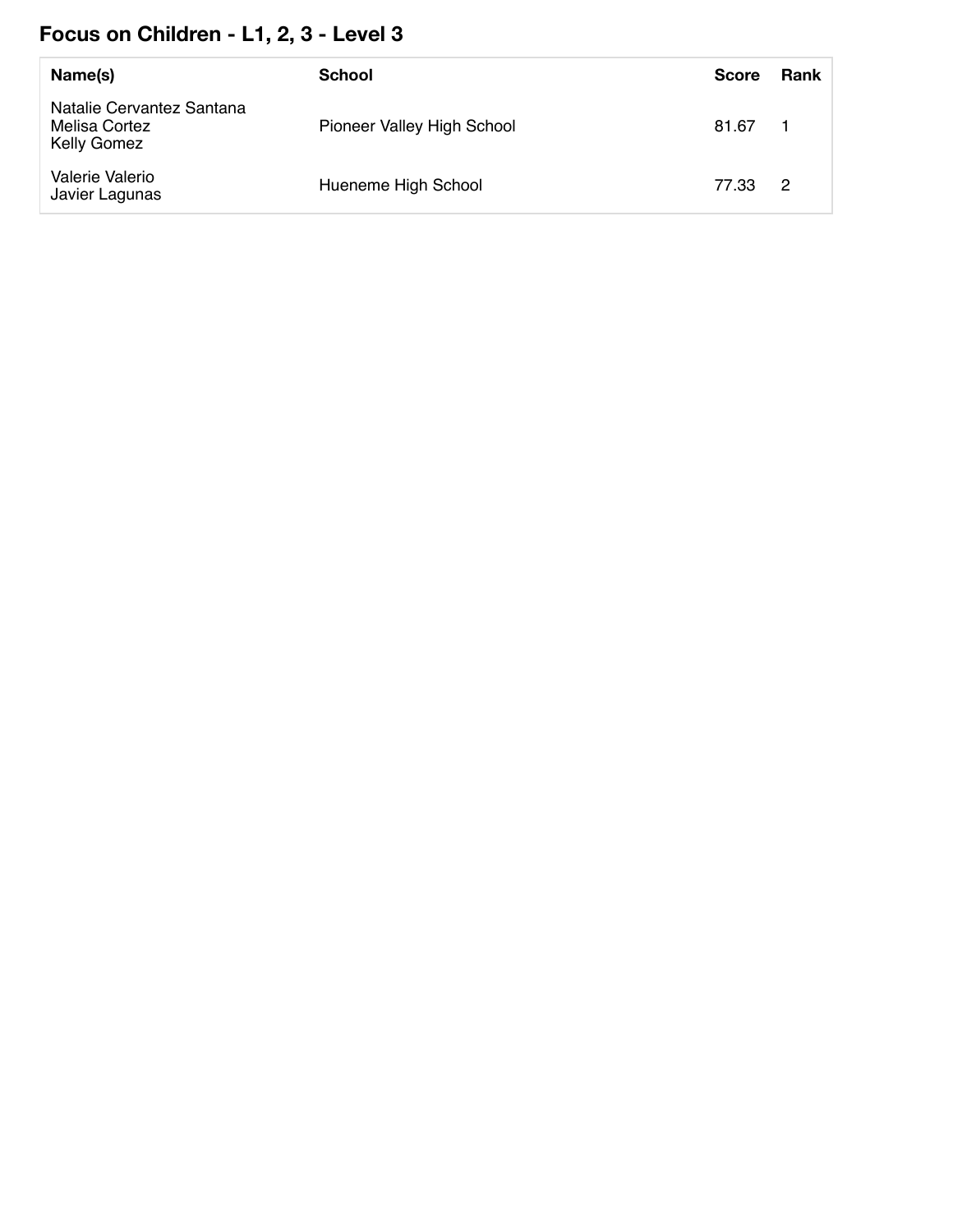#### **Focus on Children - L1, 2, 3 - Level 2**

| Name(s)          | <b>School</b>               | <b>Score</b> | Rank |
|------------------|-----------------------------|--------------|------|
| <b>Emily Pan</b> | San Luis Obispo High School |              |      |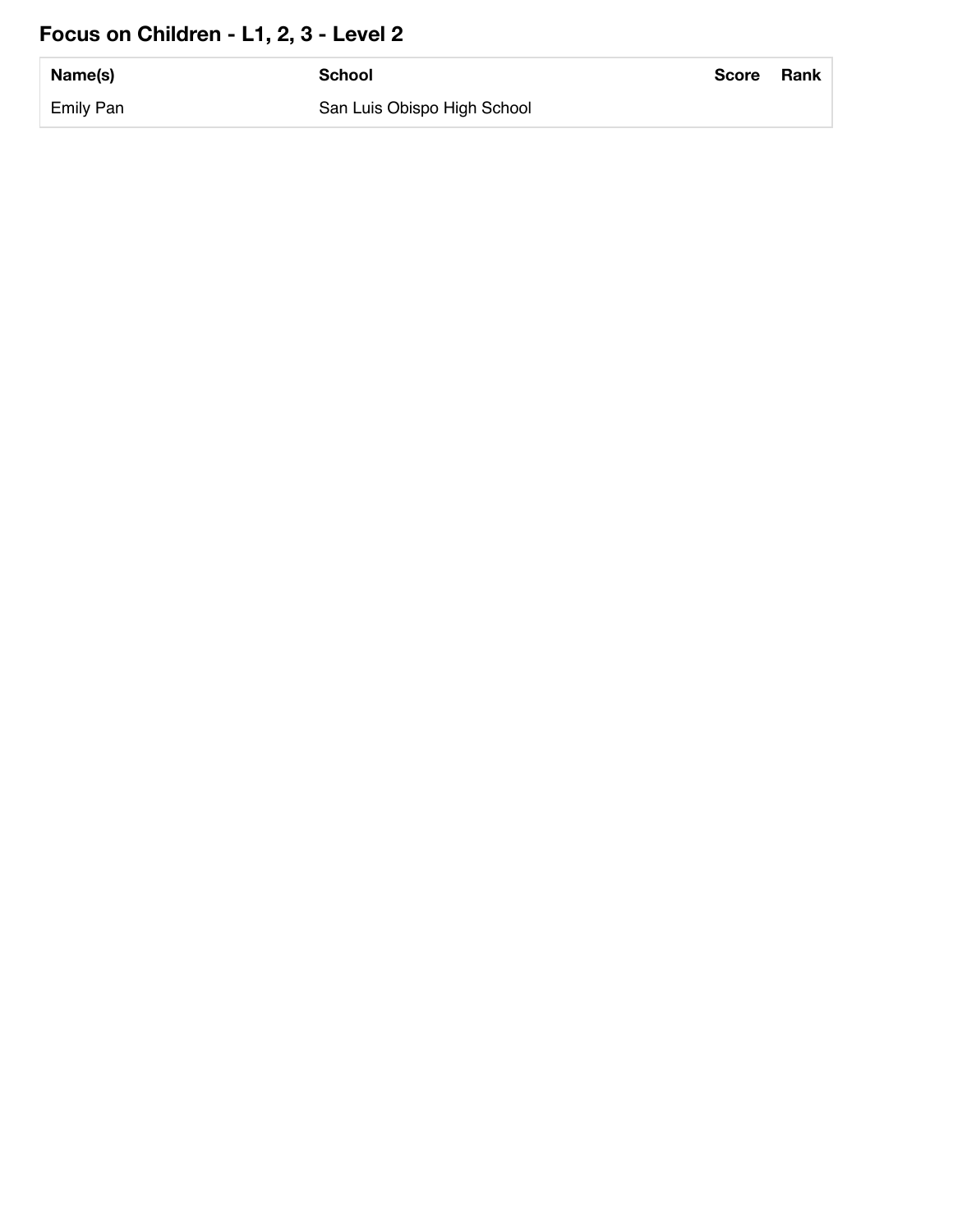#### Food Innovations - L1, 2, 3 - Level 1

| Name(s)                                                  | <b>School</b>        | <b>Score</b> | Rank |
|----------------------------------------------------------|----------------------|--------------|------|
| Delilah Viayra<br><b>Emily Nicoletti</b><br>Abby Russell | Laguna Middle School | 71.33        |      |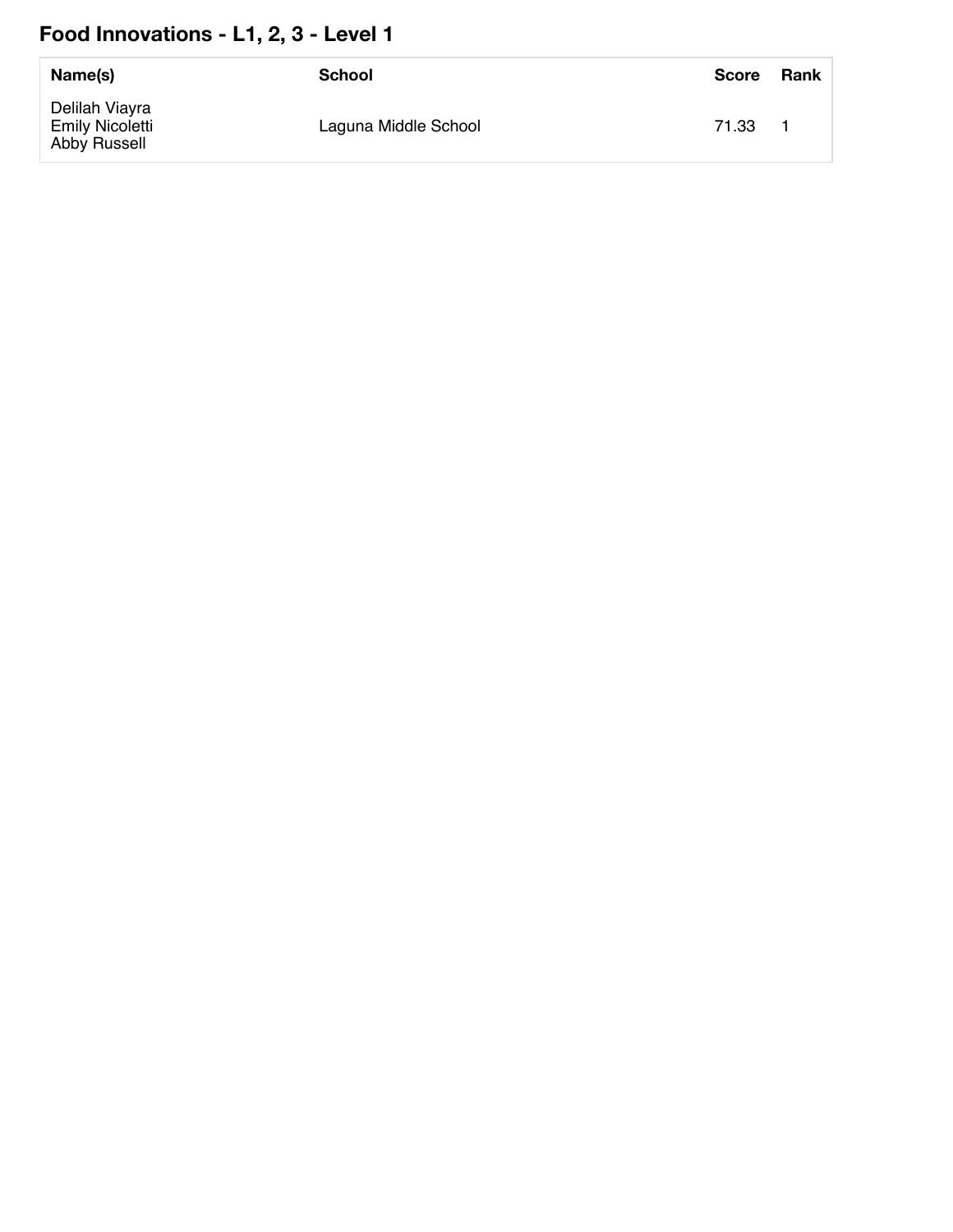#### **Interior Design - L3 - Level 3**

| Name(s)                    | School                      | <b>Score</b> | Rank |
|----------------------------|-----------------------------|--------------|------|
| Heejung Choi<br>Zari Ramos | San Luis Obispo High School | 75.33        |      |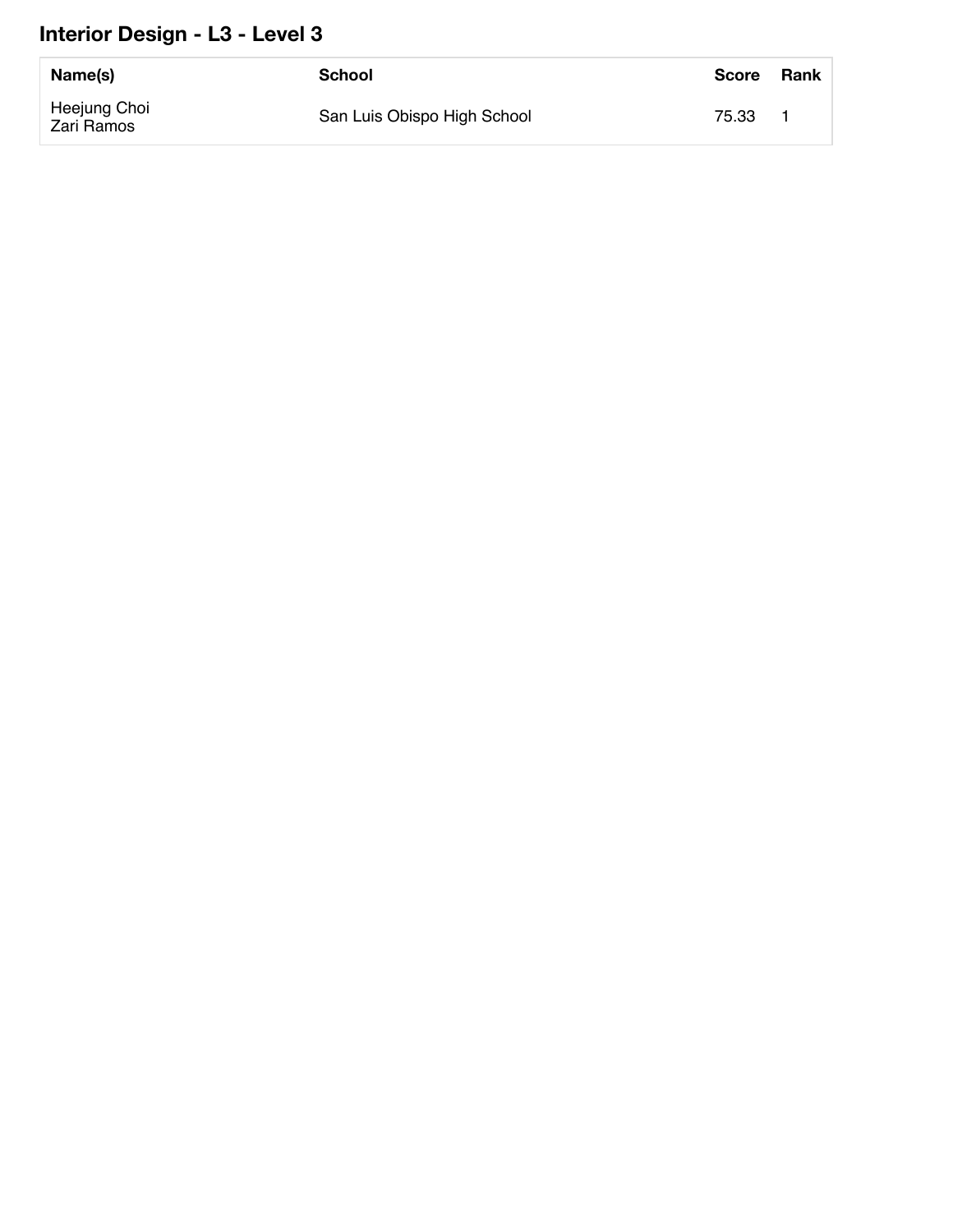#### **Job Interview - L2, 3 - Level 3**

| Name(s)       | School                      | <b>Score</b> | Rank |
|---------------|-----------------------------|--------------|------|
| Lillian Nunes | San Luis Obispo High School | 87.33        |      |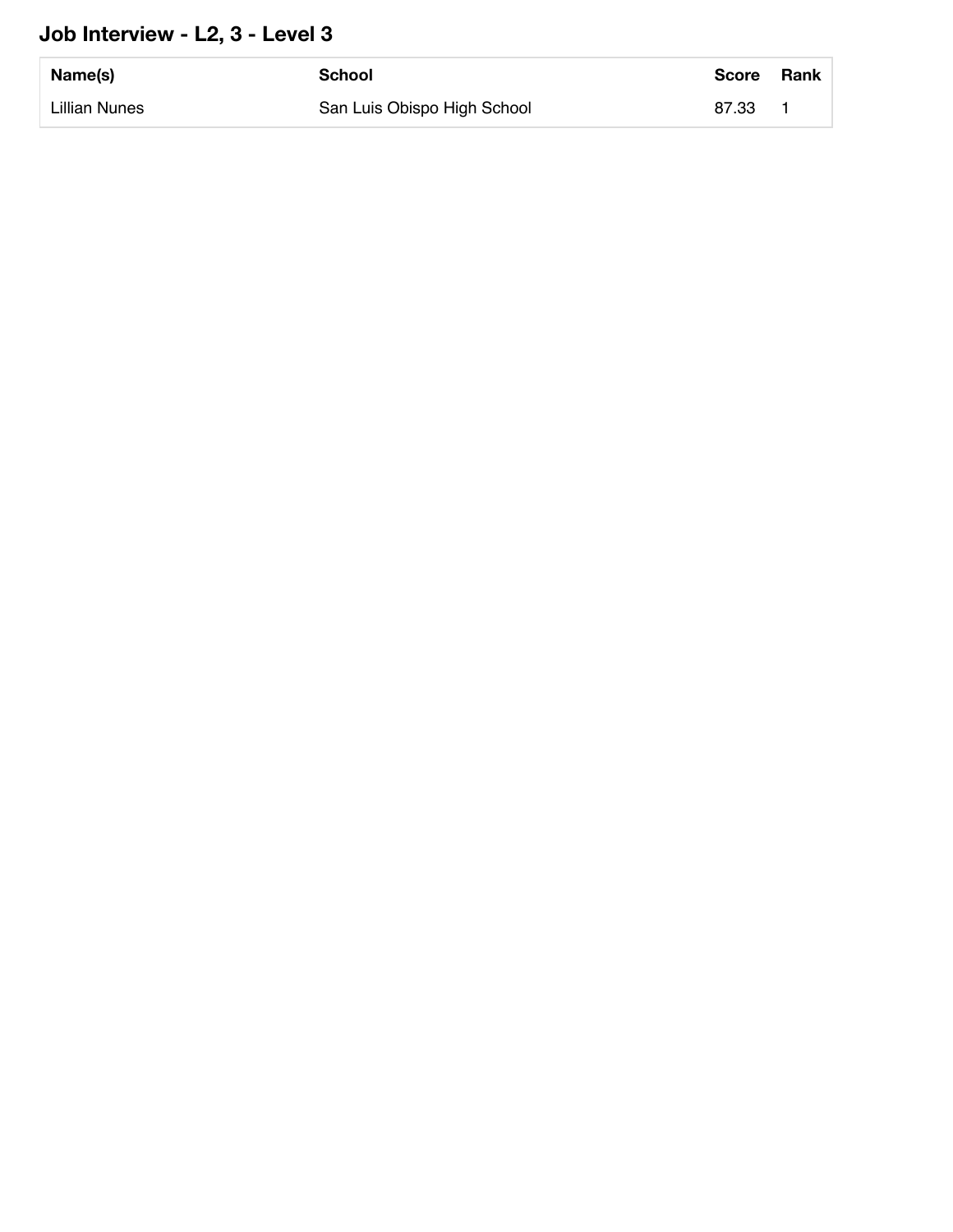### **Menu Planning and Table Display - L1, 2, 3 - Level 3**

| Name(s)           | School                             | <b>Score</b> | Rank |
|-------------------|------------------------------------|--------------|------|
| lan Davison       | <b>Channel Islands High School</b> | 85.00        | - 2  |
| Gabriella Barajas | Pioneer Valley High School         | 97.33        |      |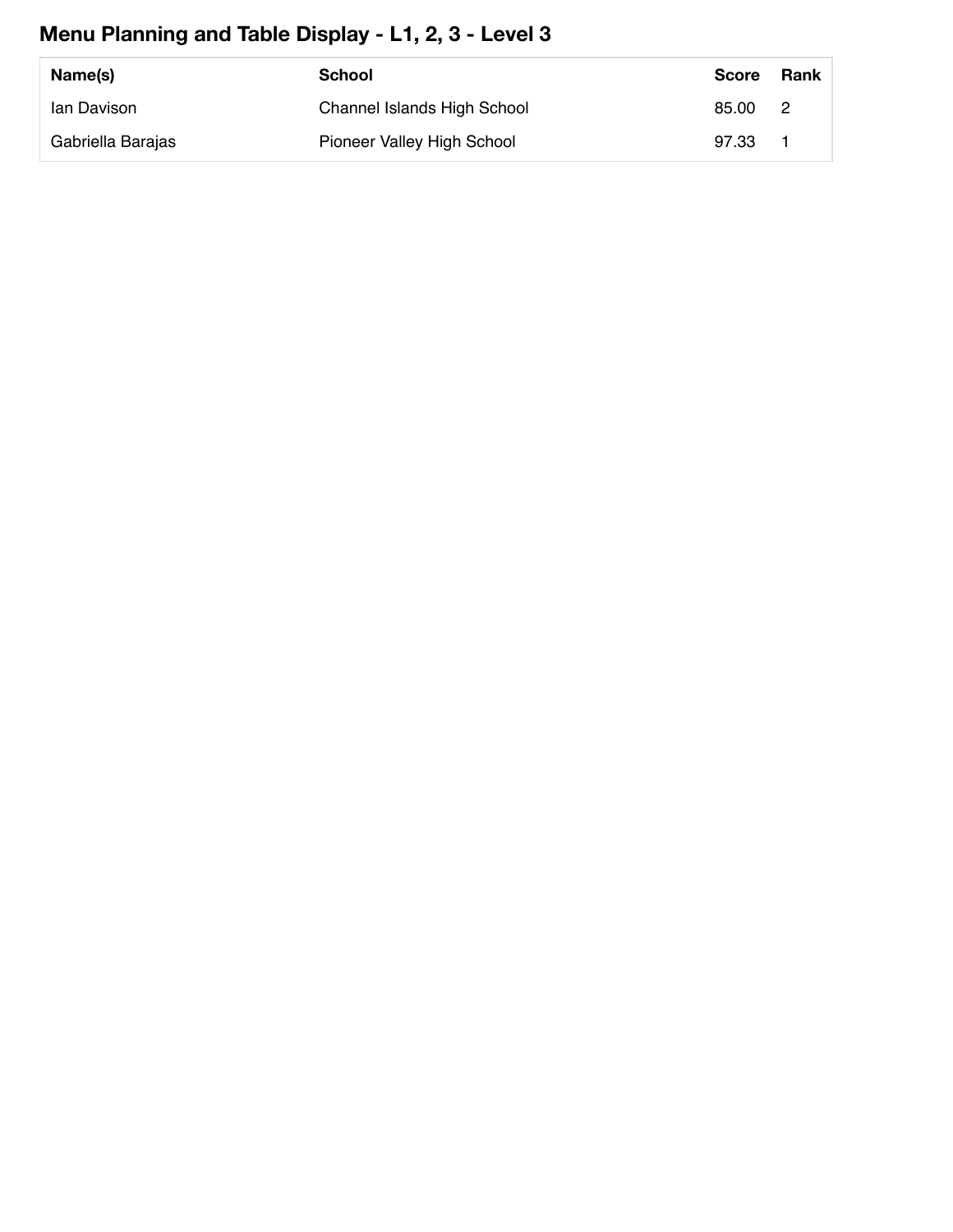### **Repurpose and Redesign - L1, 2, 3 - Level 3**

| Name(s)                         | School                      | <b>Score</b> | <b>Rank</b>    |
|---------------------------------|-----------------------------|--------------|----------------|
| Perla Chavez<br>Marissa Cabrera | Pioneer Valley High School  | 92.00        | - 1            |
| <b>Bodhi Clancy</b>             | San Luis Obispo High School | 77.67        | $\overline{2}$ |
| Madison Montoya<br>Karina Lopez | San Luis Obispo High School |              |                |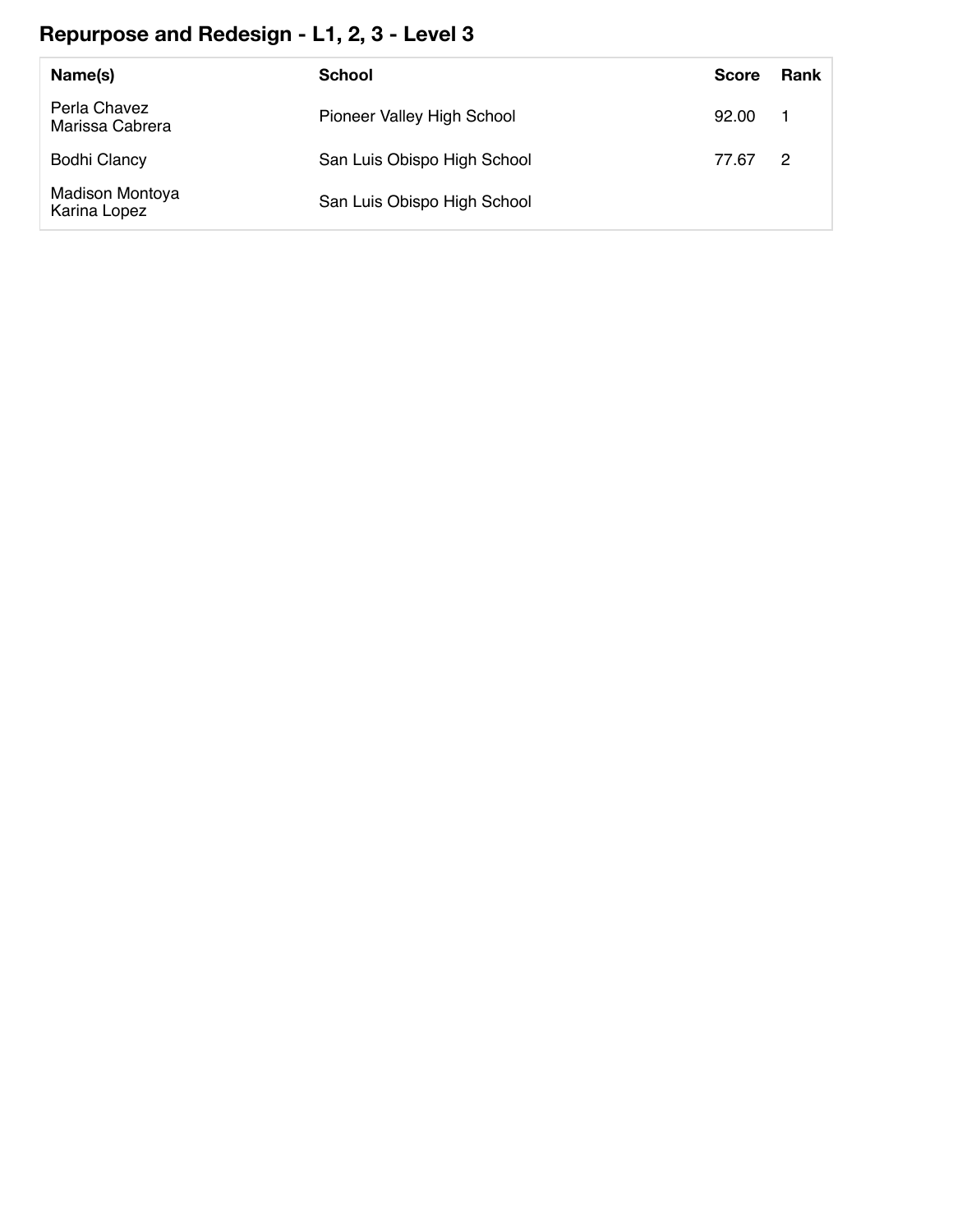#### **Room Design - L1, 2, 3 - Level 1**

| Name(s)        | School               | <b>Score</b> | Rank |
|----------------|----------------------|--------------|------|
| Tyler Hagobian | Laguna Middle School |              |      |
| Lance Wilson   | Laguna Middle School |              |      |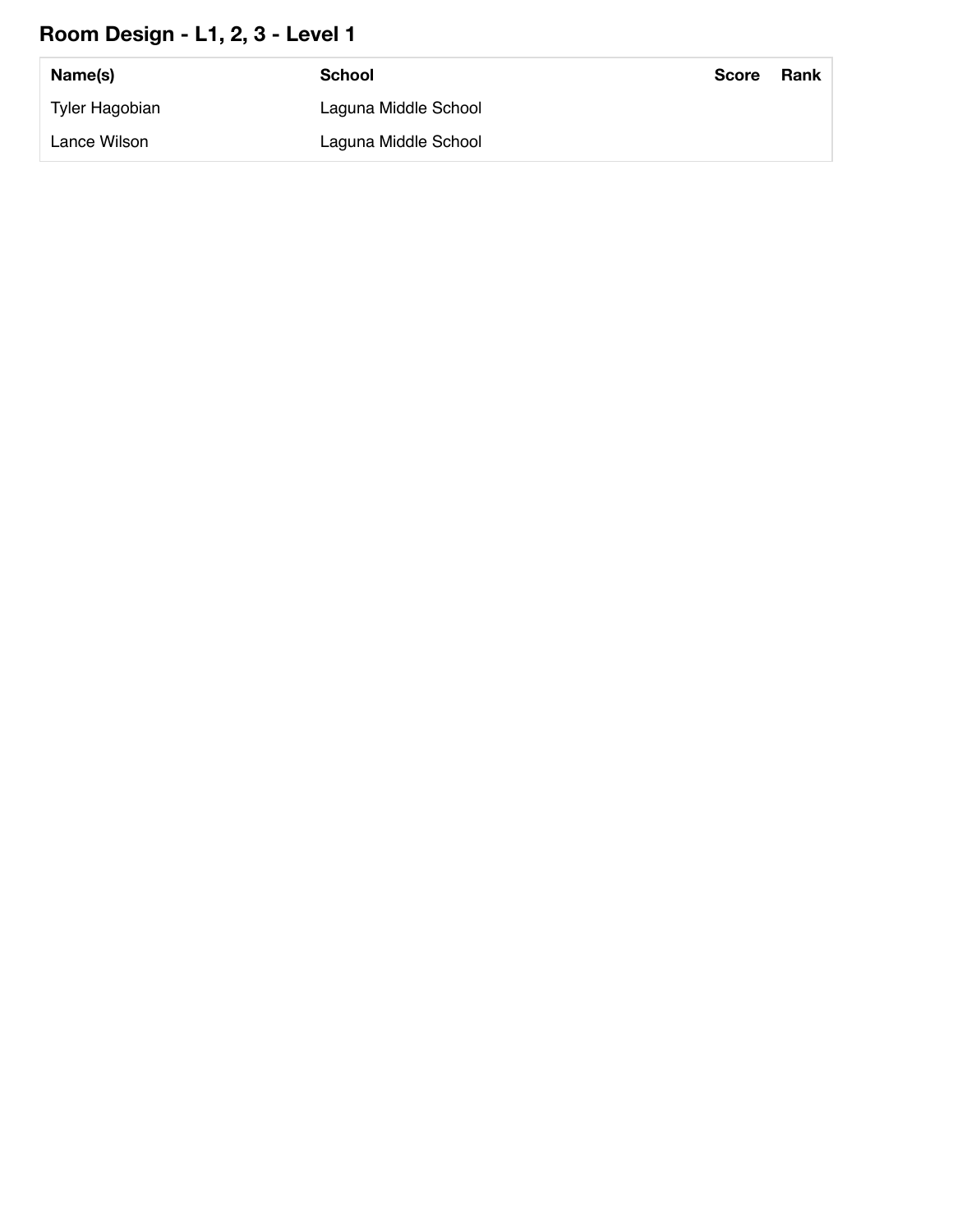#### **Sewing Construction - L1, 2 - Level 2**

| Name(s)        | School                     | <b>Score</b> | Rank |
|----------------|----------------------------|--------------|------|
| Javier Alvarez | Pioneer Valley High School | 91.33        |      |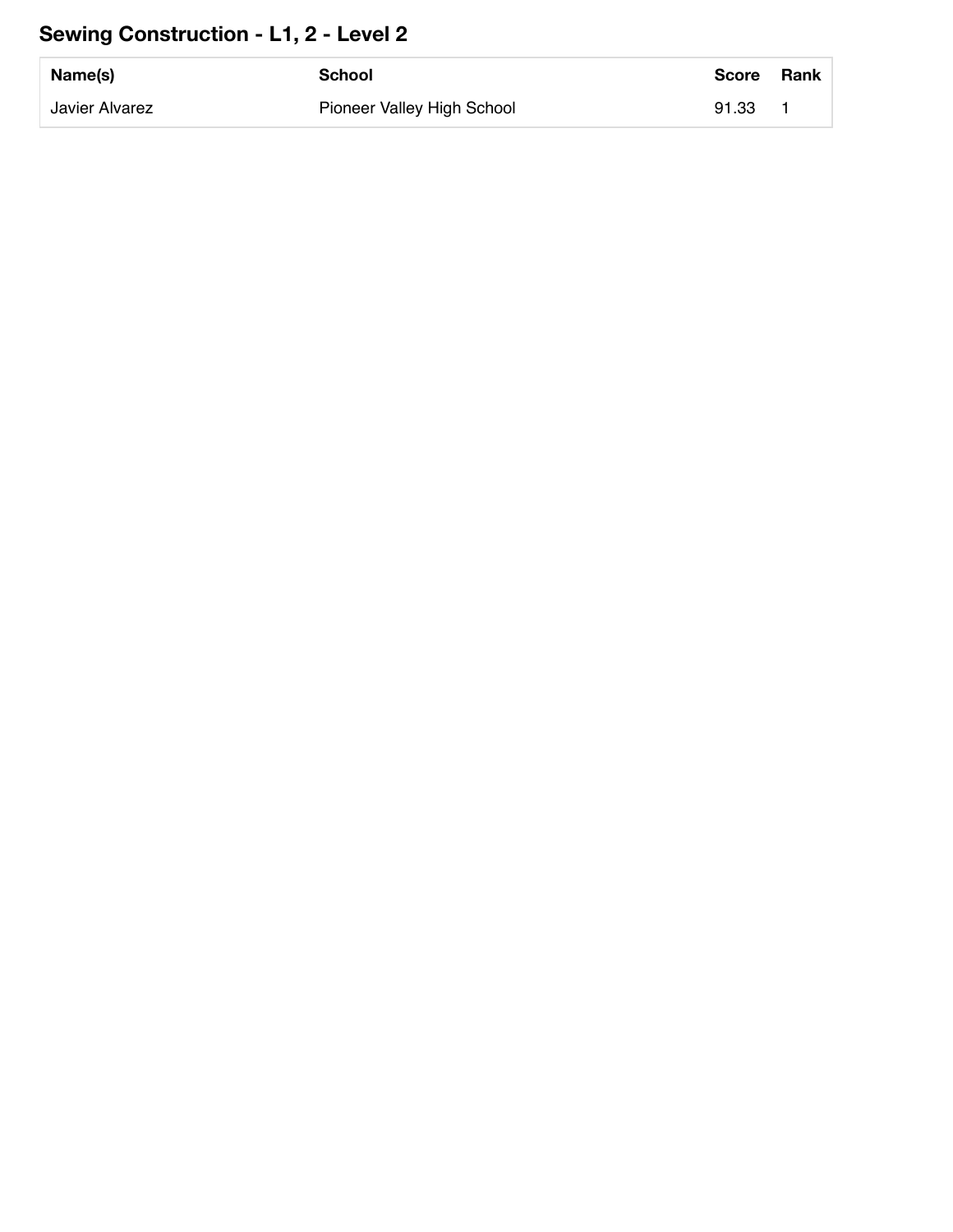#### **Sustainabilty Challenge - L1, 2, 3 - Level 3**

| Name(s)           | School                      | <b>Score</b> | Rank |
|-------------------|-----------------------------|--------------|------|
| Isabella Hoffmann | San Luis Obispo High School |              |      |

#### **Family and Consumer Sciences, California Department of Education**

1430 N Street, Suite 4202 | Sacramento, CA 95814 (916) 319-0890 | (916) 319-0166 Fax

#### [CONTACT US](https://www.ca-fccla.org/!trash/contact-us/) I [FCCLA, Inc.](http://www.fcclainc.org/) I [FCSTAC](https://www.fcstac.org/) I [CDE](http://www.cde.ca.gov/ci/ct/he/)

No person shall, on the grounds of sex, race, color, national origin, or handicap, be excluded from participation in, be denied the benefit of, or be subject to discrimination

under this program.





Copyright © 2020 **CA FCCLA**  $\boldsymbol{\mathsf{o}}$ 

Currently logged in as R7Chair. <sup>2</sup>[Sign](https://www.ca-fccla.org/index.php/login/logout/) Out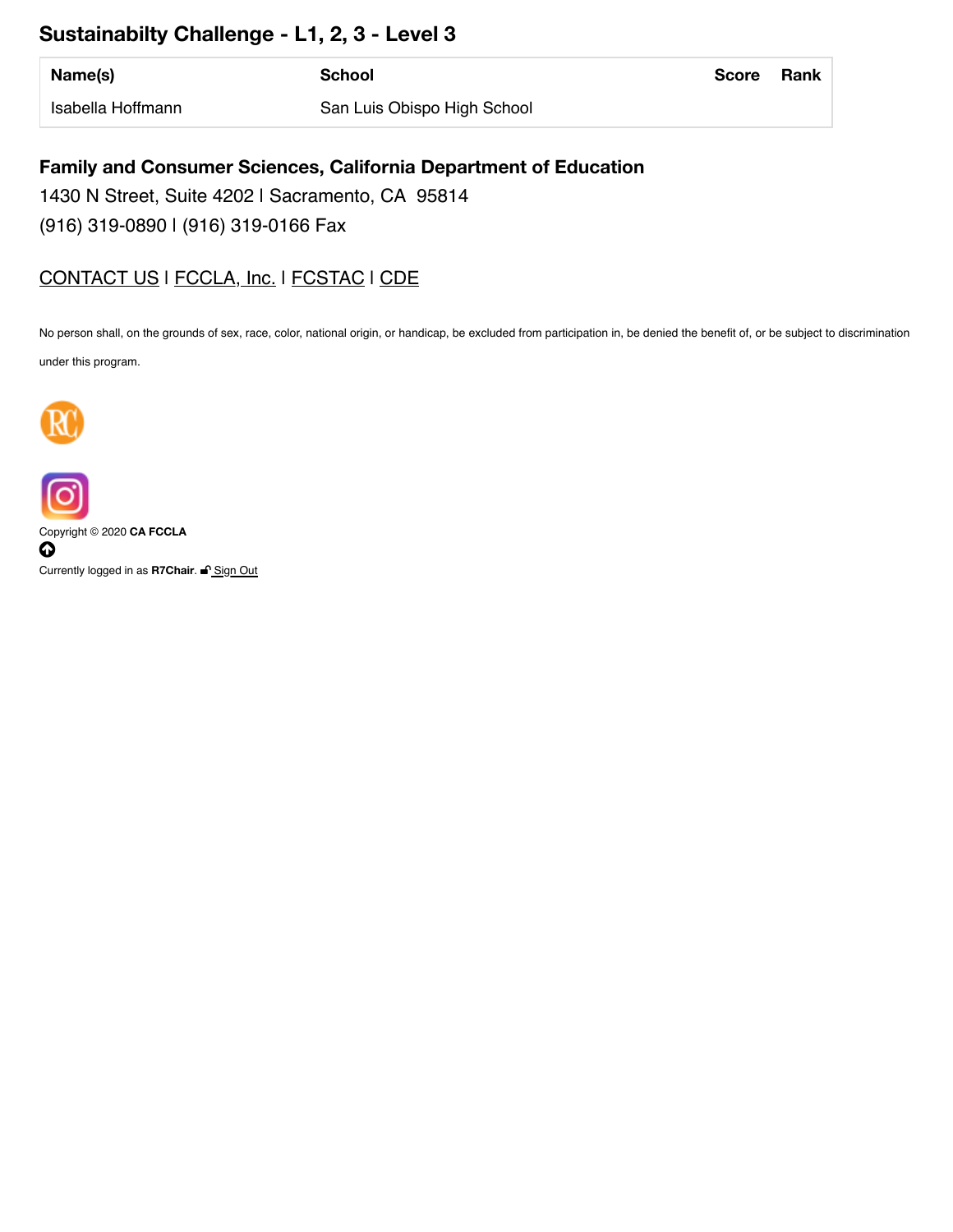**CA FCCLA MENU**



# **CA FCCLA**

# **CA FCCLA - The California Affiliate of FCCLA**

**STAR Region Qualifying Competition Results for Region 8**

# Region 8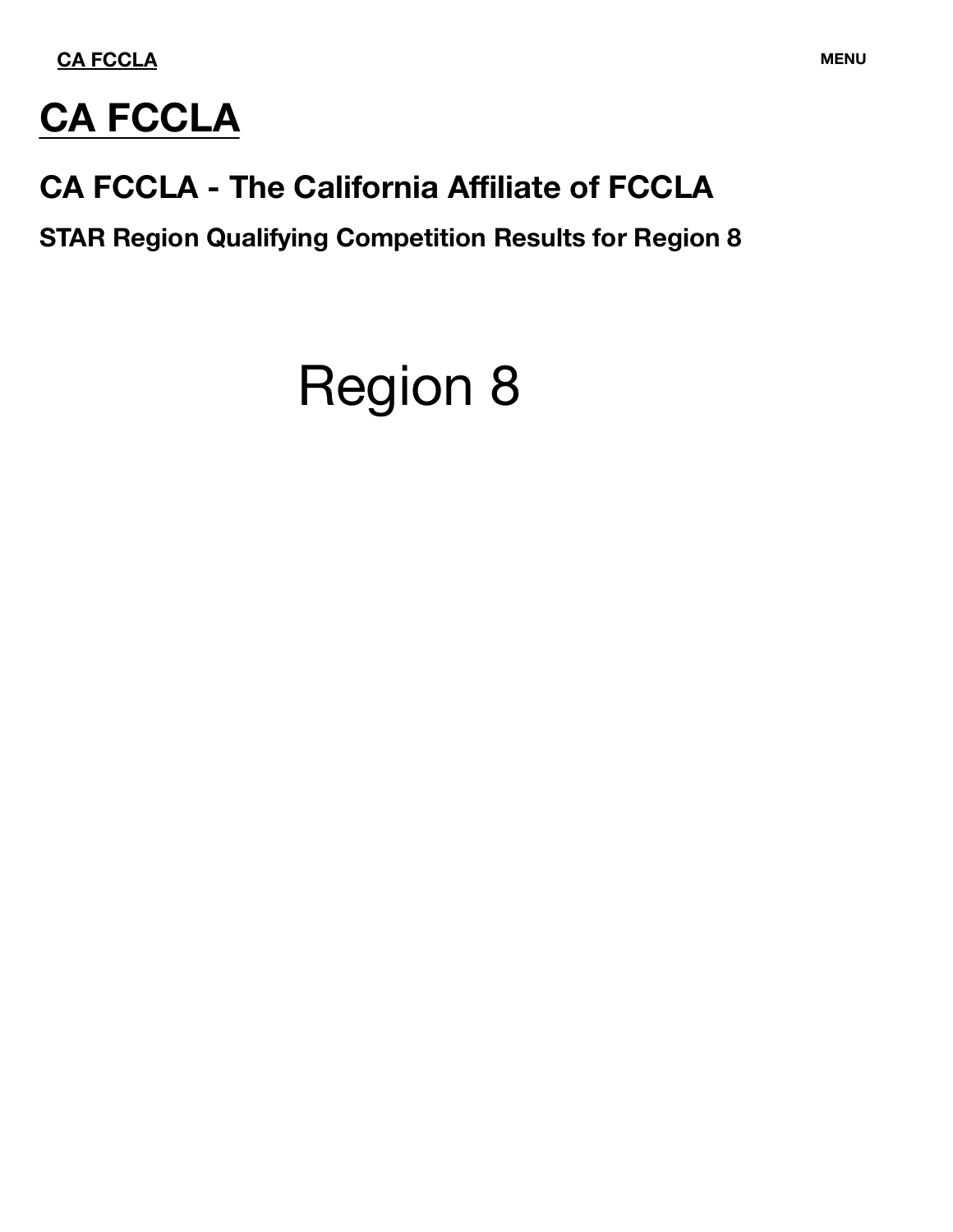#### **Baking and Pastry - L3\*\* - Level 3**

| Name(s)                                                                | School                  | <b>Score</b> | <b>Rank</b> |
|------------------------------------------------------------------------|-------------------------|--------------|-------------|
| Karissa Diaz<br>Sylvia Godinez<br><b>Ariel Ritter</b><br>Aryana Ritter | Mt. Whitney High School |              |             |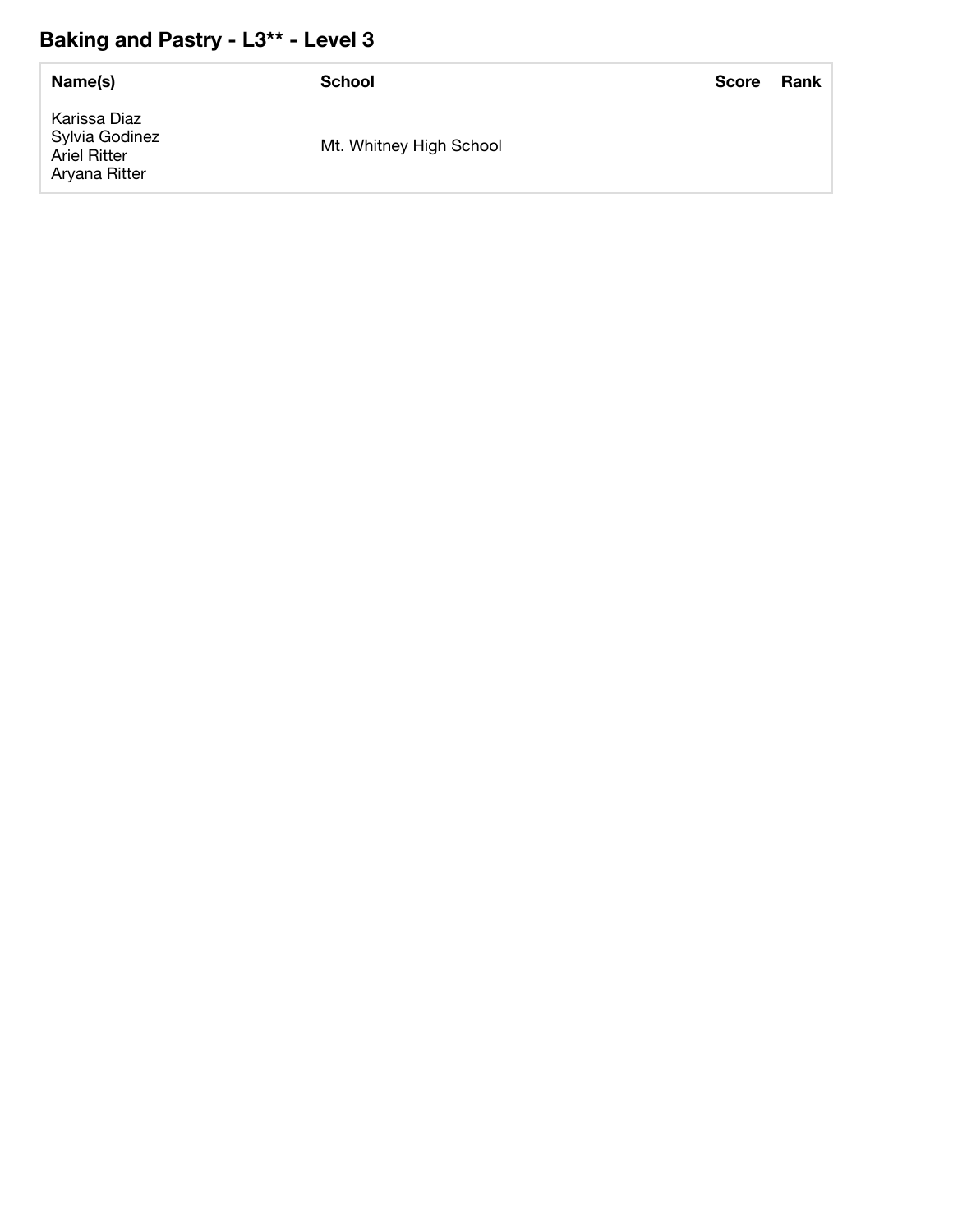#### **CD Advanced Presentaion Cakes - L2 - Level 2**

| Name(s)          | <b>School</b>       | <b>Score</b> | Rank |
|------------------|---------------------|--------------|------|
| Xitlali Siguenza | Lemoore High School |              |      |
| Teresa DeLaTorre | Central High School | 59.67        |      |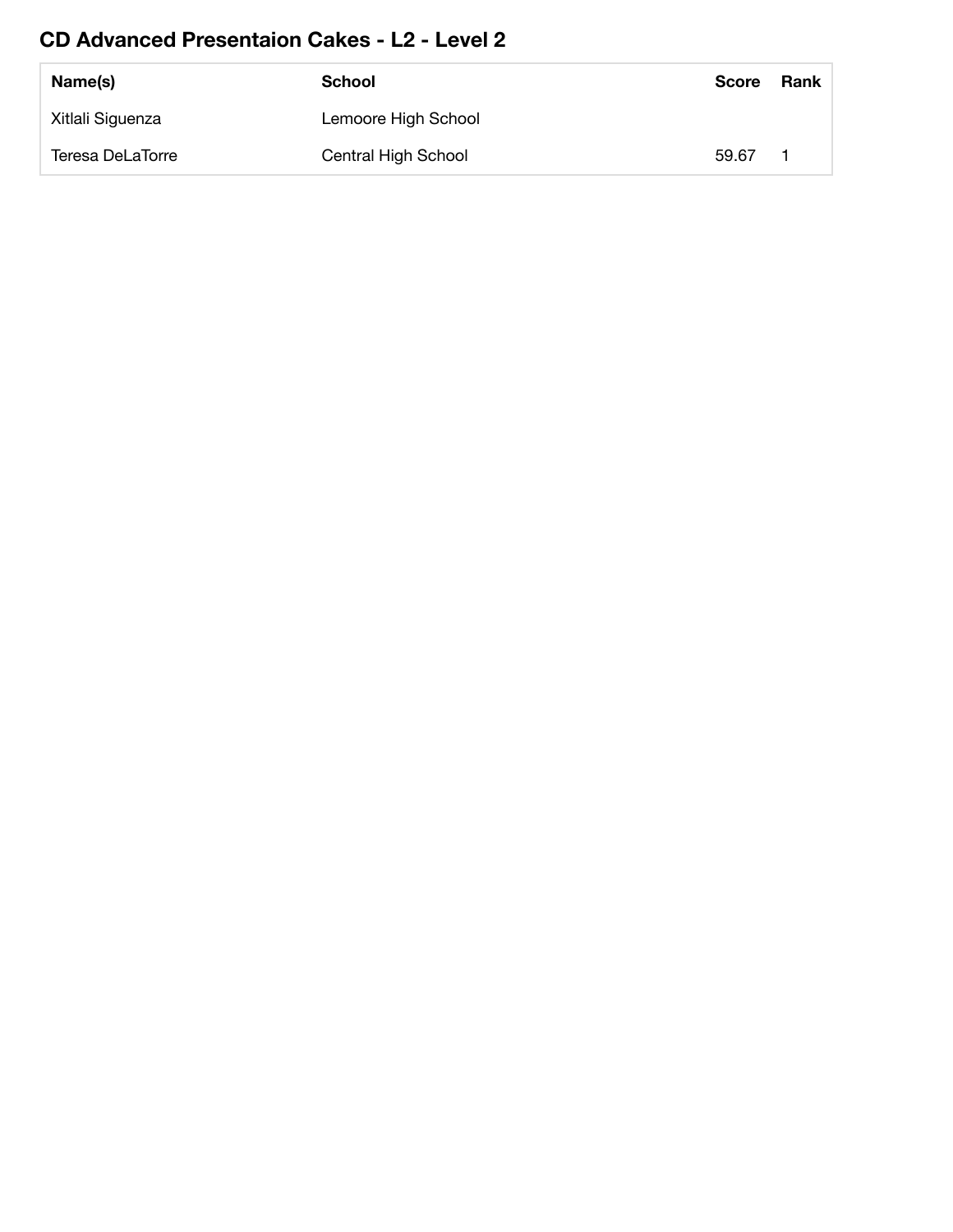## **CD Appetizers - L2 - Level 2**

| Name(s)         | <b>School</b>       | Score | <b>Rank</b> |
|-----------------|---------------------|-------|-------------|
| Nathan Martinez | Central High School | 68.33 |             |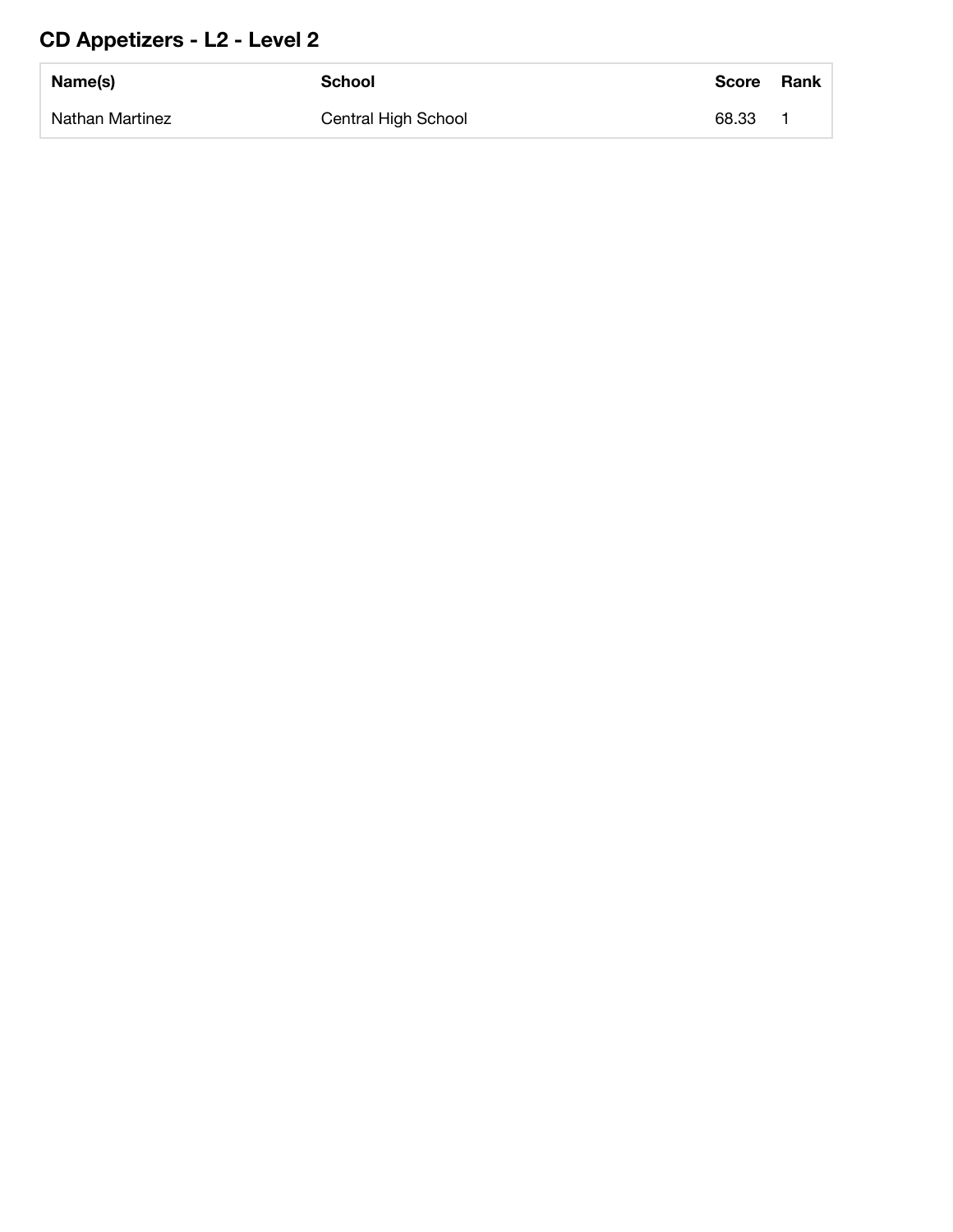#### **CD Decorated Wedding Cakes - L3 - Level 3**

| Name(s)          | School              | Score   | <b>Rank</b> |
|------------------|---------------------|---------|-------------|
| Sorickya Beverly | Central High School | 67.33 2 |             |
| Faith Vu         | Central High School | 94.33   |             |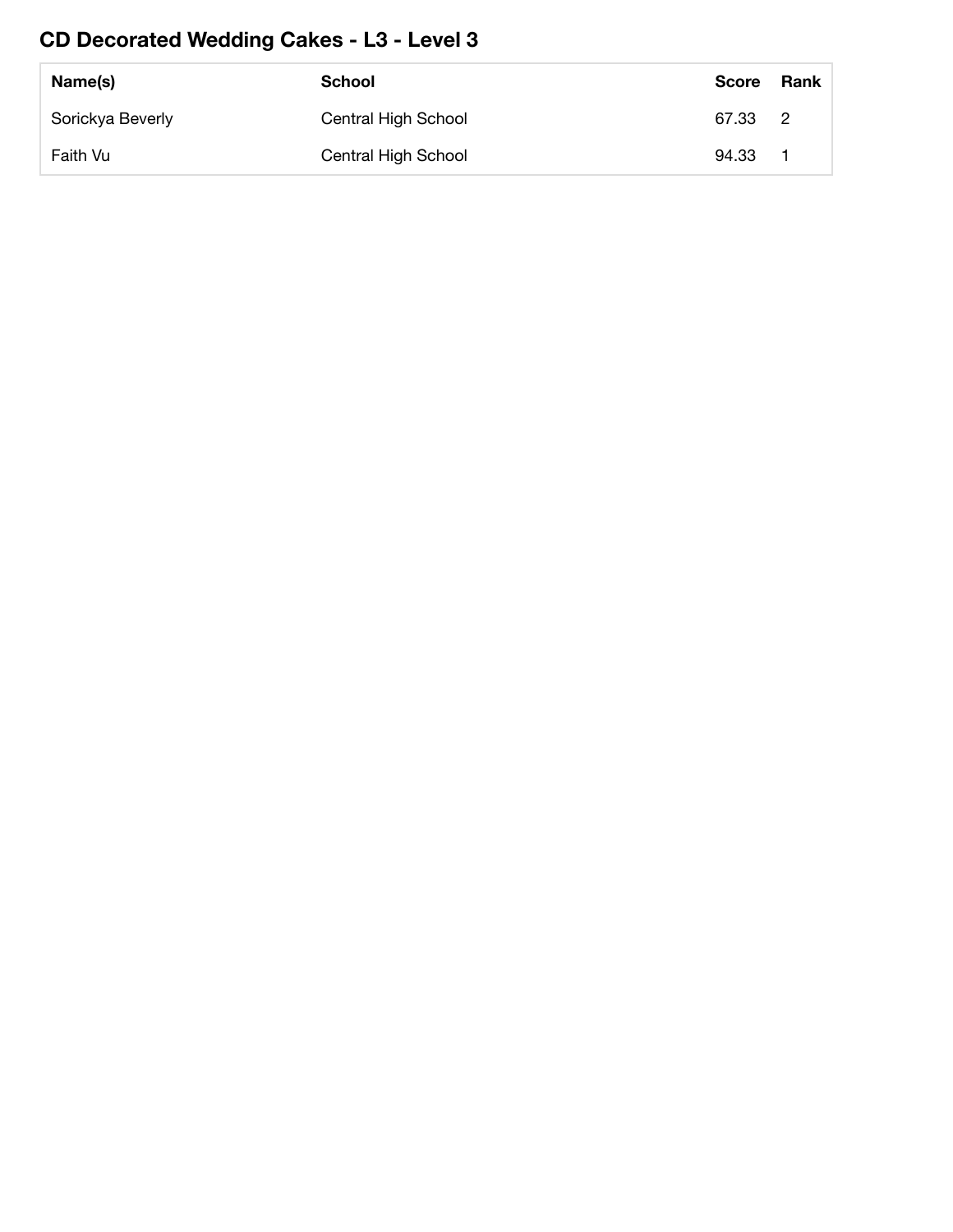#### **CD Patisserie - L3 - Level 3**

| Name(s)          | <b>School</b>           | <b>Score</b> | Rank           |
|------------------|-------------------------|--------------|----------------|
| Katelynn Roberts | Mt. Whitney High School | 86.67        | $\overline{2}$ |
| Felicia Jones    | Central High School     | 83.00        | - 3            |
| Jasmin Andrade   | Lemoore High School     | 89.00        | - 1            |
| Mya Diaz         | Mt. Whitney High School | 70.00        | 4              |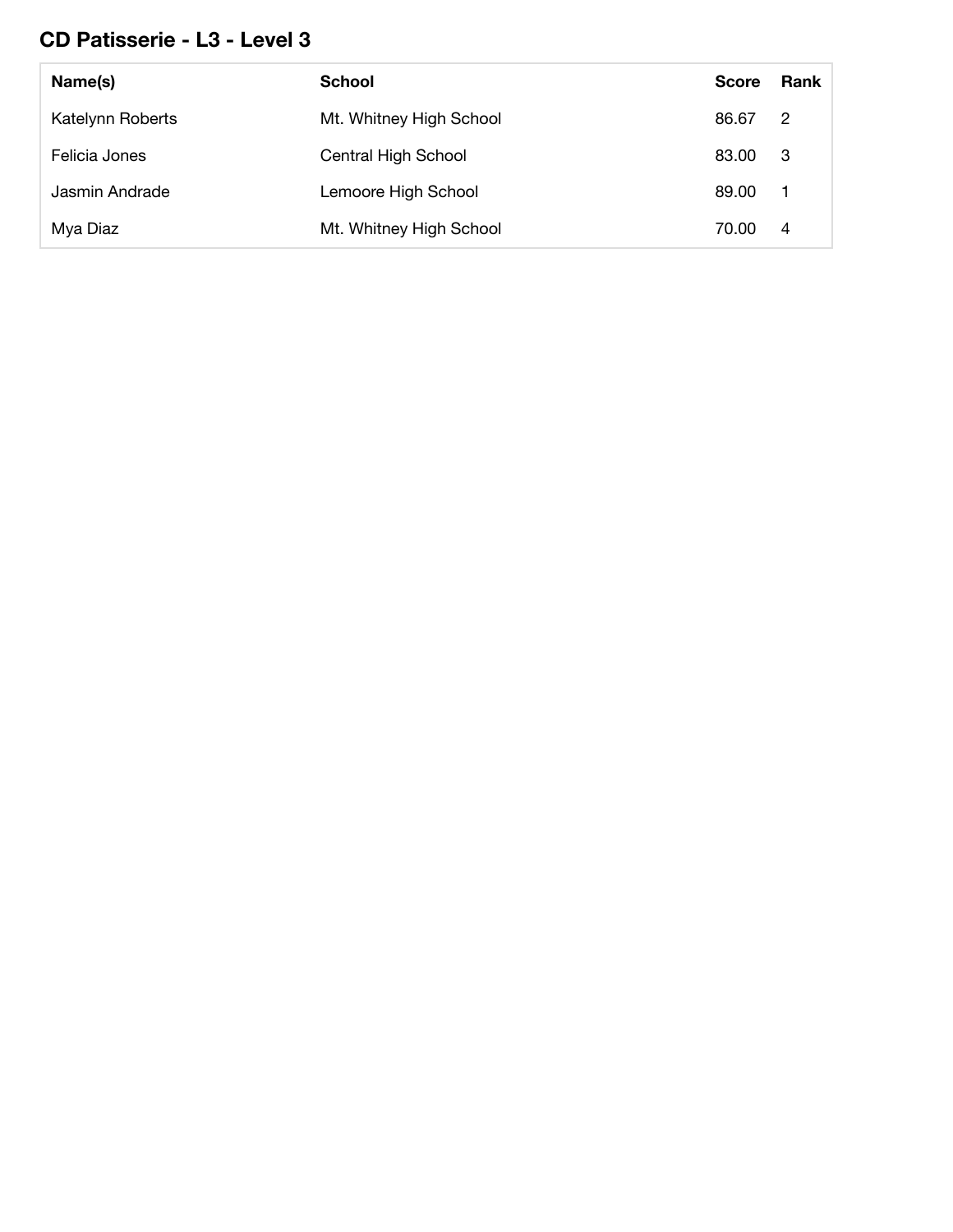#### **Chapter in Review Portfolio L1, 2-3 - Level 3**

| Name(s)                                        | <b>School</b>       | <b>Score</b> | Rank |
|------------------------------------------------|---------------------|--------------|------|
| Melissa Rivera<br>Jannie Lopez<br>Kayla Medina | Madera High School  | 60.00        | - 2  |
| Liliahna Bedolla                               | Reedley High School | 86.33        |      |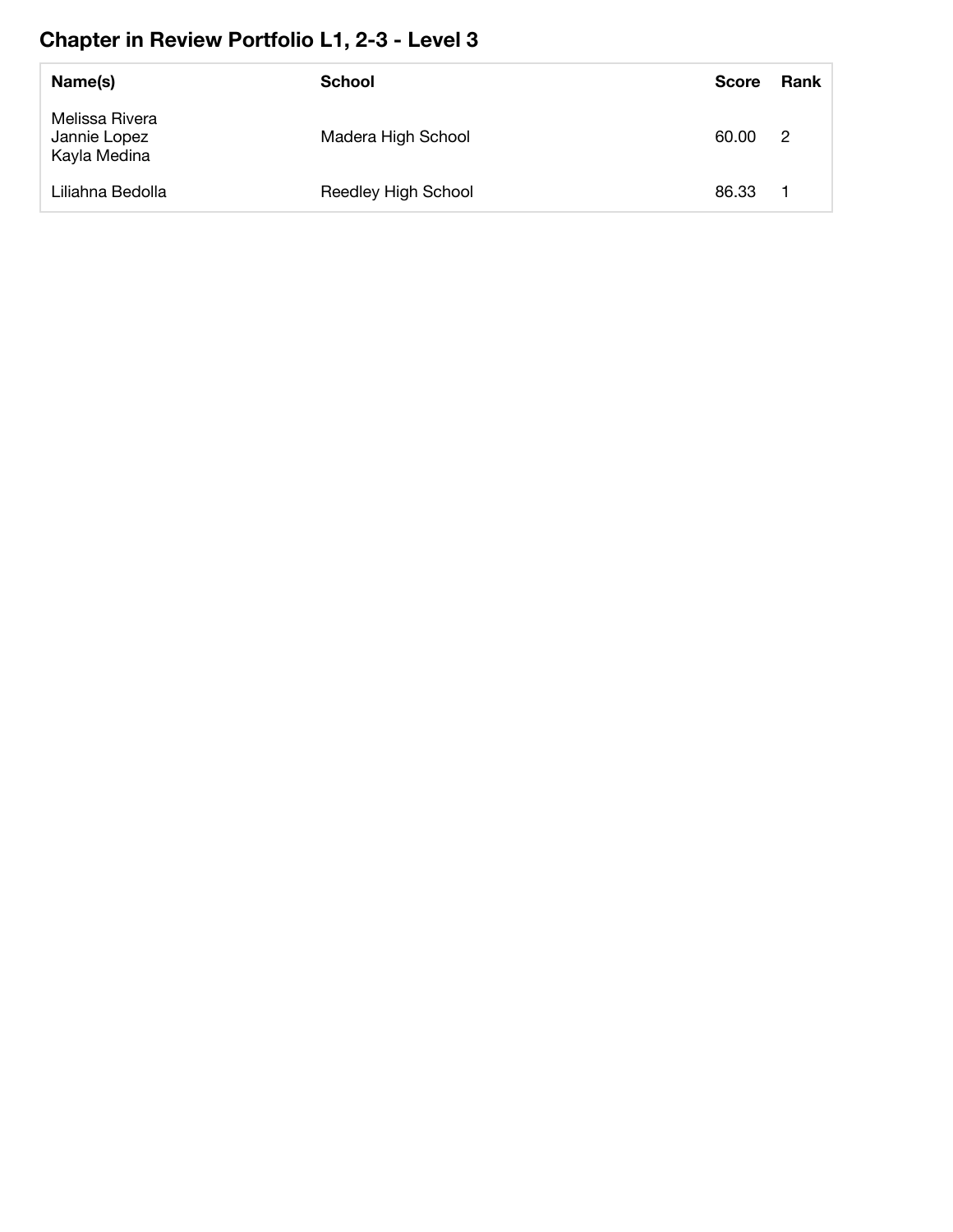#### **Chapter in Review Portfolio L1, 2-3 - Level 2**

| Name(s)                            | School                  | <b>Score</b> | <b>Rank</b> |
|------------------------------------|-------------------------|--------------|-------------|
| <b>River Sartor</b><br>Allie Smith | Kern Valley High School | 86.33        |             |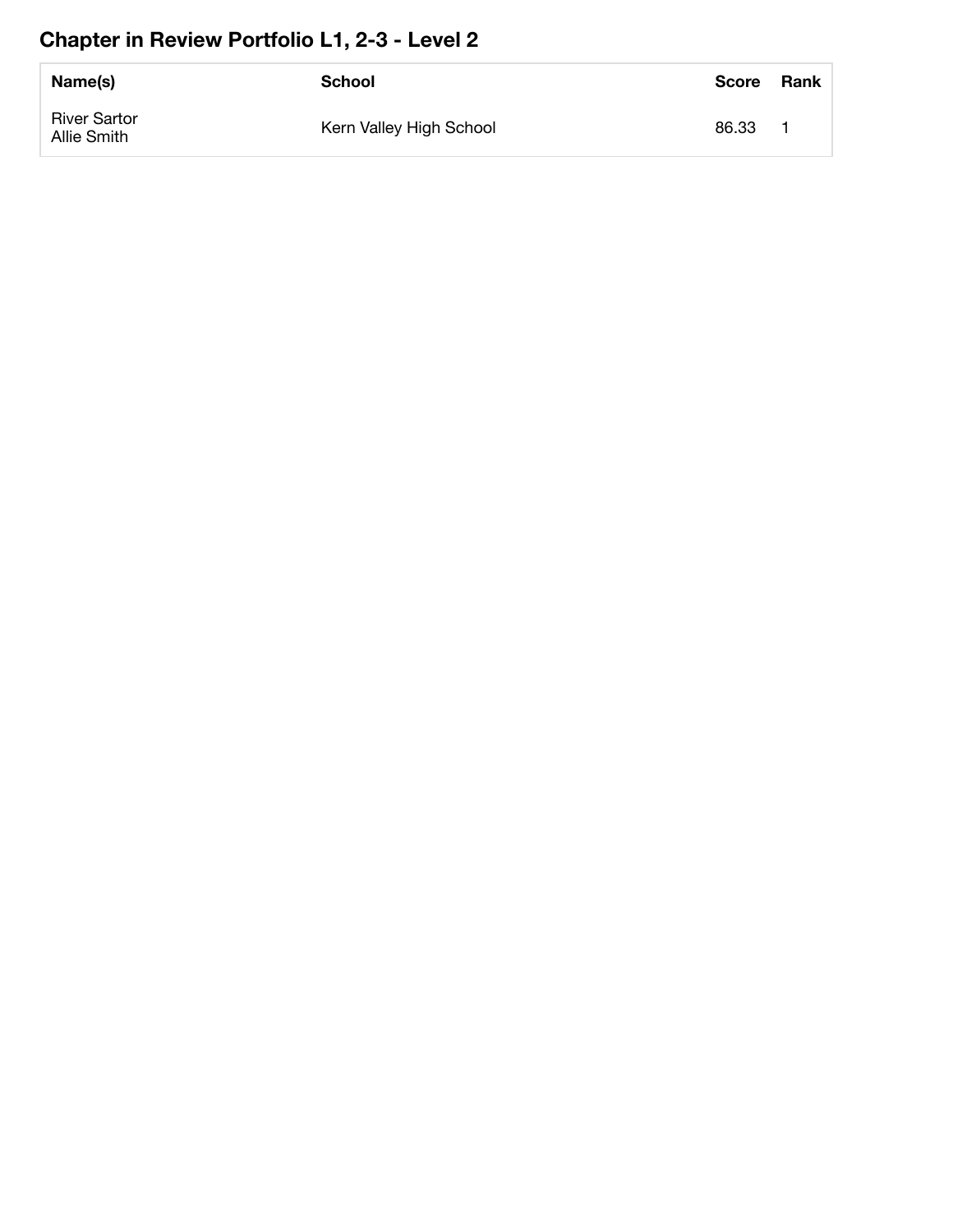#### **Chapter Service Project Display - L1, 2-3 - Level 3**

| Name(s)             | School             | <b>Score</b> | <b>Rank</b> |
|---------------------|--------------------|--------------|-------------|
| Angela Lopez-Garcia | Madera High School | 86.33        |             |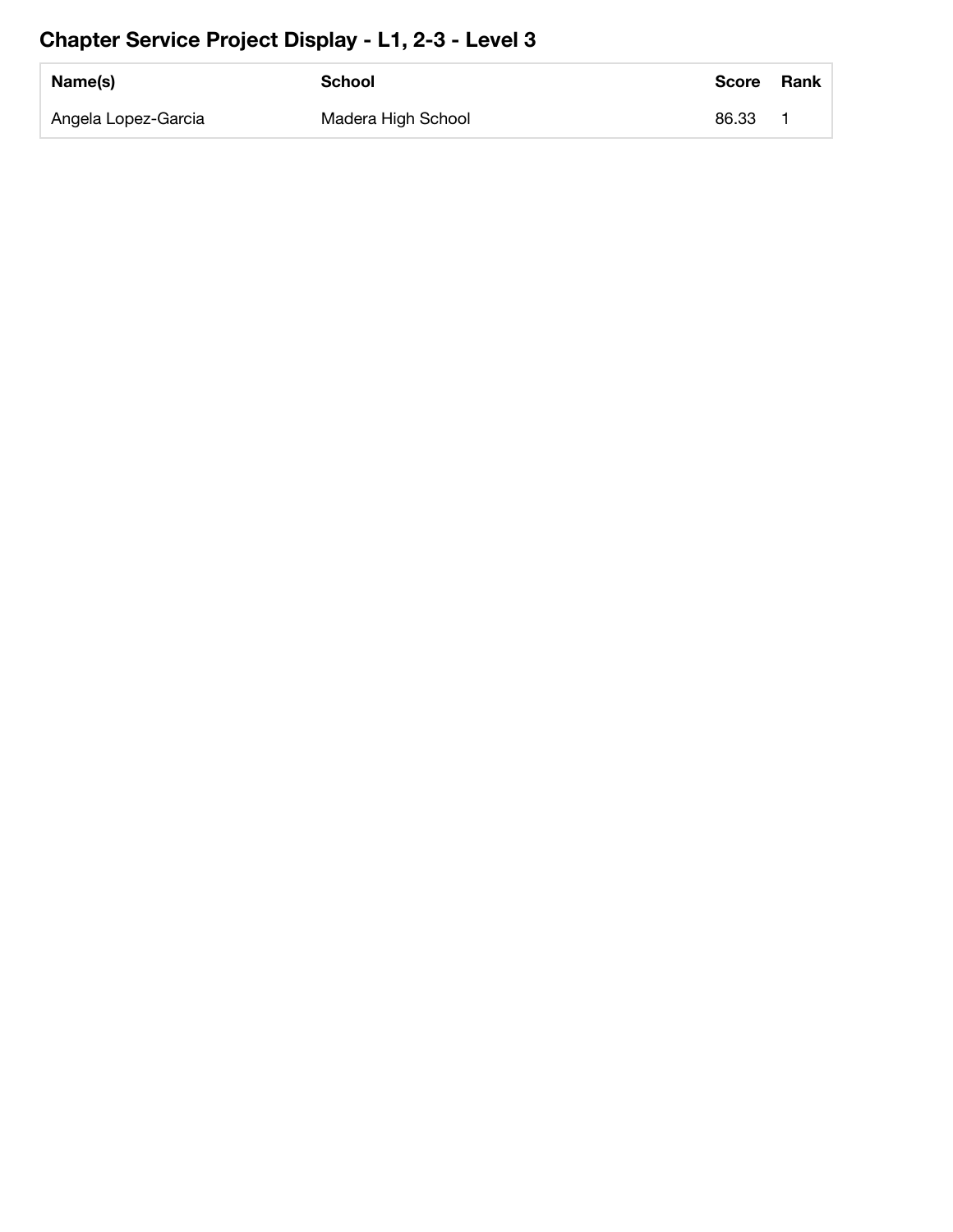#### **Chapter Service Project Display - L1, 2-3 - Level 2**

| Name(s)                                     | School                  | <b>Score</b> | <b>Rank</b> |
|---------------------------------------------|-------------------------|--------------|-------------|
| Angelina Warnock<br><b>Brooke Mcconnell</b> | Kern Valley High School | 78.00        |             |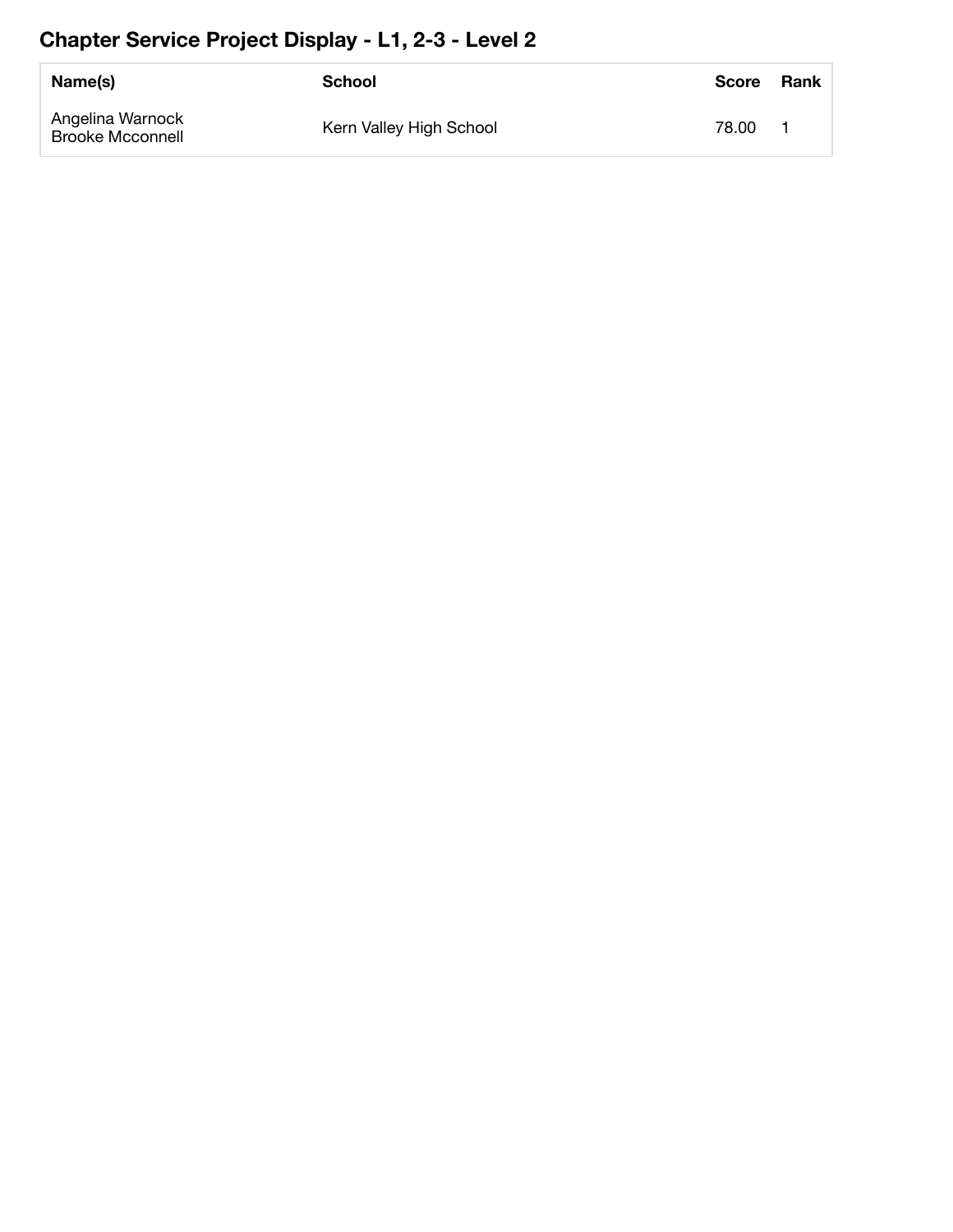#### **Child Development - L1, 2, 3 - Level 3**

| Name(s)         | <b>School</b>            | <b>Score</b> | Rank           |
|-----------------|--------------------------|--------------|----------------|
| Rebecca Herrera | Madera South High School | 70.00        | $\overline{2}$ |
| Shannel Melchor | Madera High School       | 69.67        | 3              |
| Glarisa Perales | Cesar Chavez High School | 56.00        | 0              |
| Alyssa Lopez    | Mclane High School       | 0.00         | 0              |
| Lucia Currichi  | Cesar Chavez High School | 44.00        | 0              |
| Macrina Vasquez | Madera South High School | 68.33        | 4              |
| Jose Salaiza    | Mclane High School       | 51.67        | 0              |
| Luz Barrios     | Madera High School       | 50.33        | 0              |
| Gabriela Lara   | Cesar Chavez High School | 56.67        | 0              |
| Victoria Garcia | Madera South High School | 82.33        | 1              |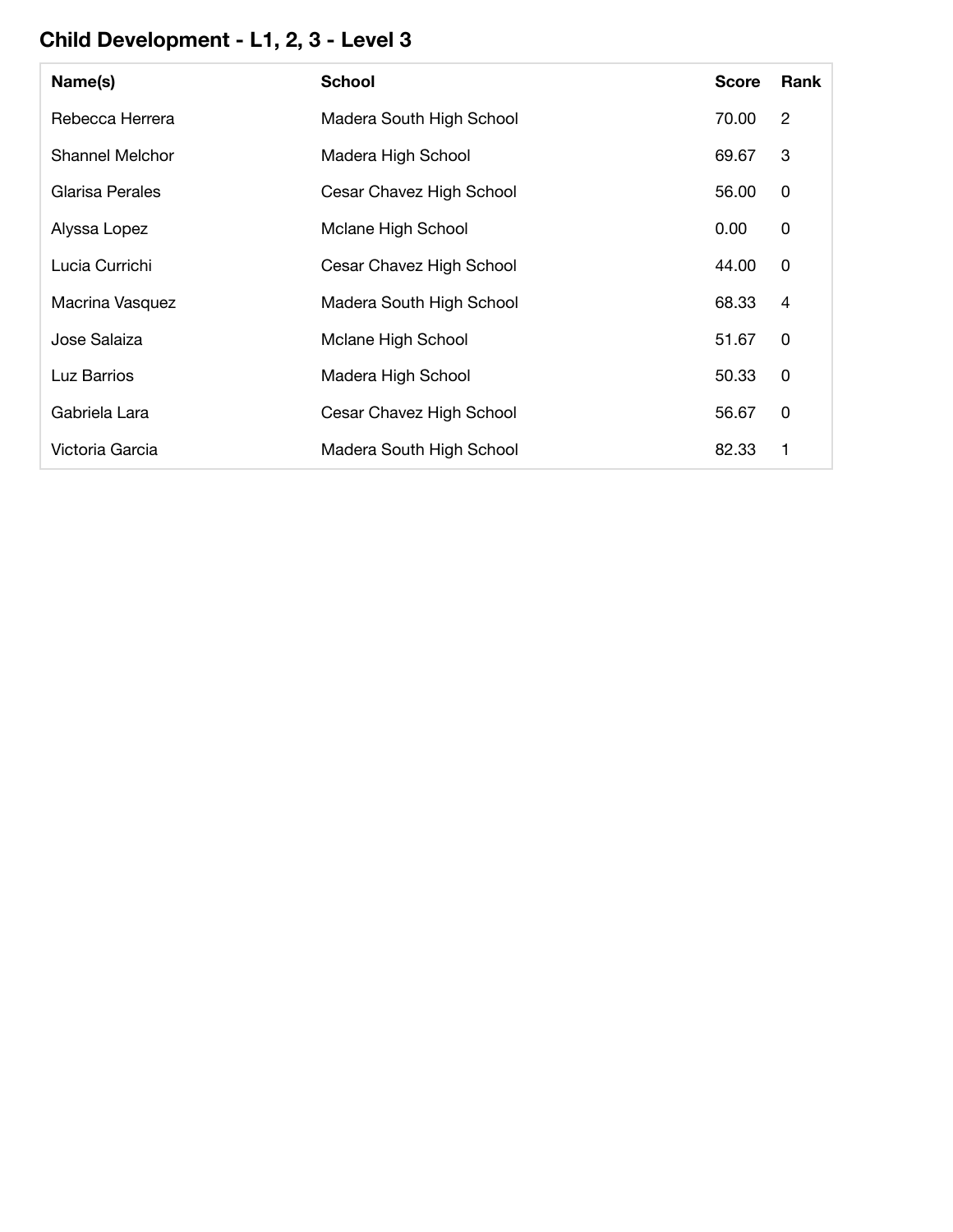#### **Child Development - L1, 2, 3 - Level 2**

| Name(s)               | <b>School</b>            | <b>Score</b> | <b>Rank</b> |
|-----------------------|--------------------------|--------------|-------------|
| <b>Haley Goodrich</b> | Madera South High School | 67.67        | 8           |
| Meah Avila            | Madera High School       | 69.00        | 7           |
| Matthew Cota          | Madera South High School | 94.00        | -1          |
| Jazmin Jones          | Madera South High School | 88.33        | 3           |
| Genesis Guillen       | Madera South High School | 84.33        | 5           |
| Julio Fisher          | Mclane High School       | 70.67        | 6           |
| Karina Alvarado       | Madera South High School | 86.00        | 4           |
| Nevaeh Miramontes     | Madera South High School | 88.67        | 2           |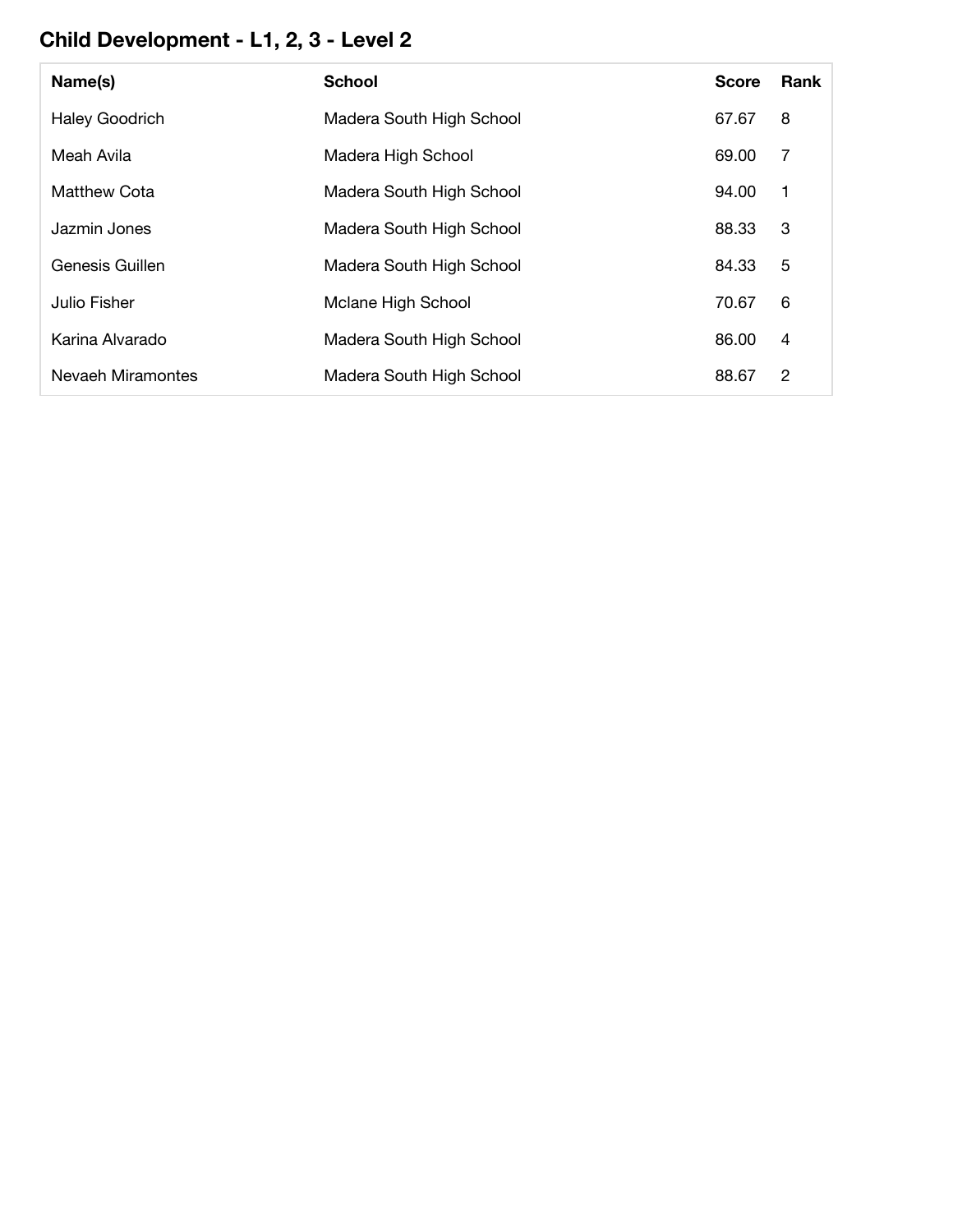#### **Culinary Arts - L3\*\* - Level 3**

| Name(s)                                         | <b>School</b>            | <b>Score</b> | <b>Rank</b> |
|-------------------------------------------------|--------------------------|--------------|-------------|
| Hunter Holguin<br>Jessie Horta<br>Rodolfo Rojas | Madera South High School | 77.00        |             |
| Diego Carmona<br><b>Brenden Tolentino</b>       | Lemoore High School      | 48.00        | 0           |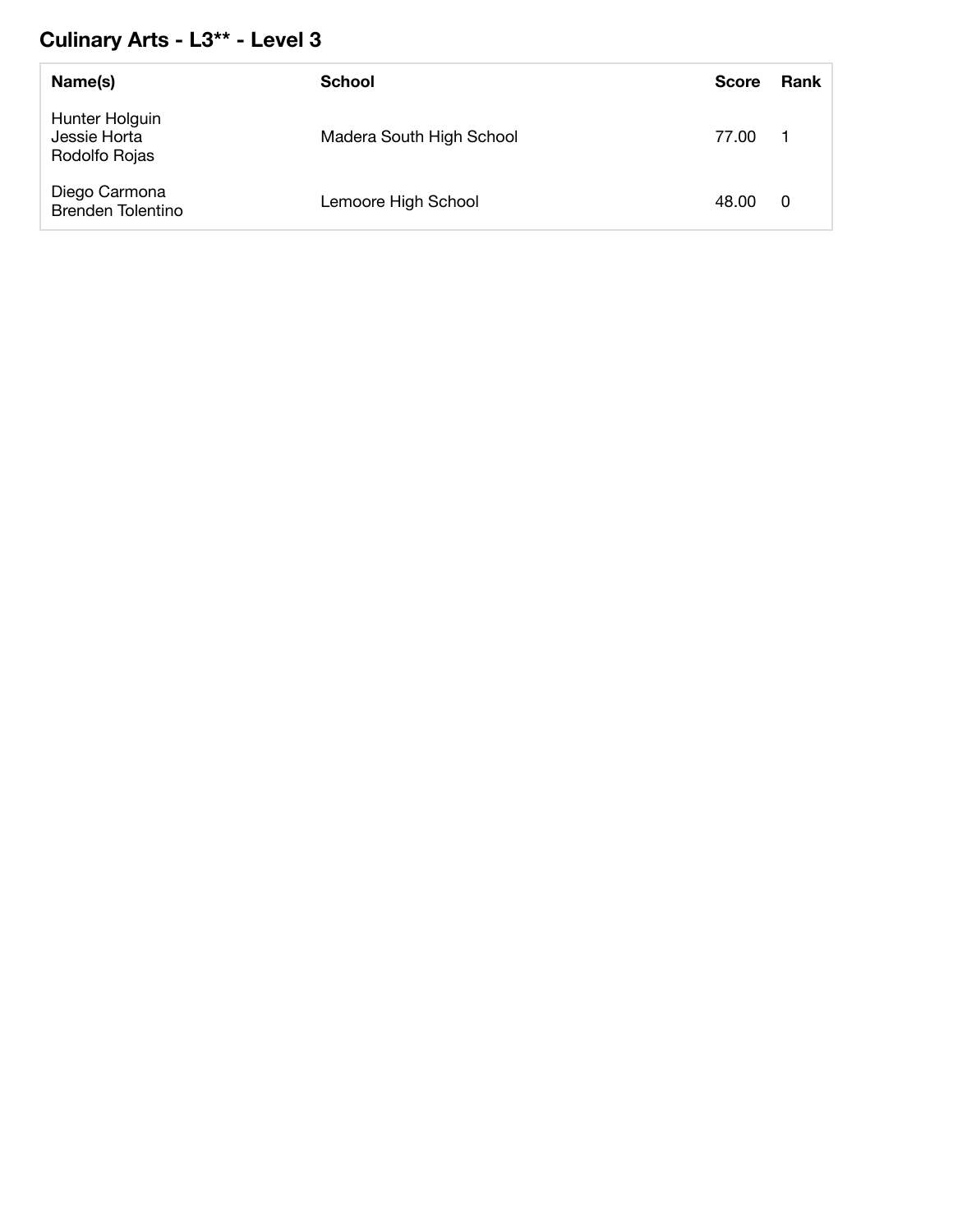#### **Entrepreneurship - L1, 2, 3 - Level 3**

| Name(s)                         | <b>School</b>           | <b>Score</b> | <b>Rank</b>      |
|---------------------------------|-------------------------|--------------|------------------|
| Anessa Cantu<br>Alexis Morales  | Kern Valley High School | 78.00        | $\blacksquare$ 1 |
| Zuheidi Del Rio                 | Reedley High School     | 0.00         | 0                |
| Adrian Corona<br>Anthony Moreno | Madera High School      | 54.33 0      |                  |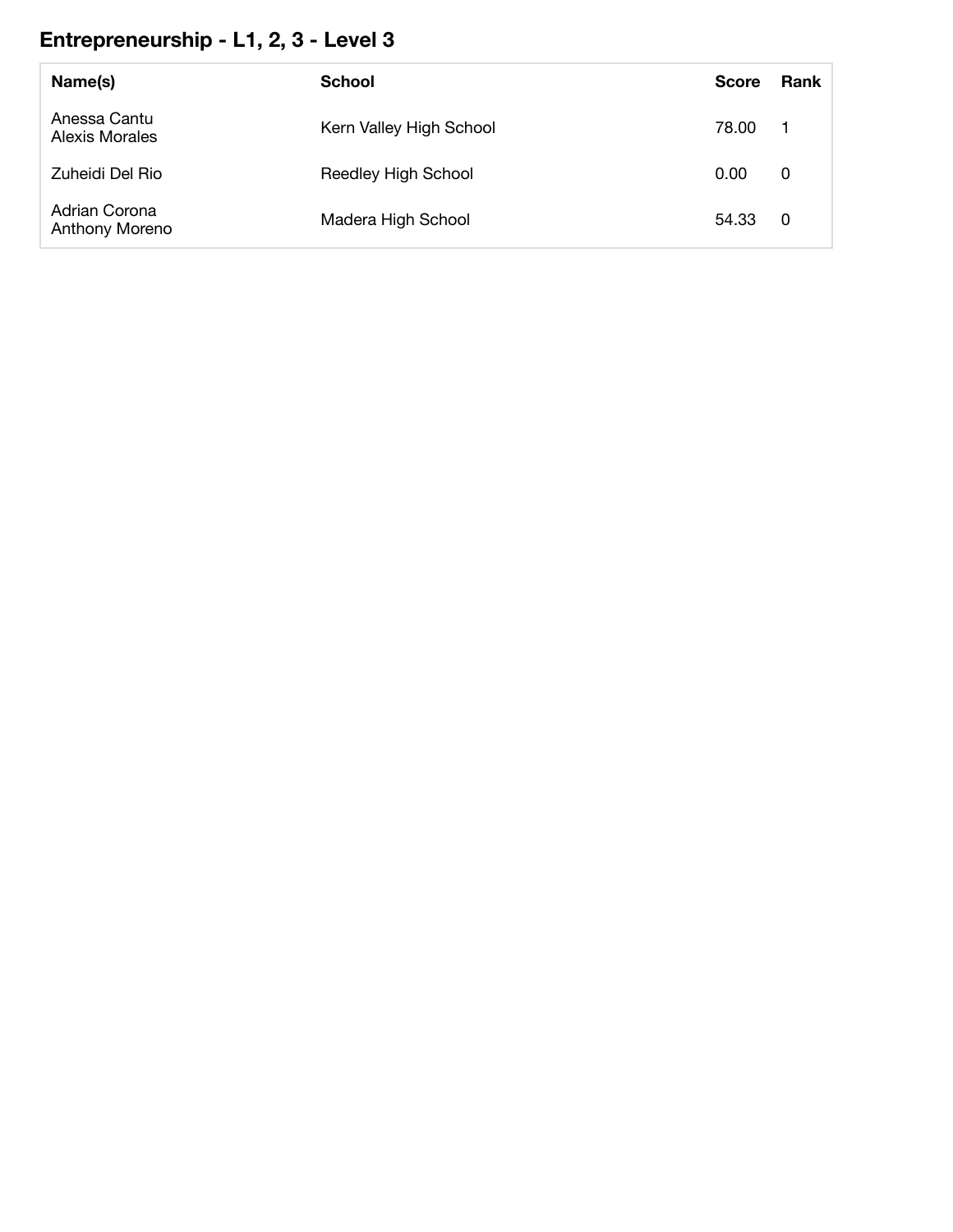#### **Fashion Construction - L3 - Level 3**

| Name(s)        | School              | <b>Score</b> | Rank |
|----------------|---------------------|--------------|------|
| Destiny Bernal | Central High School | 83.67        |      |
| Kassie Xiong   | Central High School | 61.33 2      |      |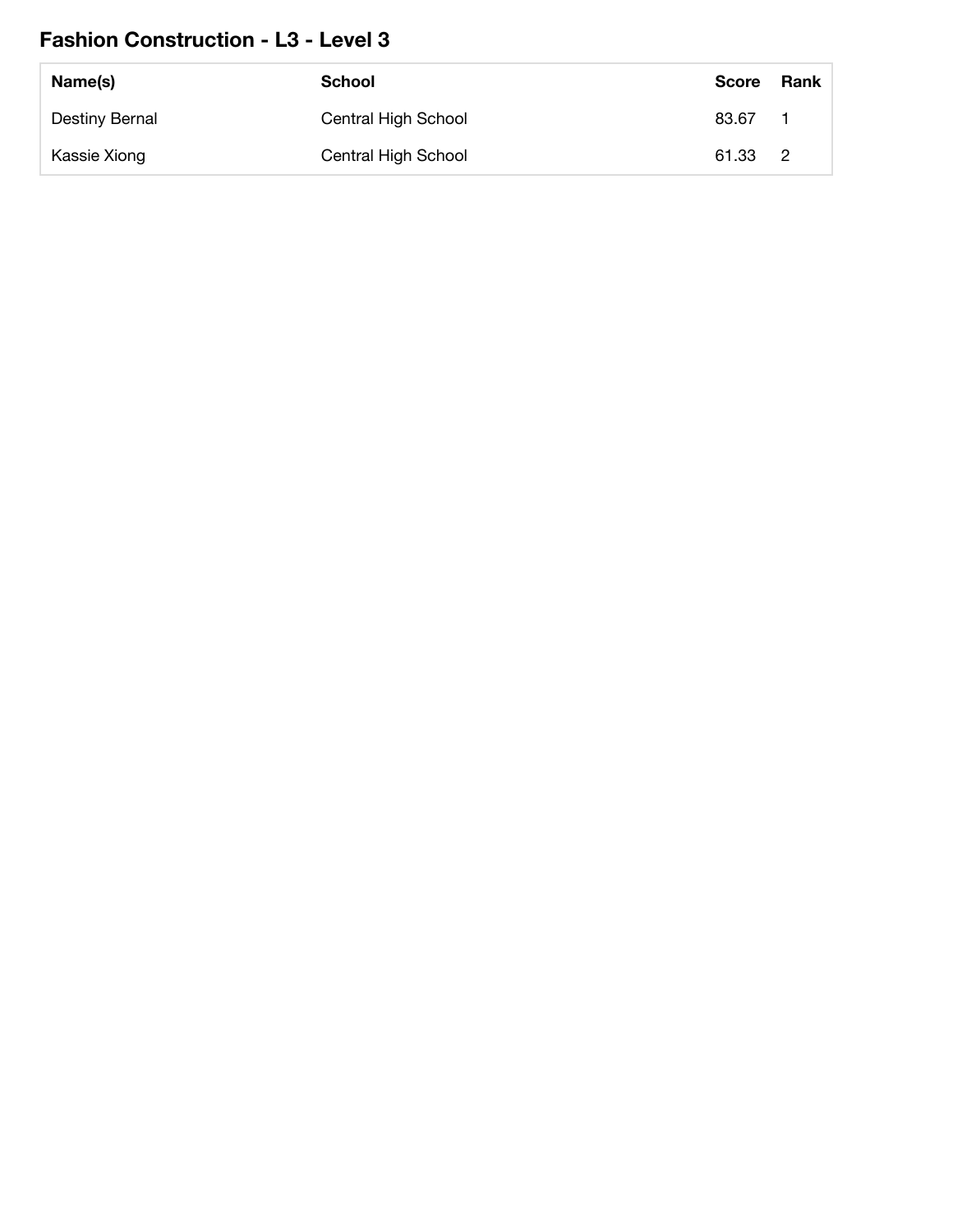#### **Fashion Design - L3 - Level 3**

| Name(s)         | School                  | <b>Score</b> | Rank |
|-----------------|-------------------------|--------------|------|
| Jacob Alcantar  | Central High School     | 73.33        |      |
| Tabitha Freeman | Kern Valley High School |              |      |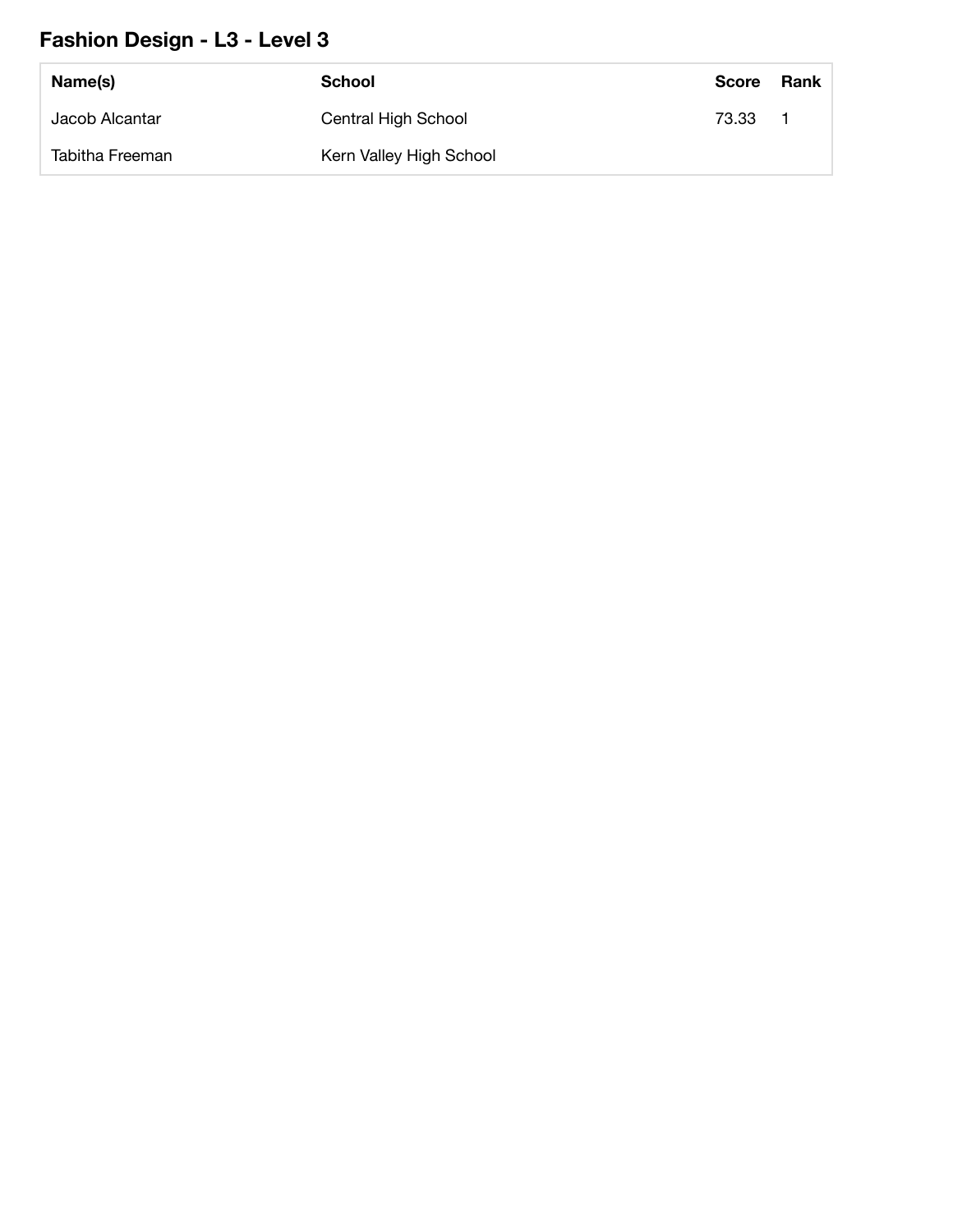#### **Focus on Children - L1, 2, 3 - Level 3**

| Name(s)         | <b>School</b>       | <b>Score</b> | Rank |
|-----------------|---------------------|--------------|------|
| Alexandra Leyva | Central High School | 84.00        |      |
| Sydra Flores    | Central High School | 69.67 2      |      |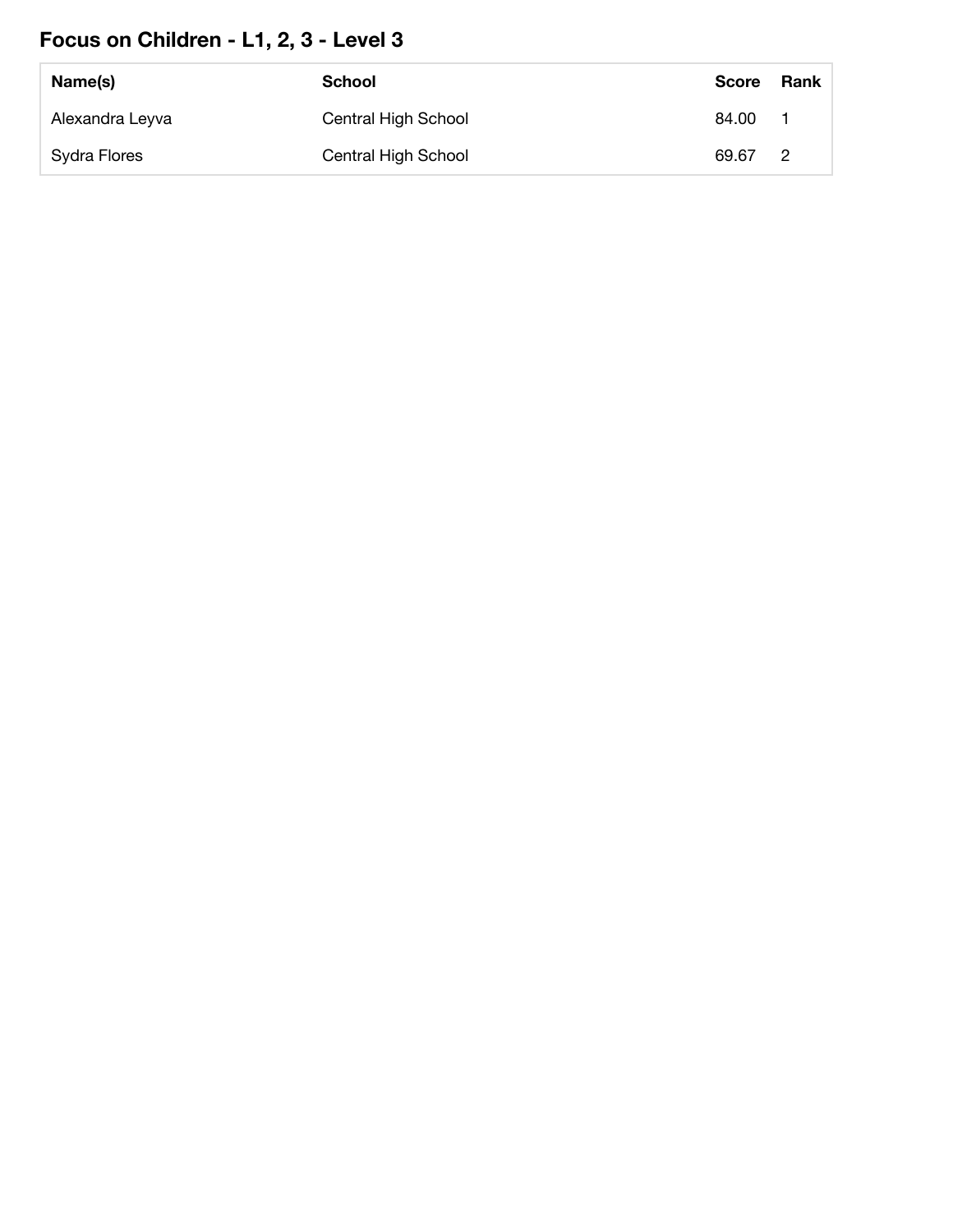#### **Focus on Children - L1, 2, 3 - Level 2**

| Name(s)         | School                  | <b>Score</b> | <b>Rank</b> |
|-----------------|-------------------------|--------------|-------------|
| Kasey Hernandez | Kern Valley High School | 67.00        |             |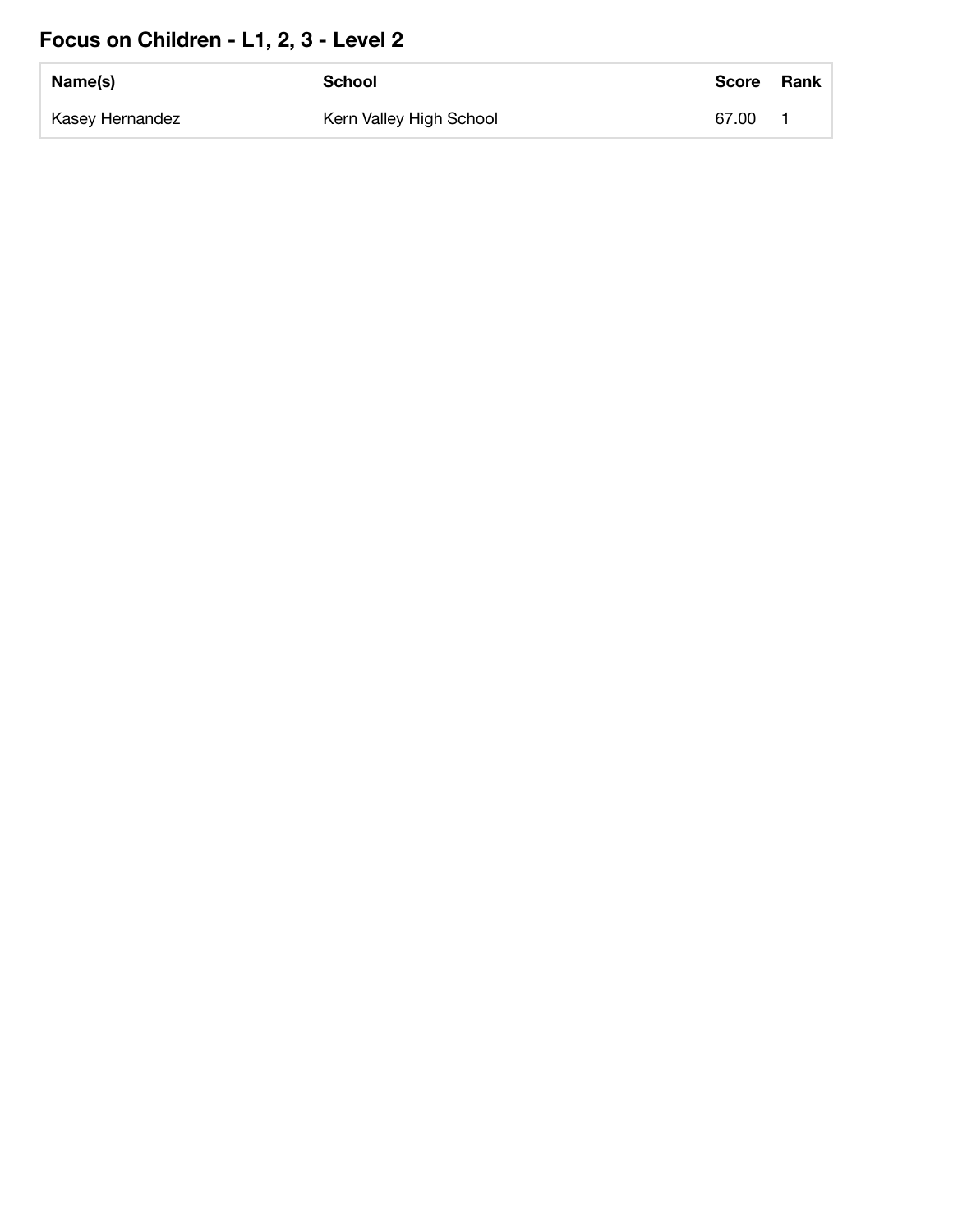# **Food Innovations - L1, 2, 3 - Level 3**

| Name(s)                        | School                   | <b>Score</b> | <b>Rank</b> |
|--------------------------------|--------------------------|--------------|-------------|
| Mckenna Ennis<br>Pardae Tuttle | Kern Valley High School  | 51.00        | - 0         |
| Jasmin Moreno Navarrete        | Madera South High School | 51.50        | - 0         |
| <b>Riley Quinn</b>             | Kern Valley High School  | 37.00        | - 0         |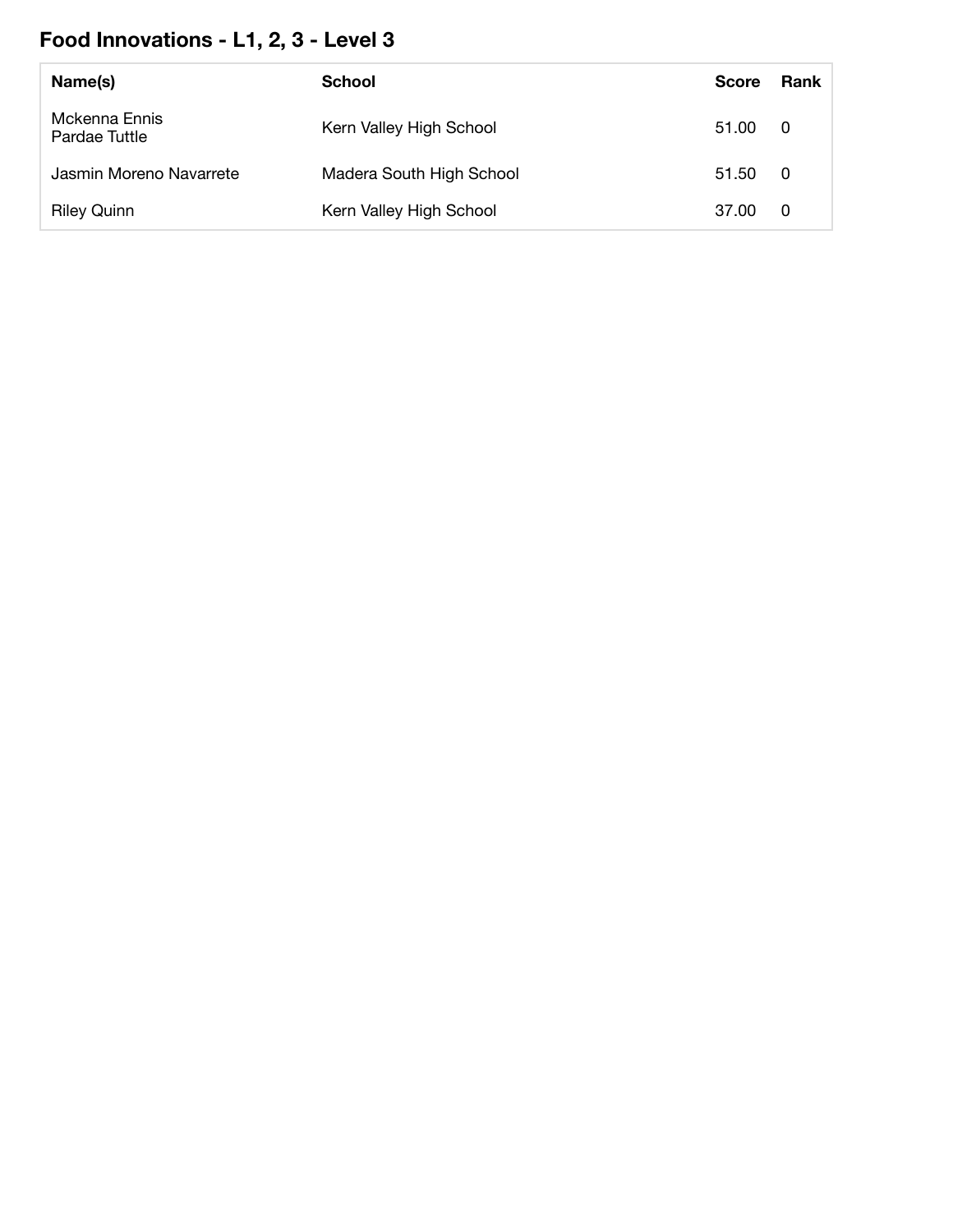#### **Job Interview - L2, 3 - Level 3**

| Name(s)                | <b>School</b>            | <b>Score</b> | <b>Rank</b>    |
|------------------------|--------------------------|--------------|----------------|
| <b>Stefany Canseco</b> | Madera South High School | 91.67        |                |
| Victor Mendoza         | Madera High School       | 80.00        | $\overline{2}$ |
| Yanette Diaz           | Madera South High School | 66.00        | - 3            |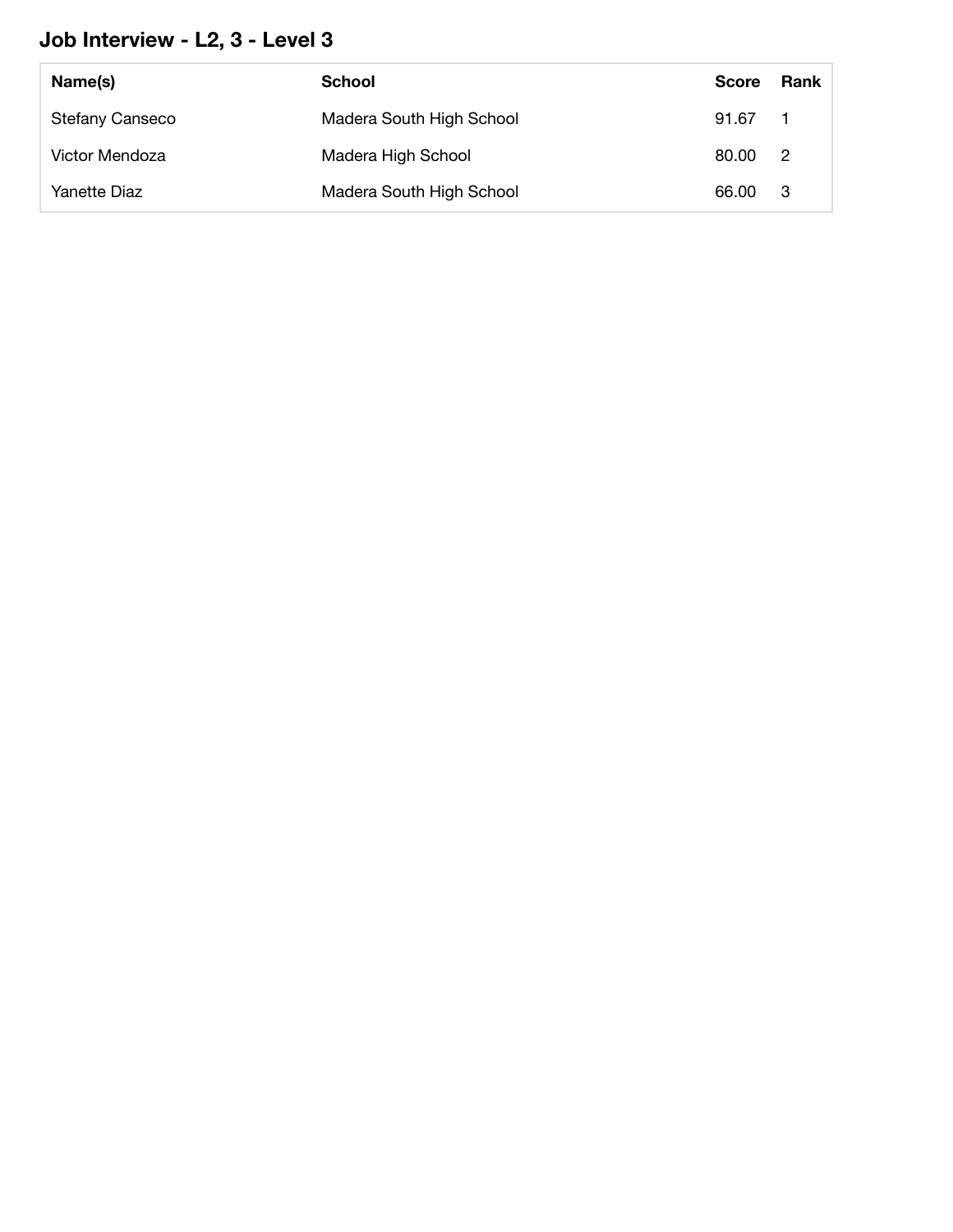## **Menu Planning and Table Display - L1, 2, 3 - Level 3**

| Name(s)            | <b>School</b>            | <b>Score</b> | <b>Rank</b>             |
|--------------------|--------------------------|--------------|-------------------------|
| Jordan Jaime       | Cesar Chavez High School | 95.33        | $\overline{\mathbf{1}}$ |
| Angie Cruz         | Cesar Chavez High School | 71.33        | $\overline{4}$          |
| Sehajpreet Singh   | Central High School      | 89.67        | -3                      |
| Denisa Perales     | Cesar Chavez High School | 90.33        | - 2                     |
| <b>Yazmin Cruz</b> | Cesar Chavez High School | 67.33        | 5                       |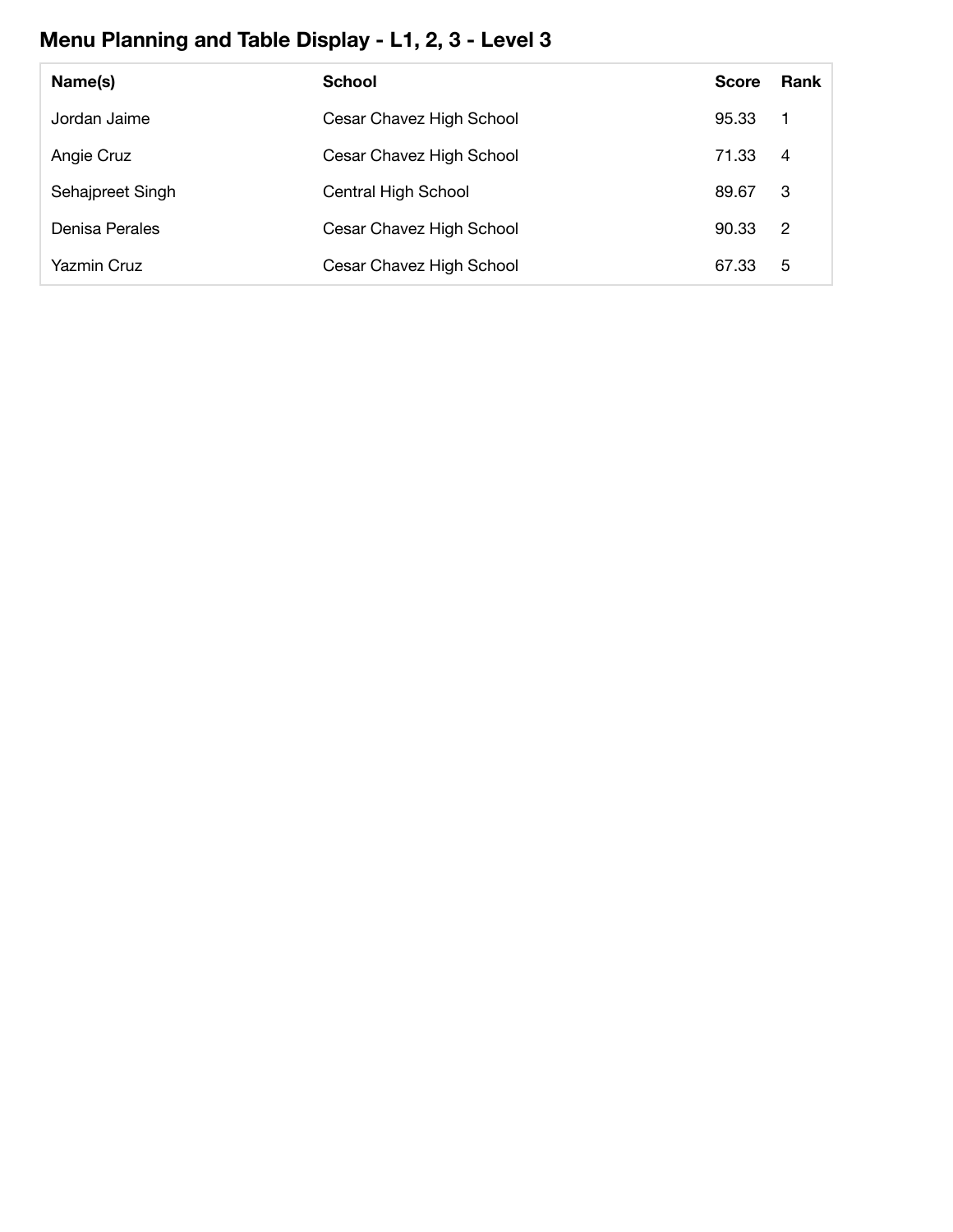## **Menu Planning and Table Display - L1, 2, 3 - Level 2**

| Name(s)               | School                  | <b>Score</b> | Rank |
|-----------------------|-------------------------|--------------|------|
| <b>Connor Ballard</b> | Madera High School      | 80.33 2      |      |
| Korrine Dani Wild     | Kern Valley High School | 92.33        |      |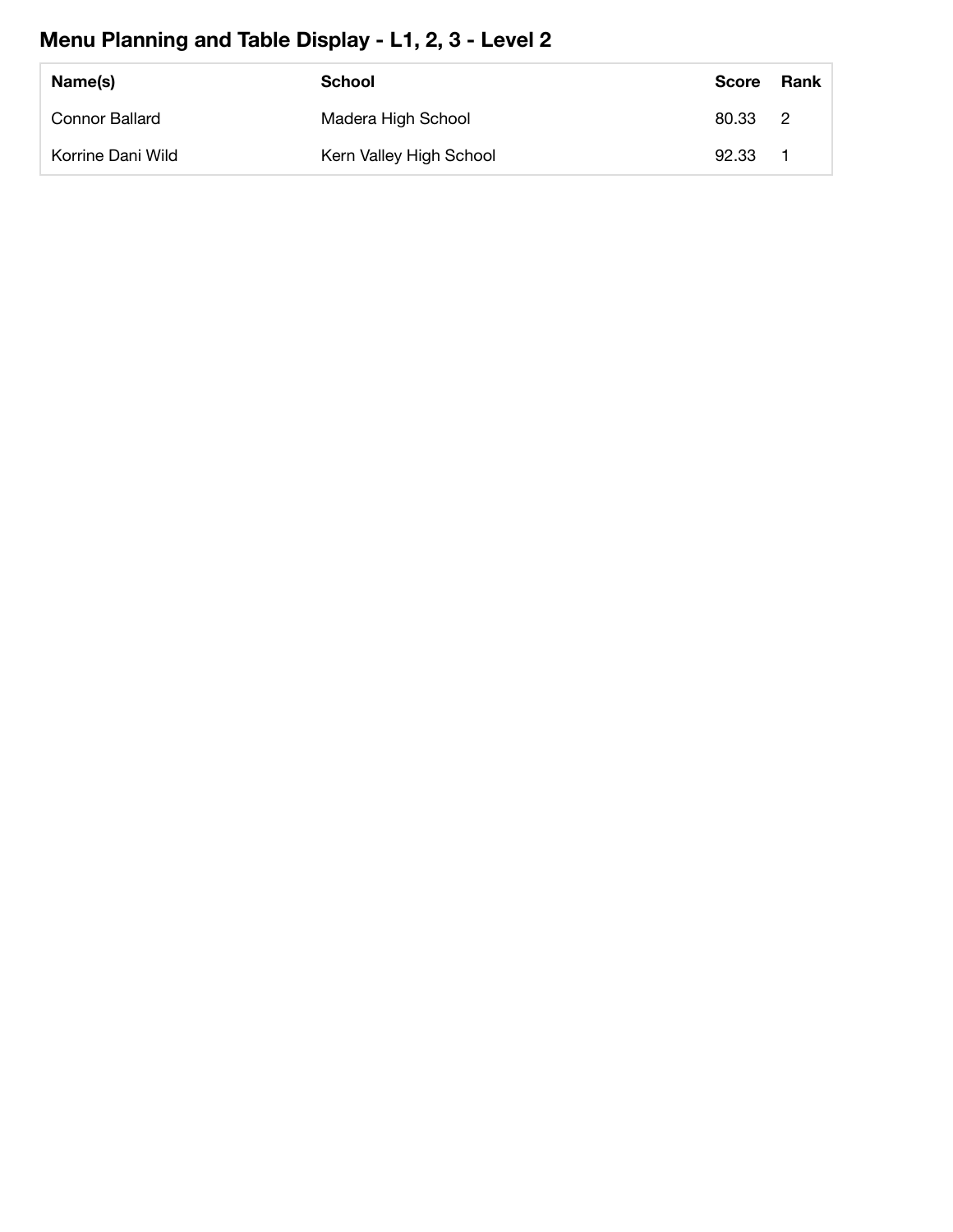#### **National Programs in Action - L1, 2-3 - Level 3**

| Name(s)                                             | <b>School</b>            | <b>Score</b> | Rank           |
|-----------------------------------------------------|--------------------------|--------------|----------------|
| Gabriel Hernandez<br>Andrea Jimenez<br>Ivan Venegas | Madera South High School | 90.67        |                |
| Miranda Woods                                       | Kern Valley High School  | 77.33        | $\overline{2}$ |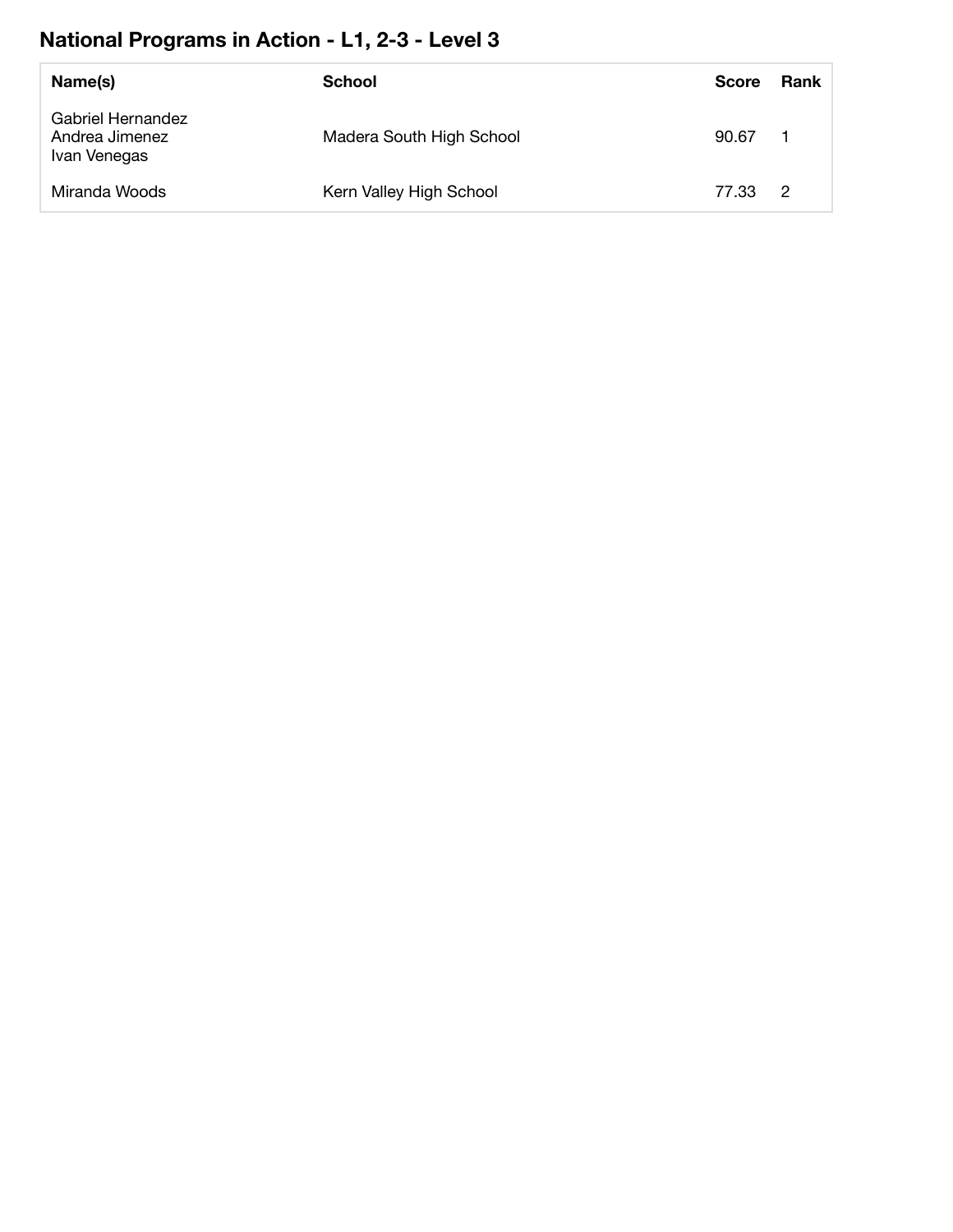## **Professional Presentation - L1, 2, 3 - Level 2**

| Name(s)                                | <b>School</b>           | <b>Score</b> | Rank                    |
|----------------------------------------|-------------------------|--------------|-------------------------|
| Rebecca Perez                          | Kern Valley High School | 43.67        | $\overline{\mathbf{0}}$ |
| Cassandra Caro<br><b>Bianca Santos</b> | Central High School     | 70.67        |                         |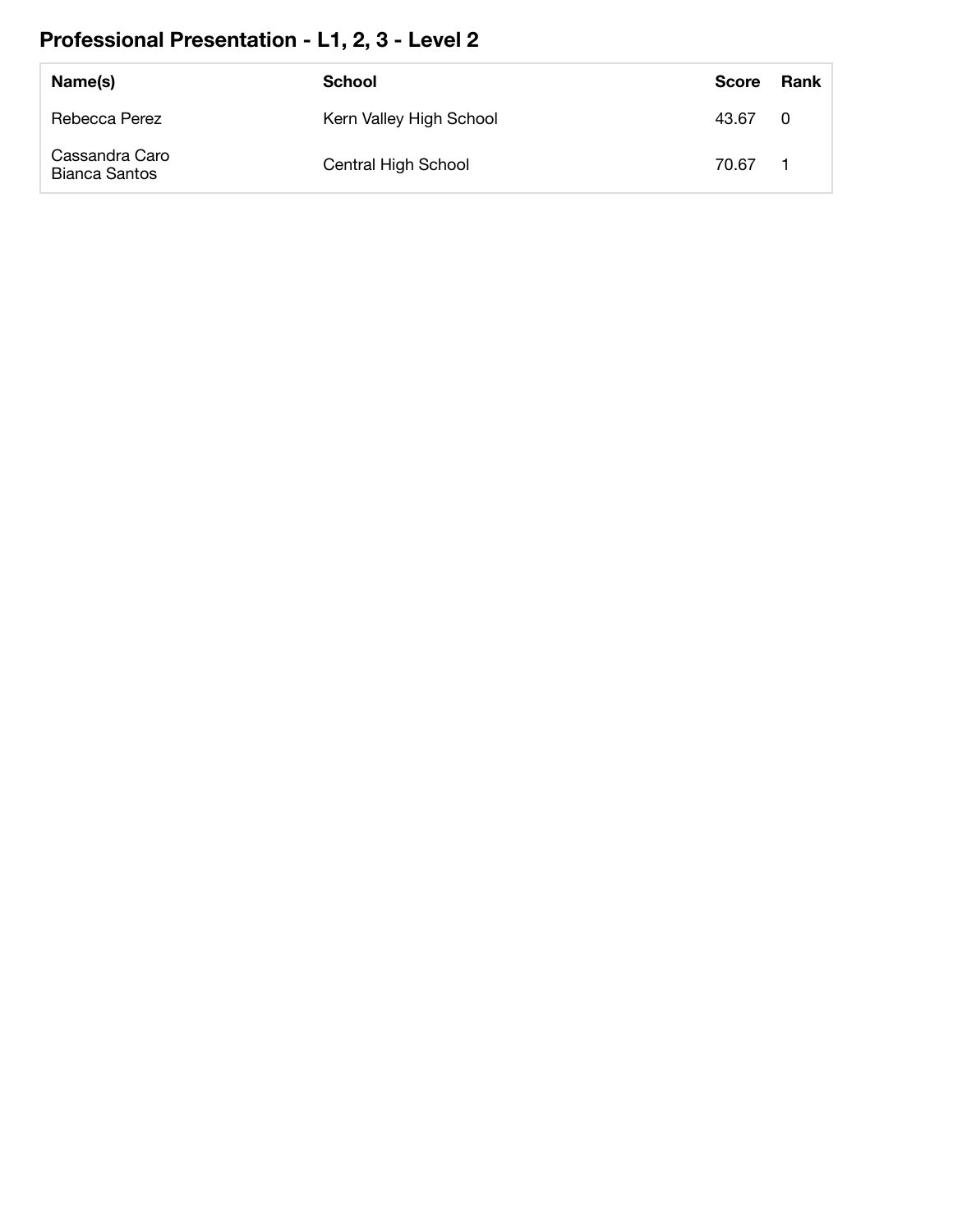#### **Professional Presentation - L1, 2, 3 - Level 3**

| Name(s)                                     | <b>School</b>       | <b>Score</b> | <b>Rank</b>    |
|---------------------------------------------|---------------------|--------------|----------------|
| Yasmin Lopez Ramirez<br>Griselda Diaz-Lopez | Madera High School  | 79.33        | -3             |
| Himali Sachdeva                             | Central High School | 88.00        | -1             |
| Lourdes Martinez<br>Juana Rios              | Madera High School  | 87.00        | $\overline{2}$ |
| Marissa Rodriguez                           | Central High School | 73.00        | 4              |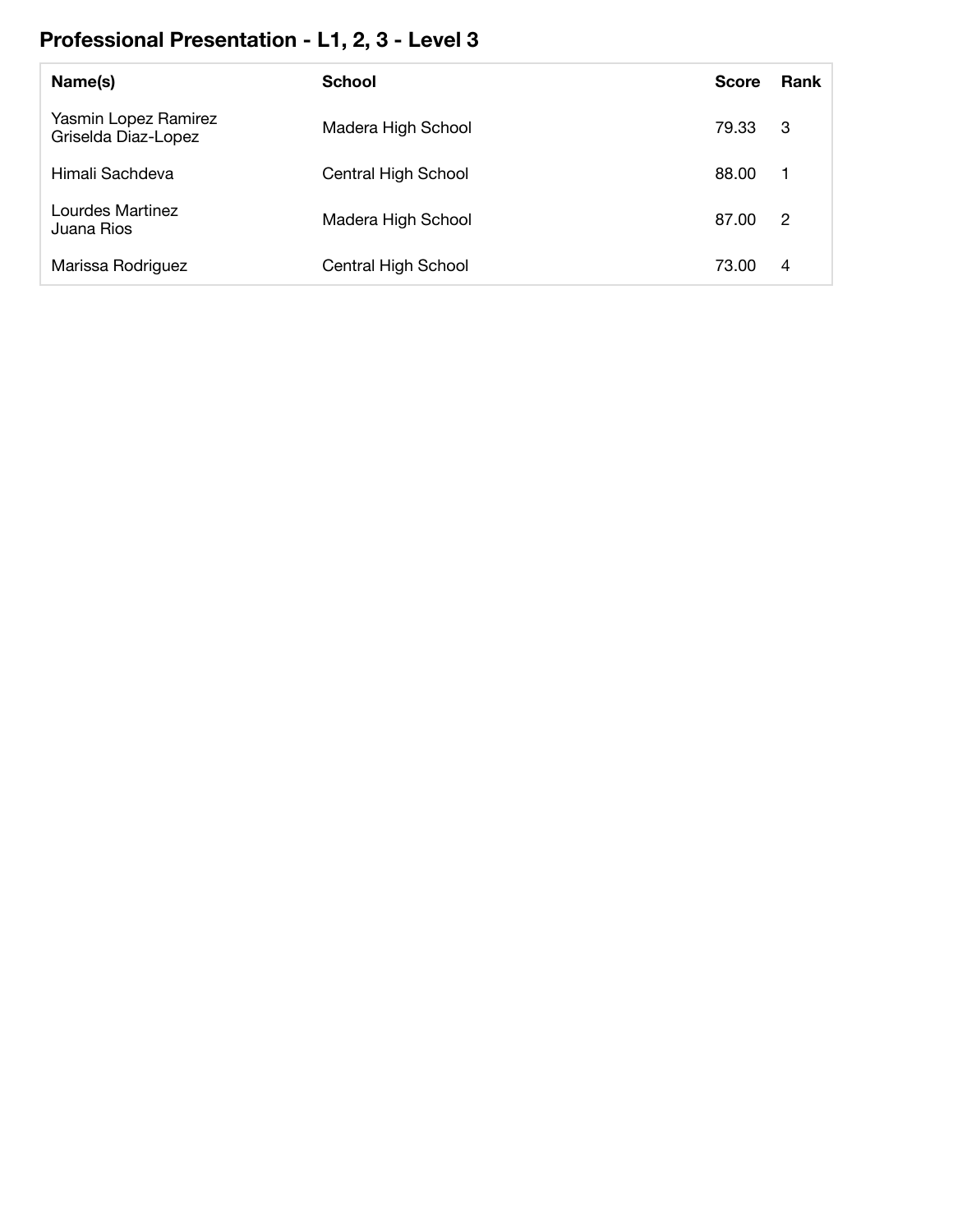#### **Public Policy Advocate - L1, 2, 3 - Level 3**

| Name(s)                    | School                  | Score | Rank           |
|----------------------------|-------------------------|-------|----------------|
| Kindle Funk<br>Erin Madden | Kern Valley High School | 78.33 | - 1            |
| Jason Gonzalez Osuna       | Central High School     | 73.33 | $\overline{2}$ |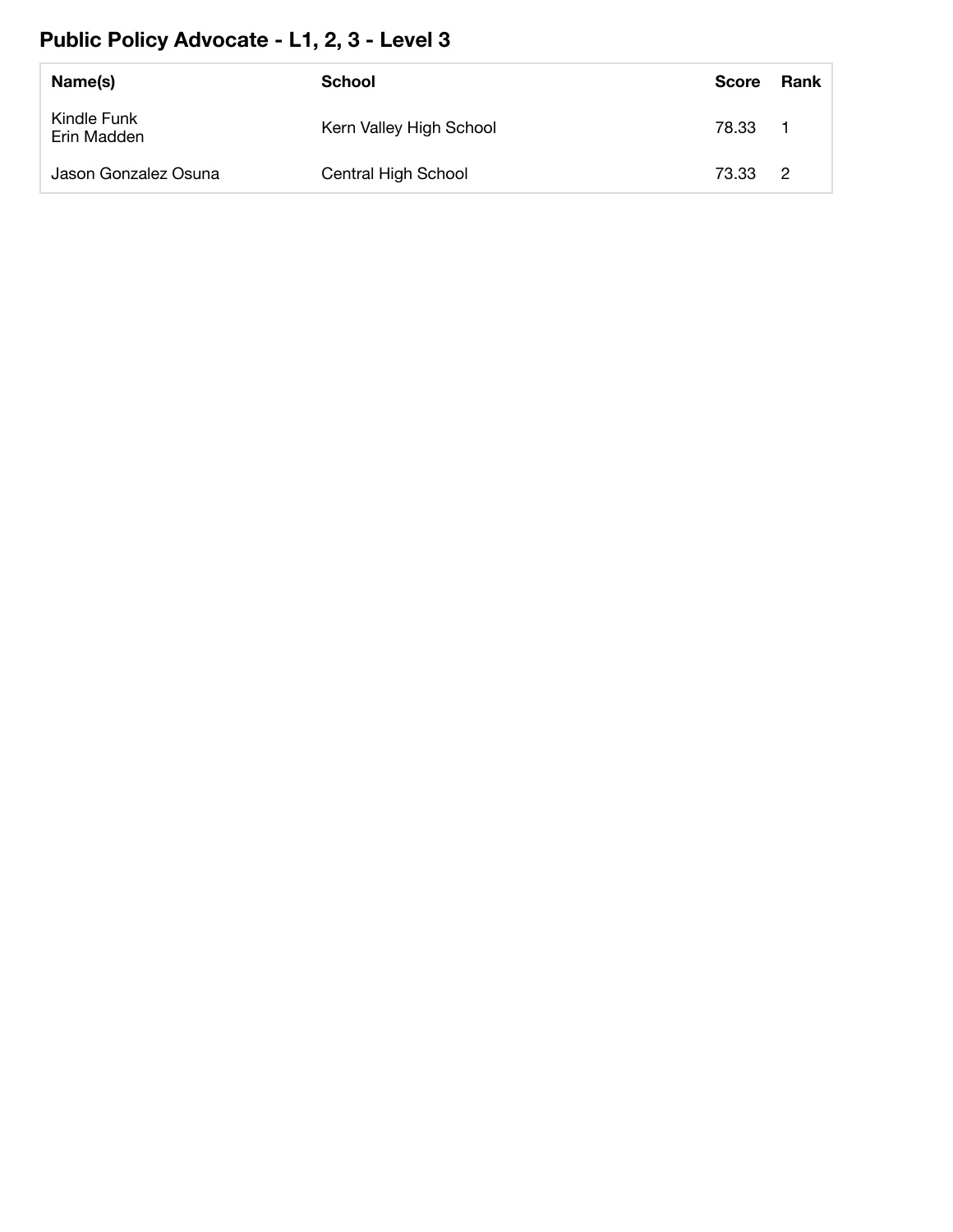#### **Repurpose and Redesign - L1, 2, 3 - Level 3**

| Name(s)                 | <b>School</b>       | <b>Score</b> | Rank |
|-------------------------|---------------------|--------------|------|
| <b>Brianna Guerrero</b> | Madera High School  | 97.00        |      |
| Audrie Genova           | Central High School | 65.33 2      |      |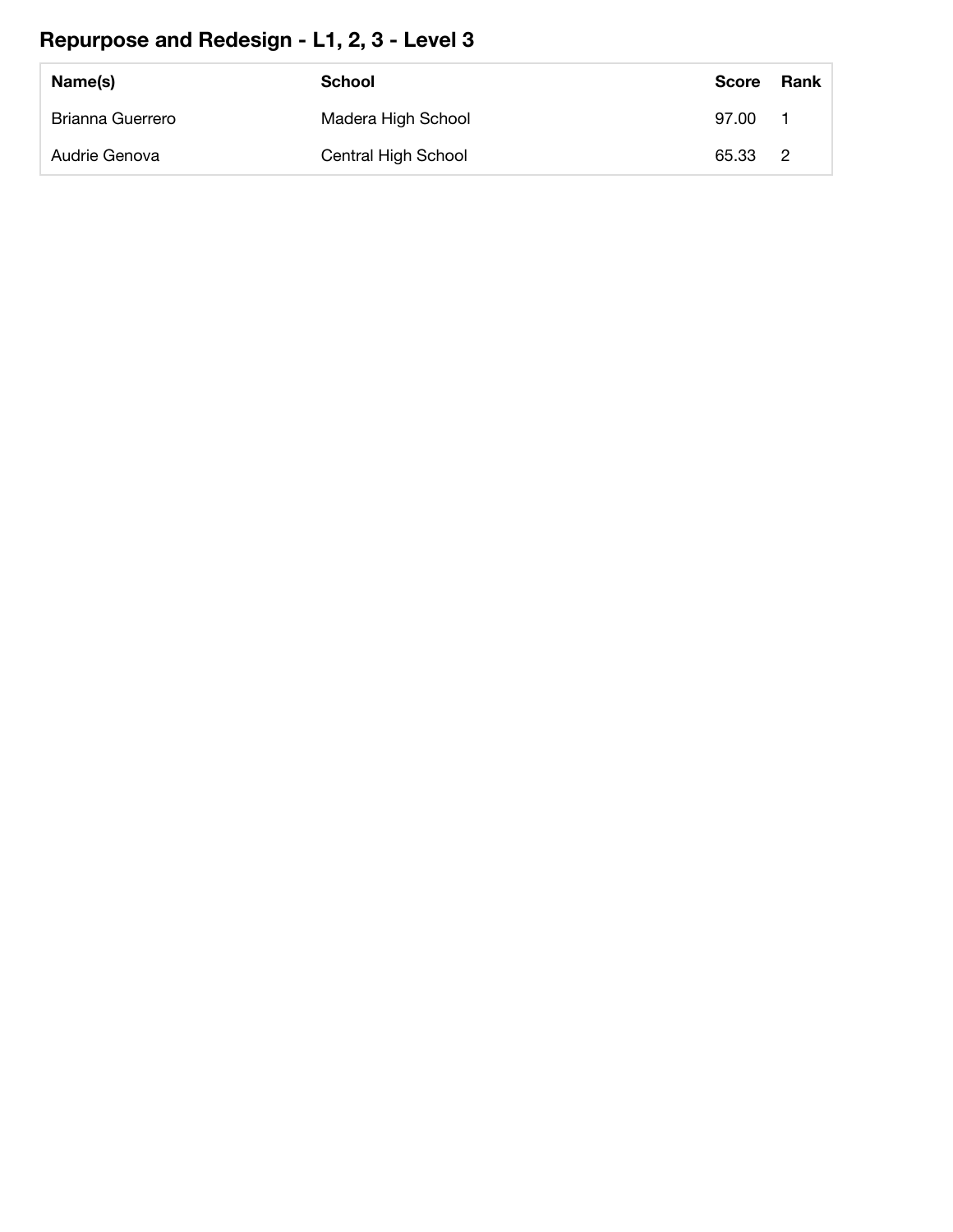#### **Repurpose and Redesign - L1, 2, 3 - Level 1**

| Name(s)        | <b>School</b>           | <b>Score</b> | <b>Rank</b> |
|----------------|-------------------------|--------------|-------------|
| Adela Cojocaru | Rio Vista Middle School | 89.00        |             |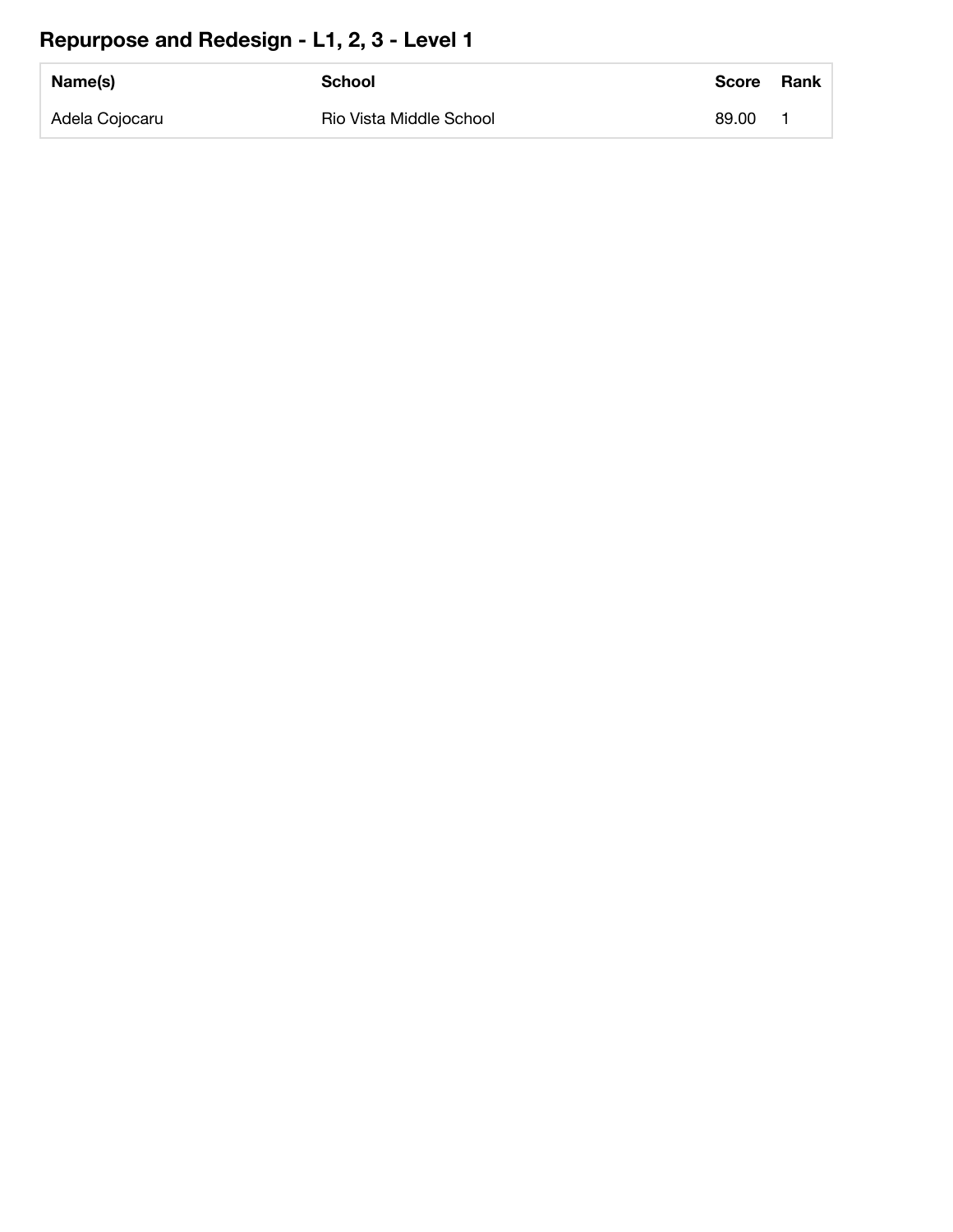#### **Room Design - L1, 2, 3 - Level 3**

| Name(s)    | School              | <b>Score</b> | Rank |
|------------|---------------------|--------------|------|
| Enas Jawad | Central High School | 77.67        |      |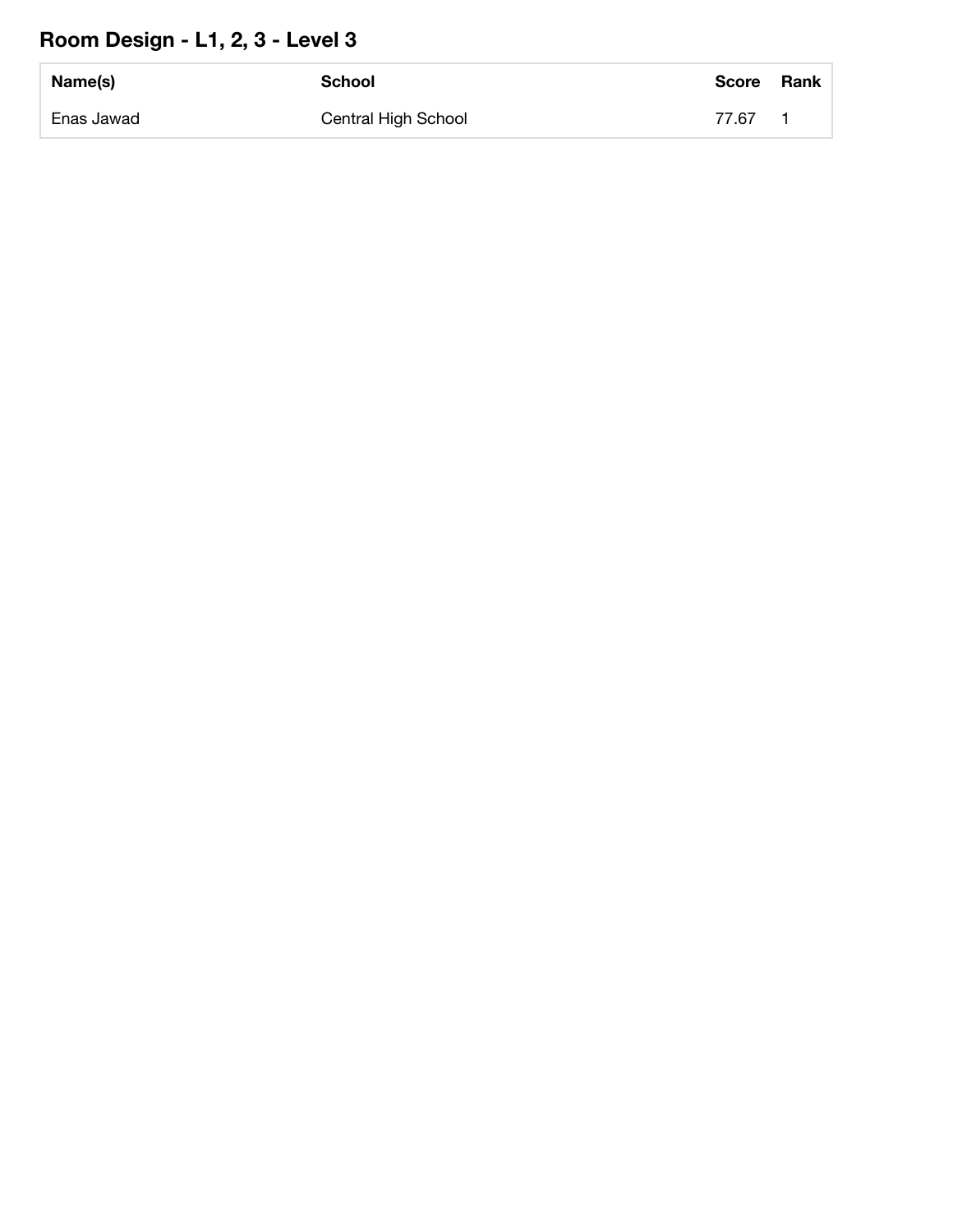#### **Room Design - L1, 2, 3 - Level 1**

| Name(s)        | School                  | <b>Score</b> | <b>Rank</b> |
|----------------|-------------------------|--------------|-------------|
| Melody Stetsko | Rio Vista Middle School | 82.00        |             |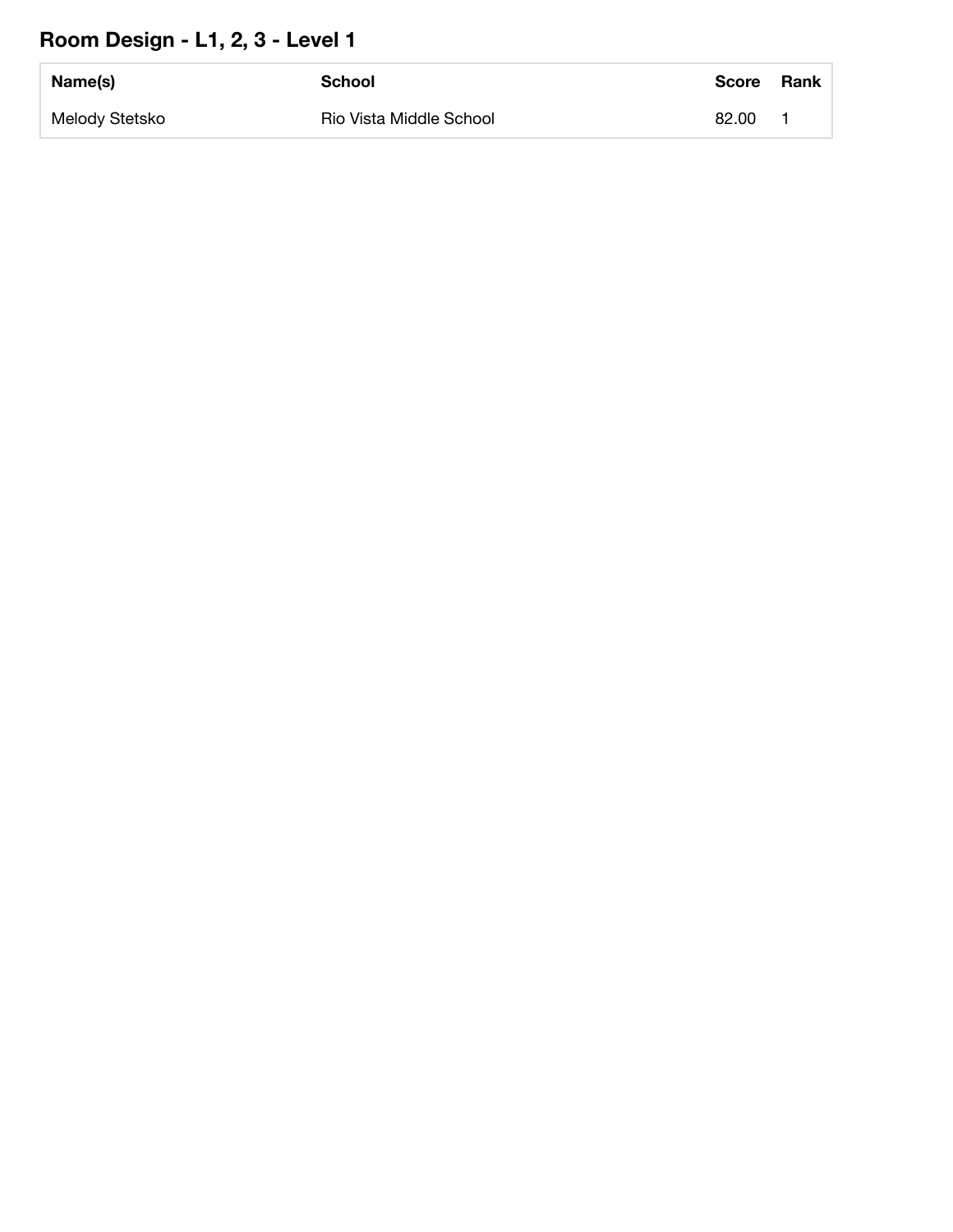#### **Salad Preparation - L1, 2, 3 - Level 3**

| Name(s)      | School                   | <b>Score</b> | <b>Rank</b> |
|--------------|--------------------------|--------------|-------------|
| Noe Martinez | Madera South High School | 90.00        |             |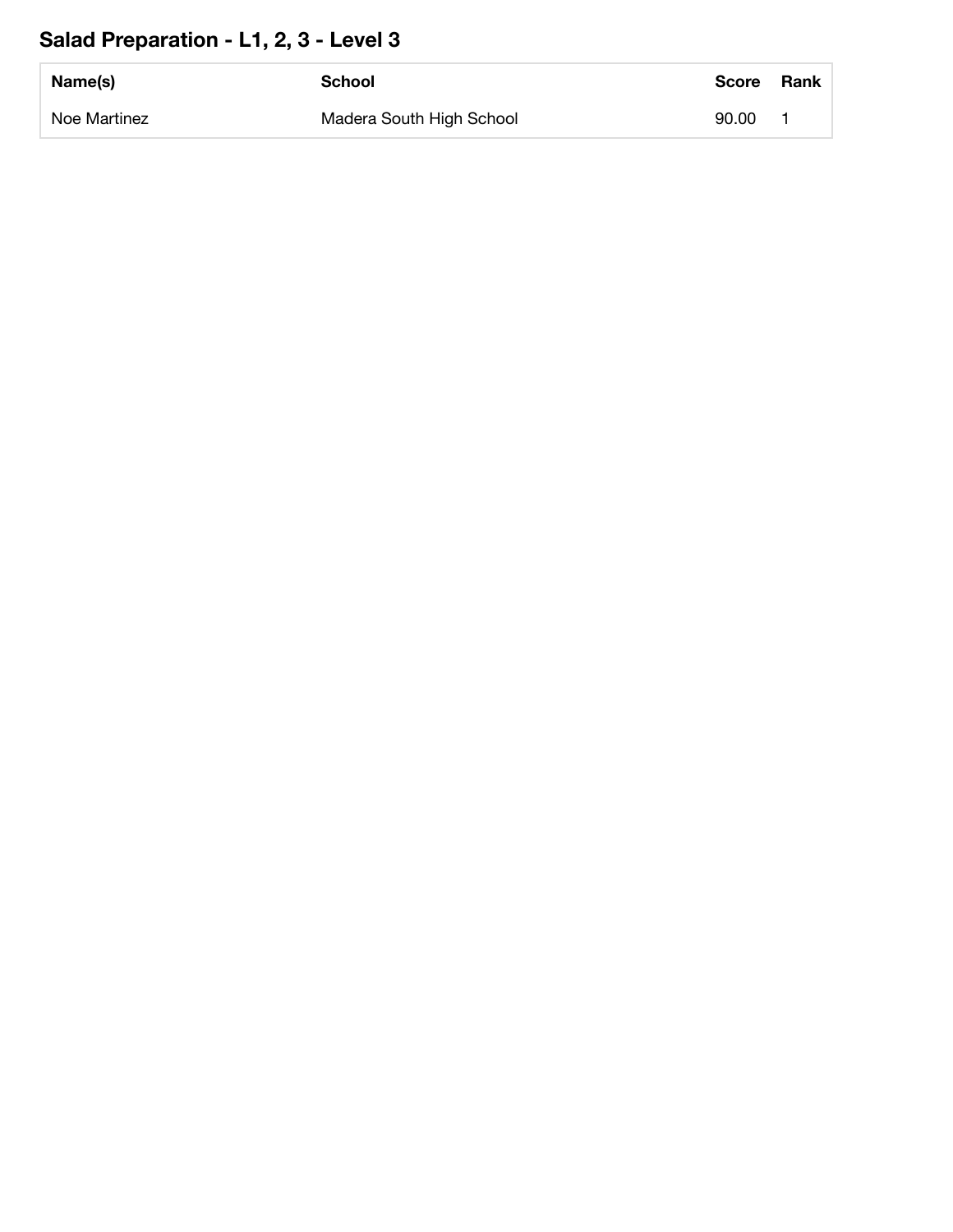#### **Salad Preparation - L1, 2, 3 - Level 2**

| Name(s)              | <b>School</b>            | <b>Score</b> | <b>Rank</b>    |
|----------------------|--------------------------|--------------|----------------|
| Celeste Chavez       | Madera South High School | 83.00        | - 1            |
| Jason Baker          | Kern Valley High School  | 56.67        | 0              |
| <b>Hilbert Perez</b> | Madera South High School | 76.33        | $\overline{4}$ |
| Belinda Manzano      | Madera South High School | 80.33        | -3             |
| Lupita Romero        | Madera South High School | 81.33        | $\overline{2}$ |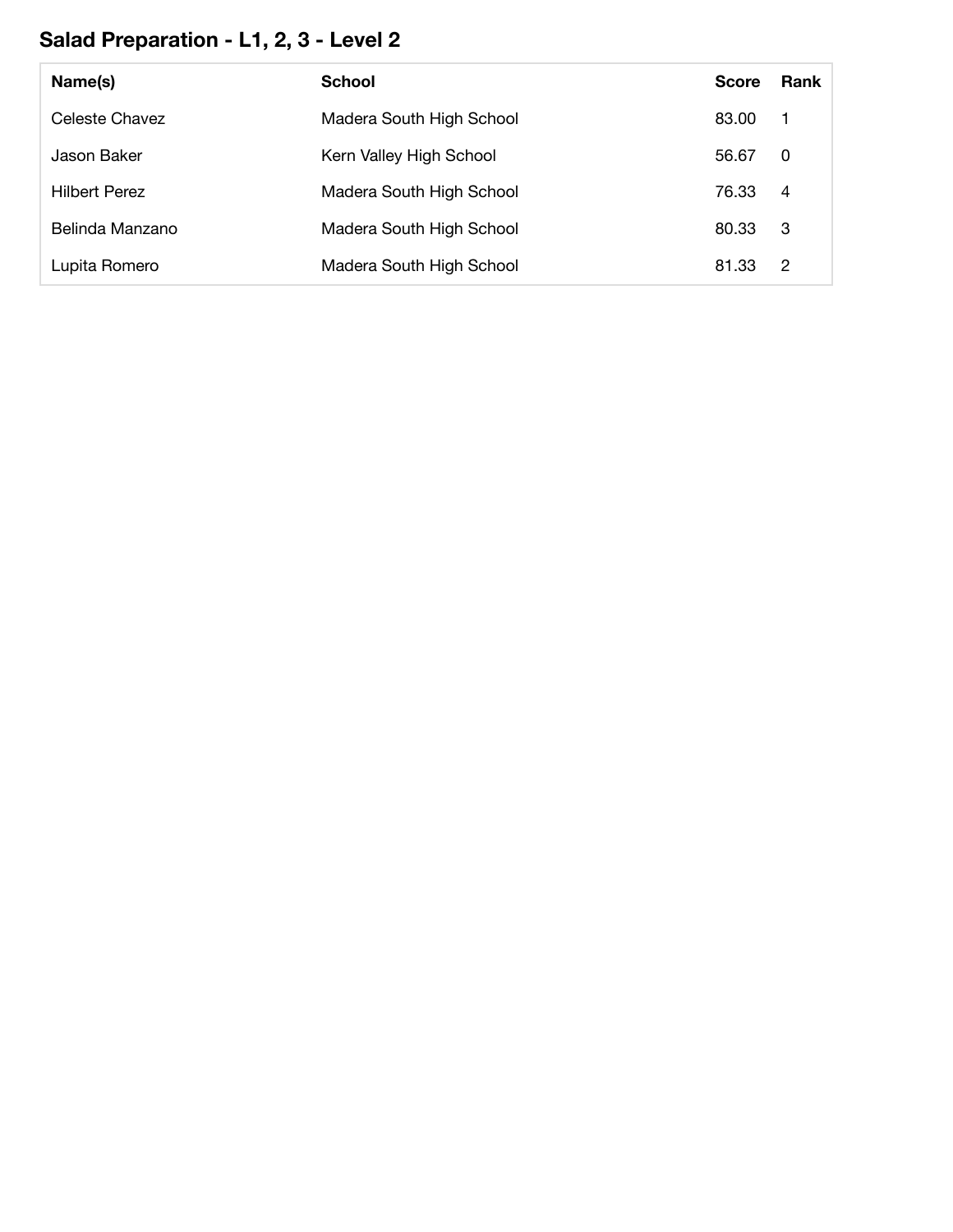#### **Sewing Construction - L1, 2 - Level 2**

| Name(s)       | School              | <b>Score</b> | Rank |
|---------------|---------------------|--------------|------|
| Tabitha Cagle | Central High School | 74.00        |      |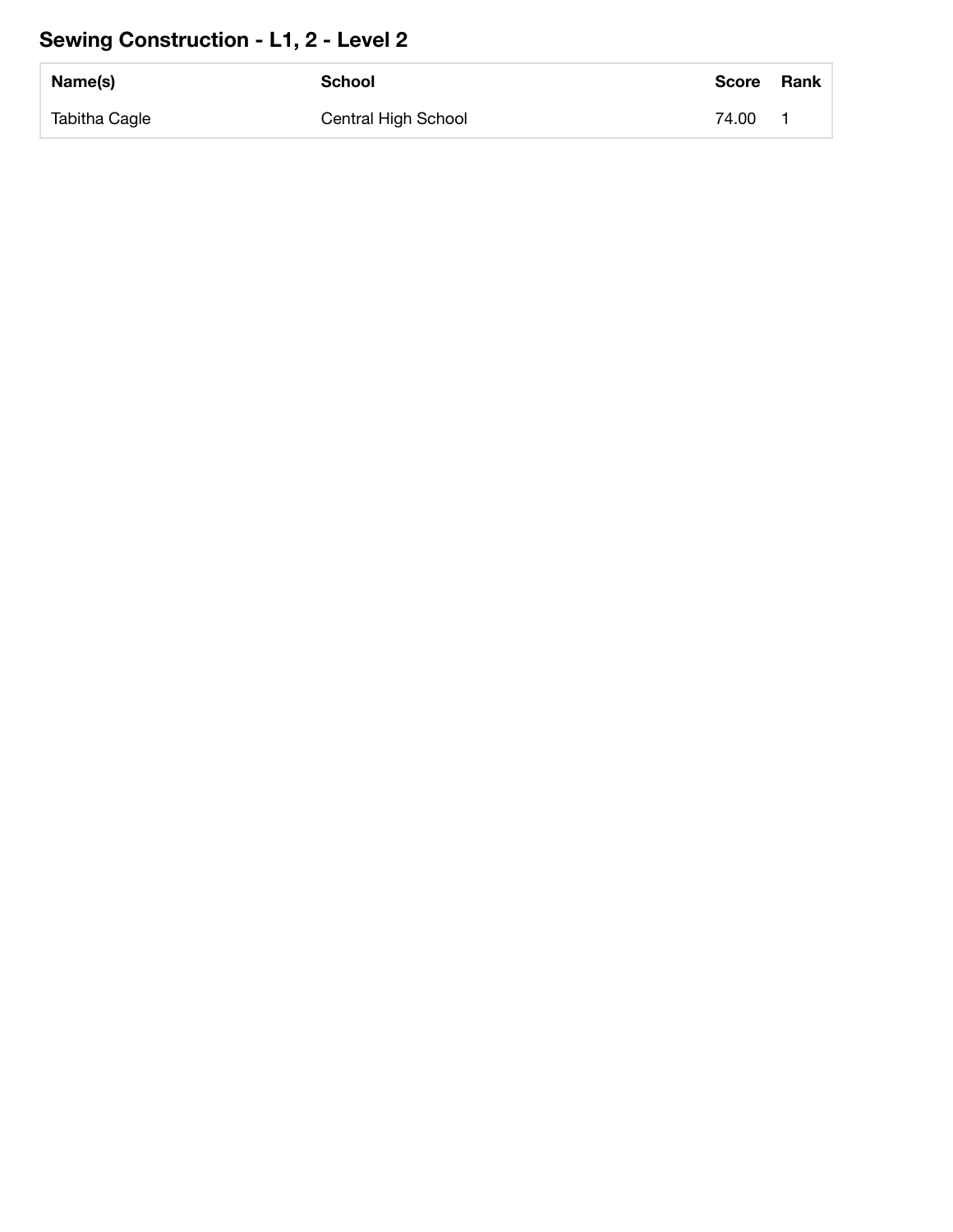#### **Sports Nutrition - L1, 2, 3 - Level 3**

| Name(s)       | School                  | <b>Score</b> | Rank |
|---------------|-------------------------|--------------|------|
| Ethan Vu      | Mt. Whitney High School | 43.50        | - 0  |
| Kong Meng Lee | Central High School     | 48.50        | - 0  |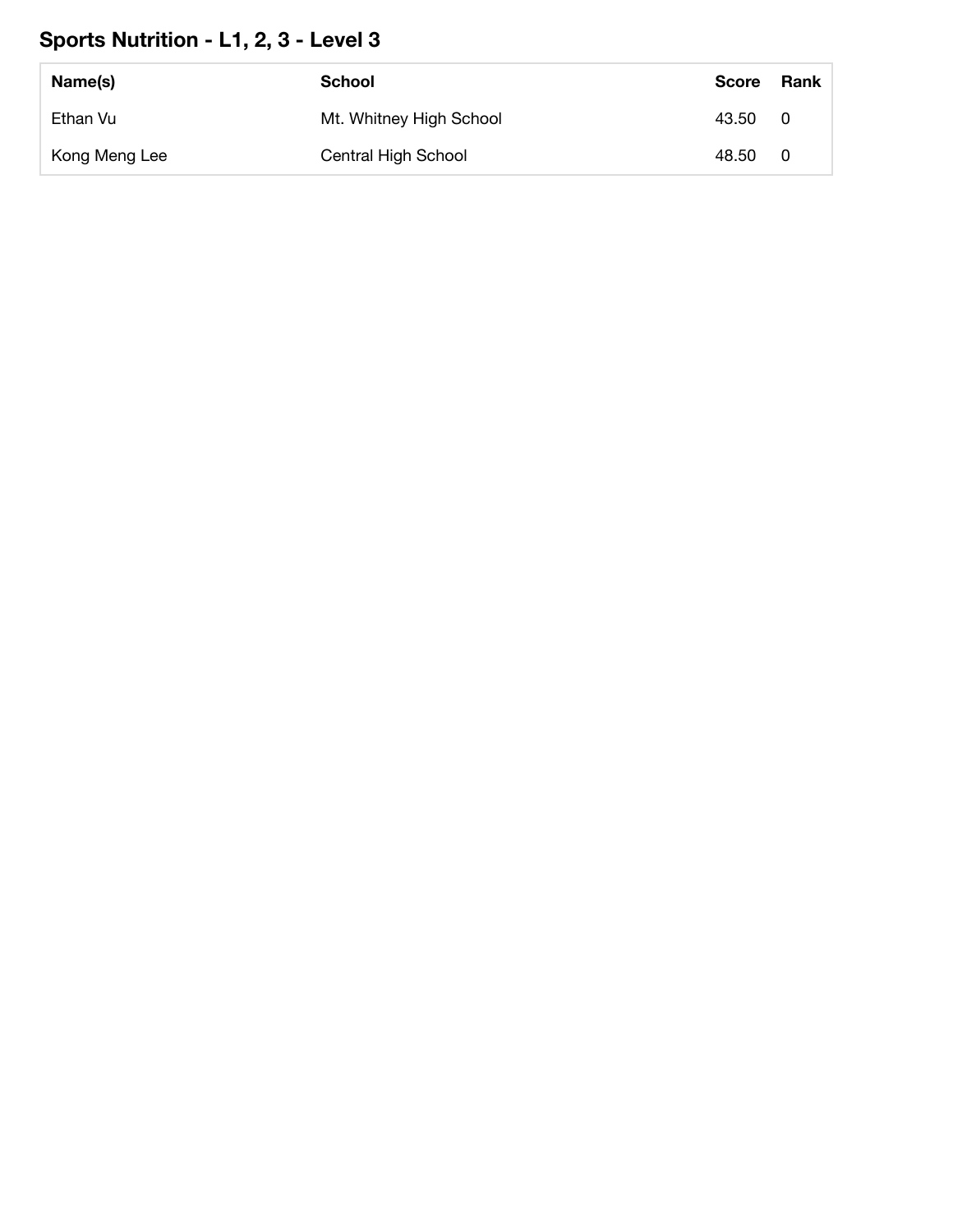#### **Teach and Train - L3\*\* - Level 3**

| Name(s)              | School                   | <b>Score</b> | Rank           |
|----------------------|--------------------------|--------------|----------------|
| Cierra Bustamantes   | Central High School      | 90.67        | $\overline{2}$ |
| <b>Berenice Cruz</b> | Madera South High School | 90.67        |                |
| Danielle Speth       | Central High School      | 58.00        | - 0            |

**Family and Consumer Sciences, California Department of Education**

1430 N Street, Suite 4202 | Sacramento, CA 95814

(916) 319-0890 | (916) 319-0166 Fax

#### CONTACT US | FCCLA, Inc. | FCSTAC | CDE

No person shall, on the grounds of sex, race, color, national origin, or handicap, be excluded from participation in, be denied the benefit of, or be subject to discrimination under this program.





Copyright © 2020 **CA FCCLA**  $\boldsymbol{\omega}$ Currently logged in as **R8Chair**. <sup>■</sup> Sign Out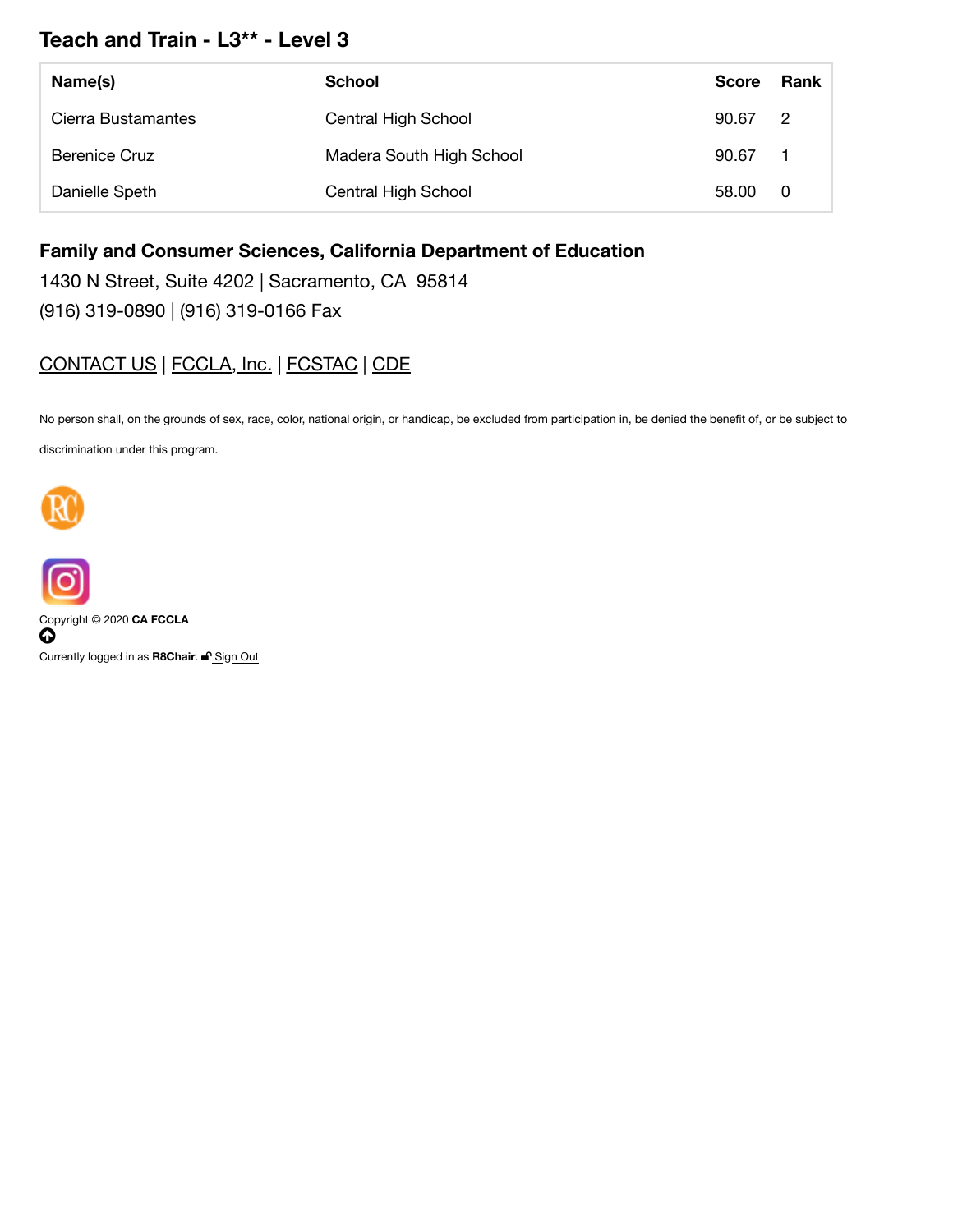

# **CA FCCLA**

# **CA FCCLA - The California Affiliate of FCCLA**

**STAR Region Qualifying Competition Results for Region 9**

# Region 9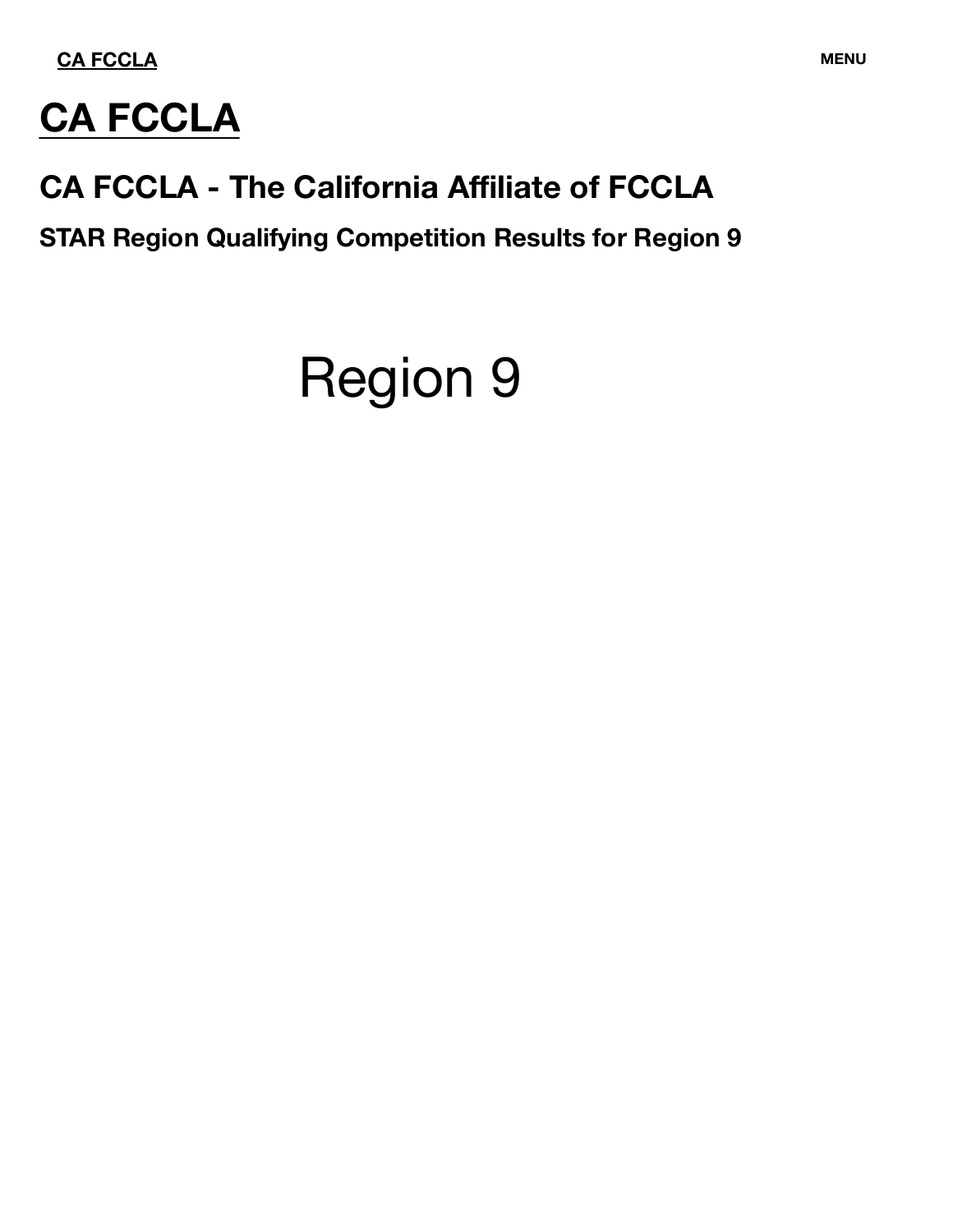#### **CD Advanced Presentaion Cakes - L2 - Level 2**

| Name(s)                 | School                     | <b>Score</b> | Rank |
|-------------------------|----------------------------|--------------|------|
| Kate Gregory            | Newport Harbor High School | 92.67        | - 1  |
| <b>Tyler Gionfriddo</b> | Newport Harbor High School | 90.67        | -2   |
| Tommy Esparza           | Edison High School         |              |      |
| Kaydence Golson         | Newport Harbor High School |              |      |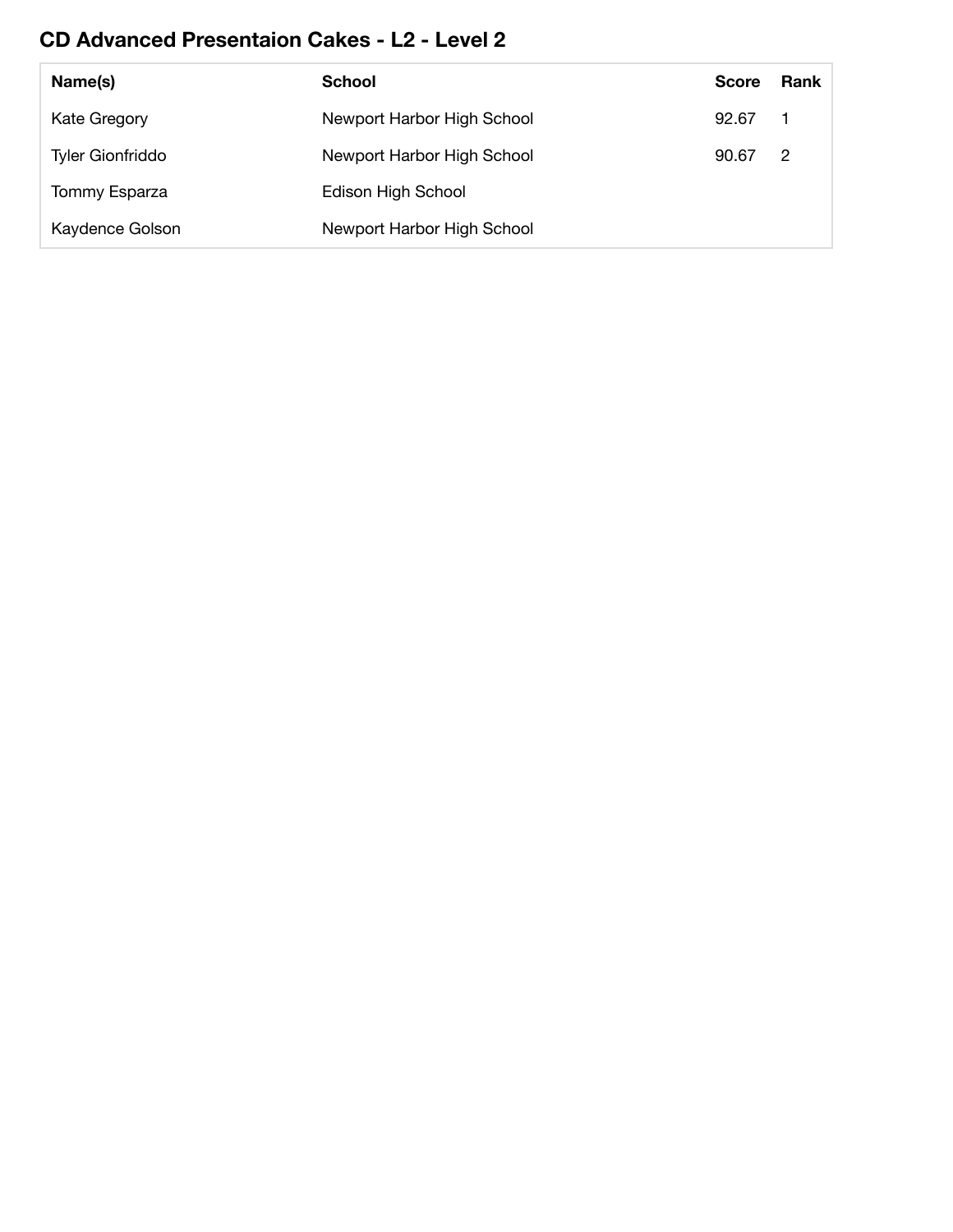## **CD Appetizers - L2 - Level 2**

| Name(s)              | <b>School</b>                 | <b>Score</b> | <b>Rank</b> |
|----------------------|-------------------------------|--------------|-------------|
| Edy Salazar Medina   | <b>Bellflower High School</b> |              |             |
| Sandra Barrientos    | <b>Bellflower High School</b> | 90.33        | 4           |
| Sergio Silva         | <b>Bellflower High School</b> | 94.33        | - 1         |
| <b>Chris Codding</b> | Ocean View High School        |              |             |
| Carla Klee           | <b>Bellflower High School</b> | 93.00        | -3          |
| Pete York            | Newport Harbor High School    | 93.67        | 2           |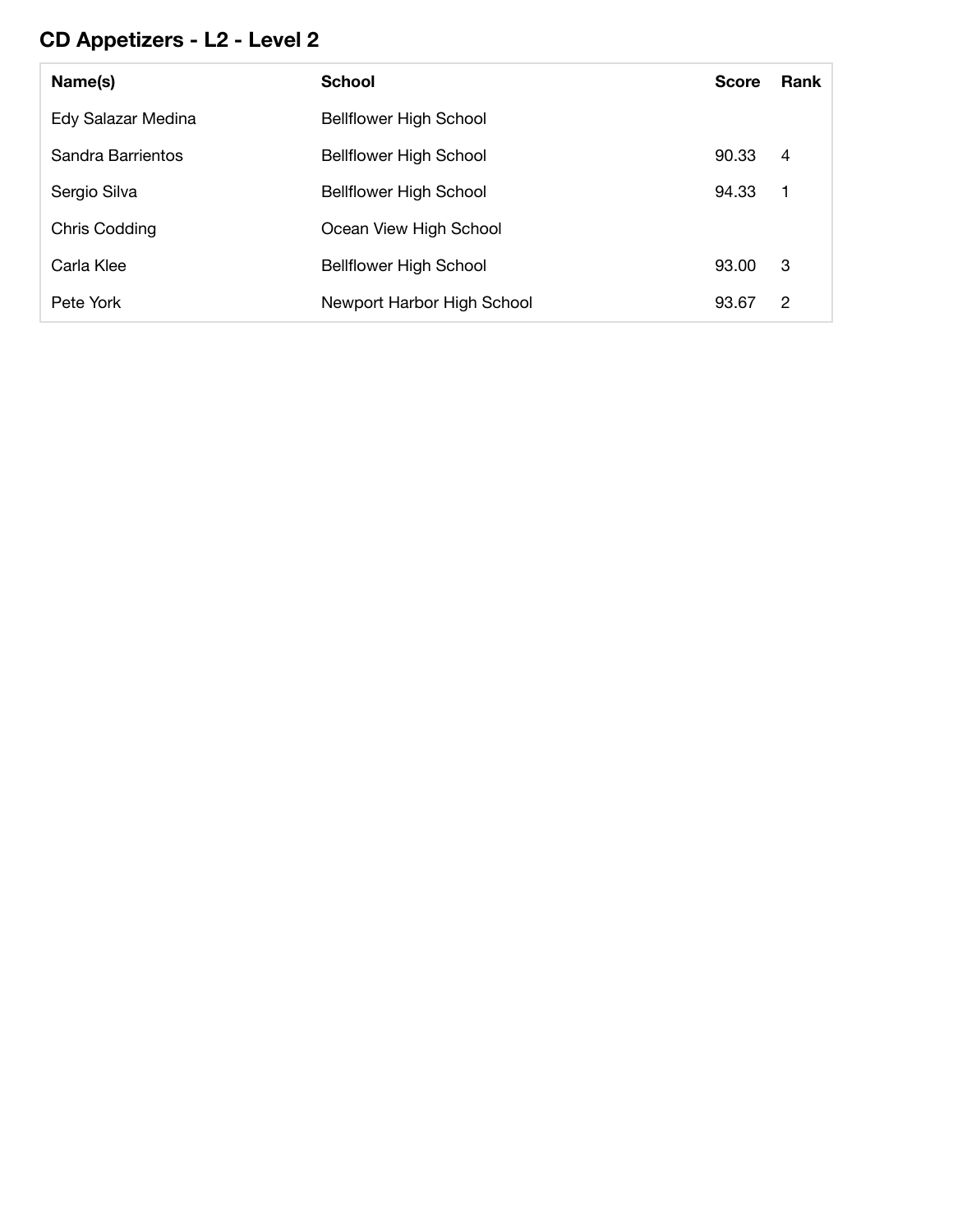#### **CD Art Display - L1 - Level 1**

| Name(s)             | School                        | <b>Score</b> | Rank           |
|---------------------|-------------------------------|--------------|----------------|
| Elya Parsighian     | Eleanor J. Toll Middle School | 79.00        | - 3            |
| Katelyn Densberger  | Kazuo Masuda Middle School    | 83.67        | $\overline{2}$ |
| Eva Kirakosian      | Eleanor J. Toll Middle School | 87.00        | $\blacksquare$ |
| Cristian Boghossian | Eleanor J. Toll Middle School | 70.00        | $\overline{4}$ |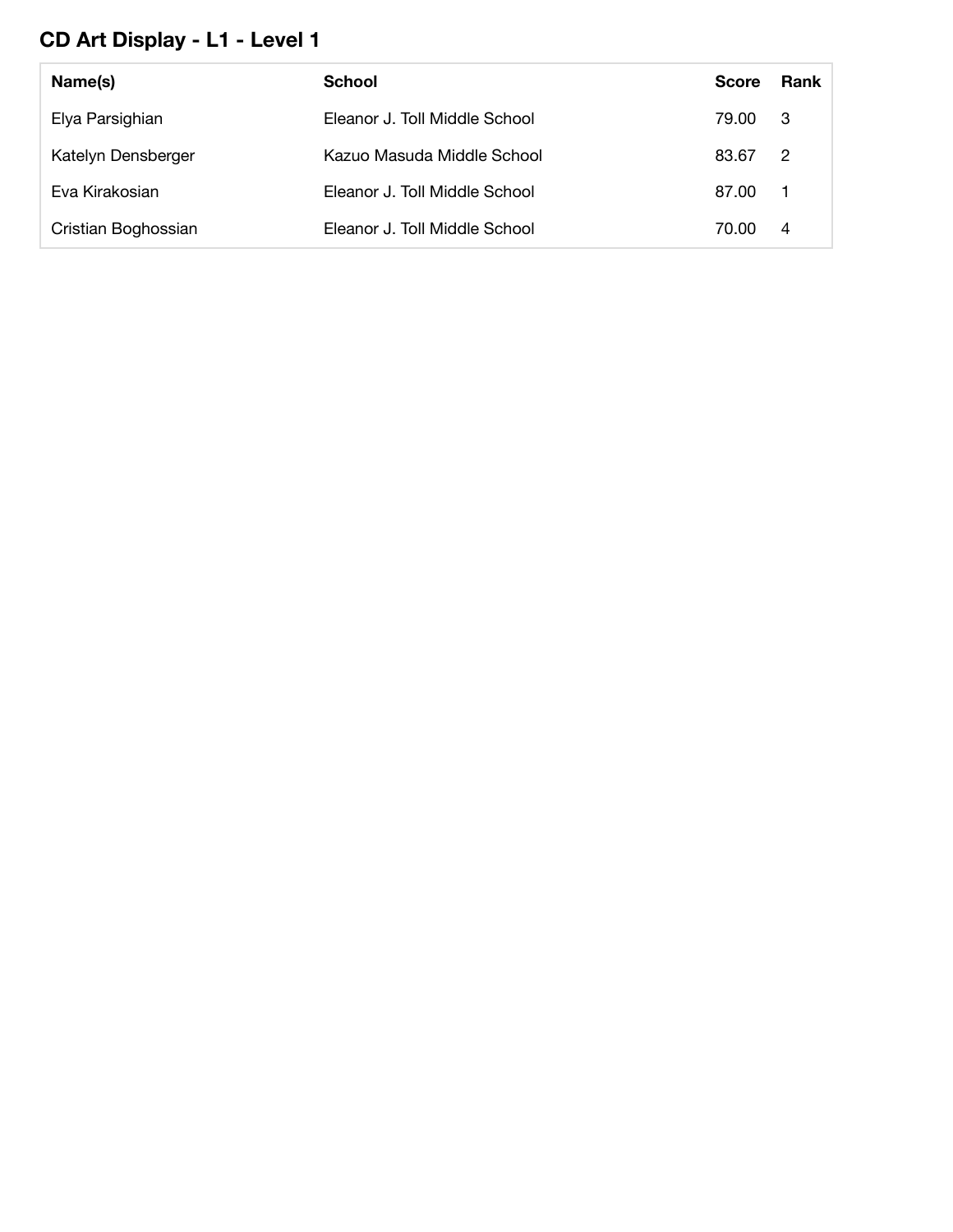#### **CD Breads - L3 - Level 3**

| Name(s)        | <b>School</b>                 | <b>Score</b> | <b>Rank</b> |
|----------------|-------------------------------|--------------|-------------|
| Joshua Murillo | <b>Bellflower High School</b> | 96.67        |             |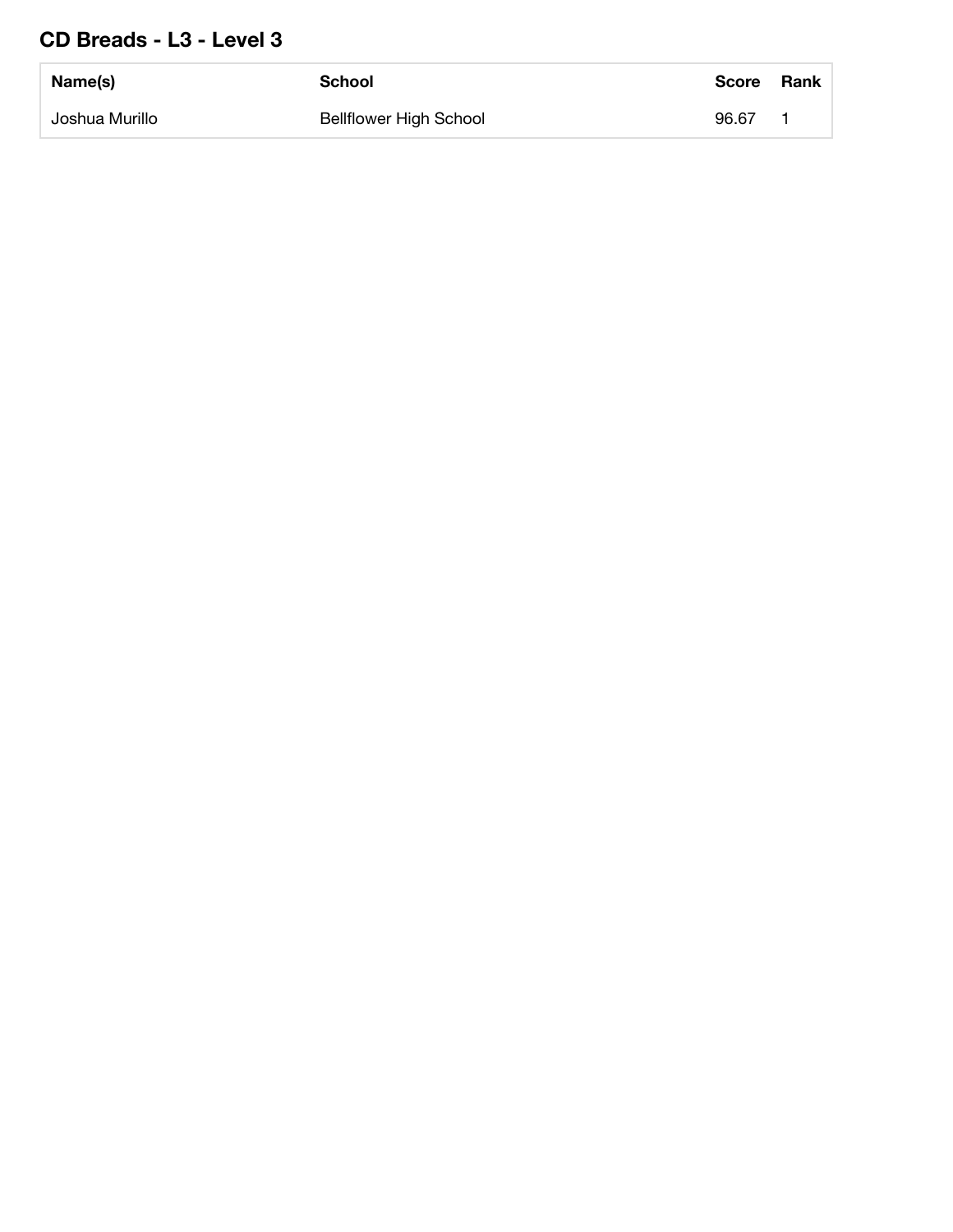# **CD Decorated Wedding Cakes - L3 - Level 3**

| Name(s)           | <b>School</b>               | <b>Score</b> | Rank |
|-------------------|-----------------------------|--------------|------|
| Jazmin Vazquez    | Newport Harbor High School  | 95.33        | 1    |
| Lubia Merida      | Phineas Banning High School | 79.33        | 6    |
| Julie Tran        | Westminster High School     | 85.67        | 3    |
| Christine Nguyen  | Westminster High School     | 83.00        | 4    |
| Kylie Westergaard | Edison High School          |              |      |
| Jamie Duarte      | Phineas Banning High School | 68.33        | 7    |
| Trish Tien        | Westminster High School     | 82.67        | 5    |
| Tia Reed          | John Muir High School       | 92.67        | 2    |
| Elise Rocha       | Edison High School          |              |      |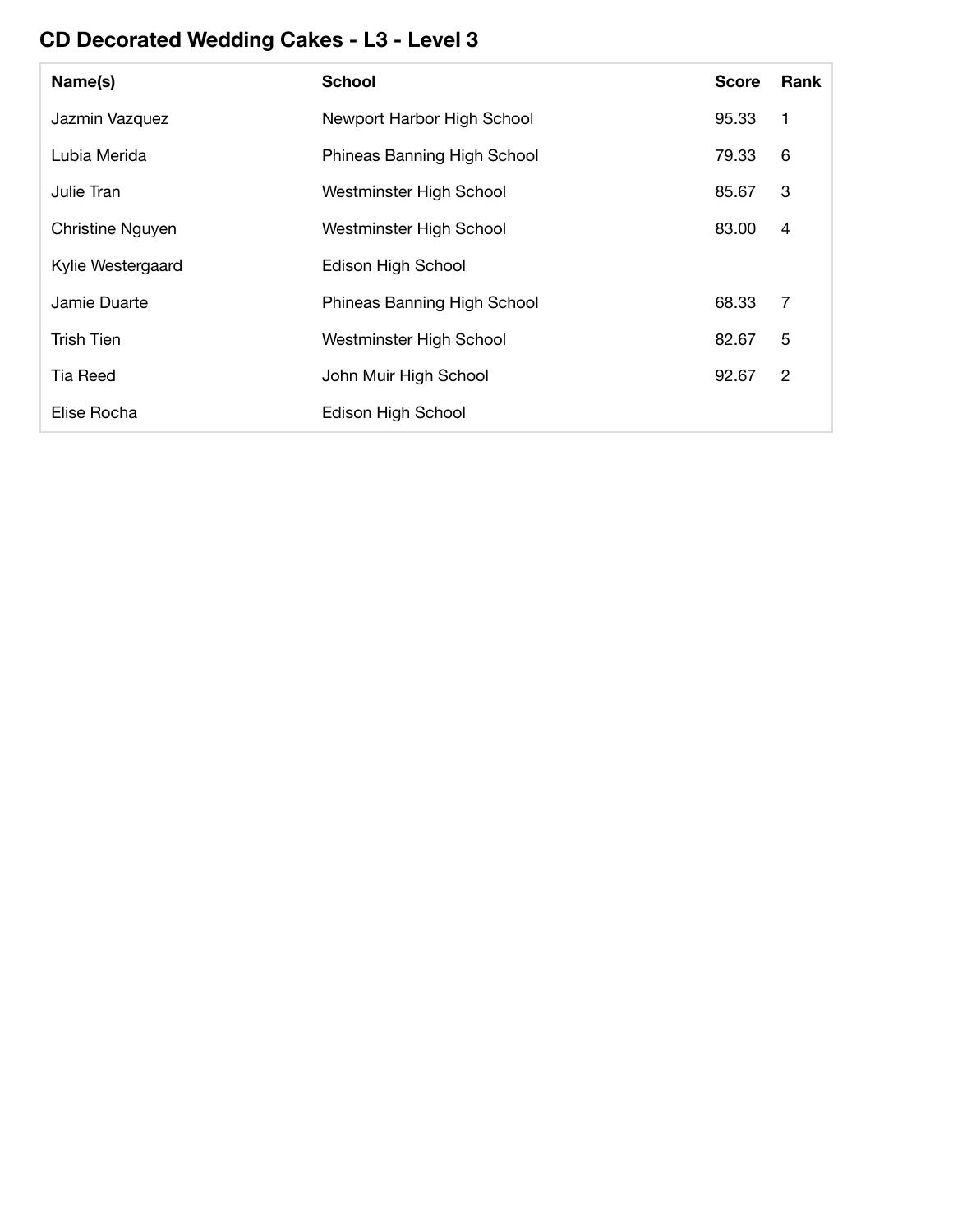#### **CD Patisserie - L3 - Level 3**

| Name(s)               | <b>School</b>                 | <b>Score</b> | Rank           |
|-----------------------|-------------------------------|--------------|----------------|
| Nadia Santiago Garcia | Newport Harbor High School    | 95.67        | 1              |
| Jesus Soto-Sanchez    | John Muir High School         | 71.67        | 8              |
| Chelsey Botello       | Alhambra Unified High School  |              |                |
| Adrian Ramos          | <b>Bellflower High School</b> | 74.33        | 5              |
| Alexander Gregerson   | Edison High School            | 74.00        | 6              |
| Chelsea Zetina        | Newport Harbor High School    | 72.33        | $\overline{7}$ |
| Elliot Salza          | Newport Harbor High School    | 78.67        | 4              |
| Joanna Jimenez-Flores | Phineas Banning High School   | 87.33        | 3              |
| Nicole Tan            | <b>Bellflower High School</b> | 89.33        | 2              |
| Lauren Ahmann         | Edison High School            |              |                |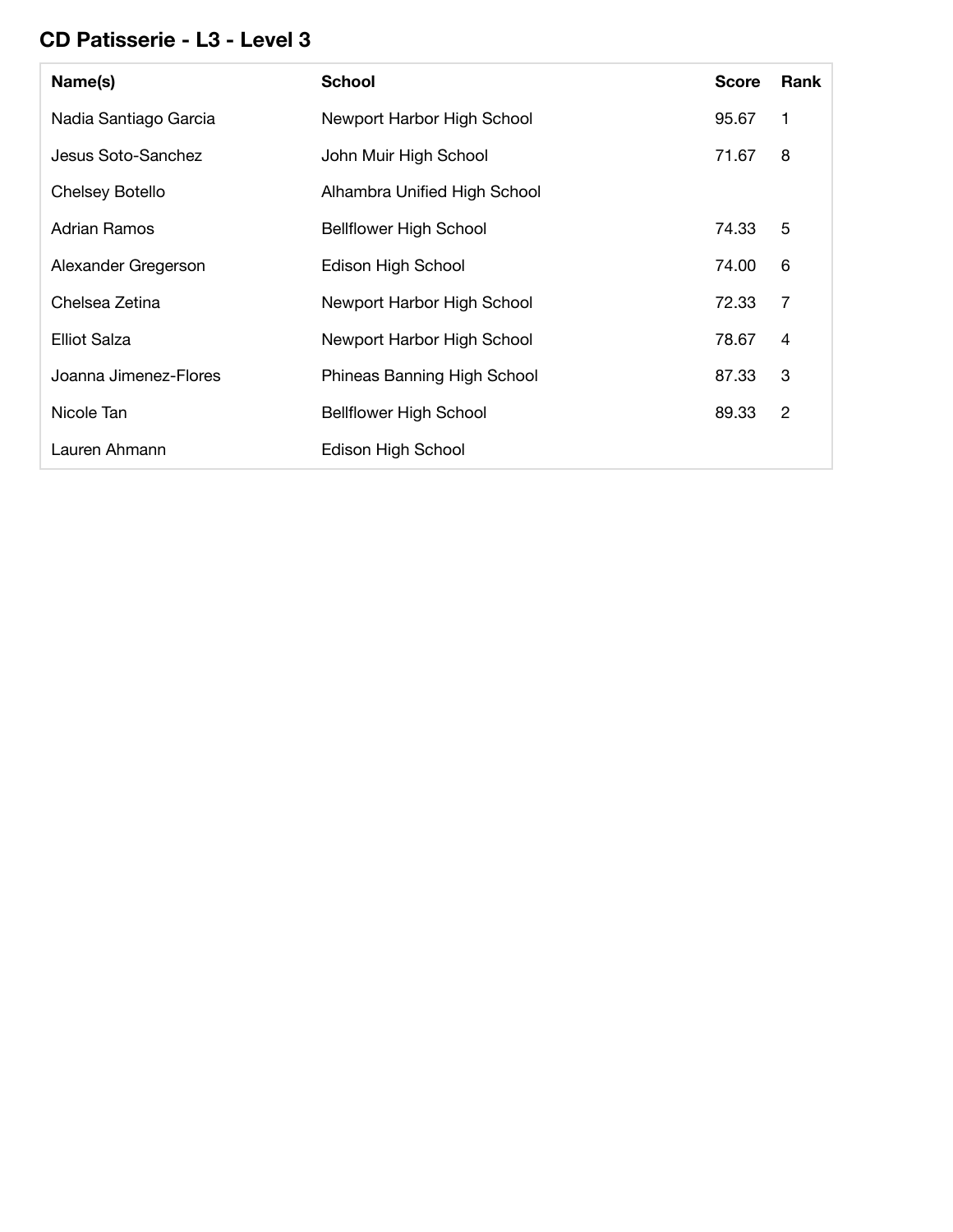#### **Chapter Service Project Display - L1, 2-3 - Level 3**

| Name(s)      | <b>School</b>               | <b>Score</b> | Rank |
|--------------|-----------------------------|--------------|------|
| Joshua Grant | <b>Torrance High School</b> |              |      |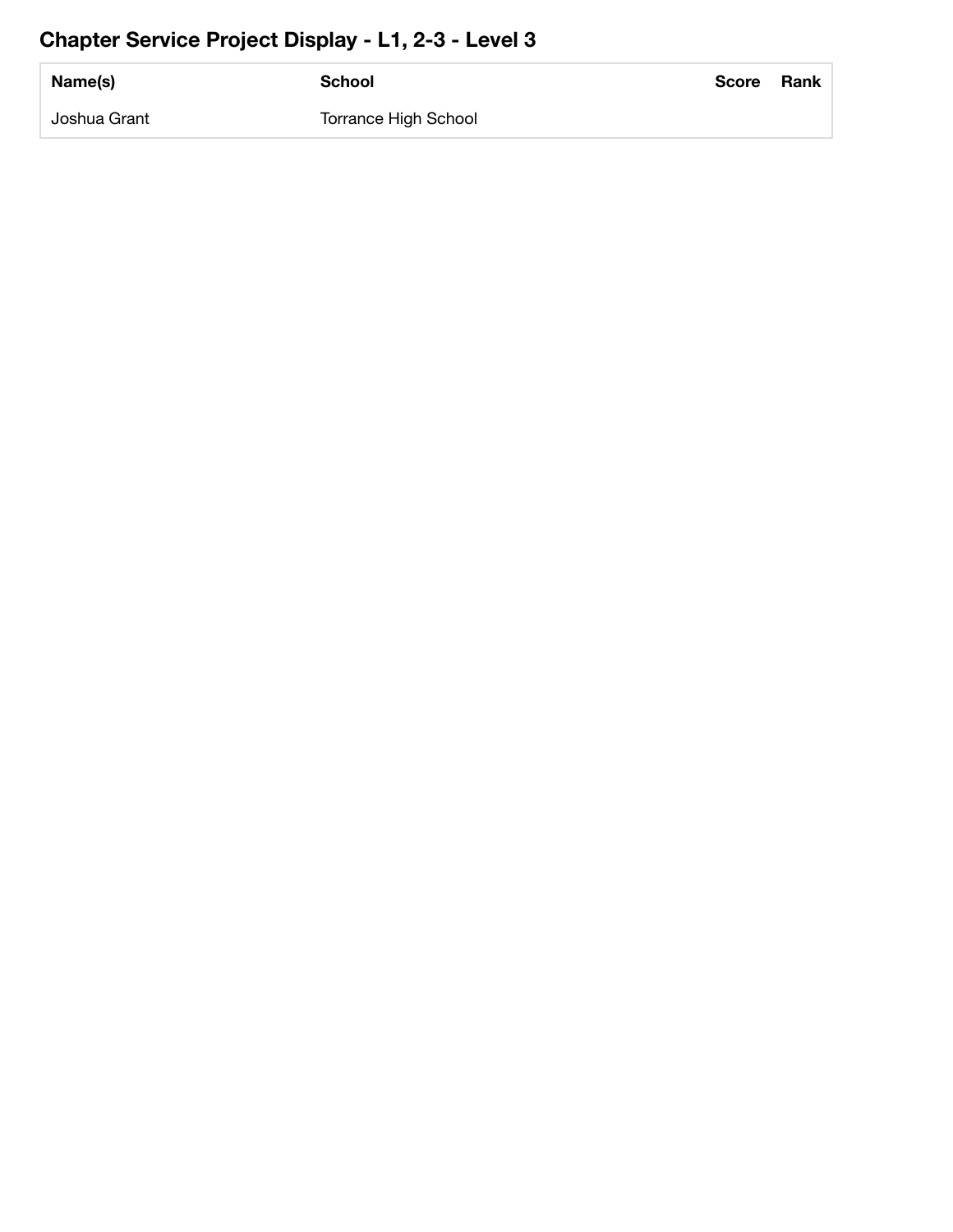# **Child Development - L1, 2, 3 - Level 1**

| Name(s)        | School                     | <b>Score</b> | <b>Rank</b> |
|----------------|----------------------------|--------------|-------------|
| Jayme Finnerty | Kazuo Masuda Middle School | 84.33        |             |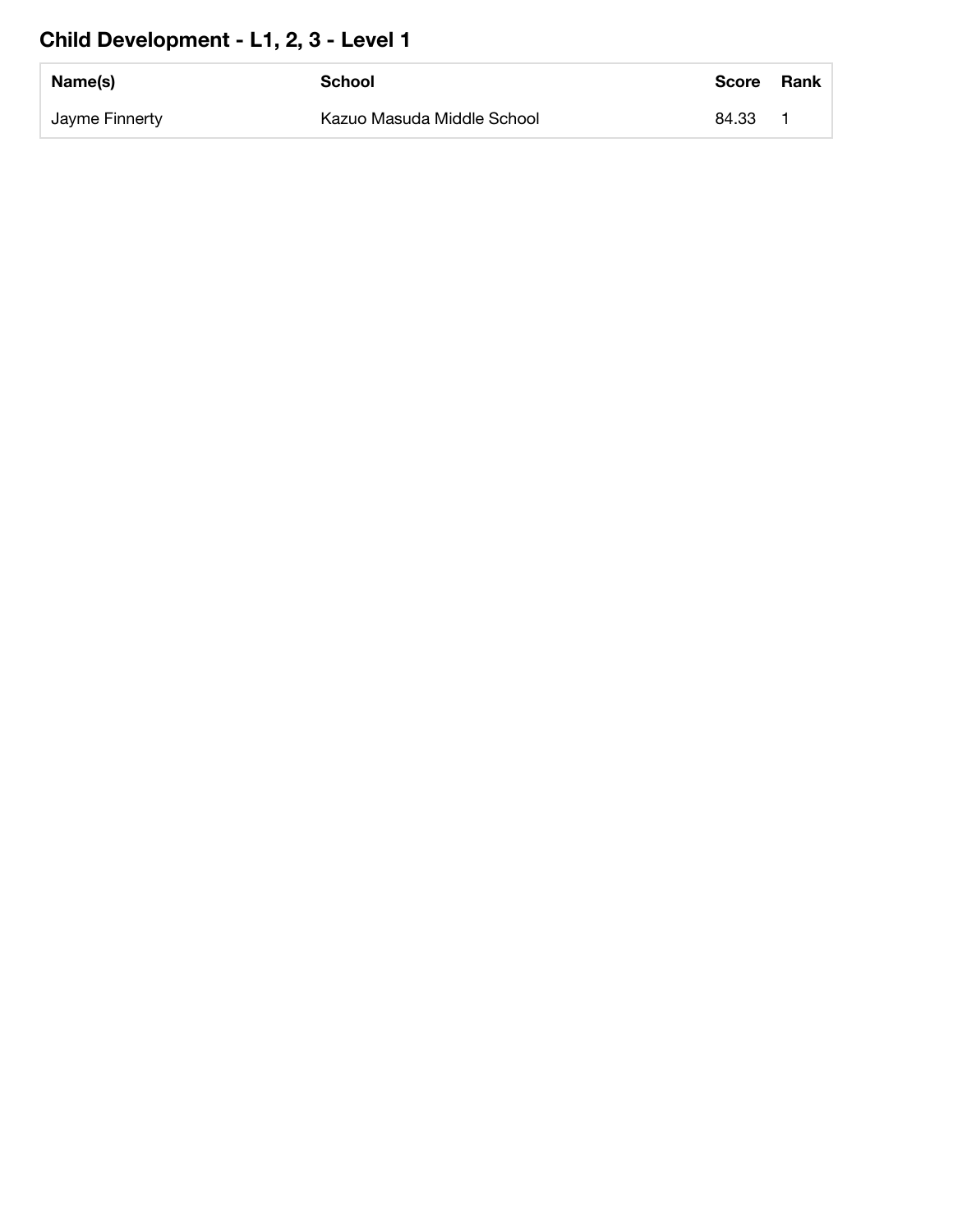# **Child Development - L1, 2, 3 - Level 3**

| Name(s)      | School                       | <b>Score</b> | <b>Rank</b> |
|--------------|------------------------------|--------------|-------------|
| Thelma Sandi | Alhambra Unified High School | 67.33        |             |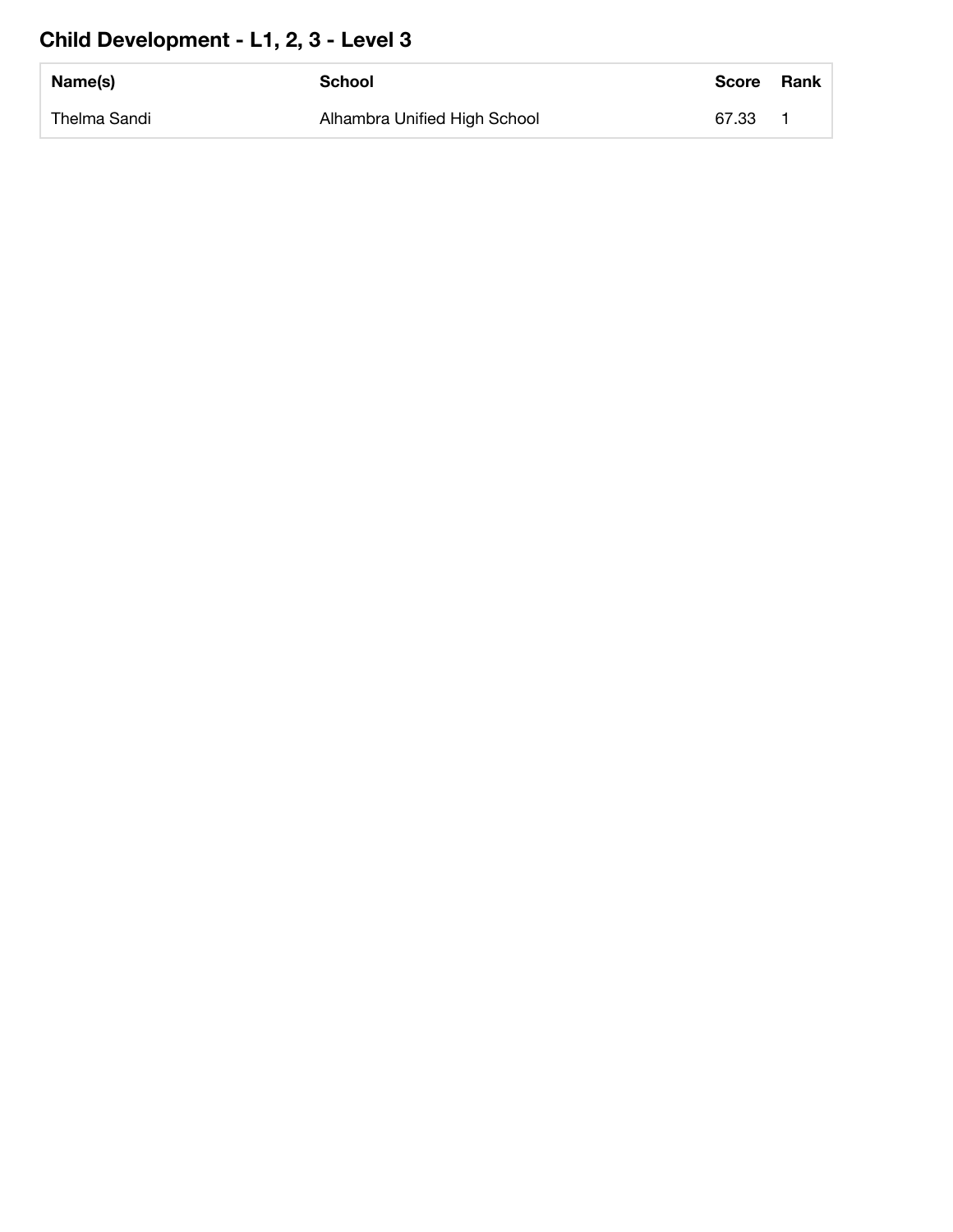#### **Culinary Arts - L3\*\* - Level 3**

| Name(s)                                                                       | <b>School</b>                | <b>Score</b> | Rank           |
|-------------------------------------------------------------------------------|------------------------------|--------------|----------------|
| Angelic Reese<br>Alykzander Ballard<br>Joseph Codding                         | Ocean View High School       | 77.67        | 12             |
| Johnny Mendoza-Anguiano<br>Donovan Andrade<br>Bryan Vera                      | Paramount High School        | 85.00        | 3              |
| <b>Brent Lim</b><br>Dayle Dugan<br>Jessica Gardner                            | Newport Harbor High School   | 92.33        | 1              |
| Diana Sanchez<br>Asandria Margaryan<br><b>Katie Wiest</b>                     | Glendale High School         | 79.00        | 11             |
| <b>Stacy Martinez</b><br>Klairyce Gabbard<br>Aubrey Ray                       | Huntington Beach High School | 84.33        | 5              |
| Lesly Ramos<br>Samantha Menchaca<br>Jerardo Valle                             | Paramount High School        | 82.00        | 8              |
| Serena Lopez<br>Chase Dague<br>Jake Ngo                                       | Edison High School           | 78.33        | 10             |
| <b>Quinn Turley</b><br>Rodolfo Sevilla<br>Sean Zafra                          | Newport Harbor High School   | 85.67        | $\overline{c}$ |
| <b>Tiffany Liang</b><br>Jefferson Budiman<br>Jennifer Huynh<br>Lilith Salcido | Alhambra Unified High School | 84.67        | 4              |
| Paola Carnaja<br><b>Ashley Duque</b><br>Sthefania Perez                       | Paramount High School        | 79.33        | 9              |
| <b>Brandon Stepancich</b><br>Julia Esquivias<br>Andrew Jones                  | Huntington Beach High School | 83.33        | 6              |
| Samantha Castillo<br><b>Tristan Babcock</b><br>Evelyn Teether                 | Westminster High School      |              |                |
| Linc Dowdy<br>Luke Arruda<br>Loreta Flores                                    | Huntington Beach High School | 83.00        | 7              |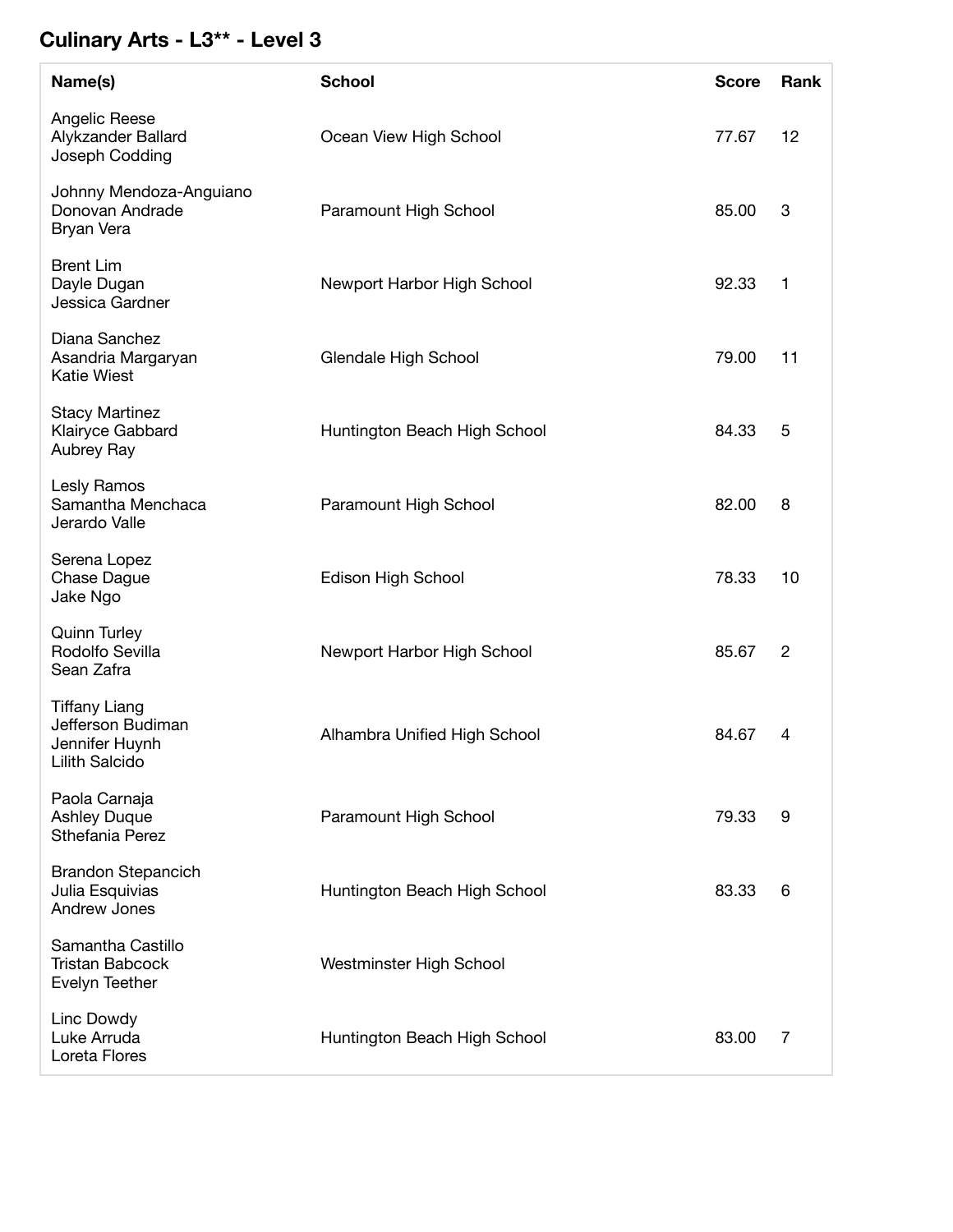# **Entrepreneurship - L1, 2, 3 - Level 2**

| Name(s)  | <b>School</b>                | Score | Rank |
|----------|------------------------------|-------|------|
| Kris Che | Alhambra Unified High School |       |      |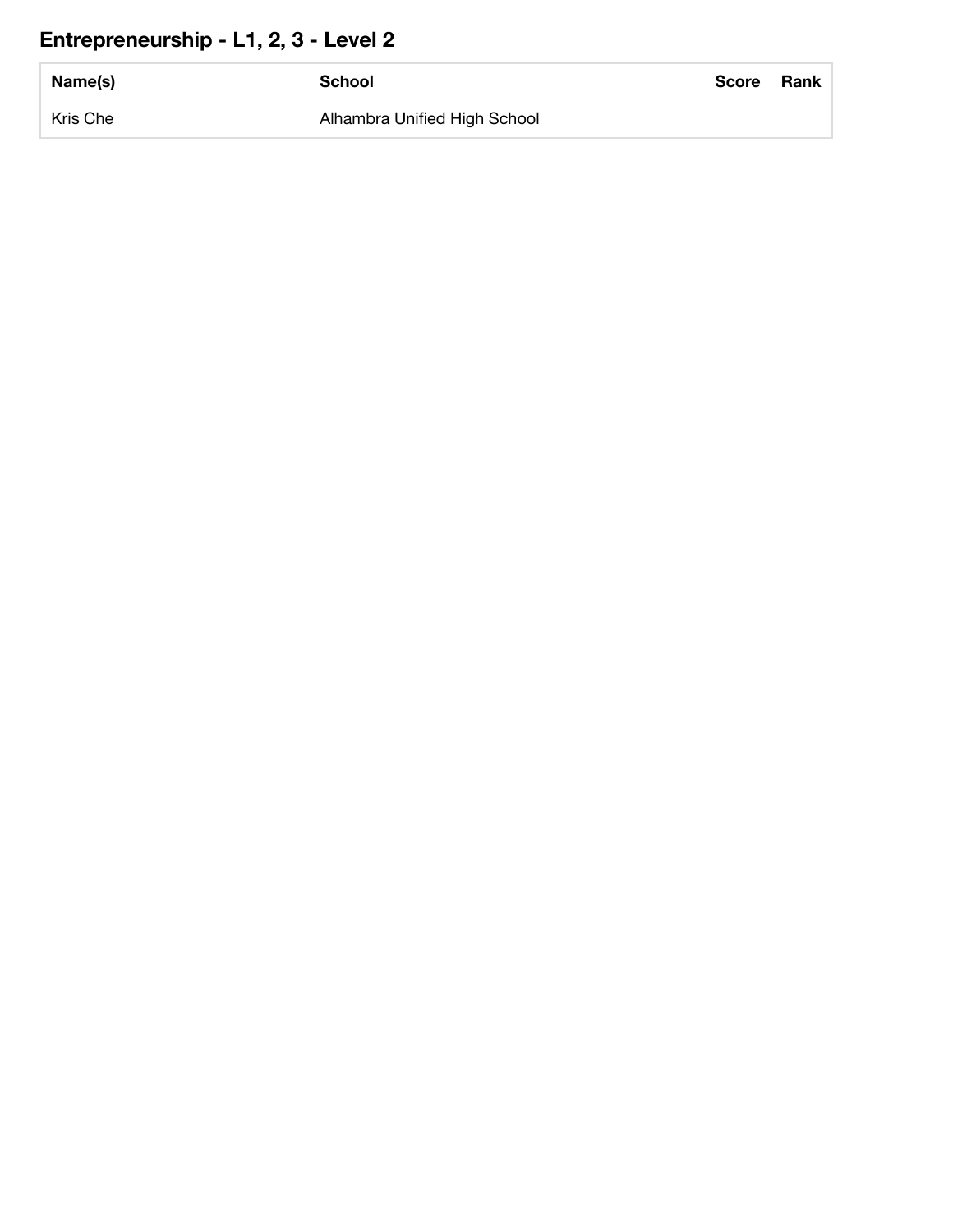# **Entrepreneurship - L1, 2, 3 - Level 3**

| Name(s)                                               | <b>School</b>                | <b>Score</b> | <b>Rank</b> |
|-------------------------------------------------------|------------------------------|--------------|-------------|
| Alexis Quevedo<br><b>Alex Feltes</b><br>Jalen Griffin | Paramount High School        | 83.33        | 5           |
| Saira Casian                                          | Paramount High School        | 87.67        | 4           |
| Anderson Martinez<br><b>Cristian Godines</b>          | Paramount High School        | 52.00        | 0           |
| Zitao Guan<br>Eric Kusnato                            | Alhambra Unified High School | 90.67        | 1           |
| <b>Yulisa Reveles</b>                                 | Paramount High School        | 89.33        | 2           |
| <b>Destiny Flores</b><br>Jasmine Gomez                | Paramount High School        | 82.67        | 7           |
| Adrian Yeung<br>Matthew Kwong<br>Alvin Yung           | Alhambra Unified High School | 83.00        | 6           |
| Sebastian Carrasquilla<br>Pamela Fuentes Paz          | Paramount High School        | 89.00        | 3           |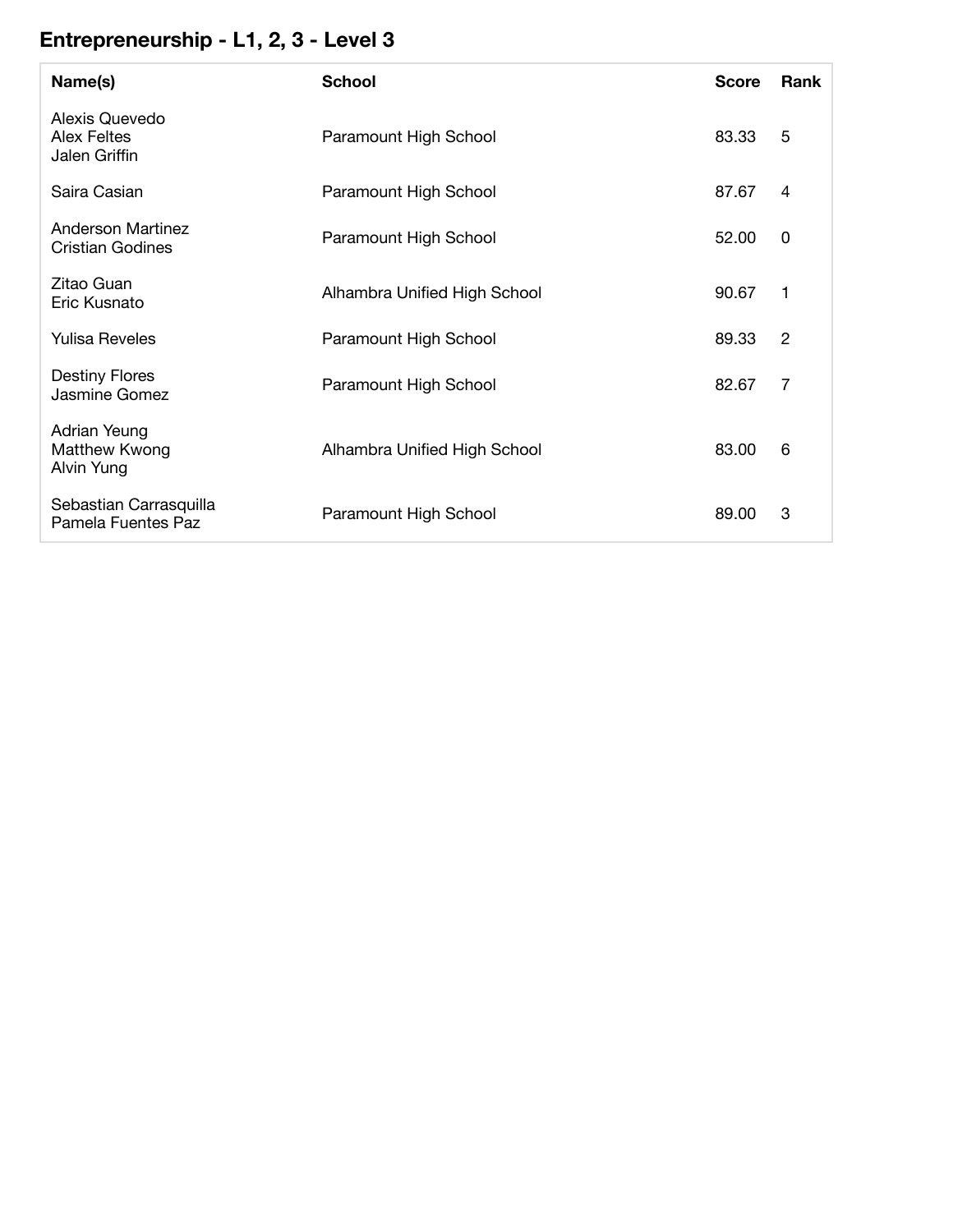# **Event Management - L1, 2, 3 - Level 2**

| Name(s)                | <b>School</b>       | <b>Score</b> | Rank |
|------------------------|---------------------|--------------|------|
| Joreen Li<br>Yirena Wu | Rowland High School | 84.83        |      |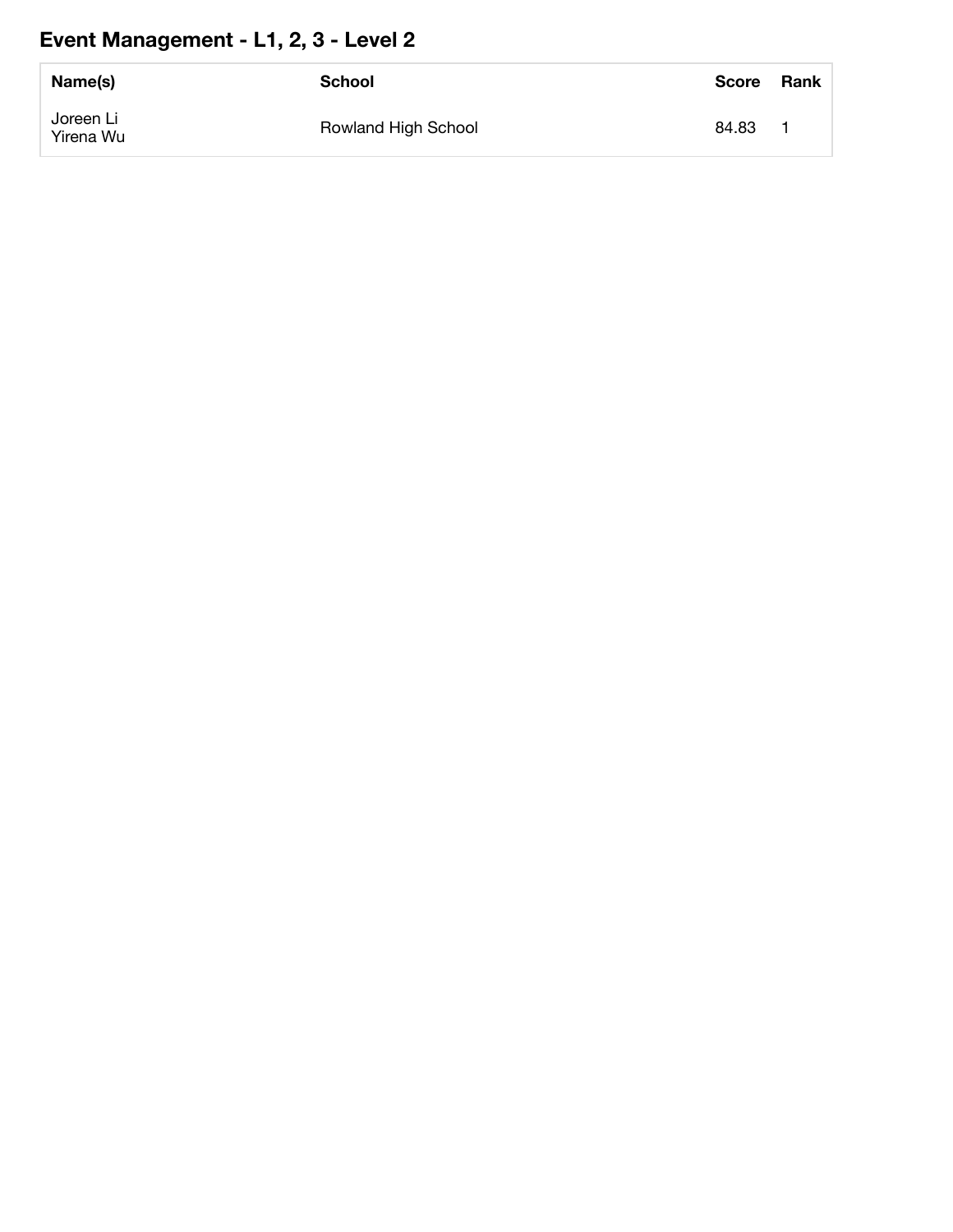# **Event Management - L1, 2, 3 - Level 1**

| Name(s)                       | School                       | <b>Score</b> | Rank |
|-------------------------------|------------------------------|--------------|------|
| Allison Cho<br>Makayla Wilkes | Alvarado Intermediate School | 80.67        |      |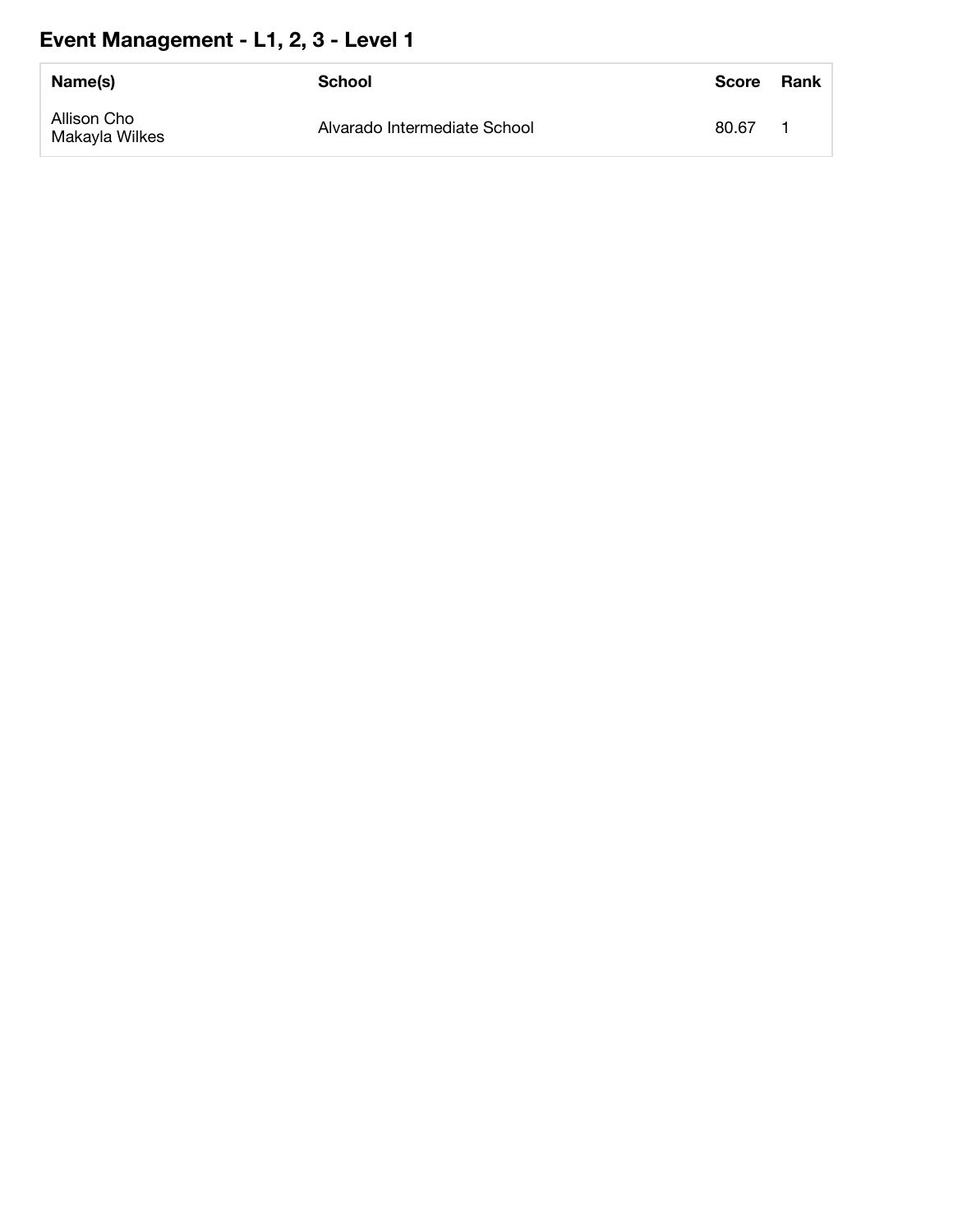#### **Fashion Construction - L3 - Level 3**

| Name(s)              | <b>School</b>               | <b>Score</b> | Rank           |
|----------------------|-----------------------------|--------------|----------------|
| Erin Prioleau        | <b>Torrance High School</b> | 87.33 3      |                |
| Isha Ghare           | West High School            | 89.67        | $\overline{2}$ |
| Alyssa-Kayla Marquez | <b>Torrance High School</b> | 99.67        |                |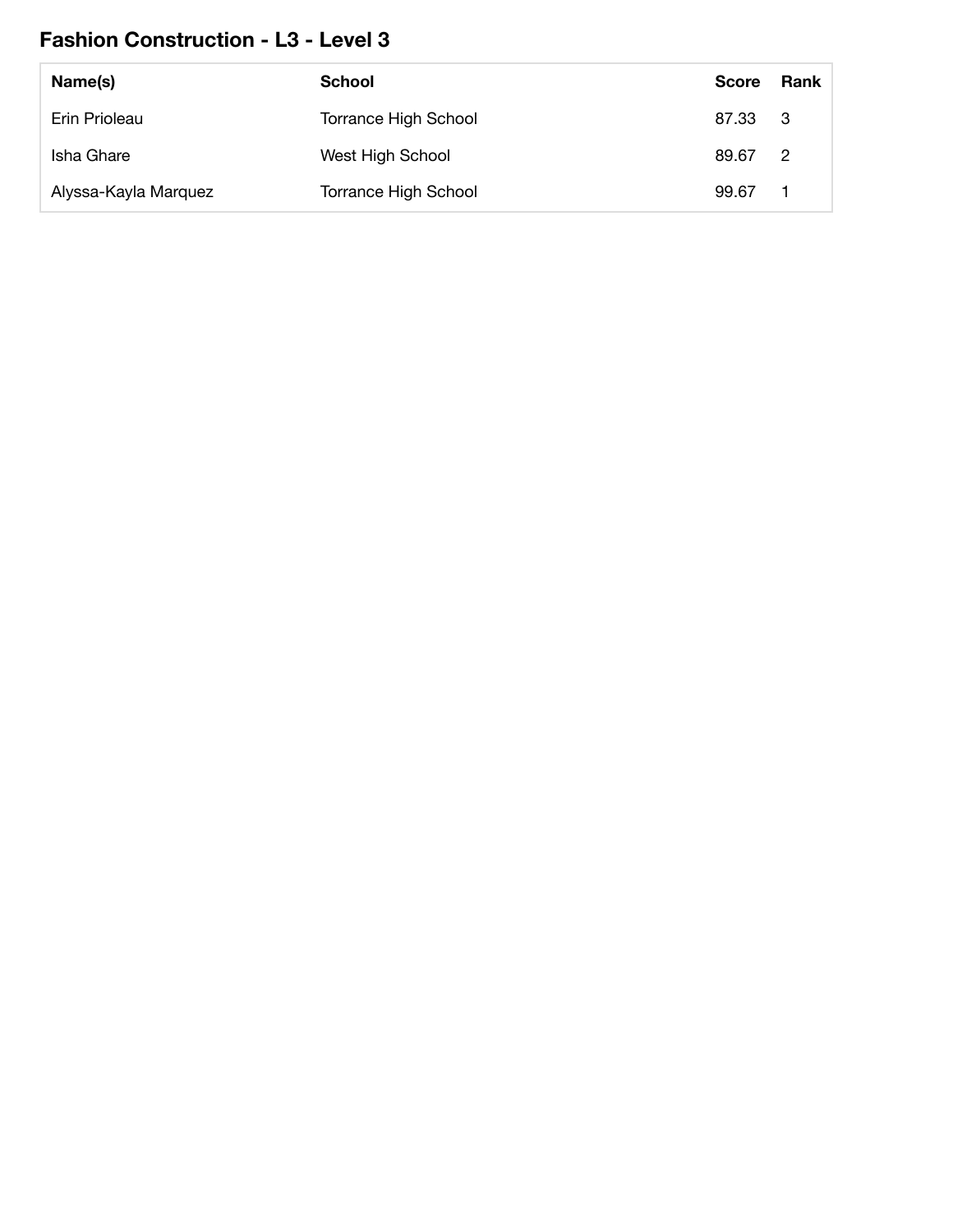#### **Fashion Design - L3 - Level 3**

| Name(s)                                    | <b>School</b>        | Score | <b>Rank</b> |
|--------------------------------------------|----------------------|-------|-------------|
| Kamila Castillo<br><b>Christine Garcia</b> | Torrance High School | 82.33 |             |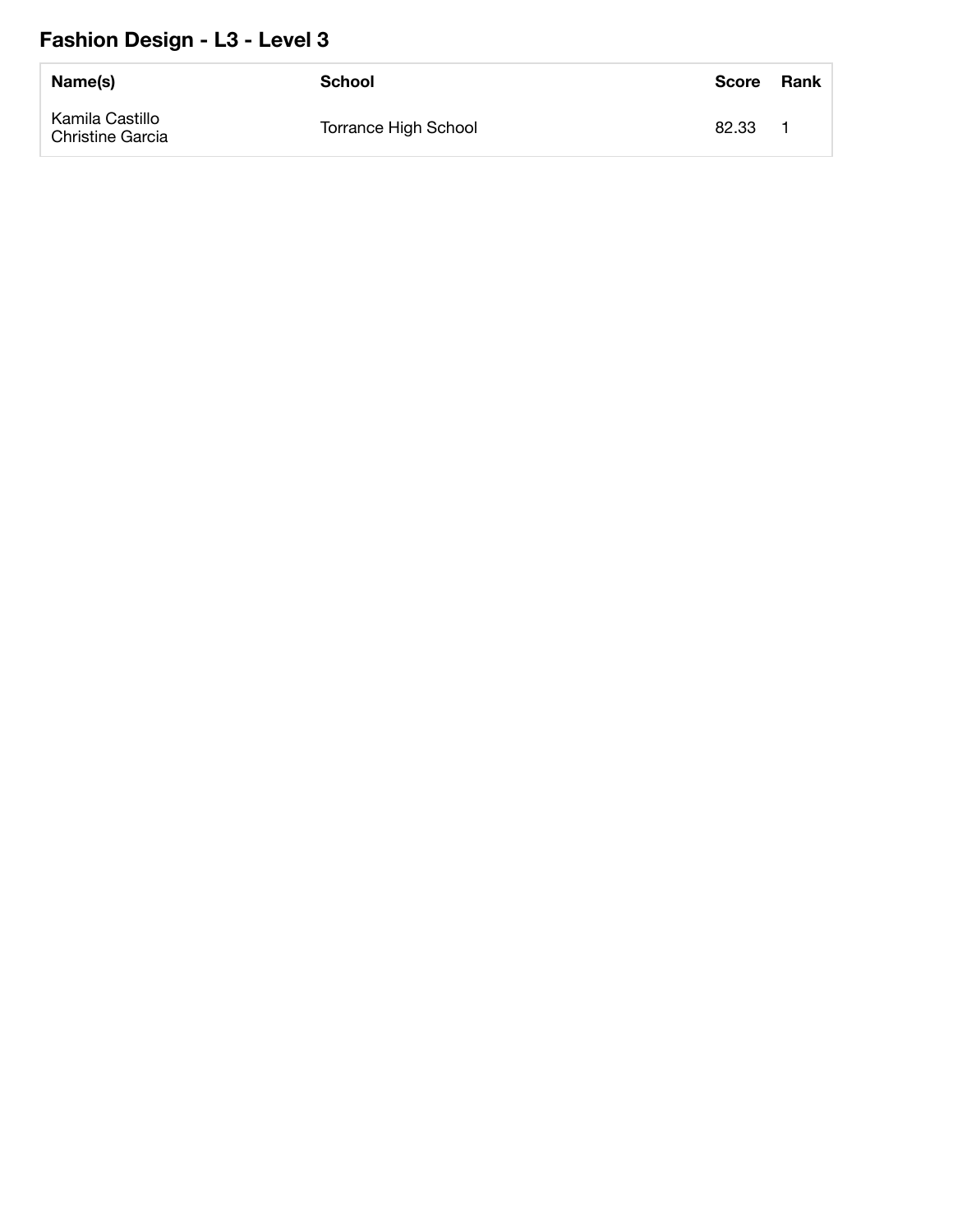# **Focus on Children - L1, 2, 3 - Level 1**

| Name(s)   | School                     | Score | Rank |
|-----------|----------------------------|-------|------|
| Jerry Bui | Kazuo Masuda Middle School | 79.00 |      |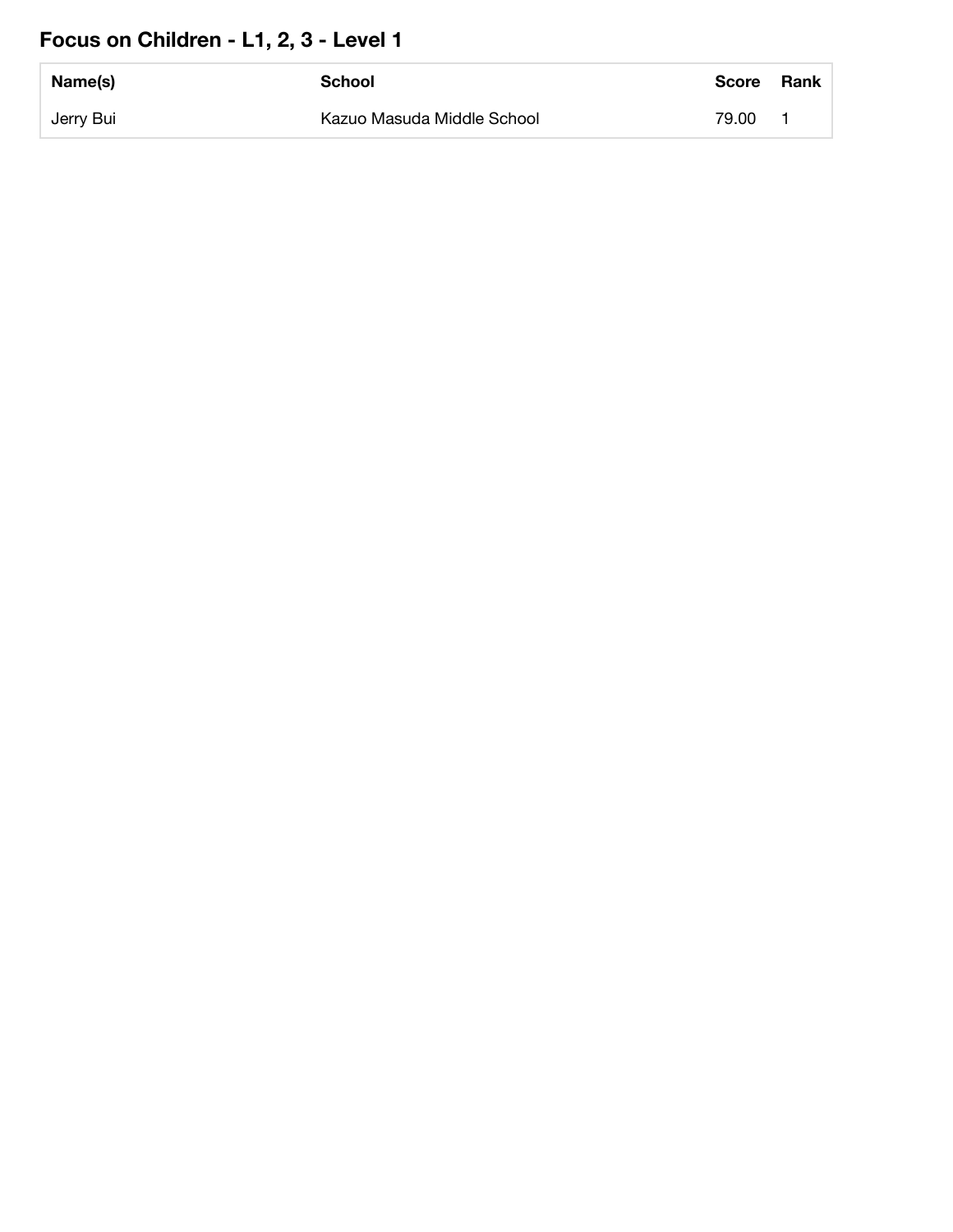# **Focus on Children - L1, 2, 3 - Level 3**

| Name(s)                             | School                       | <b>Score</b> | Rank |
|-------------------------------------|------------------------------|--------------|------|
| Darlene Chi<br>Cienna Lopez-Movales | Alhambra Unified High School | 78.00 2      |      |
| Andrea Dela Victoria                | Rowland High School          | 92.00        |      |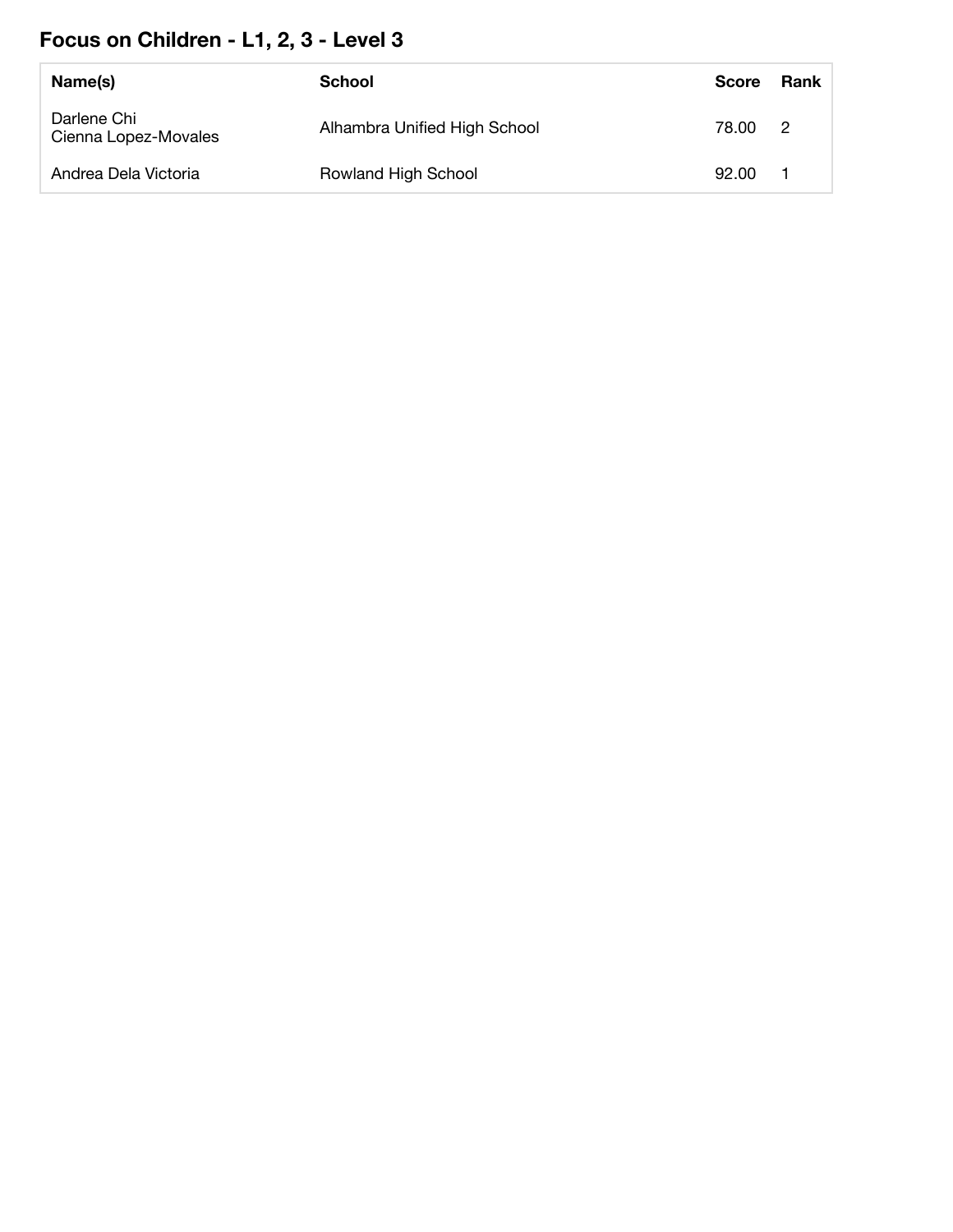# **Food Innovations - L1, 2, 3 - Level 2**

| Name(s)                                      | School                     | <b>Score</b> | Rank |
|----------------------------------------------|----------------------------|--------------|------|
| Kylie Papa<br>Jeffery Dangle<br>Trixie Kulik | Newport Harbor High School | 85.67        |      |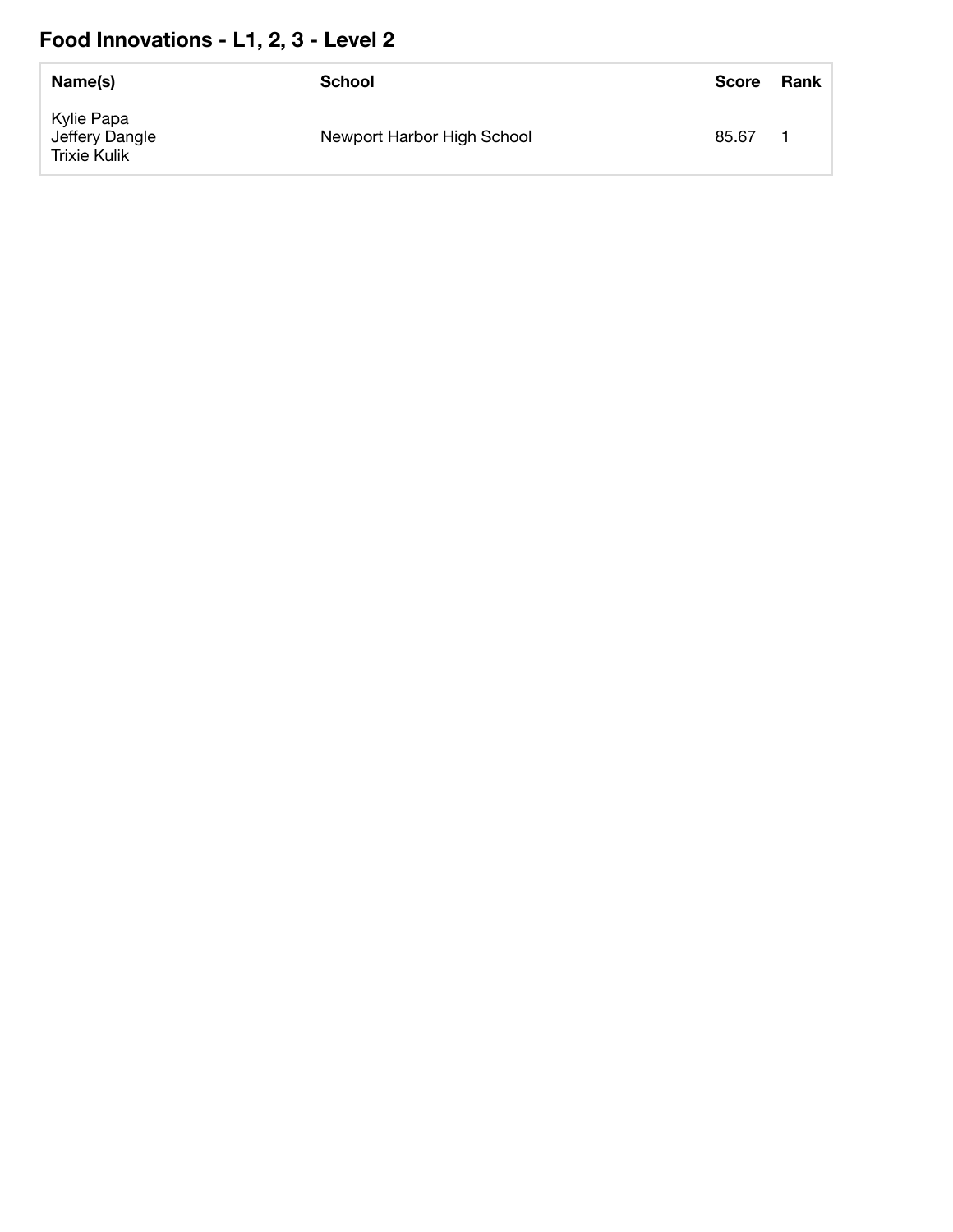# **Food Innovations - L1, 2, 3 - Level 1**

| Name(s)                     | School                     | <b>Score</b> | Rank |
|-----------------------------|----------------------------|--------------|------|
| Lynna Tran<br>Donavin Luong | Kazuo Masuda Middle School | 88.33        |      |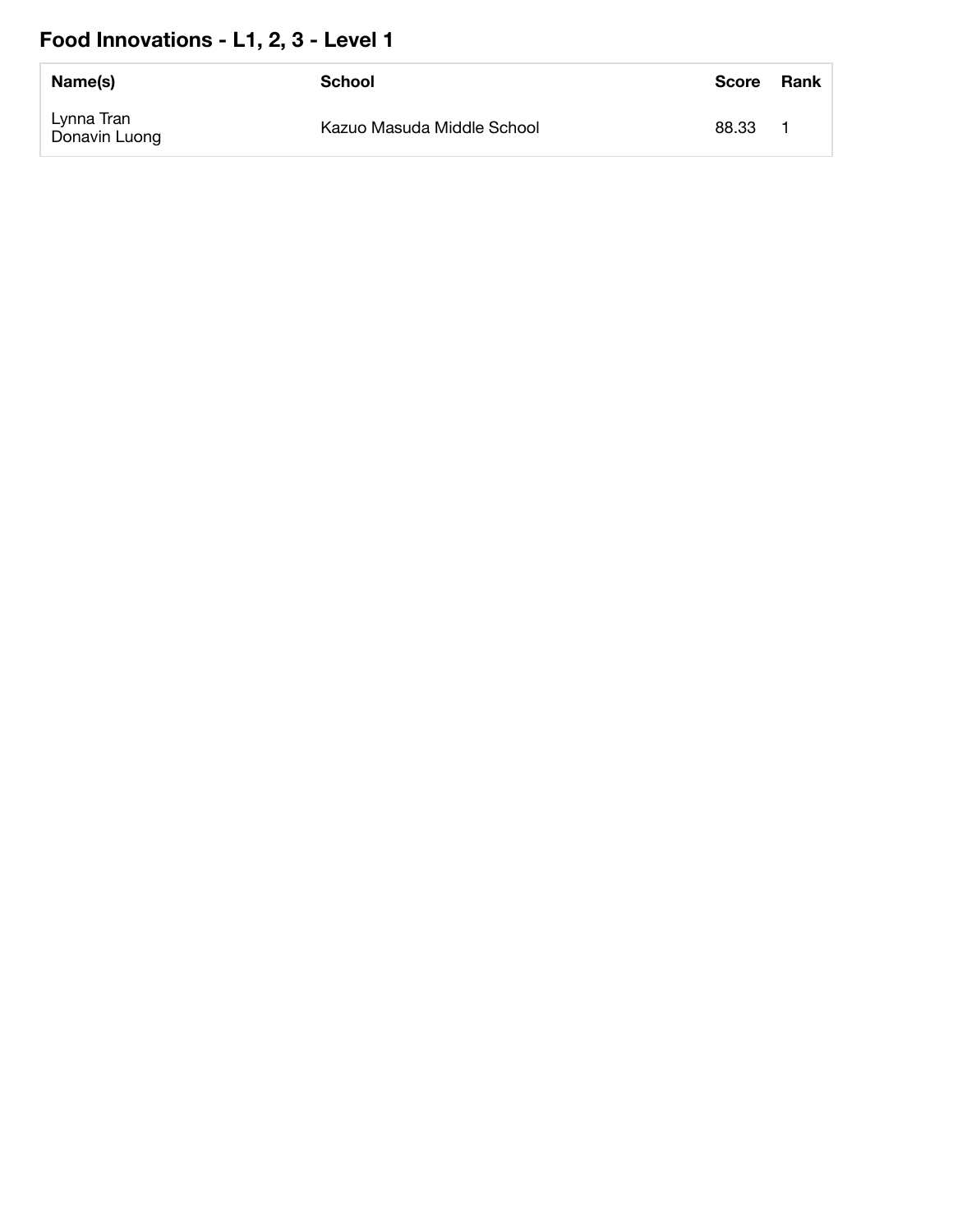# **Food Innovations - L1, 2, 3 - Level 3**

| Name(s)                                   | School                      | <b>Score</b> | <b>Rank</b> |
|-------------------------------------------|-----------------------------|--------------|-------------|
| <b>Eric Cervantes</b><br>Guillermo Lezama | Phineas Banning High School | 78.33        |             |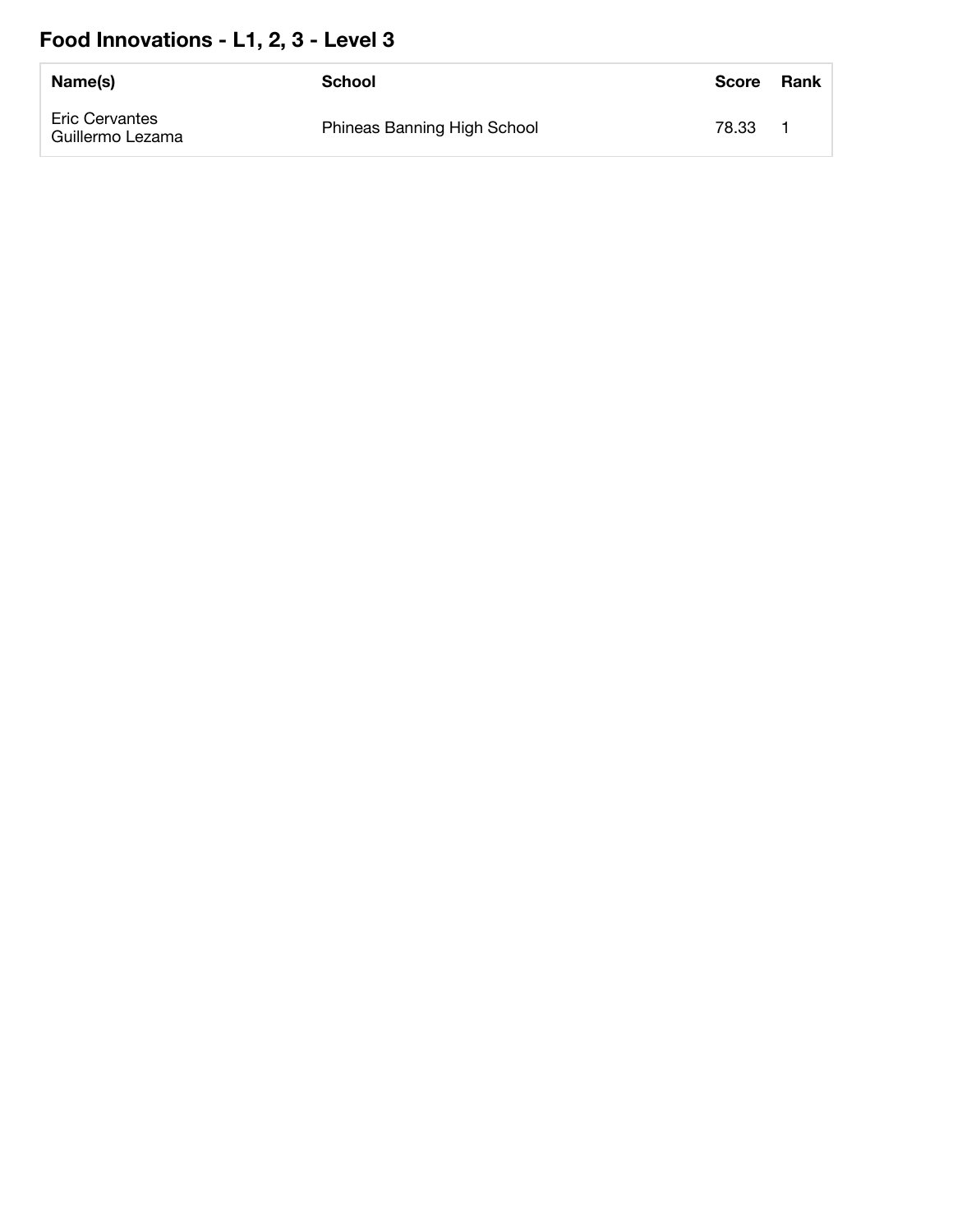# **Hospitality, Tourism, and Recreation - L2, 3 - Level 3**

| Name(s)                                       | School                       | <b>Score</b> | Rank |
|-----------------------------------------------|------------------------------|--------------|------|
| Kelly Tang<br>Maegan Angeles<br>Jacklyn Huynh | Alhambra Unified High School | 78.17        |      |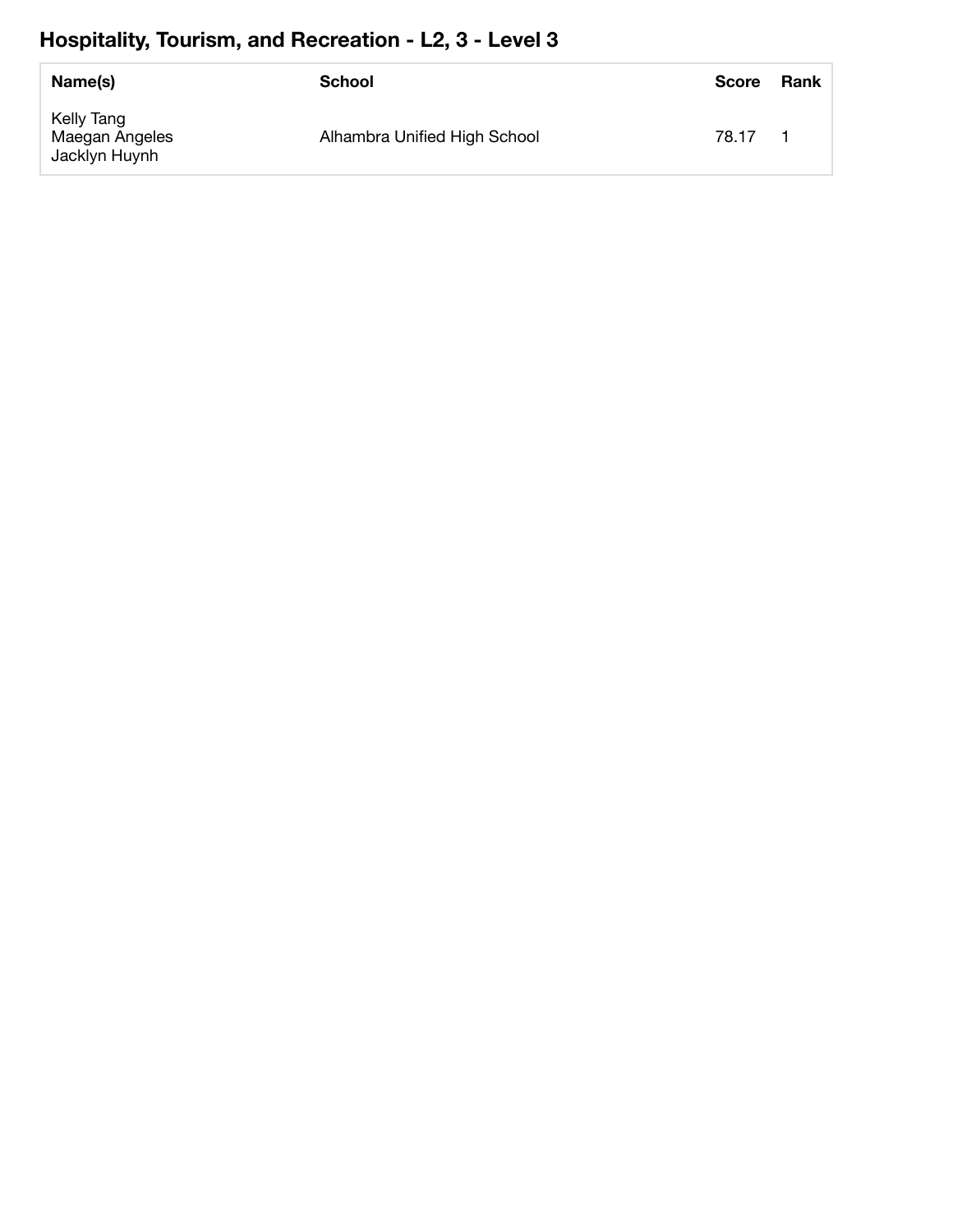#### **Interior Design - L3 - Level 3**

| Name(s)                                | <b>School</b>                | <b>Score</b> | Rank        |
|----------------------------------------|------------------------------|--------------|-------------|
| Chau Hoang                             | Marina High School           | 75.00        | 4           |
| Christina Jones<br>Ting Kwong Sean Lee | Alhambra Unified High School | 76.67        | -2          |
| Phuong Tran                            | Marina High School           | 83.00        | $\mathbf 1$ |
| Rayane Lahouasnia                      | Marina High School           | 61.67        | 6           |
| Isabella Buck                          | Marina High School           | 75.67        | 3           |
| Vivian Quan                            | Marina High School           | 70.33        | 5           |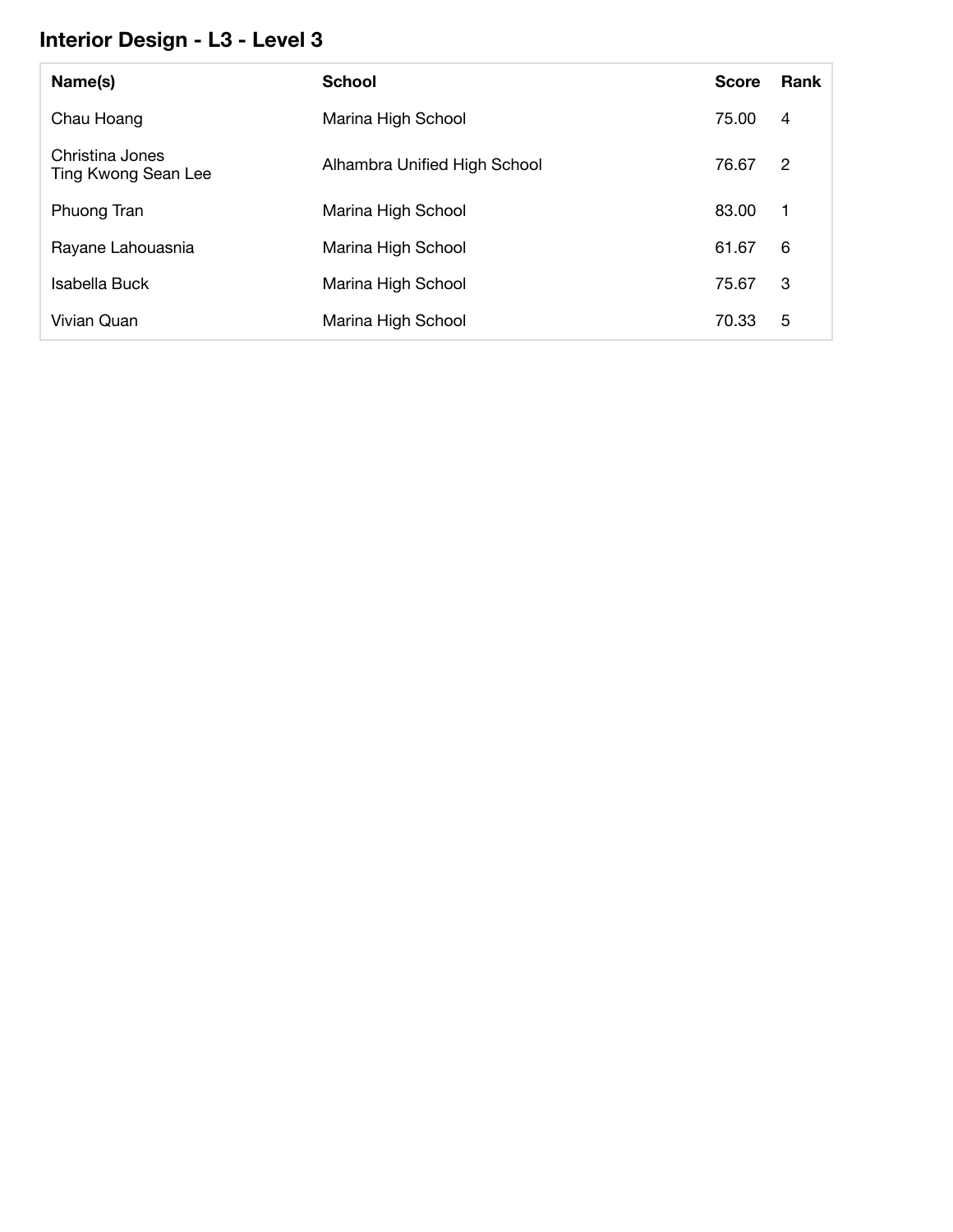#### **Job Interview - L2, 3 - Level 3**

| Name(s)           | <b>School</b>                 | <b>Score</b> | Rank |
|-------------------|-------------------------------|--------------|------|
| Cristian Godines  | Paramount High School         |              |      |
| Anderson Martinez | Paramount High School         |              |      |
| Josue Parra       | Paramount High School         | 53.00        | - 0  |
| Carlos Diaz       | <b>Bellflower High School</b> |              |      |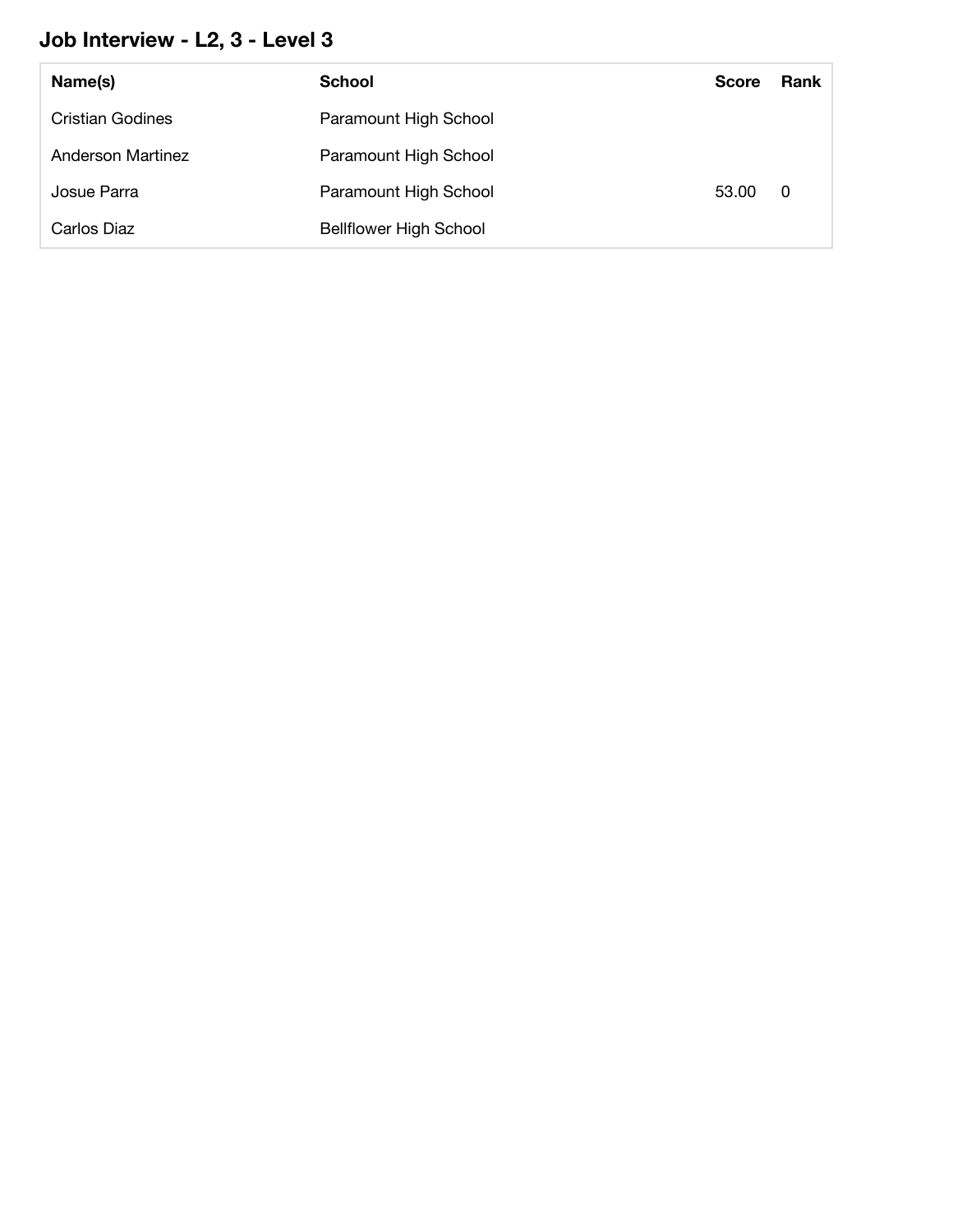#### **Job Interview - L2, 3 - Level 2**

| Name(s)         | <b>School</b>                 | <b>Score</b> | Rank |
|-----------------|-------------------------------|--------------|------|
| Crystal Ramirez | <b>Bellflower High School</b> | 47.00        | 0    |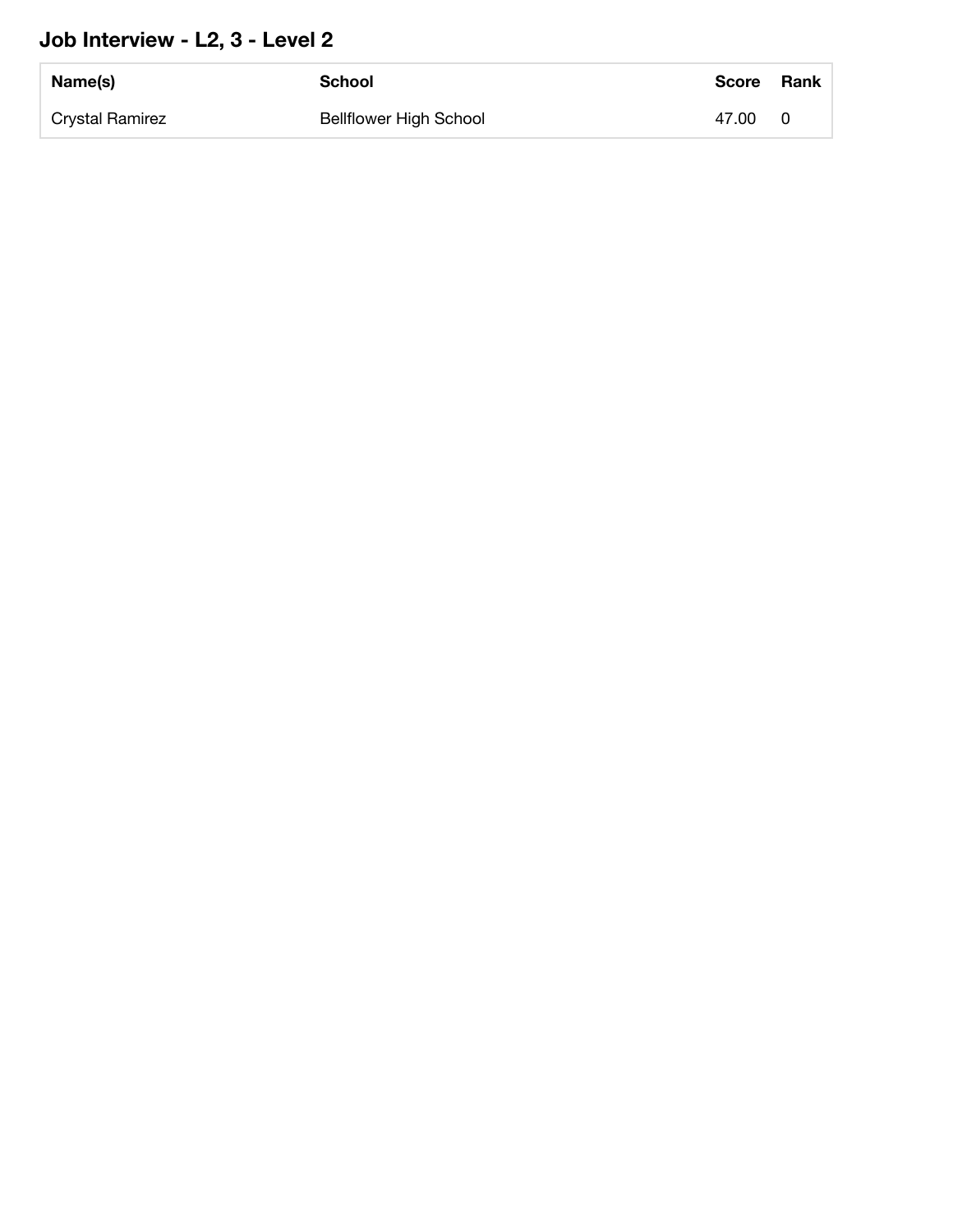# **Menu Planning and Table Display - L1, 2, 3 - Level 3**

| Name(s)             | <b>School</b>                | <b>Score</b> | <b>Rank</b> |
|---------------------|------------------------------|--------------|-------------|
| Marisa Rangel       | Phineas Banning High School  | 90.00        | 2           |
| Kealani Daro        | Marina High School           | 89.33        | 3           |
| Karen Kao           | Fountain Valley High School  | 66.33        | -7          |
| Daniela Tapia       | Phineas Banning High School  | 87.33        | 4           |
| Cailin Disberry     | Marina High School           | 90.33        | -1          |
| Kenny Zhou          | Alhambra Unified High School | 67.00        | 6           |
| Luis Angel Alvarado | Marina High School           | 86.67        | 5           |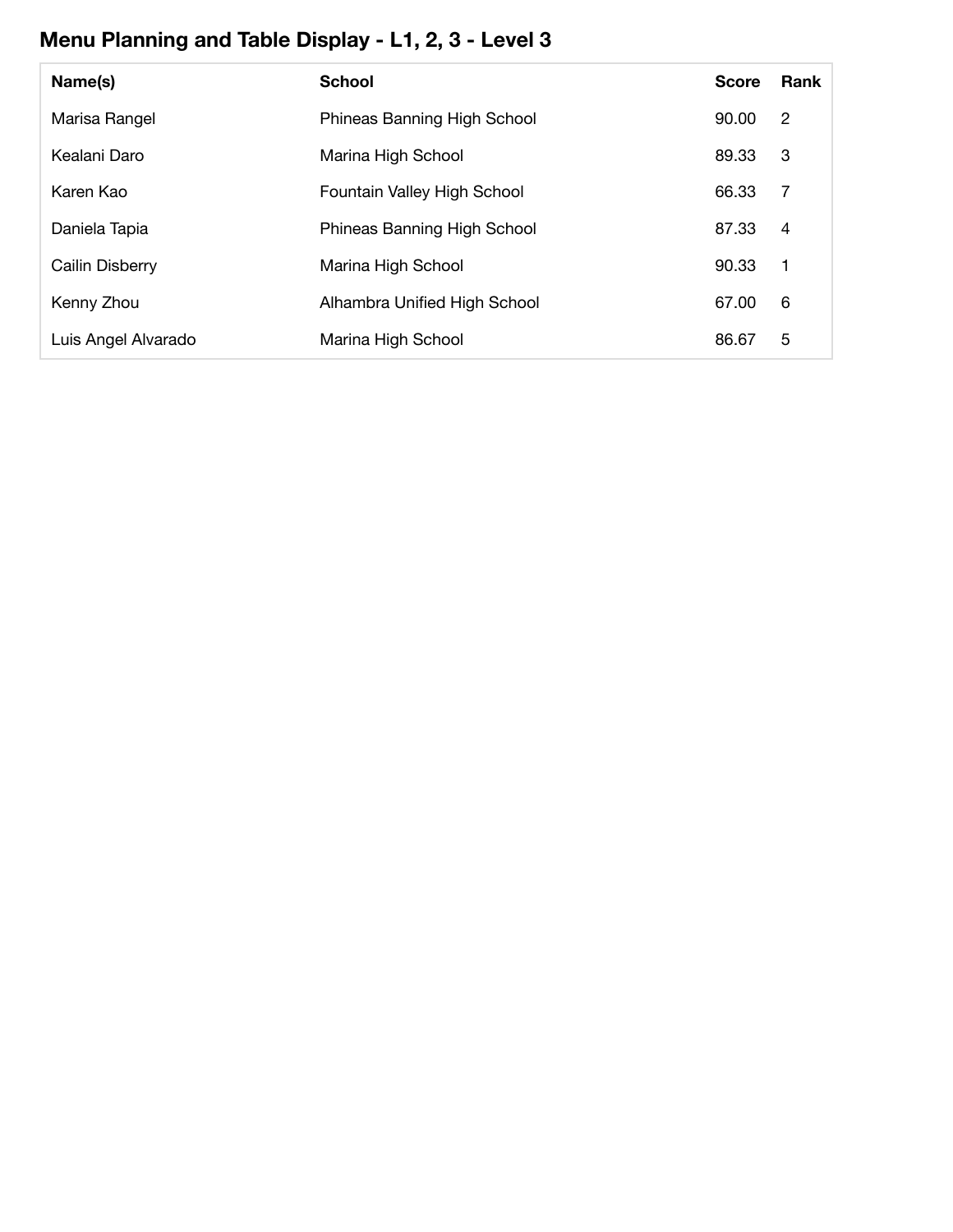# **Menu Planning and Table Display - L1, 2, 3 - Level 2**

| Name(s)             | School                      | <b>Score</b> | Rank |
|---------------------|-----------------------------|--------------|------|
| Kayla Darbie        | <b>Torrance High School</b> | 71.33 2      |      |
| <b>Katlyn Meyer</b> | Newport Harbor High School  | 78.33        |      |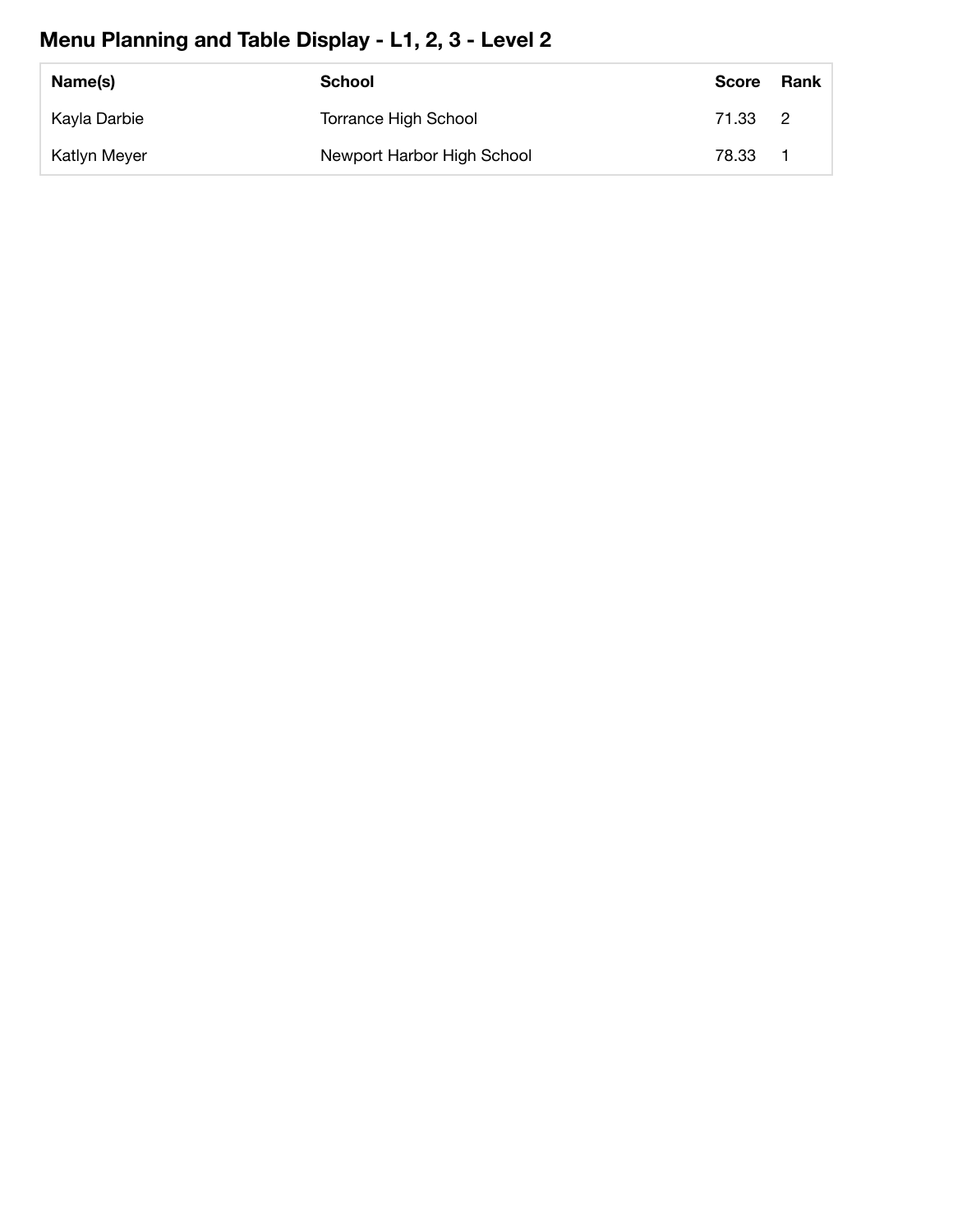# **Parliamentary Procedure - L1, 2, 3 - Level 3**

| Name(s) | <b>School</b>       | <b>Score</b> | <b>Rank</b> |
|---------|---------------------|--------------|-------------|
| An Ha   | Rowland High School |              |             |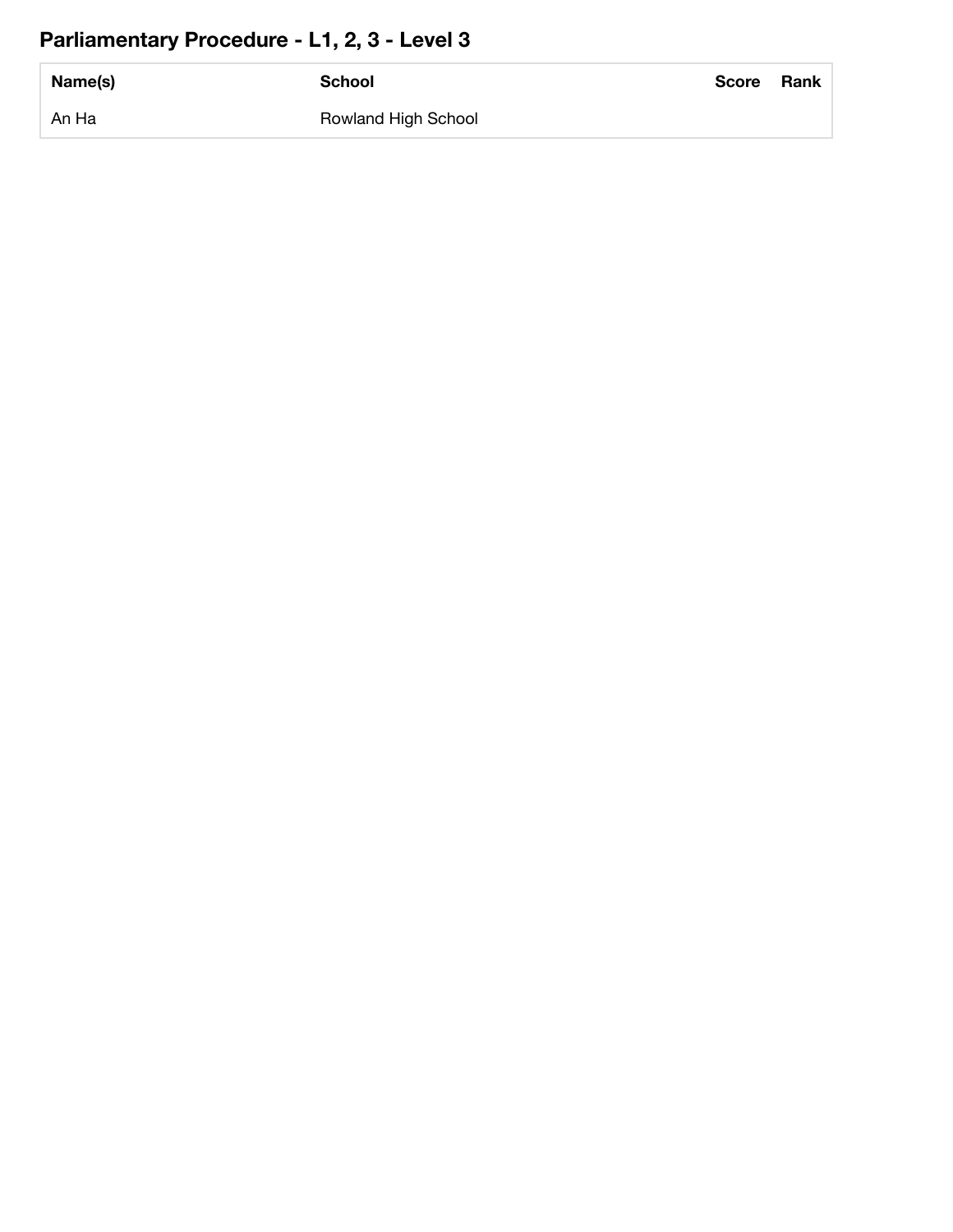# **Professional Presentation - L1, 2, 3 - Level 3**

| Name(s)             | School                      | <b>Score</b> | Rank |
|---------------------|-----------------------------|--------------|------|
| Paola Salazar       | <b>Torrance High School</b> | 66.67        |      |
| Jacqueline Santiago | Phineas Banning High School |              |      |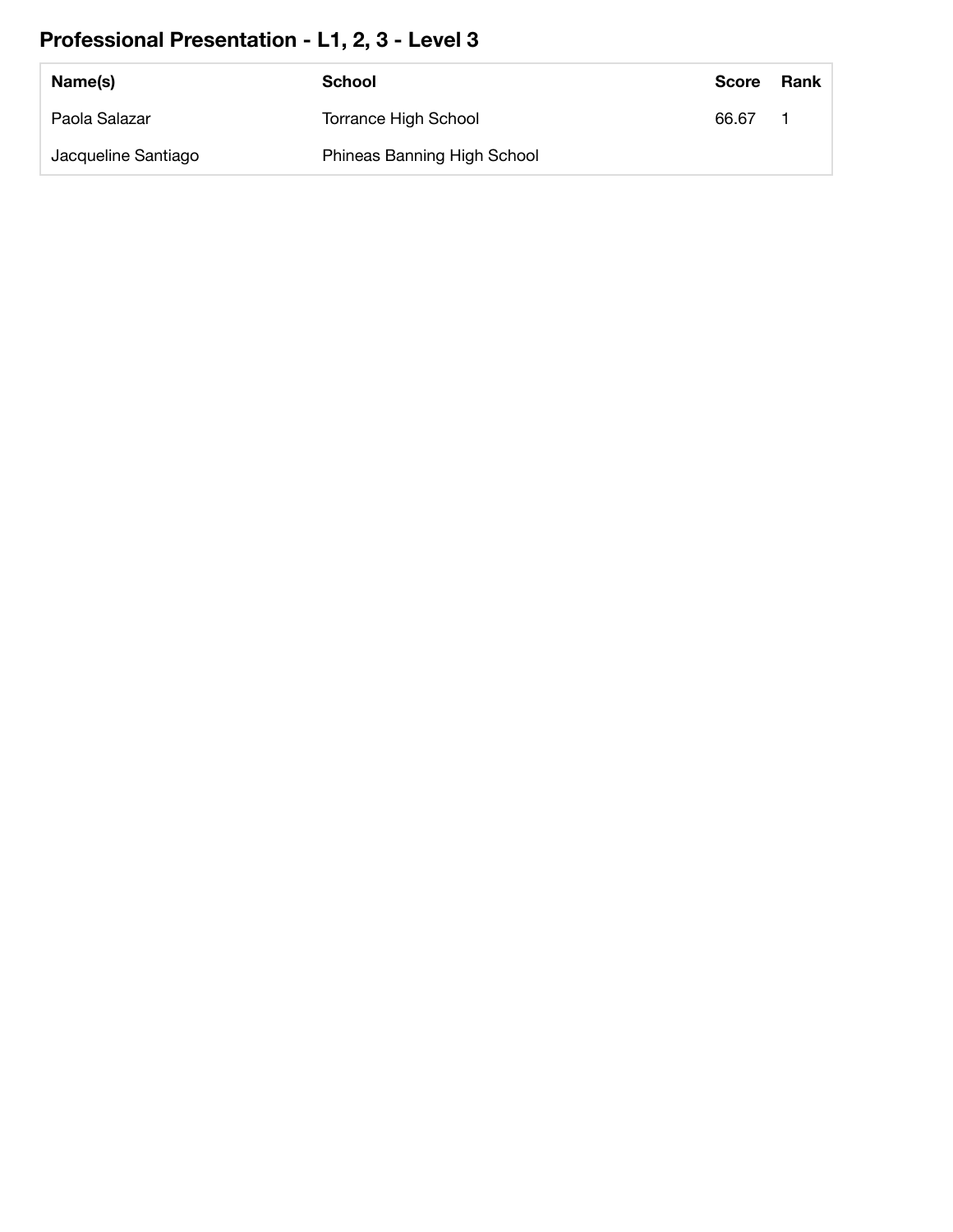# **Public Policy Advocate - L1, 2, 3 - Level 3**

| Name(s)      | School                       | <b>Score</b> | <b>Rank</b> |
|--------------|------------------------------|--------------|-------------|
| Grant Oshita | Alhambra Unified High School | 62.33        |             |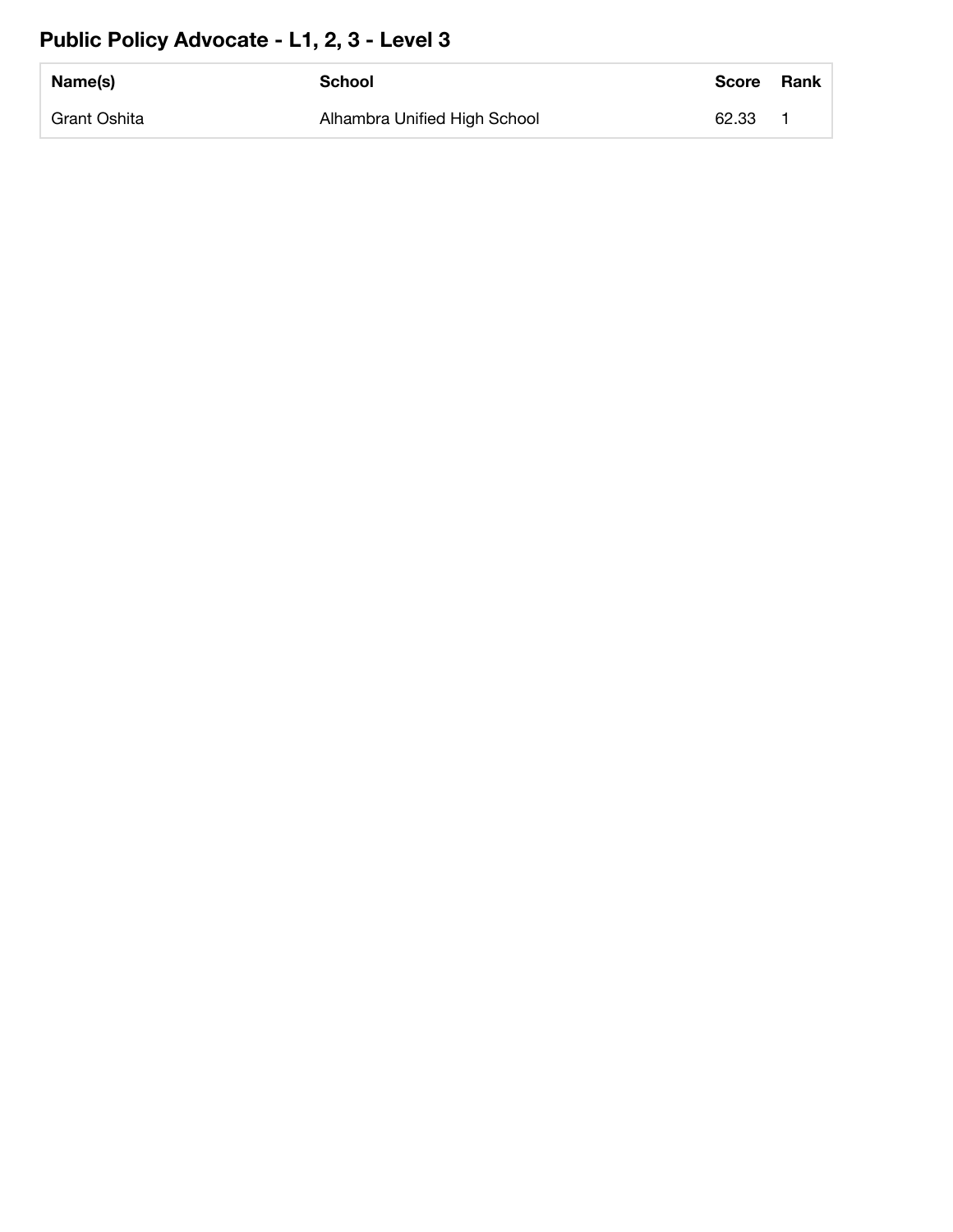# **Repurpose and Redesign - L1, 2, 3 - Level 3**

| Name(s)                                       | <b>School</b>                | <b>Score</b> | Rank |
|-----------------------------------------------|------------------------------|--------------|------|
| Margarita Guiterrez                           | Alhambra Unified High School | 79.50        | -2   |
| <b>Edward Quezada</b><br><b>Victor Alanis</b> | Paramount High School        | 78.00        | - 3  |
| Lisa Tran                                     | Fountain Valley High School  | 88.50        |      |
| Danilea Reinoso                               | Alhambra Unified High School |              |      |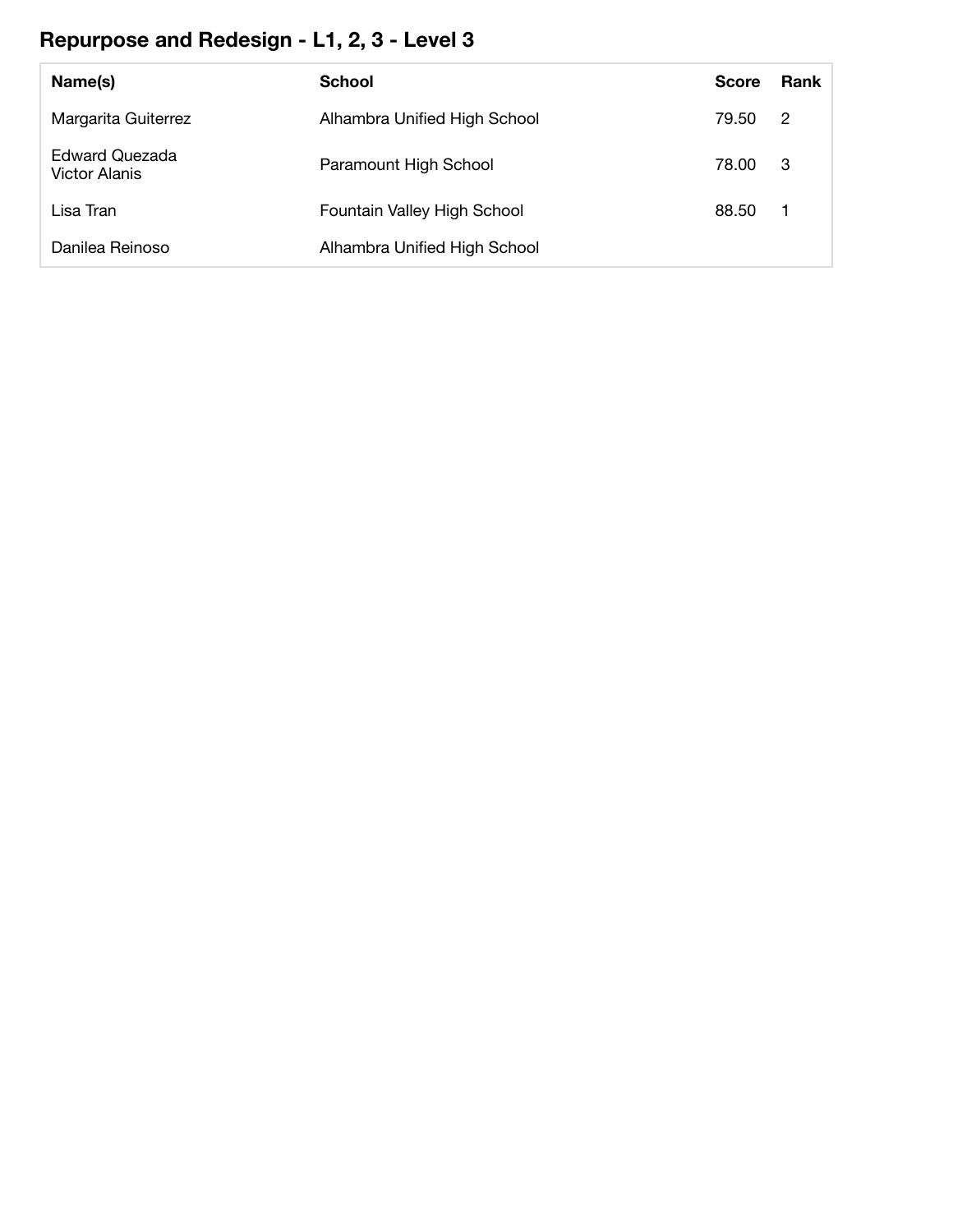# **Room Design - L1, 2, 3 - Level 1**

| Name(s)        | School                       | <b>Score</b> | Rank           |
|----------------|------------------------------|--------------|----------------|
| Minh Ngoc Le   | Kazuo Masuda Middle School   | 87.33        | $\overline{2}$ |
| Nancy Arouk    | Kazuo Masuda Middle School   | 83.33 3      |                |
| Nicholas Cox   | Kazuo Masuda Middle School   | 90.00        | - 1            |
| Nicole Rinaldi | Alvarado Intermediate School |              |                |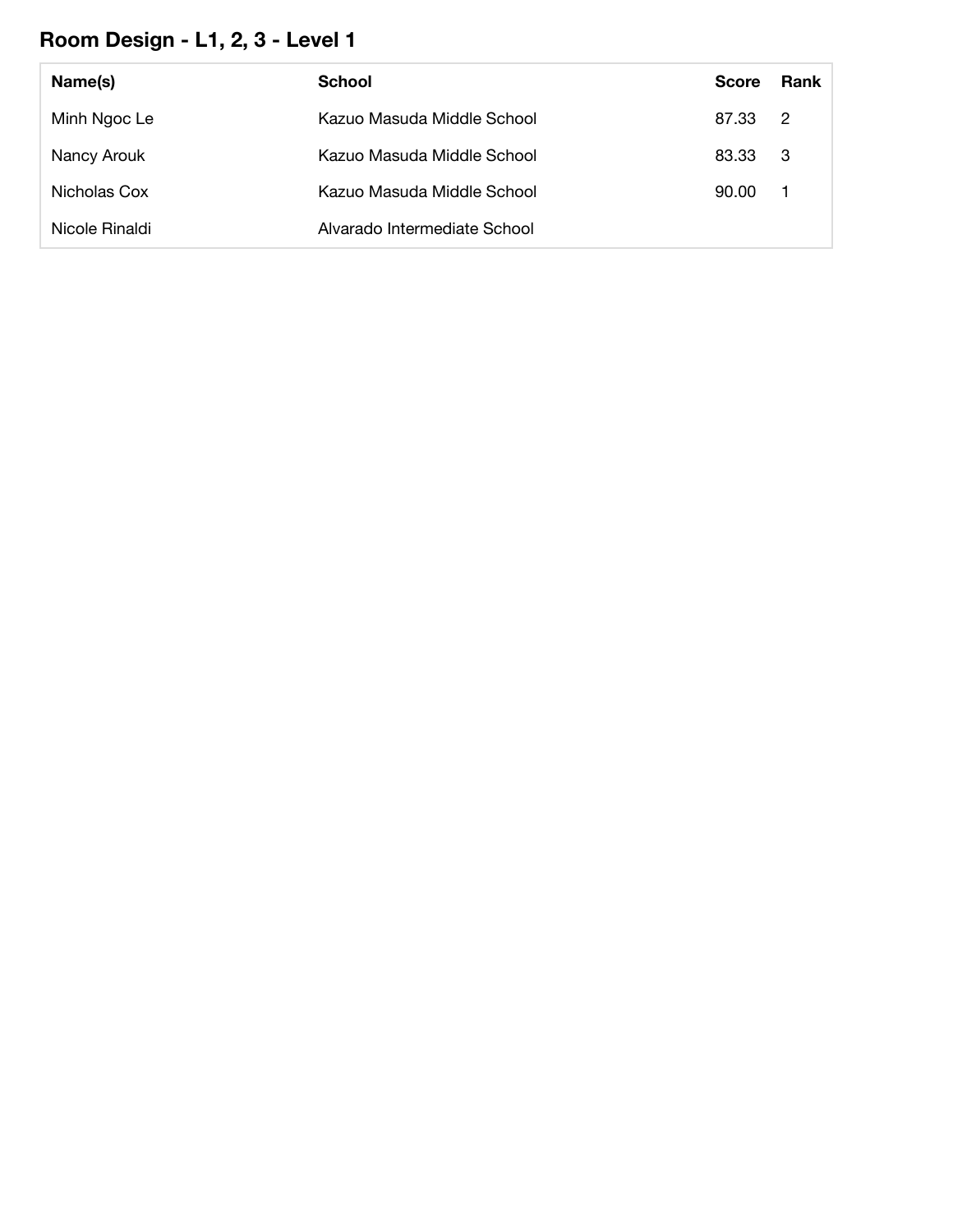# **Room Design - L1, 2, 3 - Level 3**

| Name(s)      | School                      | <b>Score</b> | <b>Rank</b> |
|--------------|-----------------------------|--------------|-------------|
| Vyana Nguyen | Fountain Valley High School | 96.00        |             |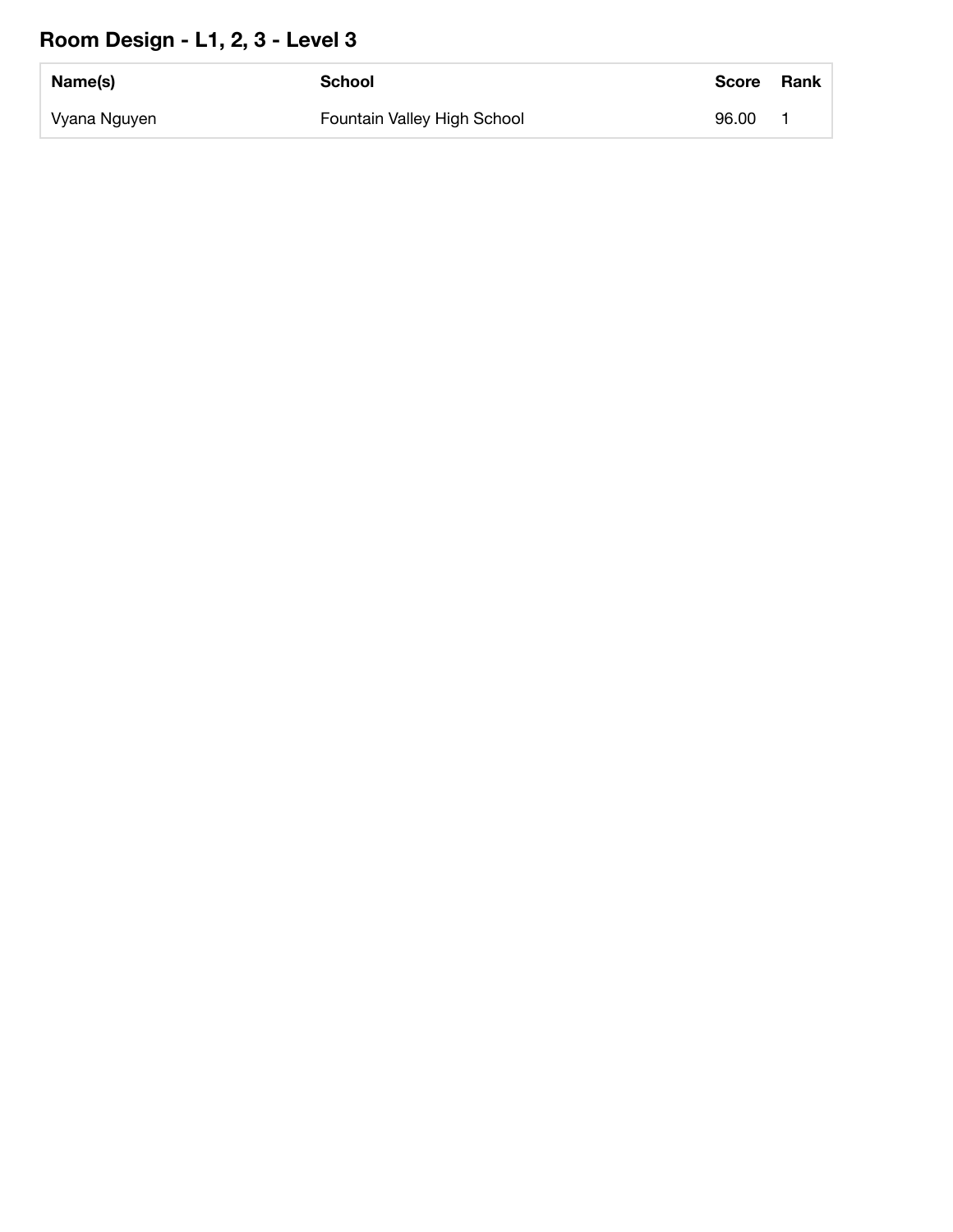# **Room Design - L1, 2, 3 - Level 2**

| Name(s)      | <b>School</b>      | Score | <b>Rank</b> |
|--------------|--------------------|-------|-------------|
| Joslyn Casey | Marina High School | 87.33 |             |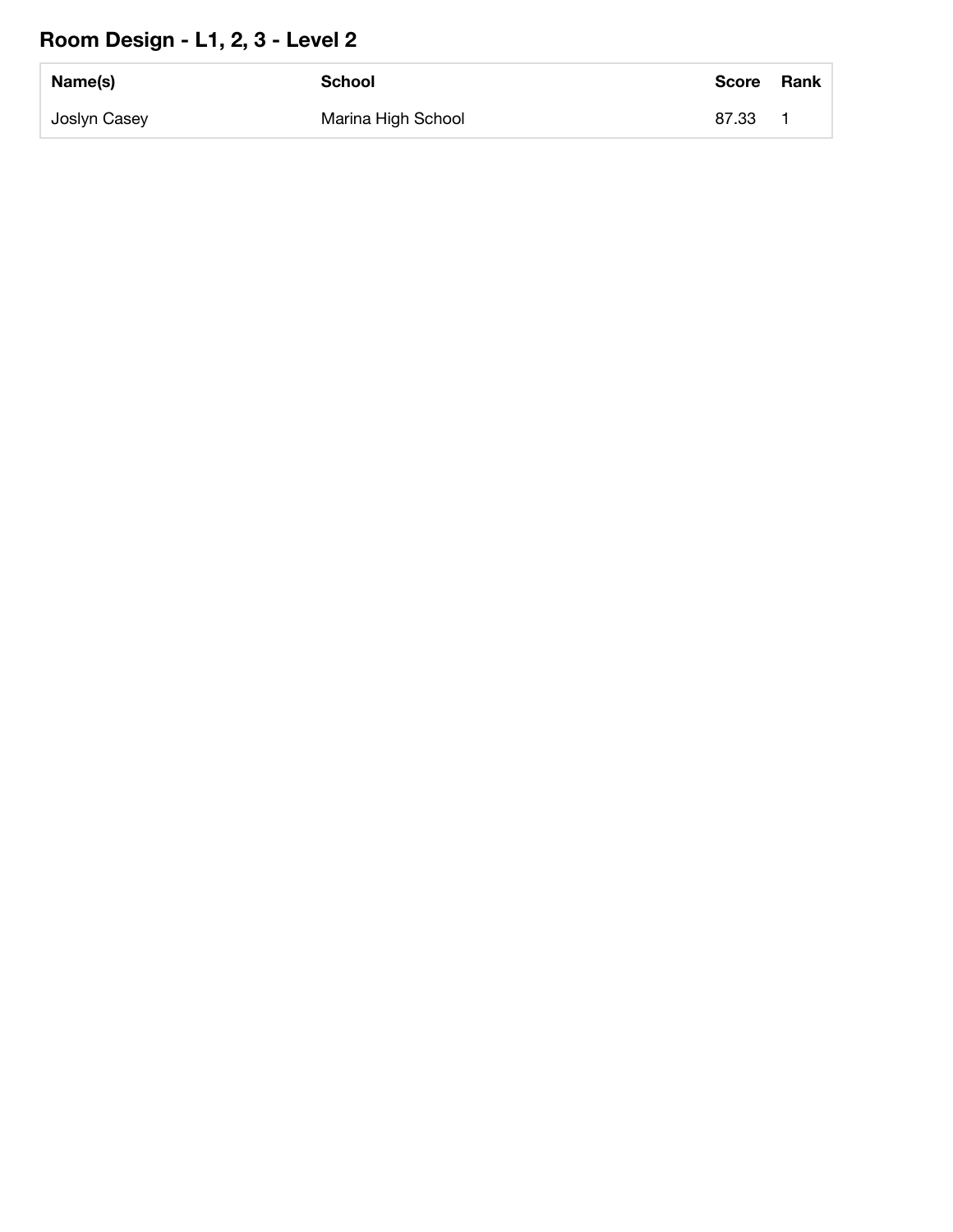# **Salad Preparation - L1, 2, 3 - Level 2**

| Name(s)               | <b>School</b>              | <b>Score</b> | <b>Rank</b> |
|-----------------------|----------------------------|--------------|-------------|
| Davis Van Dyke        | Edison High School         | 83.33        | - 3         |
| <b>Brandon Willey</b> | Marina High School         | 87.67        | -2          |
| Millana Anderson      | Newport Harbor High School |              |             |
| Casey Piovesian       | Newport Harbor High School | 89.67        |             |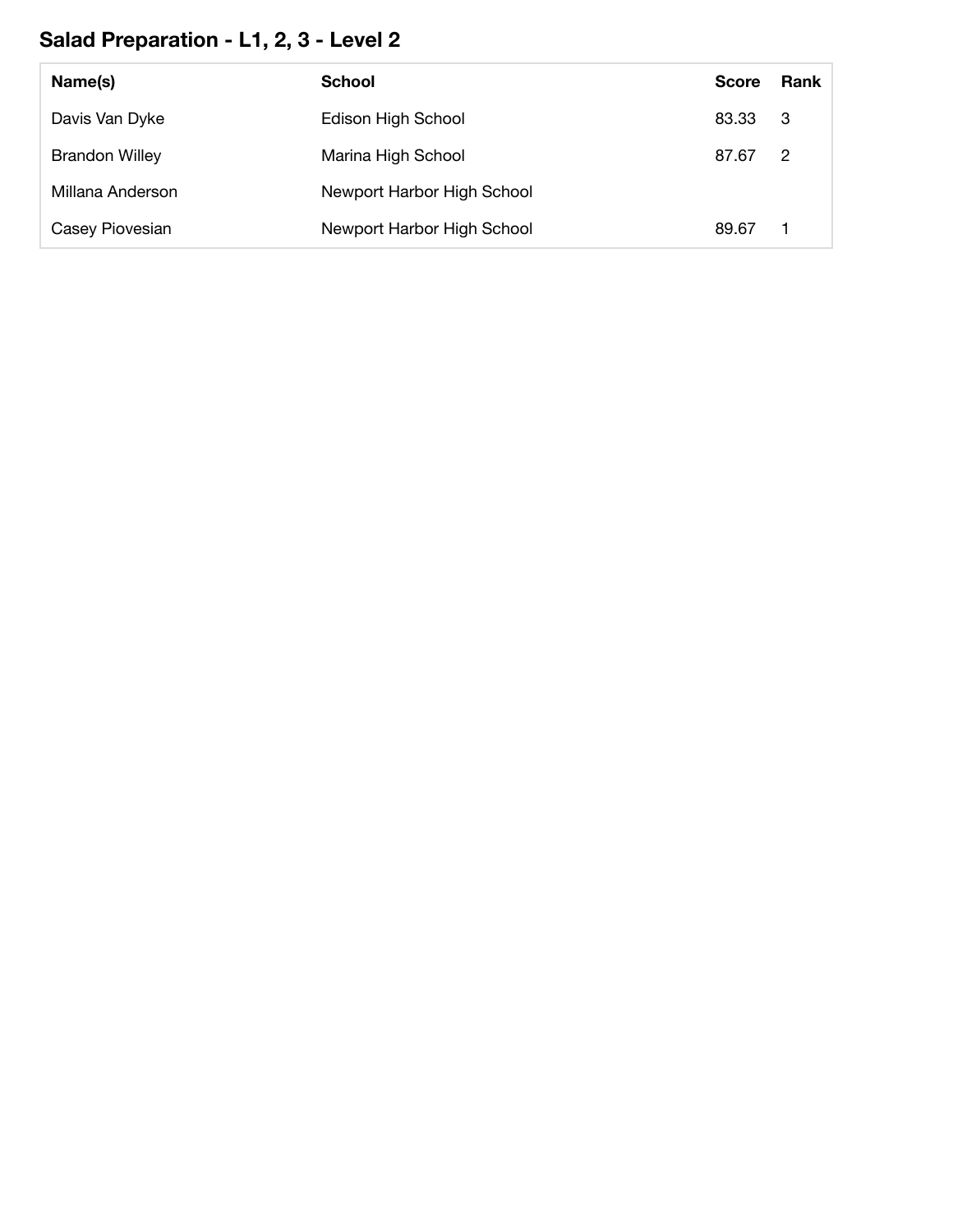# **Salad Preparation - L1, 2, 3 - Level 3**

| Name(s)                 | <b>School</b>                | <b>Score</b> | <b>Rank</b> |
|-------------------------|------------------------------|--------------|-------------|
| Vivian Nguyen           | Fountain Valley High School  |              |             |
| Ashley Hogan            | Edison High School           |              |             |
| Anthony Lee             | Huntington Beach High School |              |             |
| David Moreno            | Newport Harbor High School   | 82.33        | 2           |
| Maribel Vasquez         | John Muir High School        |              |             |
| Adrianna Rodriguez      | Edison High School           |              |             |
| <b>Timothy Arambula</b> | Edison High School           |              |             |
| Javier Barrera          | Newport Harbor High School   | 82.67        |             |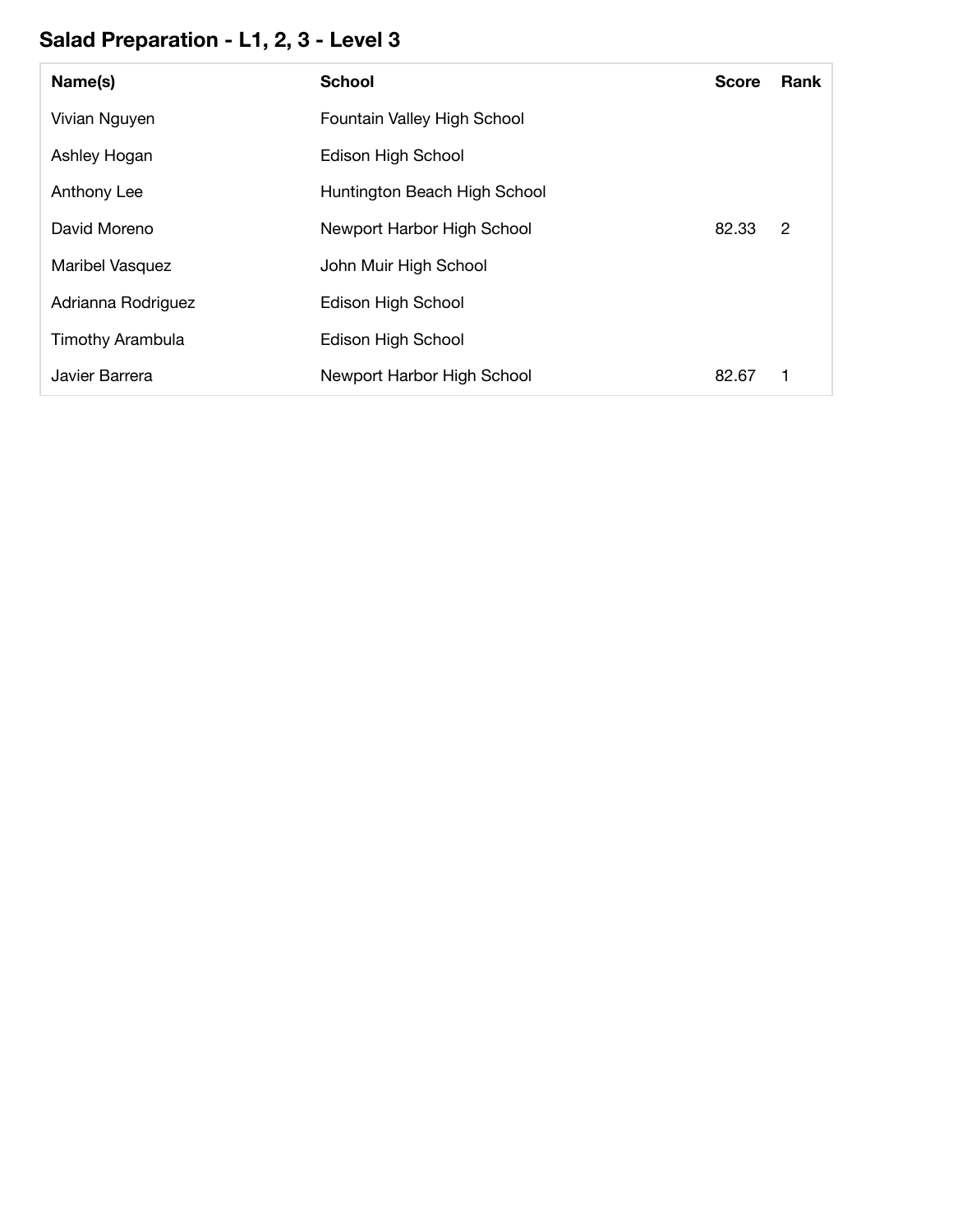# **Salad Preparation - L1, 2, 3 - Level 1**

| Name(s)                   | <b>School</b>                 | <b>Score</b> | Rank           |
|---------------------------|-------------------------------|--------------|----------------|
| Christian Tang            | Alvarado Intermediate School  | 79.33        | $\overline{4}$ |
| Sharick Jaramillo Morales | Eleanor J. Toll Middle School | 88.00        | - 1            |
| Vivian Lee                | Alvarado Intermediate School  | 75.00        | -5             |
| Jacky Xie                 | Alvarado Intermediate School  | 80.00        | -3             |
| Natalie Munoz             | Alvarado Intermediate School  | 85.33        | 2              |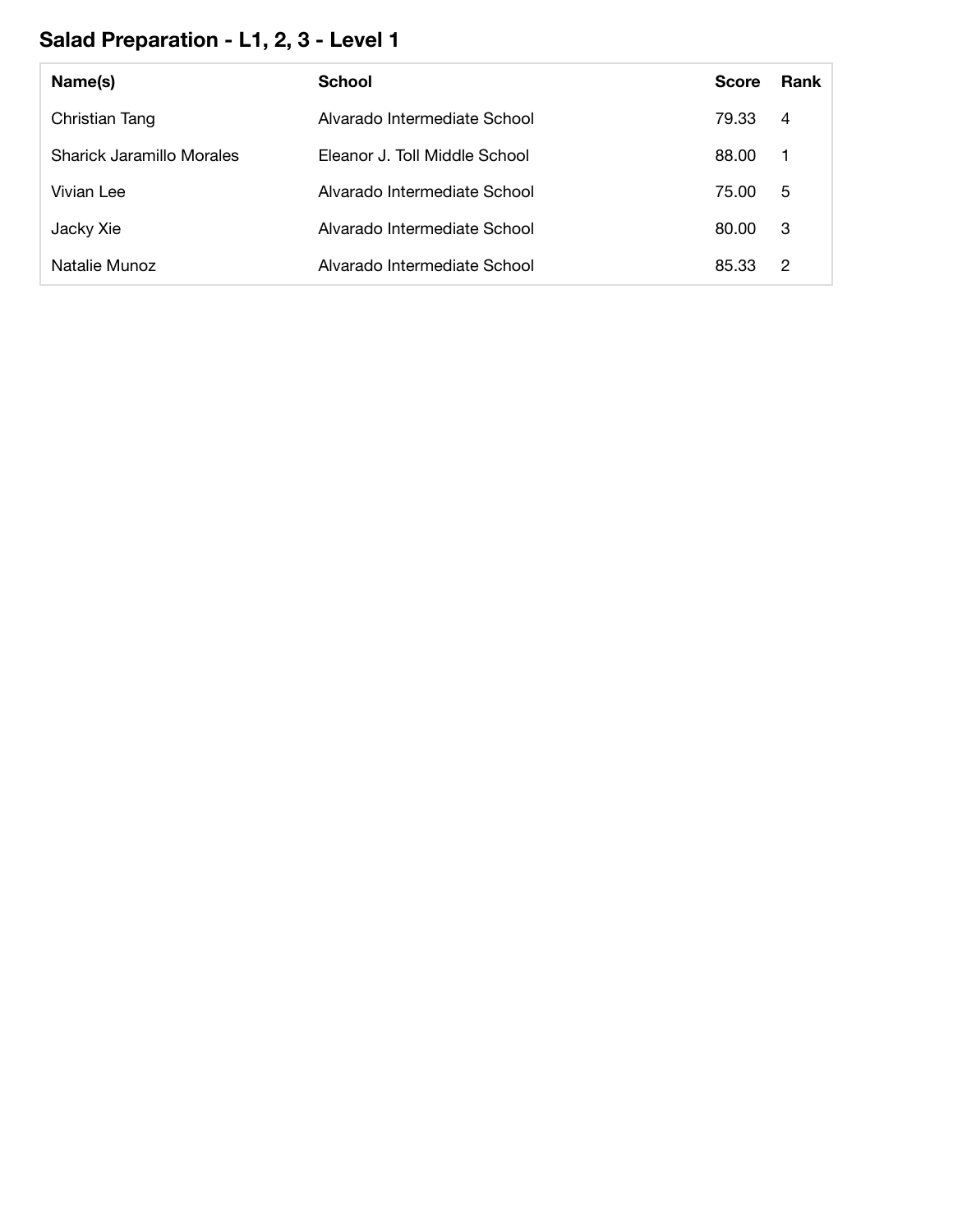# **Sewing Construction - L1, 2 - Level 2**

| Name(s)         | <b>School</b>           | <b>Score</b> | <b>Rank</b>    |
|-----------------|-------------------------|--------------|----------------|
| Mai Vo          | Westminster High School | 72.67        | -3             |
| Pragna Chennuri | West High School        | 81.67        |                |
| Kaylie Nguyen   | Westminster High School | 63.33        | -4             |
| Saumya Swati    | West High School        | 76.67        | $\overline{2}$ |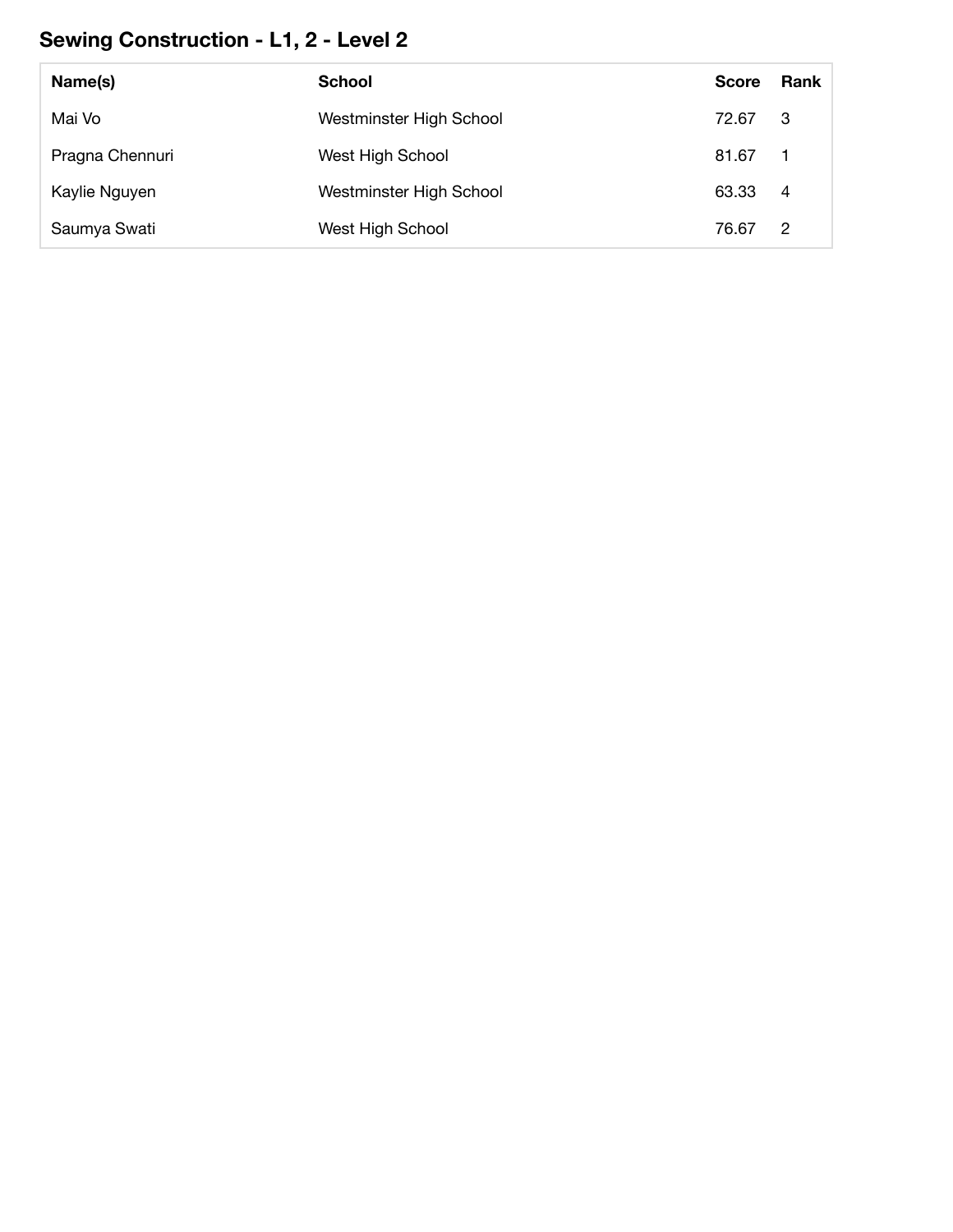# **Sewing Construction - L1, 2 - Level 1**

| Name(s)      | School                     | <b>Score</b> | <b>Rank</b> |
|--------------|----------------------------|--------------|-------------|
| Chloe Nguyen | Kazuo Masuda Middle School | 90.00        |             |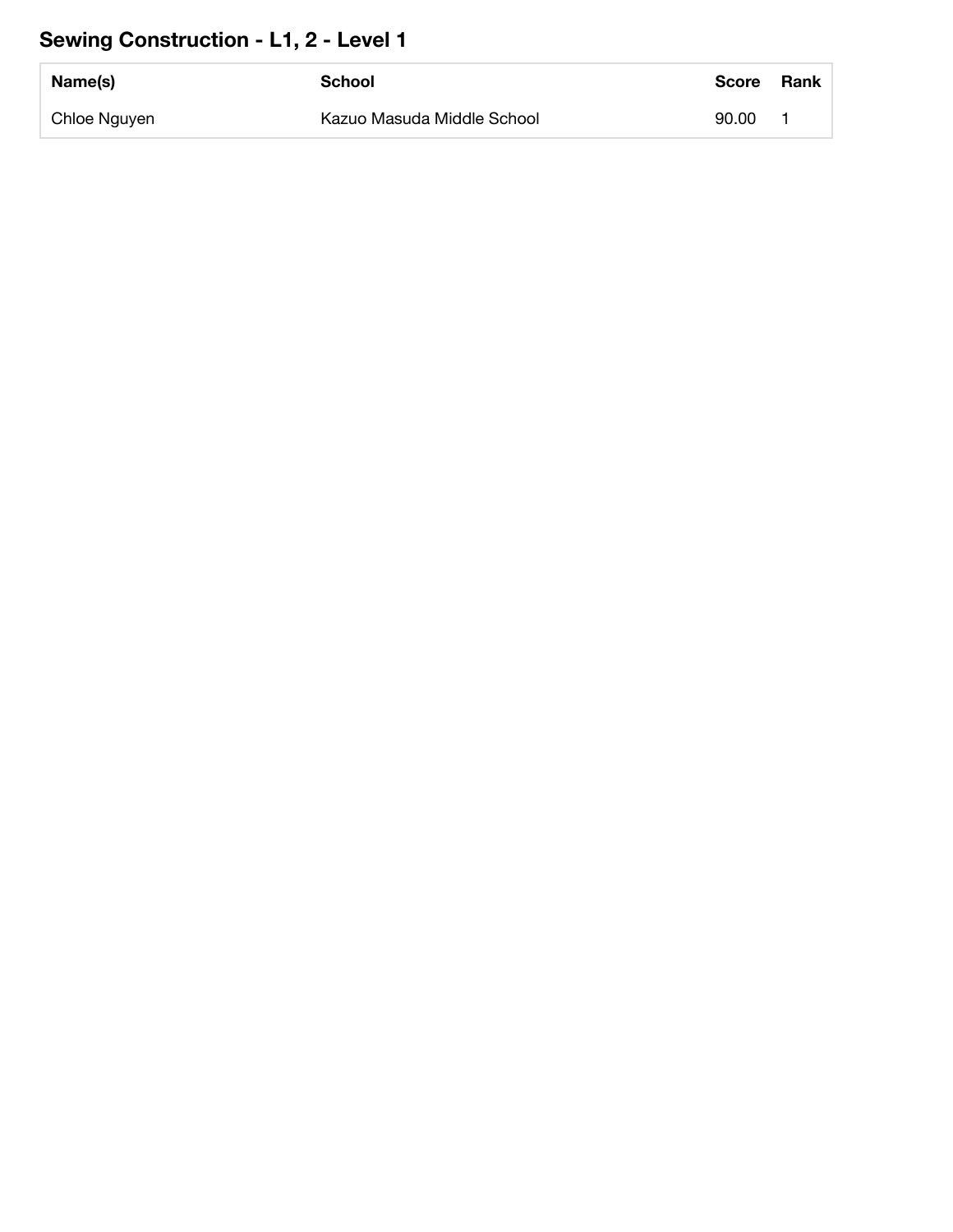# **Sports Nutrition - L1, 2, 3 - Level 1**

| Name(s)     | School                     | <b>Score</b> | Rank |
|-------------|----------------------------|--------------|------|
| Jessica Hay | Kazuo Masuda Middle School | 82.83        |      |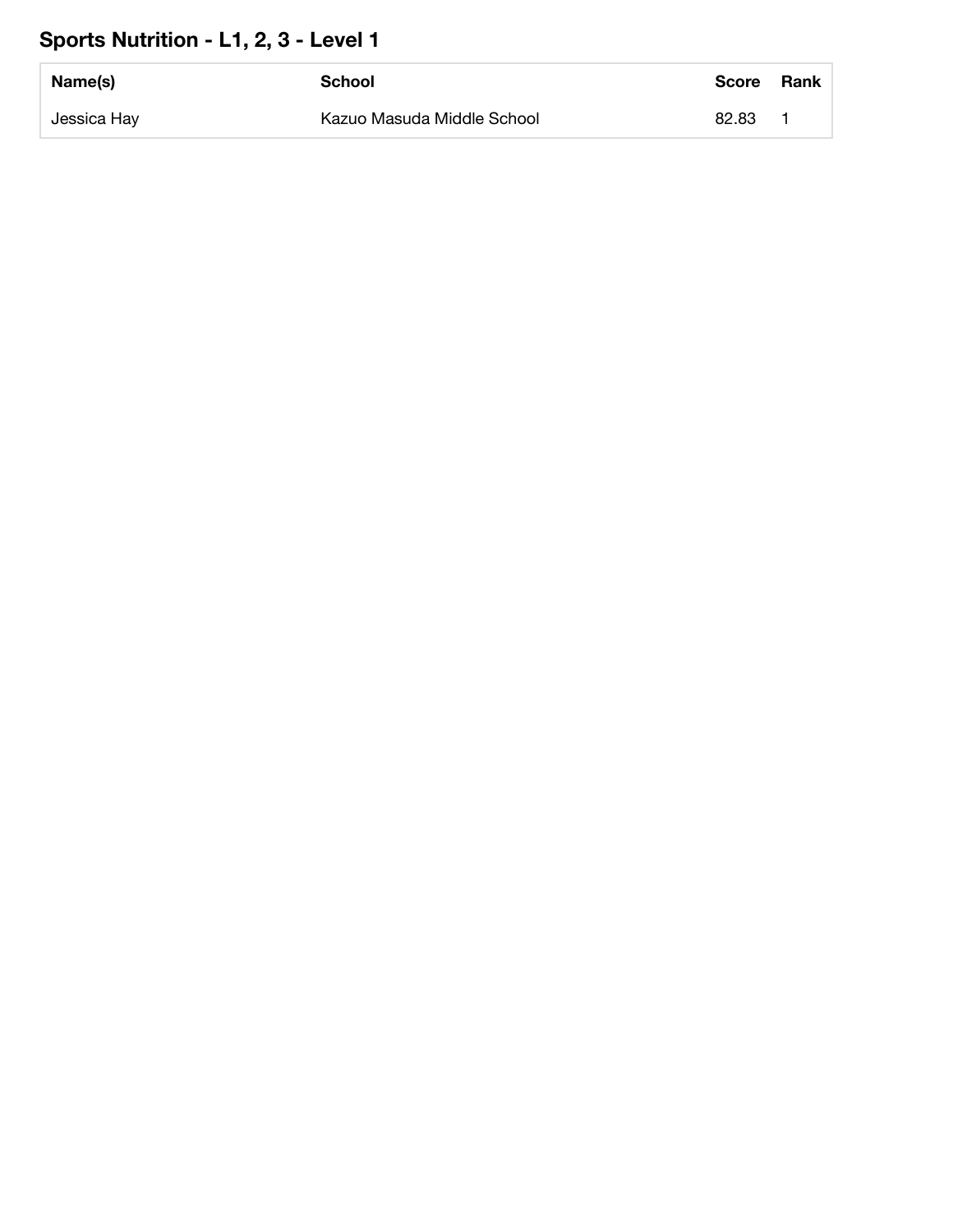#### **Sports Nutrition - L1, 2, 3 - Level 2**

| Name(s)                                     | School              | <b>Score</b> | Rank |
|---------------------------------------------|---------------------|--------------|------|
| Vivian Lau<br>Pauline Kim<br>Natalie Saelao | Rowland High School | 83.17        |      |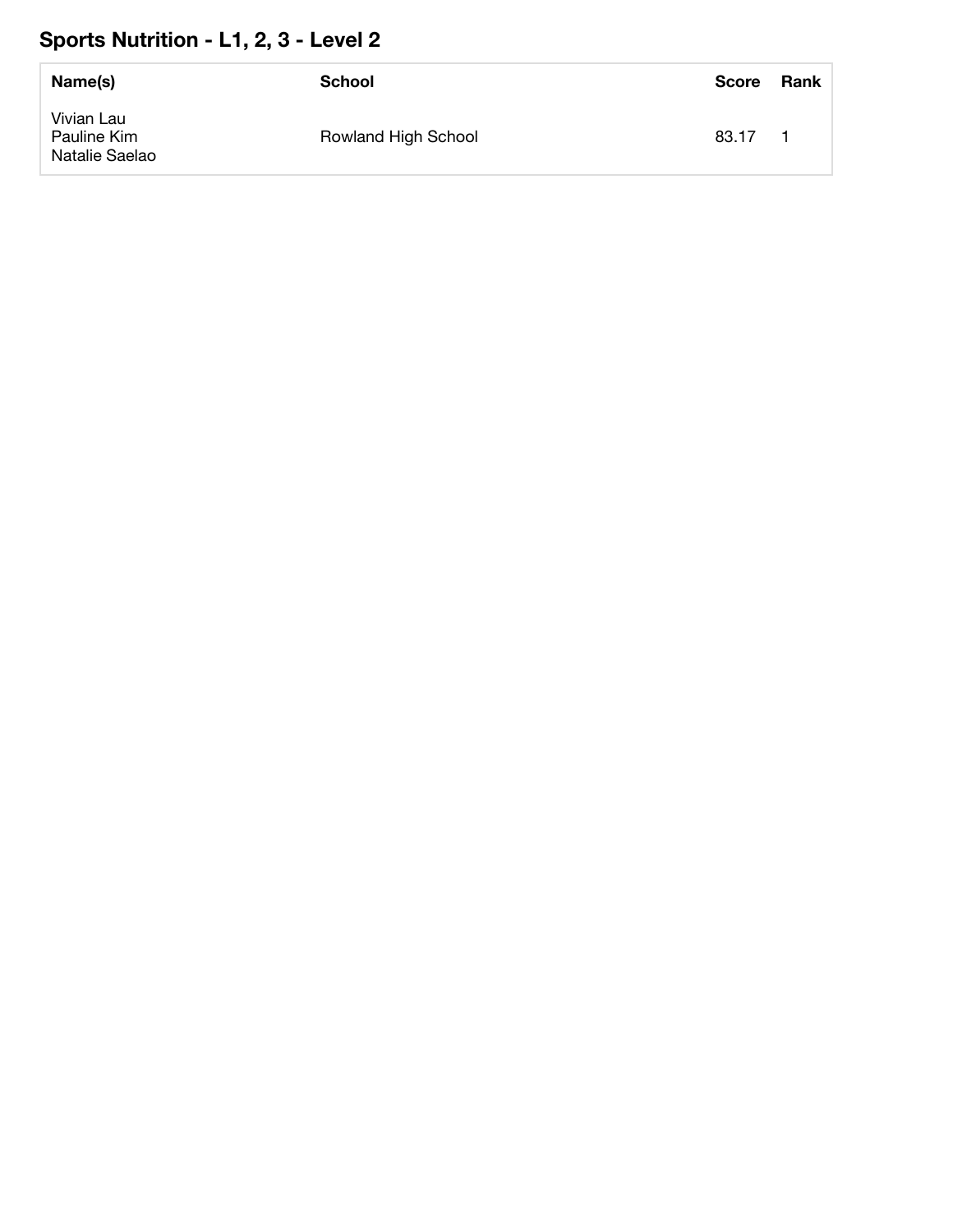# **Sustainabilty Challenge - L1, 2, 3 - Level 3**

| Name(s)                                        | <b>School</b>                | <b>Score</b> | Rank           |
|------------------------------------------------|------------------------------|--------------|----------------|
| Queeny Zhang                                   | Alhambra Unified High School | 72.67        | $\mathbf{1}$   |
| Jeffrey Ngo                                    | Rowland High School          | 60.00        | $\overline{4}$ |
| Miriam Pineda-Gonzalez<br><b>Dulce Perez</b>   | Paramount High School        | 64.67        | 2              |
| Justin Thai<br><b>Tyler Pham</b><br>Derek Tran | Alhambra Unified High School | 62.67        | 3              |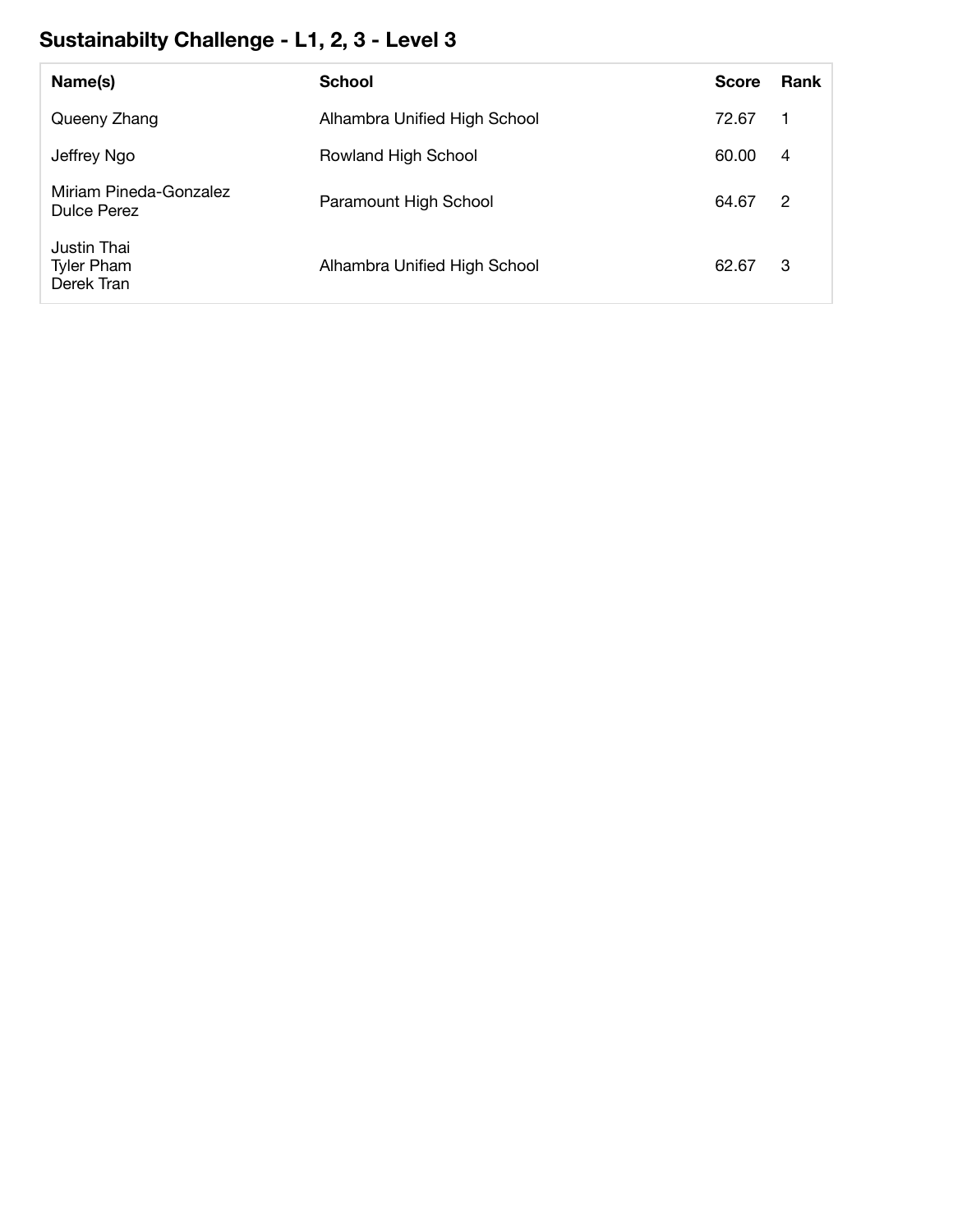#### **Teach and Train - L3\*\* - Level 3**

| Name(s)                  | School                | <b>Score</b> | Rank |
|--------------------------|-----------------------|--------------|------|
| <b>Priscilla Cacenes</b> | Paramount High School |              |      |
| Liselle Lara             | Paramount High School | 84.00        |      |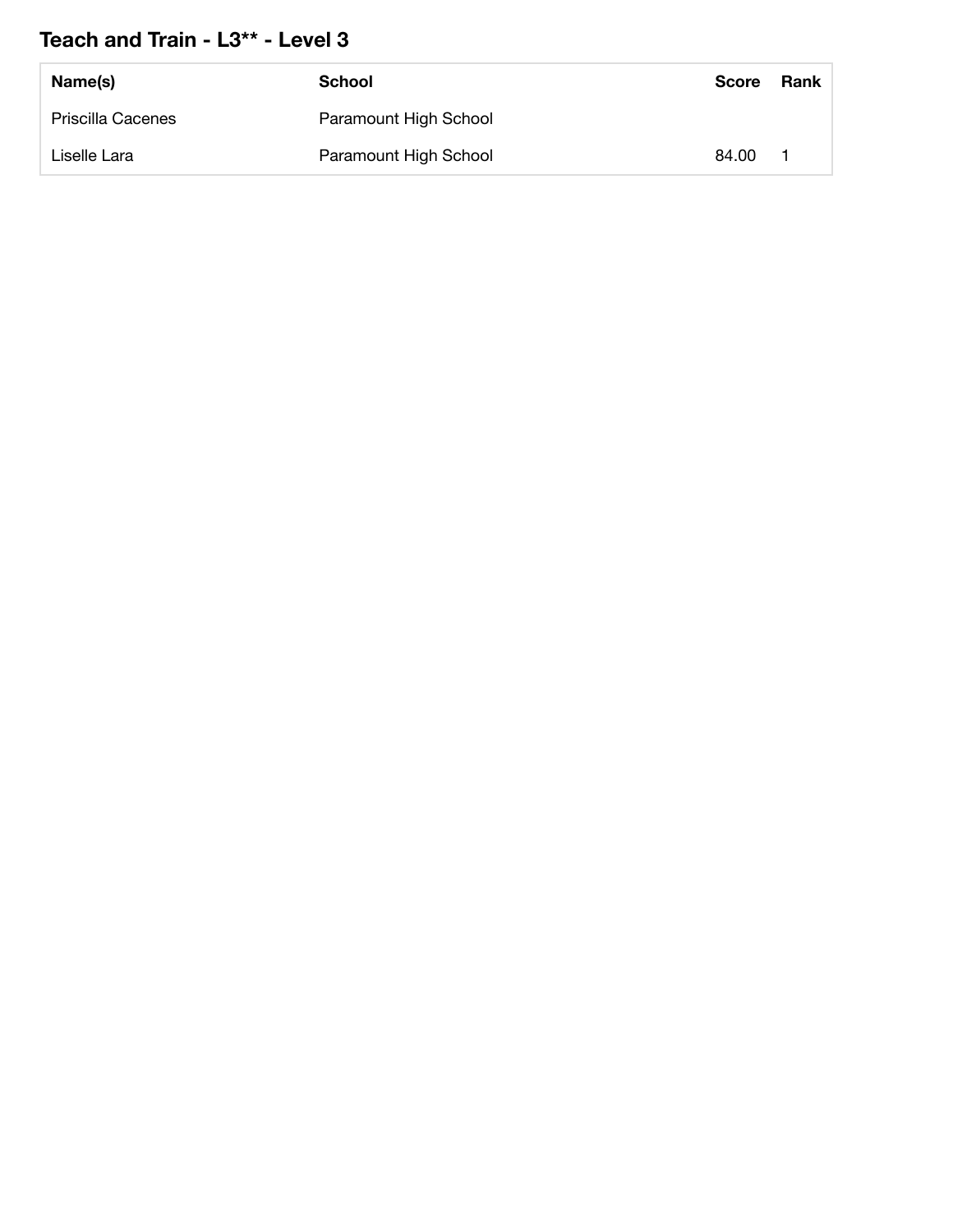#### **Parliamentary Procedure - L1, 2, 3**

| Name(s) | <b>School</b>       | <b>Score</b> | Rank |
|---------|---------------------|--------------|------|
| N/A     | Rowland High School |              |      |

#### **Family and Consumer Sciences, California Department of Education**

1430 N Street, Suite 4202 | Sacramento, CA 95814

(916) 319-0890 | (916) 319-0166 Fax

#### CONTACT US | FCCLA, Inc. | FCSTAC | CDE

No person shall, on the grounds of sex, race, color, national origin, or handicap, be excluded from participation in, be denied the benefit of, or be subject to

discrimination under this program.





Copyright © 2020 **CA FCCLA**  $\bf{Q}$ **A** Sign In to Edit this Site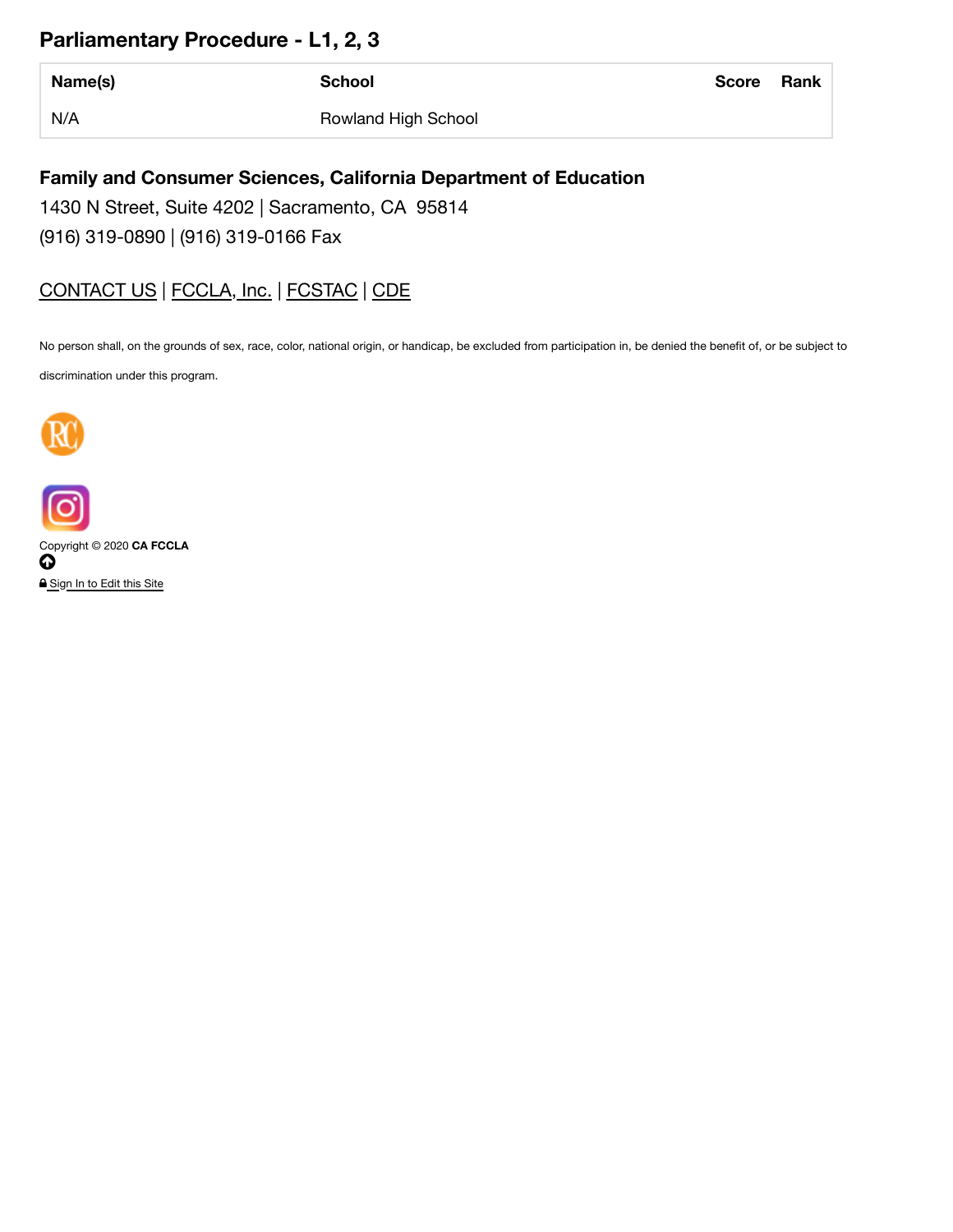

# **CA FCCLA**

# **CA FCCLA - The California Affiliate of FCCLA**

**STAR Region Qualifying Competition Results for Region 10**

# Region 10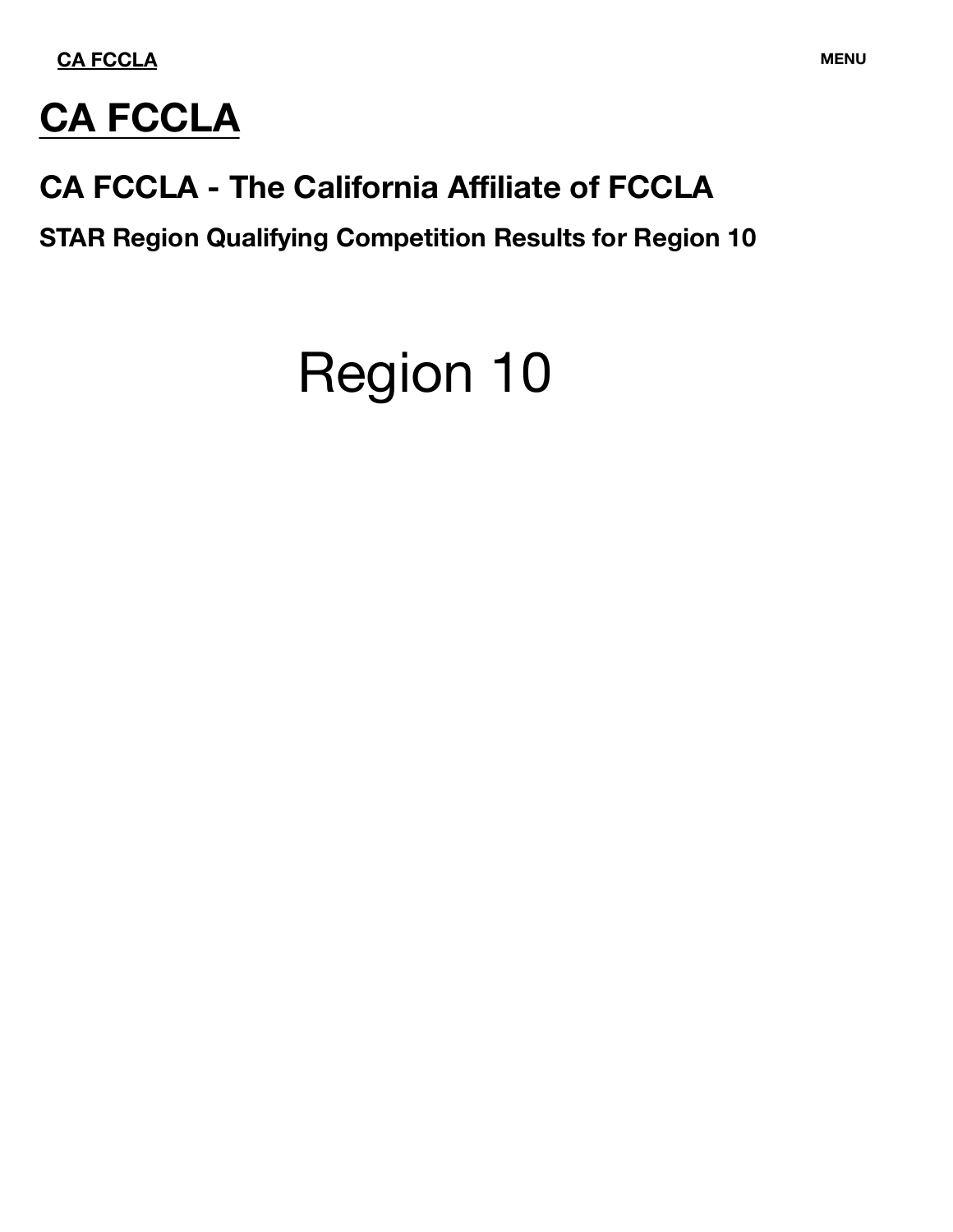#### **Baking and Pastry - L3\*\* - Level 3**

| Name(s)                        | <b>School</b>          | <b>Score</b> | Rank |
|--------------------------------|------------------------|--------------|------|
| Evelyn Hernandez<br>Umme Uddin | Centennial High School |              |      |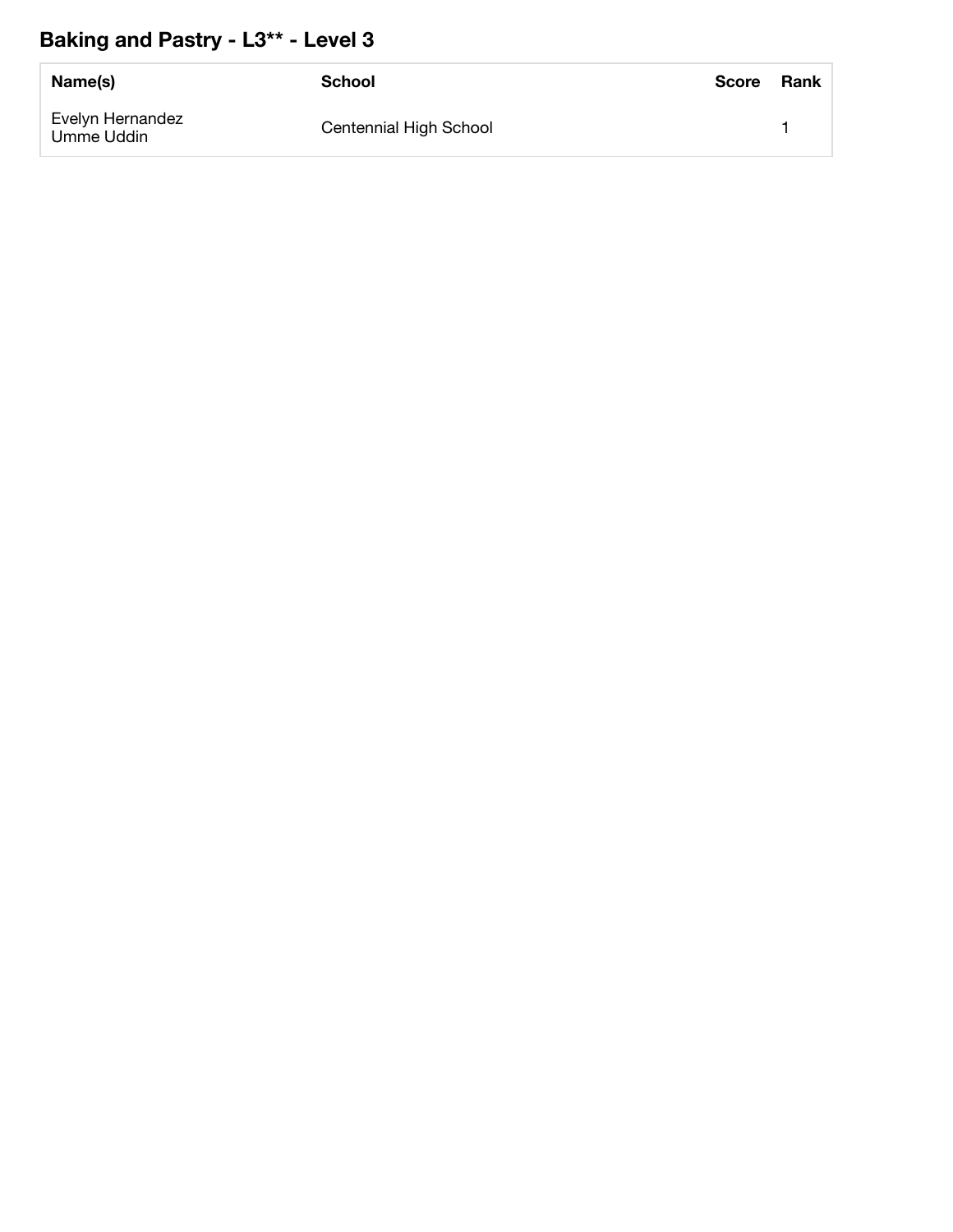#### **CD Advanced Presentaion Cakes - L2 - Level 2**

| Name(s)               | <b>School</b>                            | <b>Score</b> | <b>Rank</b>  |
|-----------------------|------------------------------------------|--------------|--------------|
| Kassandra Gonzales    | California School for the Deaf-Riverside | 95.00        | 4            |
| Angelia Zavala        | Redlands High School                     | 95.50        | -3           |
| Esther Cho            | California School for the Deaf-Riverside | 98.00        | $\mathbf{1}$ |
| <b>Destiny Saubel</b> | Rancho Mirage High School                | 96.50        | -2           |
| Monserrat Murillo     | California School for the Deaf-Riverside | 90.00        | 6            |
| Sophia Castleberry    | Rancho Mirage High School                | 93.50        | 5            |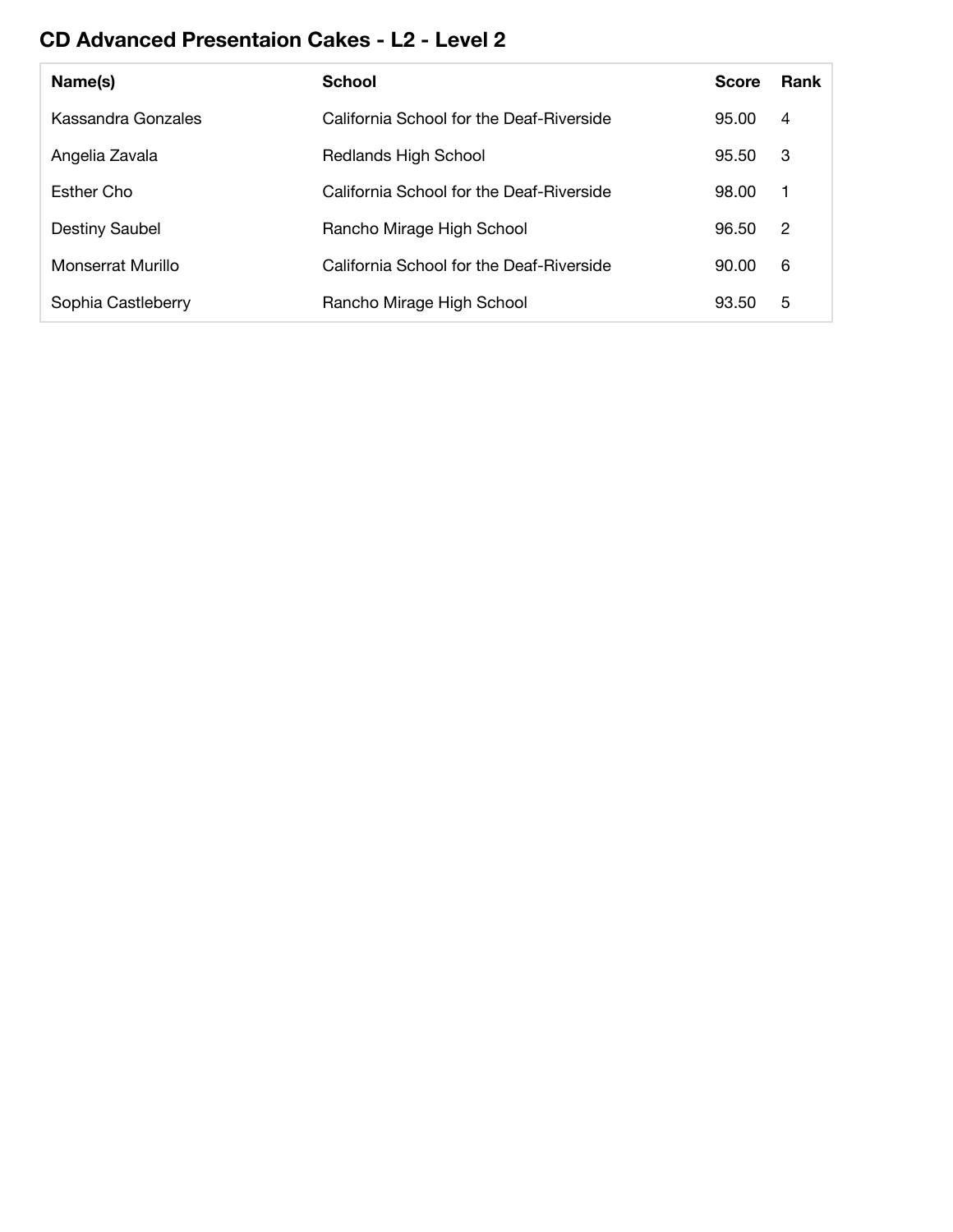#### **CD Appetizers - L2 - Level 2**

| Name(s)                | <b>School</b>             | <b>Score</b> | Rank |
|------------------------|---------------------------|--------------|------|
| Serena Tamez           | Rancho Mirage High School | 91.50 1      |      |
| Sean Merlin            | Rancho Mirage High School | 84.00 2      |      |
| Cristian Padilla Rocha | Rancho Mirage High School | 80.50        | - 3  |
| Jesus Cabriales Flores | Rancho Mirage High School |              |      |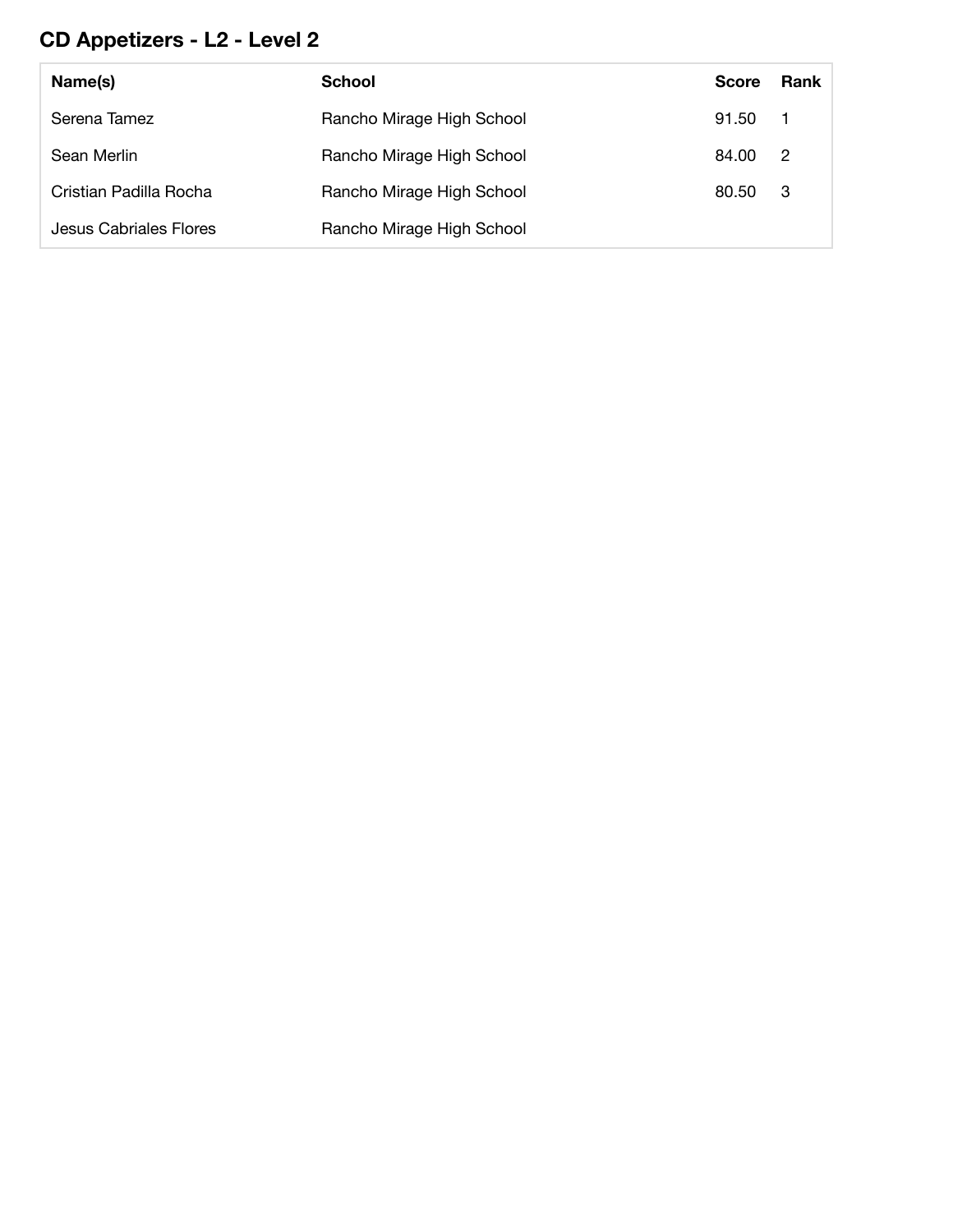#### **CD Art Display - L1 - Level 1**

| Name(s)        | School                        | <b>Score</b> | <b>Rank</b> |
|----------------|-------------------------------|--------------|-------------|
| Caitlyn Clavel | Ysmael Villegas Middle School | 85.00        |             |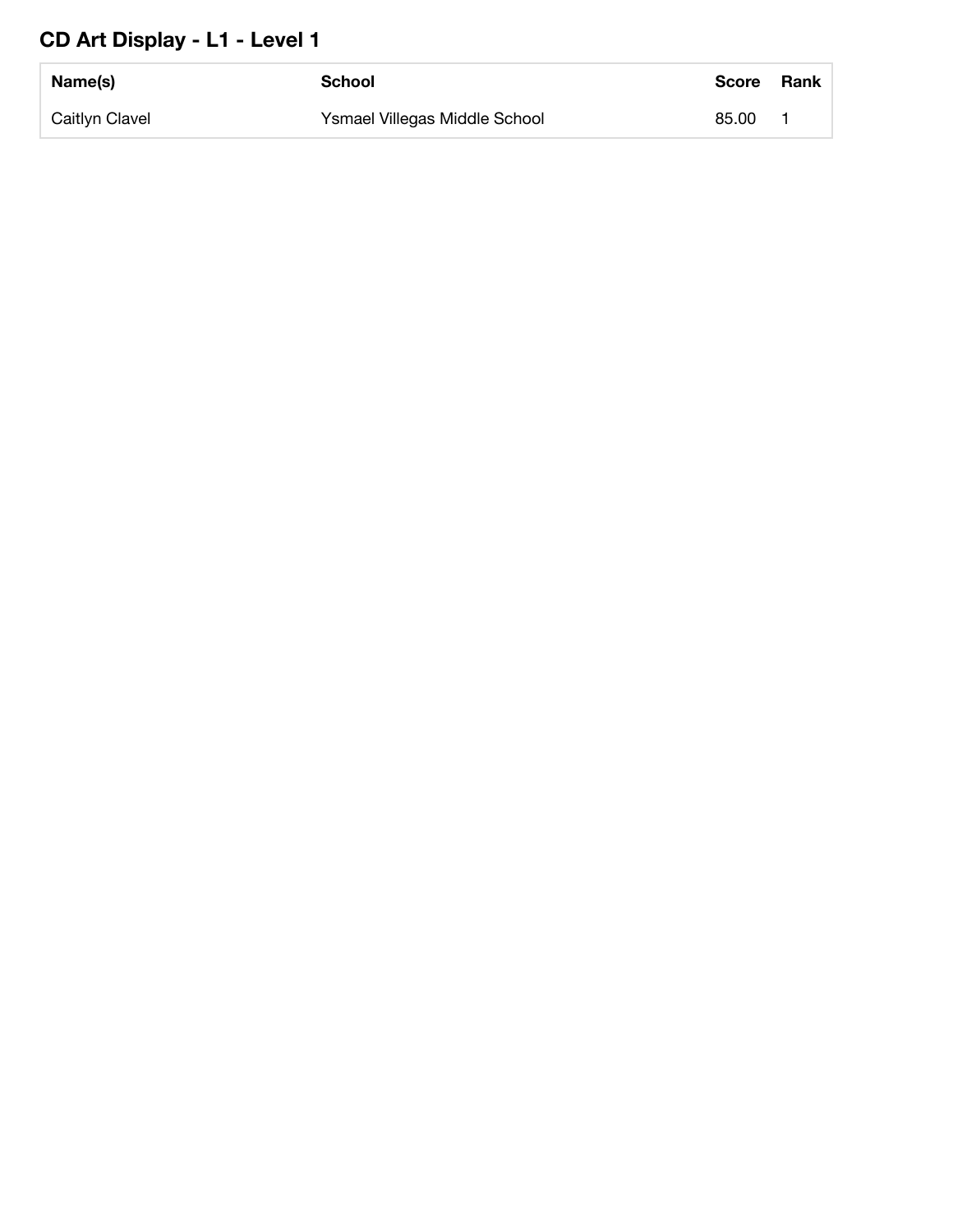#### **CD Breads - L3 - Level 3**

| Name(s)                 | School                    | <b>Score</b> | Rank |
|-------------------------|---------------------------|--------------|------|
| Nicole Rodriguez-Verdin | Rancho Mirage High School | 97.50        |      |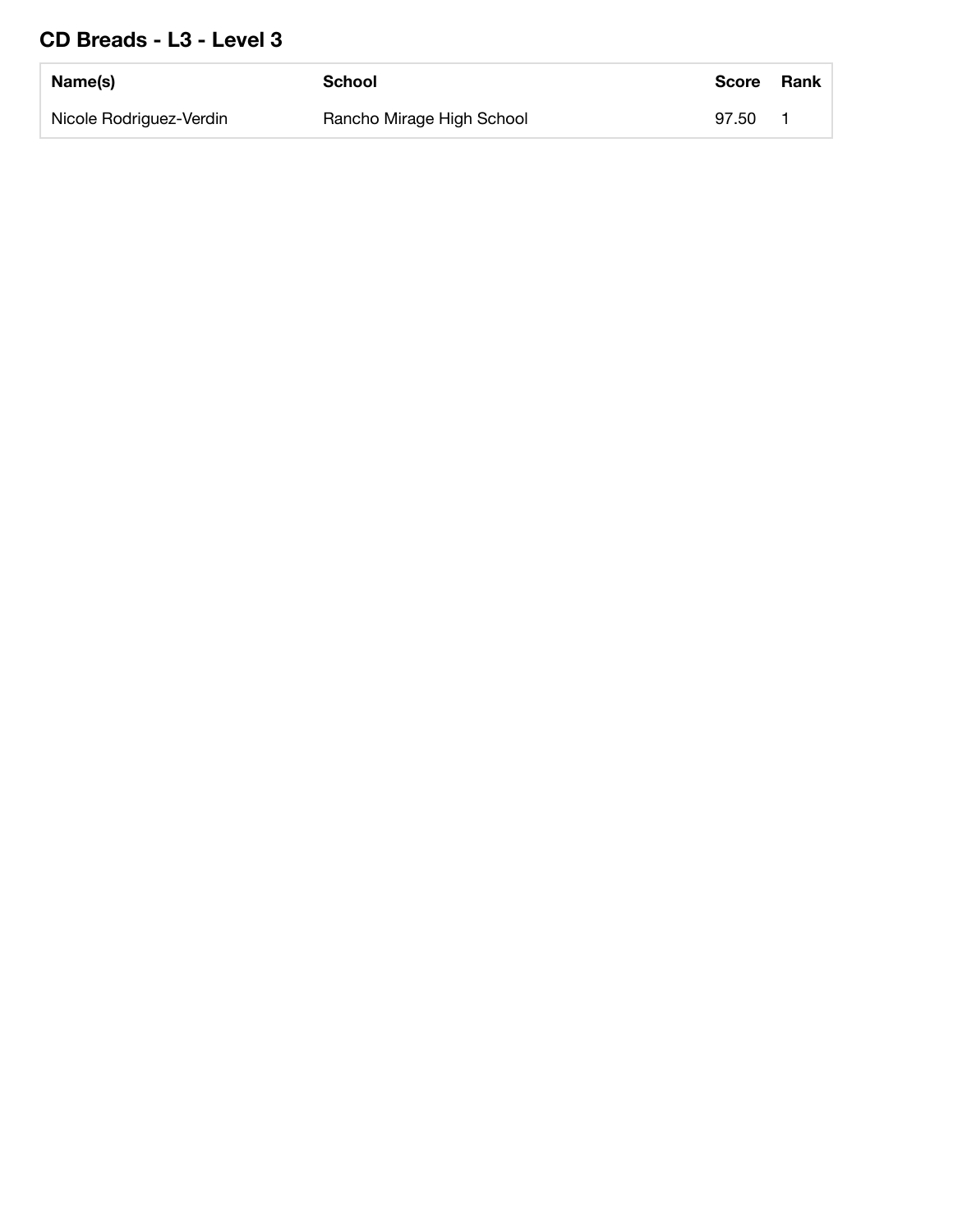#### **CD Decorated Wedding Cakes - L3 - Level 3**

| Name(s)   | <b>School</b>               | <b>Score</b> | Rank |
|-----------|-----------------------------|--------------|------|
| Emma Kidd | <b>Redlands High School</b> | 90.50        |      |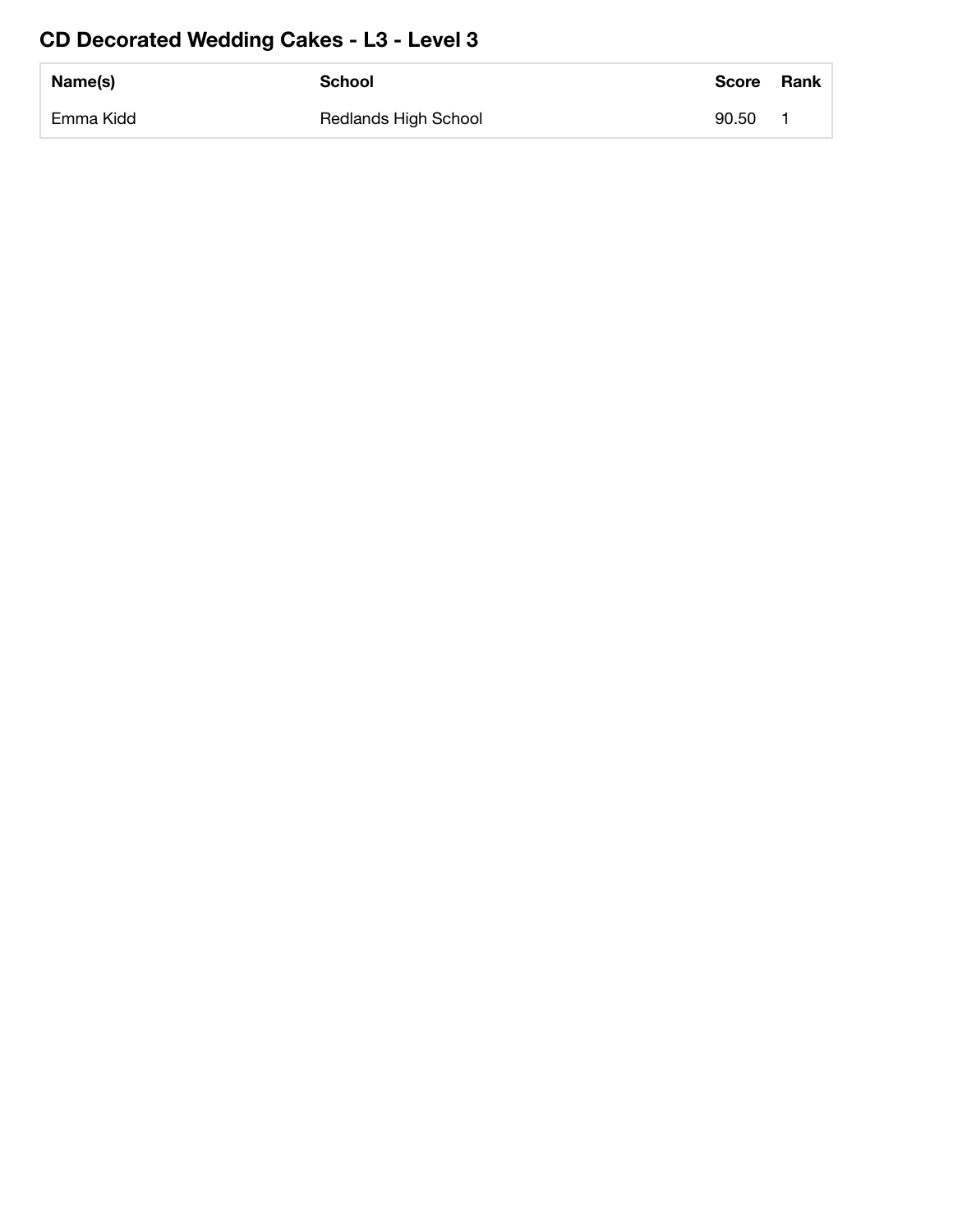#### **CD Patisserie - L3 - Level 3**

| Name(s)               | School                    | <b>Score</b> | Rank           |
|-----------------------|---------------------------|--------------|----------------|
| Kira Smelcer          | Rancho Mirage High School | 98.50        |                |
| <b>Trinity Levine</b> | Rancho Mirage High School | 88.00        | $\overline{2}$ |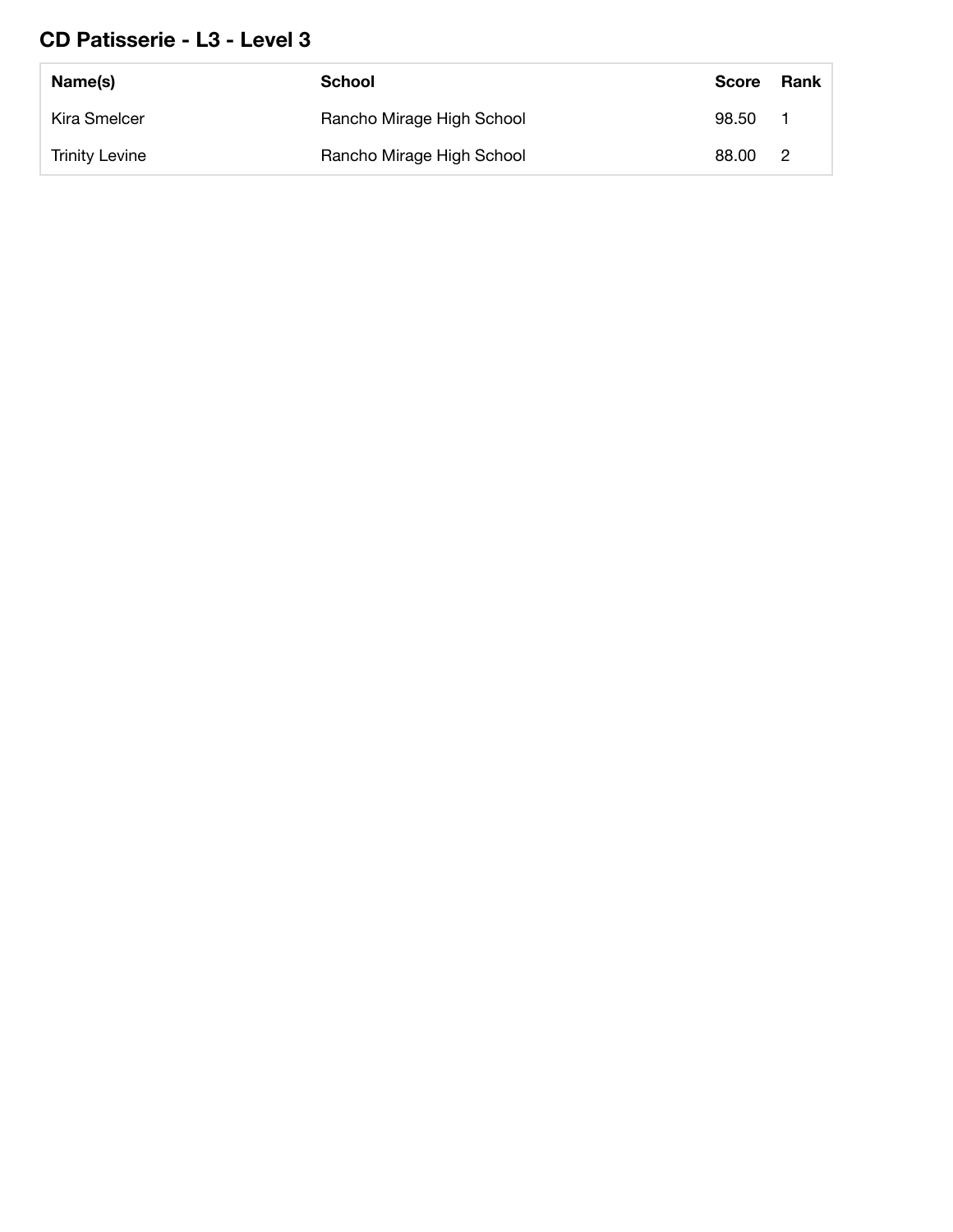#### **Chapter Service Project Display - L1, 2-3 - Level 1**

| Name(s)                         | School                        | <b>Score</b> | <b>Rank</b> |
|---------------------------------|-------------------------------|--------------|-------------|
| Cash Coronado<br>Alyssa Godinez | Ysmael Villegas Middle School | 63.00        |             |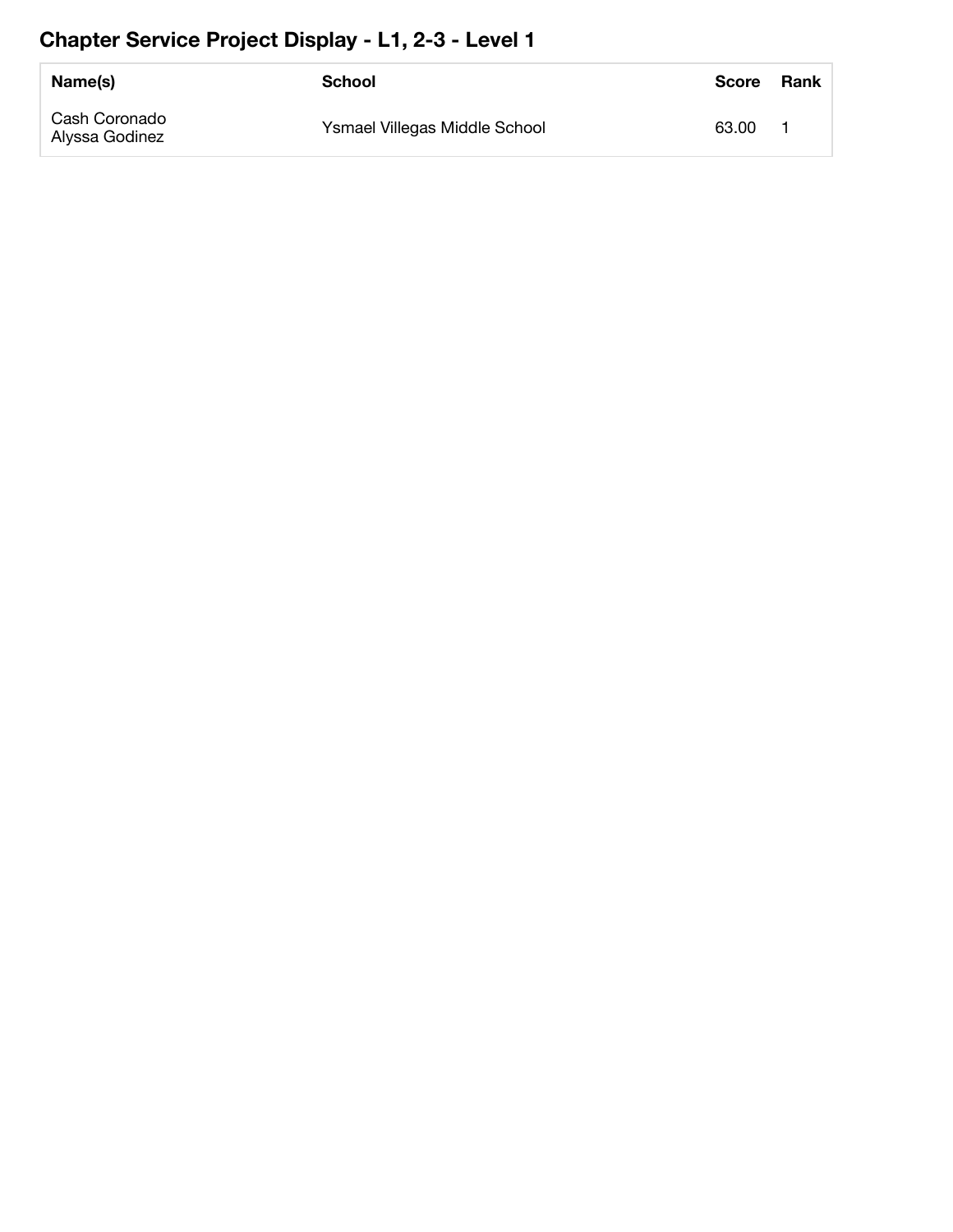#### **Child Development - L1, 2, 3 - Level 3**

| Name(s)           | <b>School</b>               | <b>Score</b> | <b>Rank</b> |
|-------------------|-----------------------------|--------------|-------------|
| Kaitlyn Lonsdale  | Great Oak High School       | 63.00        |             |
| Robert Sotomayor  | Oak Hills High School       |              |             |
| Brianna Bounthavy | <b>Redlands High School</b> |              |             |
| Jasmin Aguilar    | Oak Hills High School       |              |             |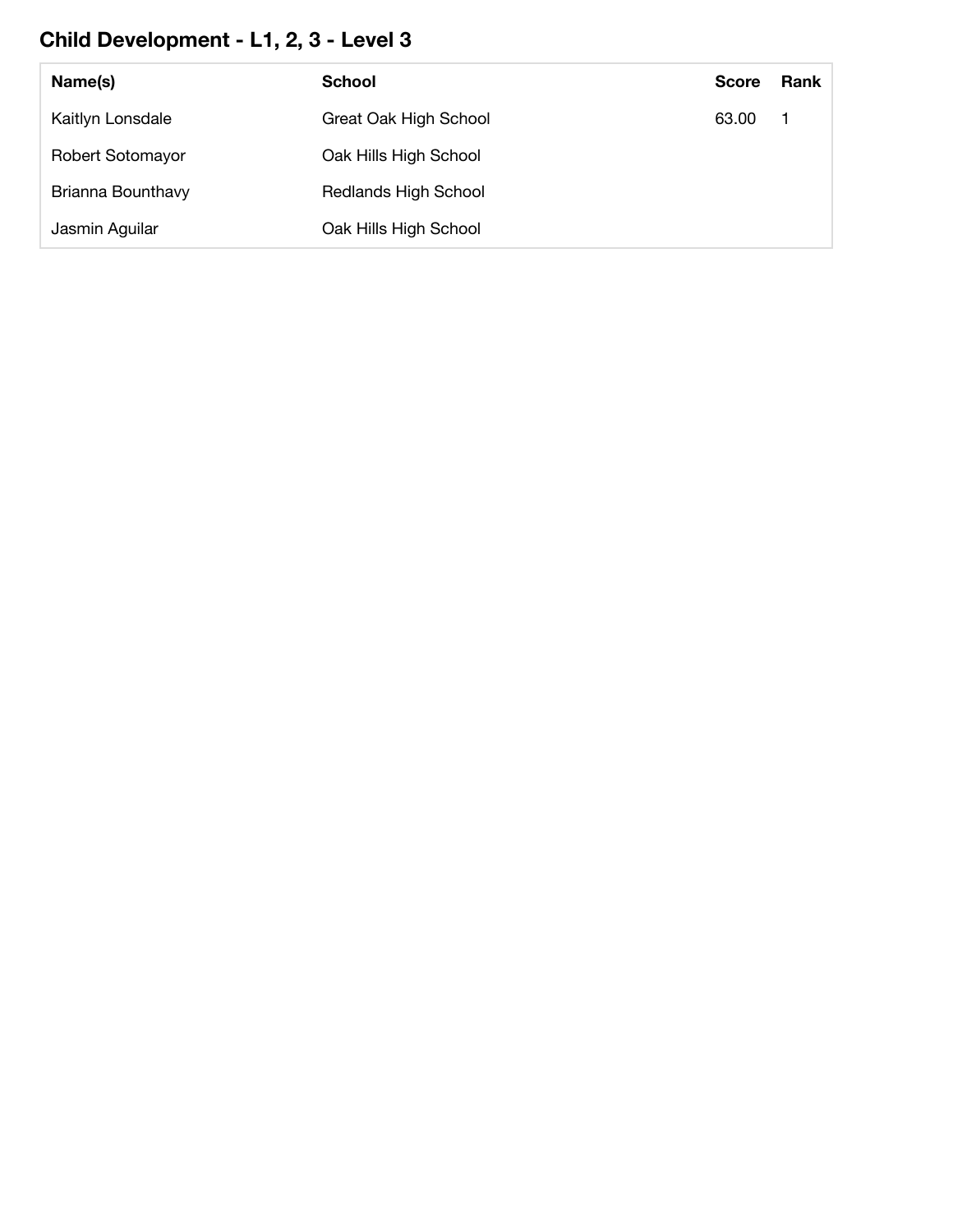#### **Child Development - L1, 2, 3 - Level 2**

| Name(s)         | <b>School</b>         | <b>Score</b> | <b>Rank</b> |
|-----------------|-----------------------|--------------|-------------|
| Amanda Leitzell | Great Oak High School | 71.50        |             |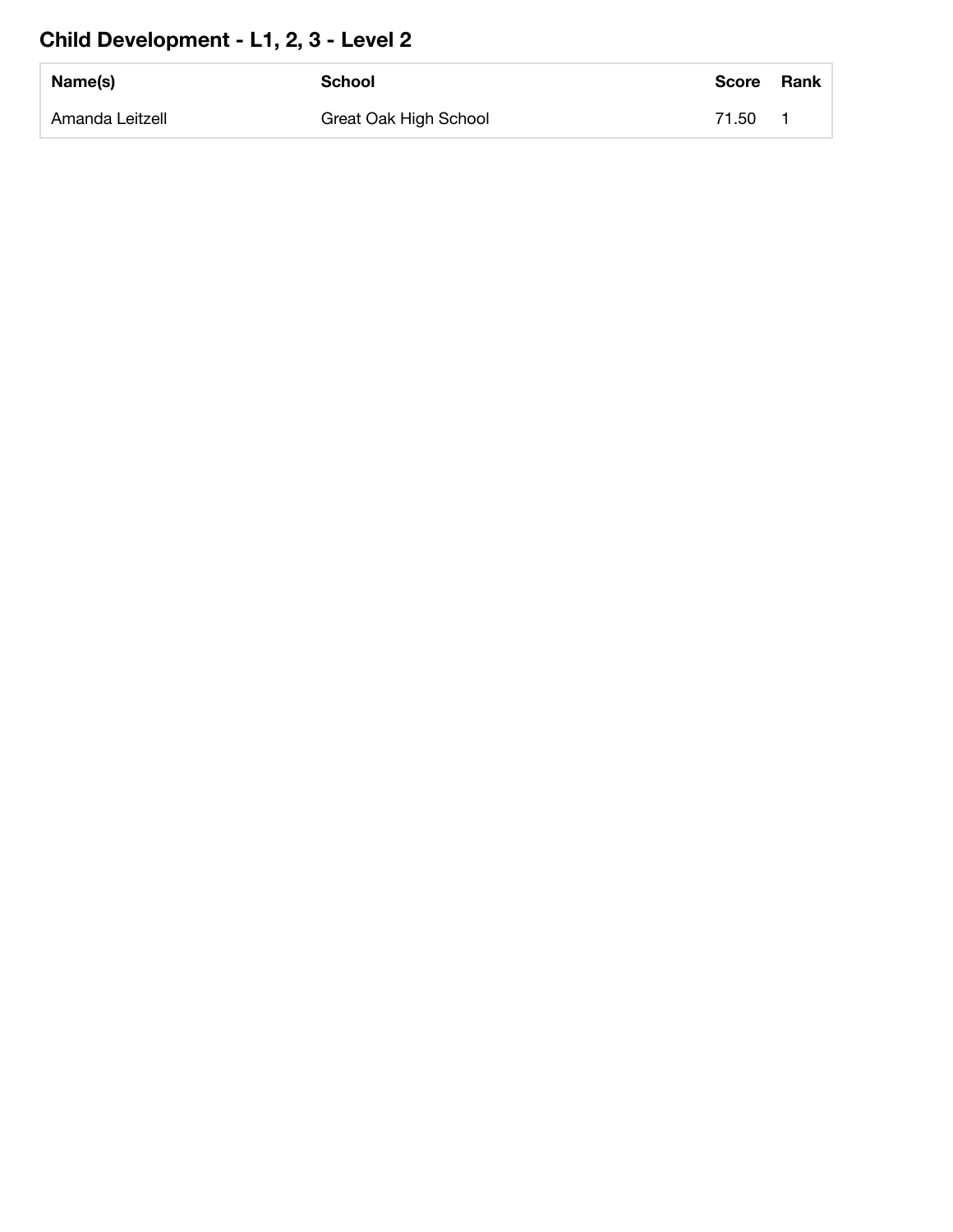#### **Culinary Arts - L3\*\* - Level 3**

| Name(s)                                                        | <b>School</b>                            | <b>Score</b> | Rank           |
|----------------------------------------------------------------|------------------------------------------|--------------|----------------|
| Jimmy Melendez<br>Jeremiah Wooley                              | Rancho Mirage High School                | 88.67        | 5              |
| Jose Rodriguez Garcia<br>John Flores<br>Alexandro Santillan    | <b>Calexico High School</b>              | 90.33        | 3              |
| Vanessa Bruce<br><b>Elixandria Mccrary</b><br>Jaylynn Reyes    | California School for the Deaf-Riverside | 83.33        | 6              |
| Liana Melendez<br>Nathaly Garcia<br>Andrew Zambrano            | Rialto High School                       | 80.00        | 8              |
| <b>Taylor Sell</b><br>Elijah Jenkins<br><b>Hector Valencia</b> | Rancho Mirage High School                | 82.67        | 7              |
| Anthony Espinoza<br>Fernando Nunez-Lucero<br>Valerie Schaefer  | Calexico High School                     | 92.33        | $\overline{2}$ |
| Mateo Cruz<br>Emiliano Acosta<br>Sarah Saragoza                | Centennial High School                   | 89.33        | 4              |
| Daniel Beool<br><b>Usaamah Edwards</b><br>Noemi Ruiz           | California School for the Deaf-Riverside | 93.00        | 1              |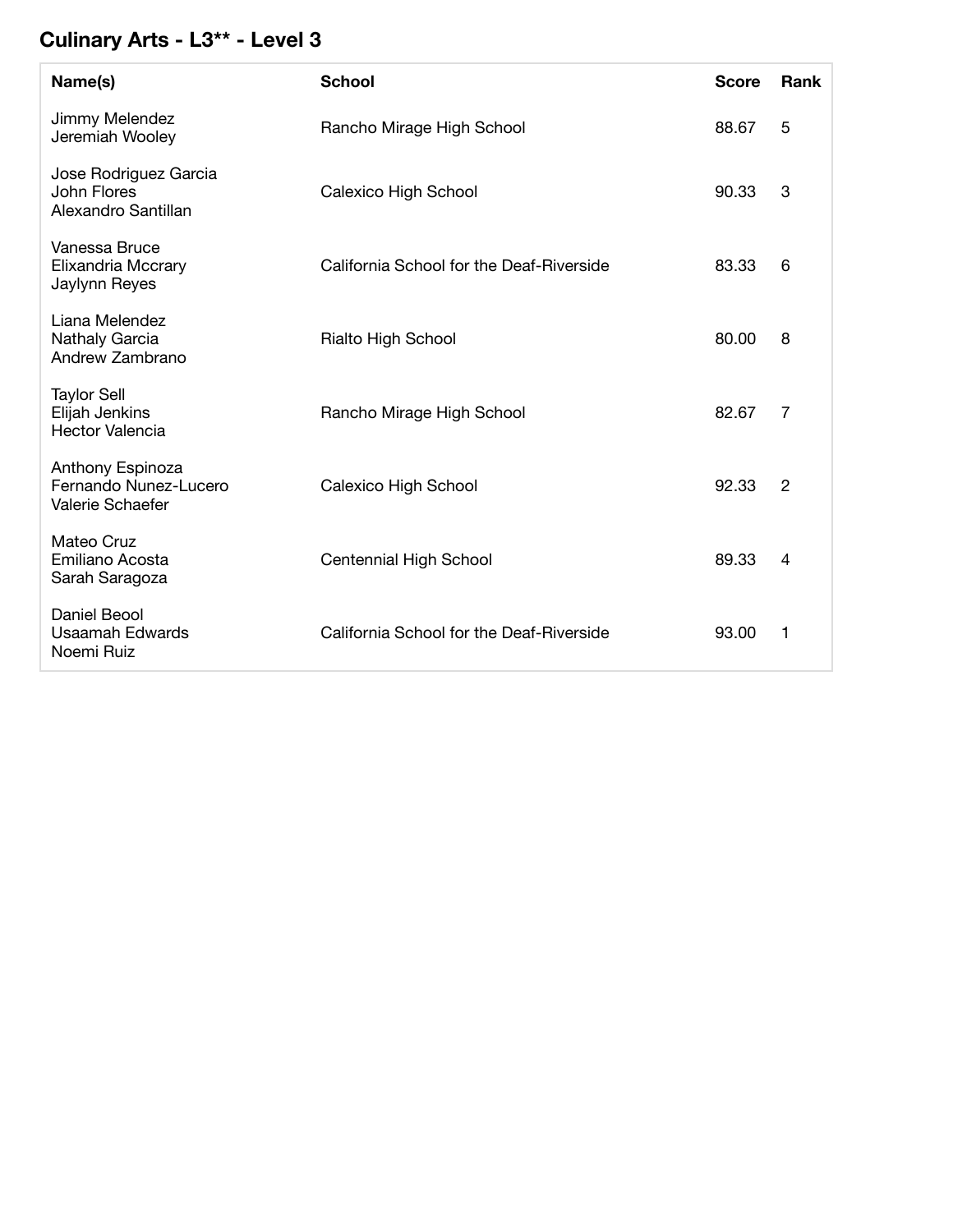#### **Event Management - L1, 2, 3 - Level 2**

| Name(s)      | School                      | <b>Score</b> | Rank |
|--------------|-----------------------------|--------------|------|
| Pauline Wang | Ayala, Ruben S. High School |              |      |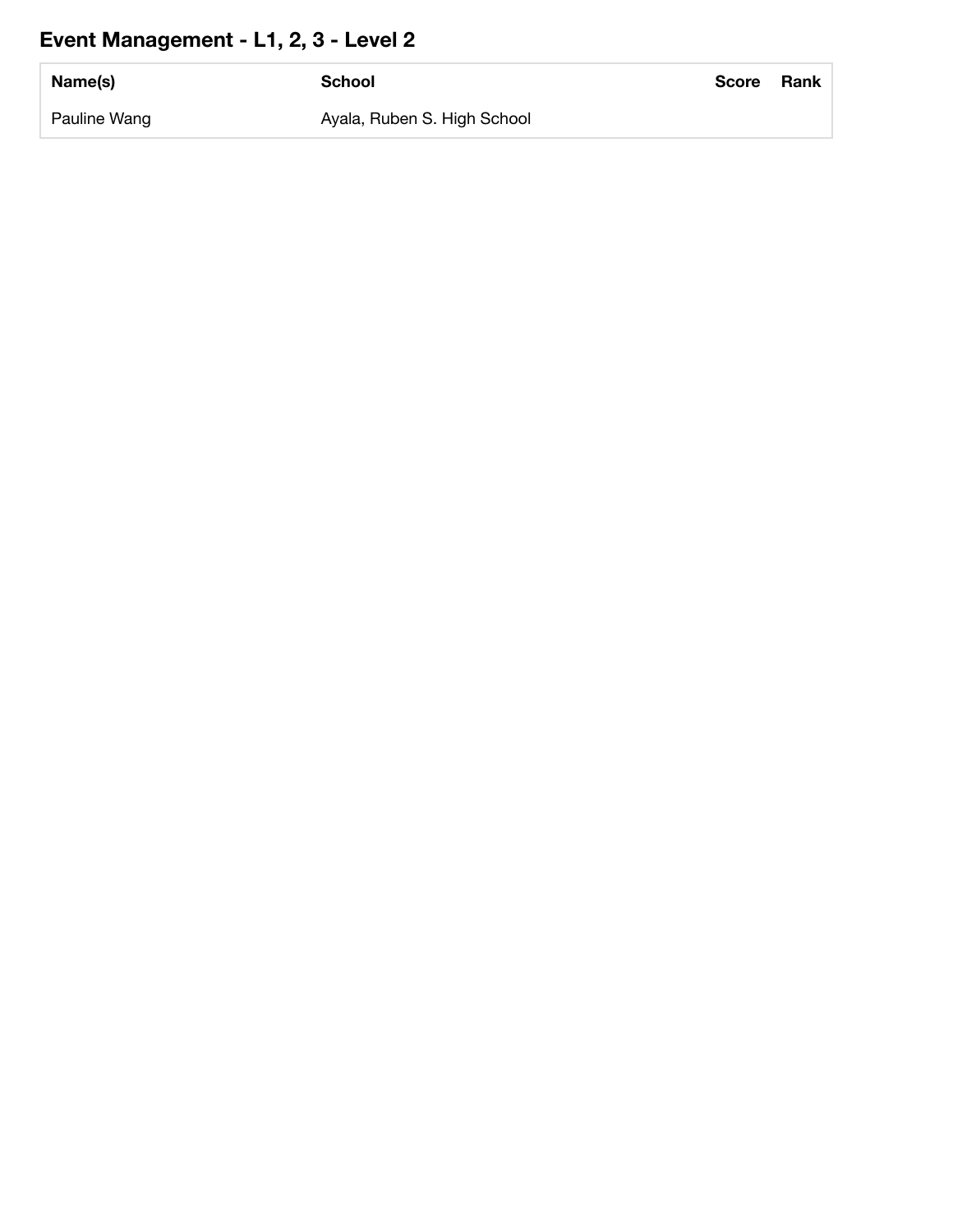# **Event Management - L1, 2, 3 - Level 3**

| Name(s)                                            | School                | <b>Score</b> | Rank |
|----------------------------------------------------|-----------------------|--------------|------|
| Andrea Torres<br>Anahi Aguirre<br>Rachel Feinstein | Oak Hills High School | 75.67        |      |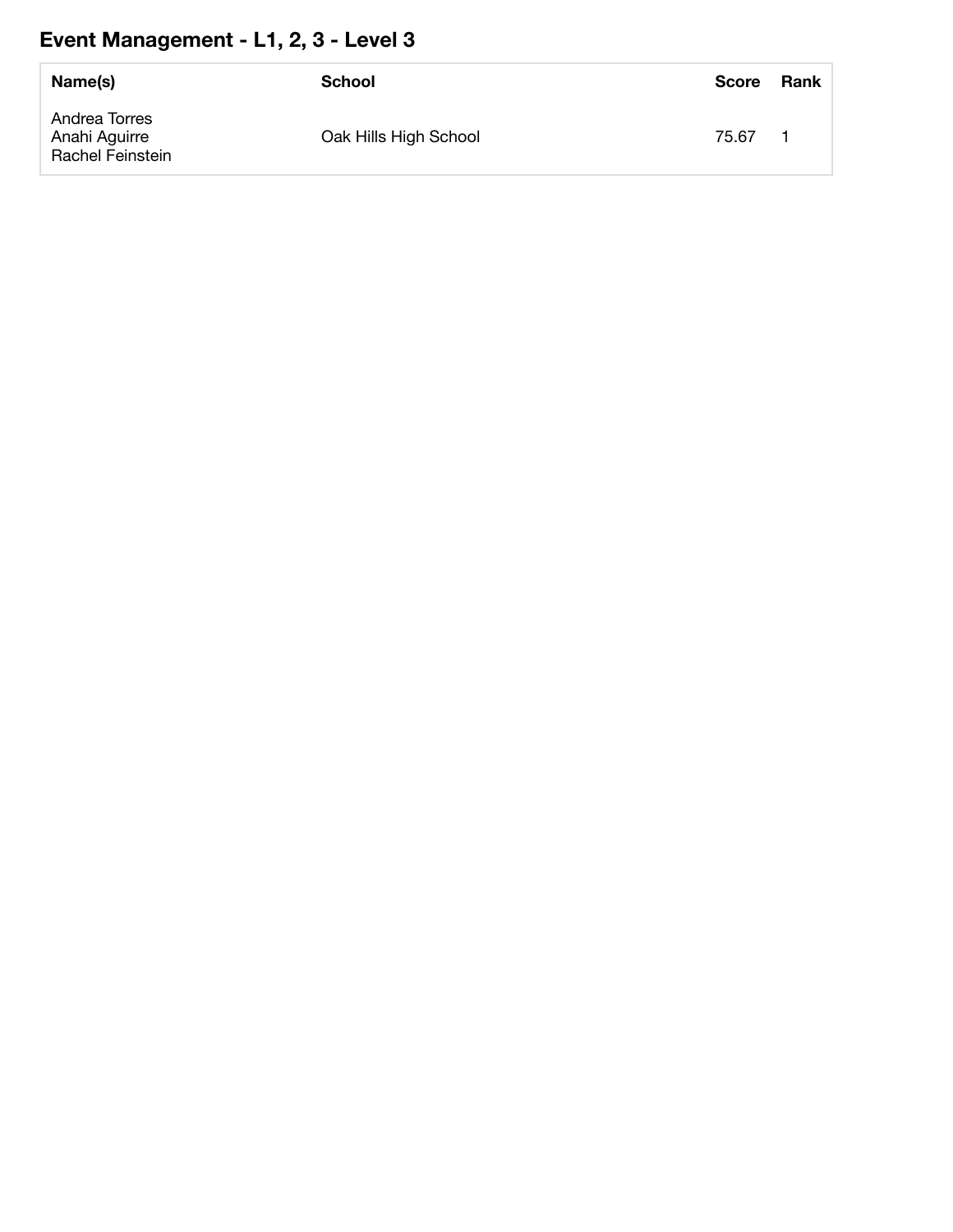#### **Focus on Children - L1, 2, 3 - Level 3**

| Name(s)                                                     | <b>School</b>                   | <b>Score</b> | <b>Rank</b> |
|-------------------------------------------------------------|---------------------------------|--------------|-------------|
| <b>Matthew Mendez</b><br>Linnet Martinez<br>Jaidy Rodriguez | Sultana High School             | 75.00        |             |
| Alejandra Roman<br><b>Monserratt Ortiz</b>                  | Wilmer Amina Carter High School | 55.00        | 0           |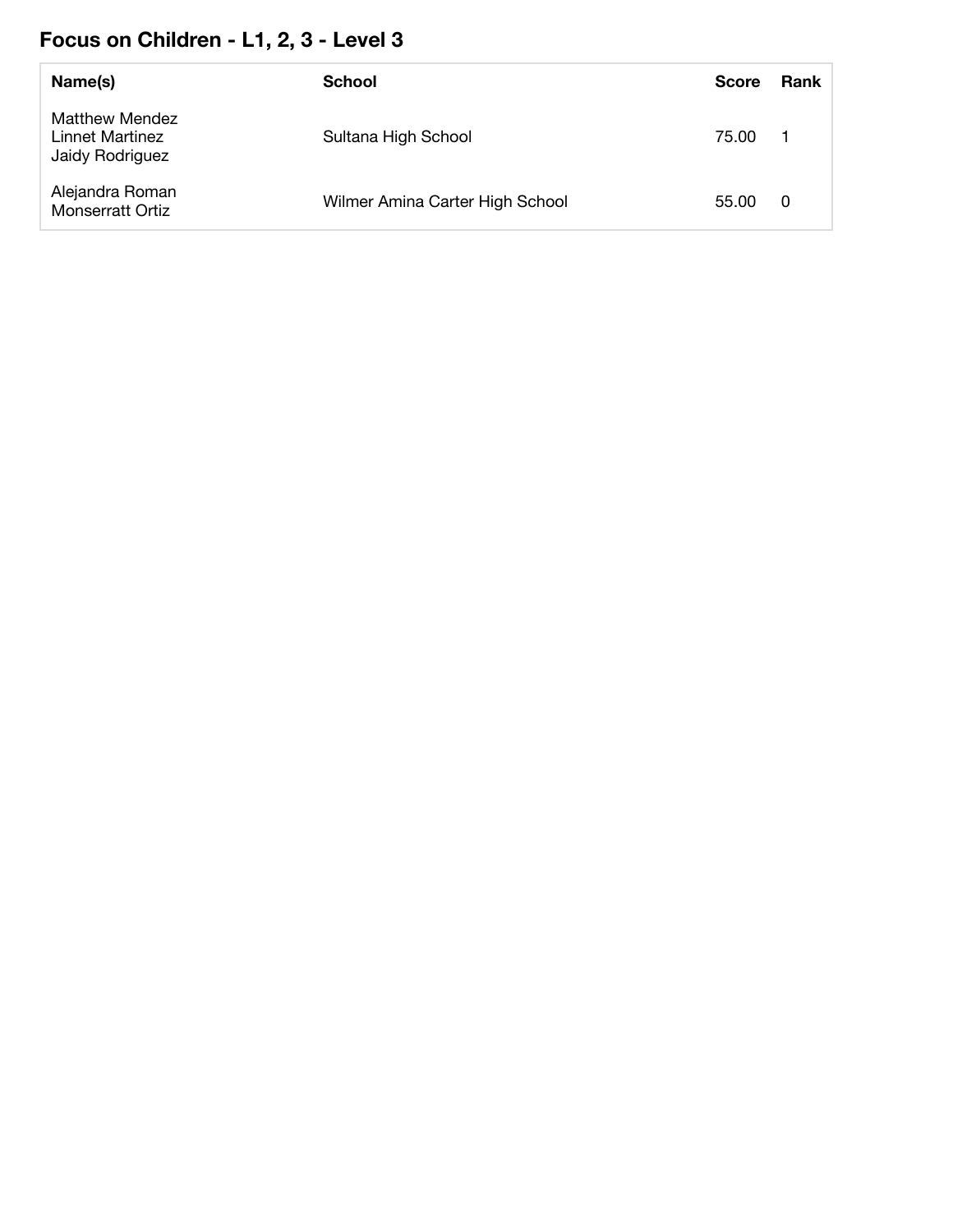#### **Focus on Children - L1, 2, 3 - Level 2**

| Name(s)                                            | <b>School</b>               | <b>Score</b> | <b>Rank</b> |
|----------------------------------------------------|-----------------------------|--------------|-------------|
| Amy Ryew<br>Karen Lee                              | Ayala, Ruben S. High School | 39.50        | - 0         |
| Isabella Chiarilli<br>Claire Lander<br>Kylie Loper | Great Oak High School       | 74.00        | - 1         |
| Rachele Lee                                        | Ayala, Ruben S. High School |              |             |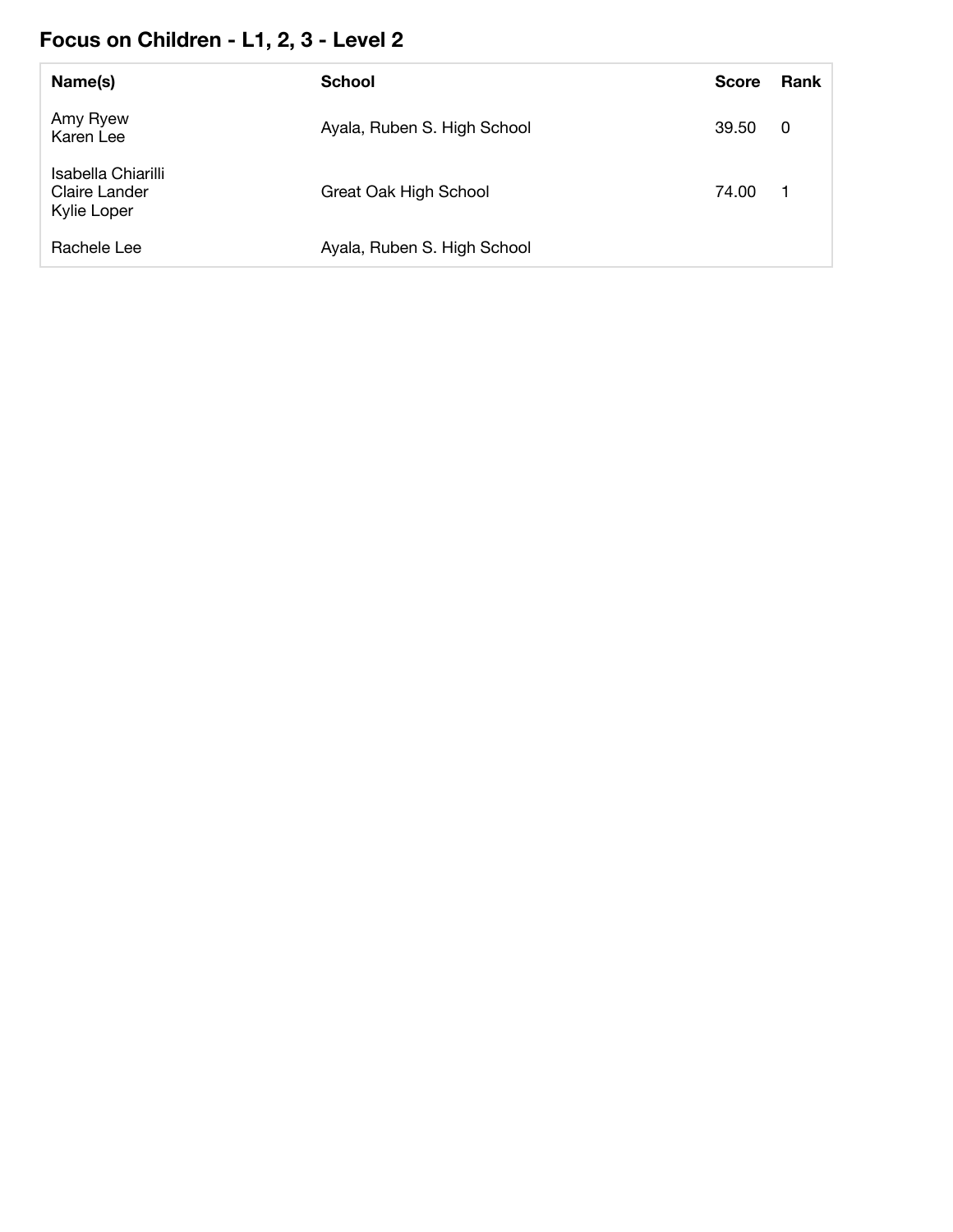# **Food Innovations - L1, 2, 3 - Level 1**

| Name(s)                                  | <b>School</b>                        | <b>Score</b> | <b>Rank</b>    |
|------------------------------------------|--------------------------------------|--------------|----------------|
| Julian Sandoval<br><b>Terry Tebbetts</b> | Ysmael Villegas Middle School        | 97.00        | $\overline{2}$ |
| Lily Van vorce<br>Viviana Garcia         | Ysmael Villegas Middle School        | 95.00        | -3             |
| Cynthia Zarate<br>Samantha Andrade       | <b>Ysmael Villegas Middle School</b> | 98.50        | - 1            |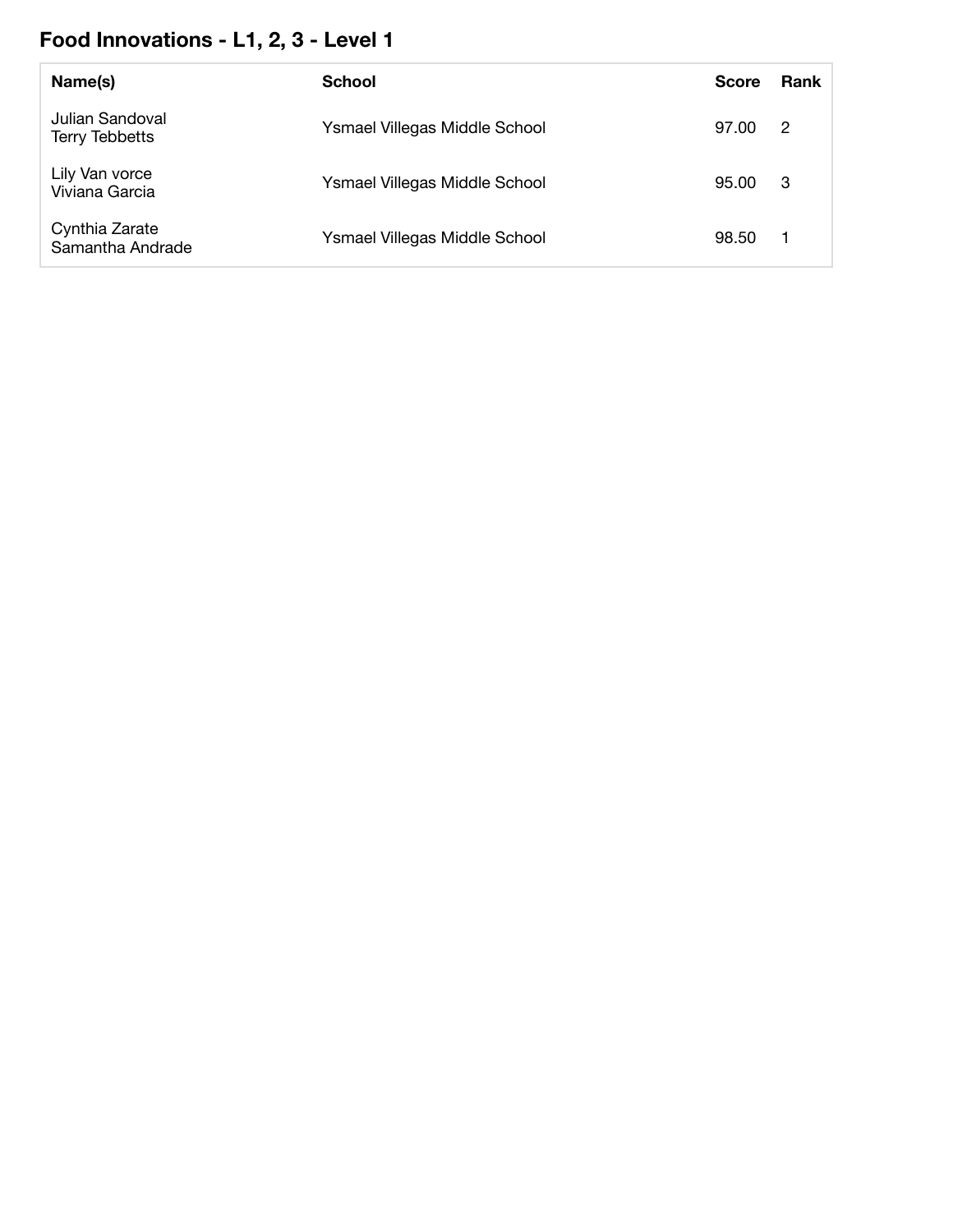# **Food Innovations - L1, 2, 3 - Level 3**

| Name(s)                               | <b>School</b>         | <b>Score</b> | <b>Rank</b> |
|---------------------------------------|-----------------------|--------------|-------------|
| Paris Dugan<br><b>Blakely Creamer</b> | Great Oak High School | 96.50        |             |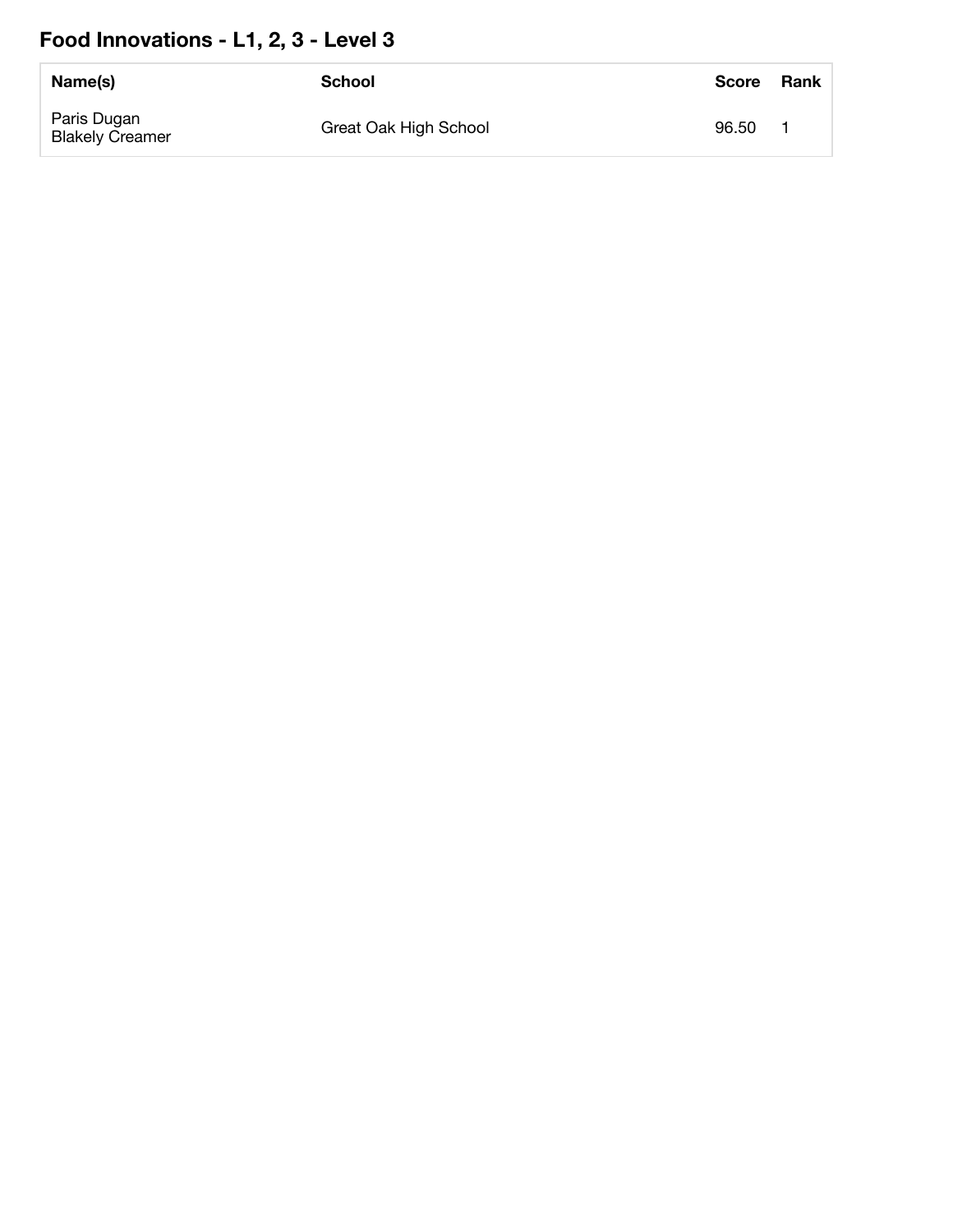#### **Hospitality, Tourism, and Recreation - L2, 3 - Level 2**

| Name(s)                   | School                      | <b>Score</b> | <b>Rank</b> |
|---------------------------|-----------------------------|--------------|-------------|
| Eunice Ann<br>Kelly Cheng | Ayala, Ruben S. High School | 79.00        |             |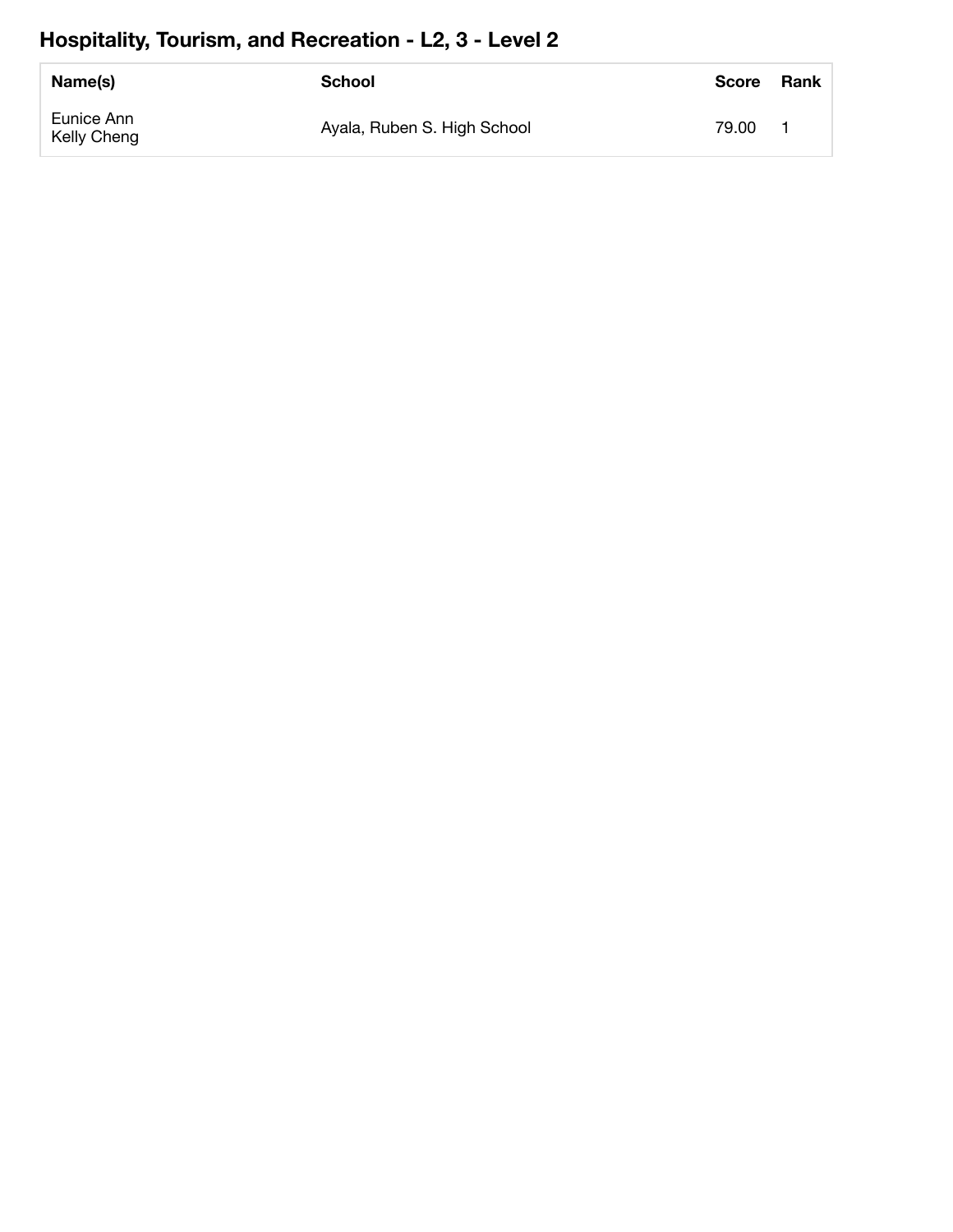#### **Job Interview - L2, 3 - Level 3**

| Name(s)      | School                                   | <b>Score</b> | Rank |
|--------------|------------------------------------------|--------------|------|
| Ny\'kel Best | California School for the Deaf-Riverside | 75.00        |      |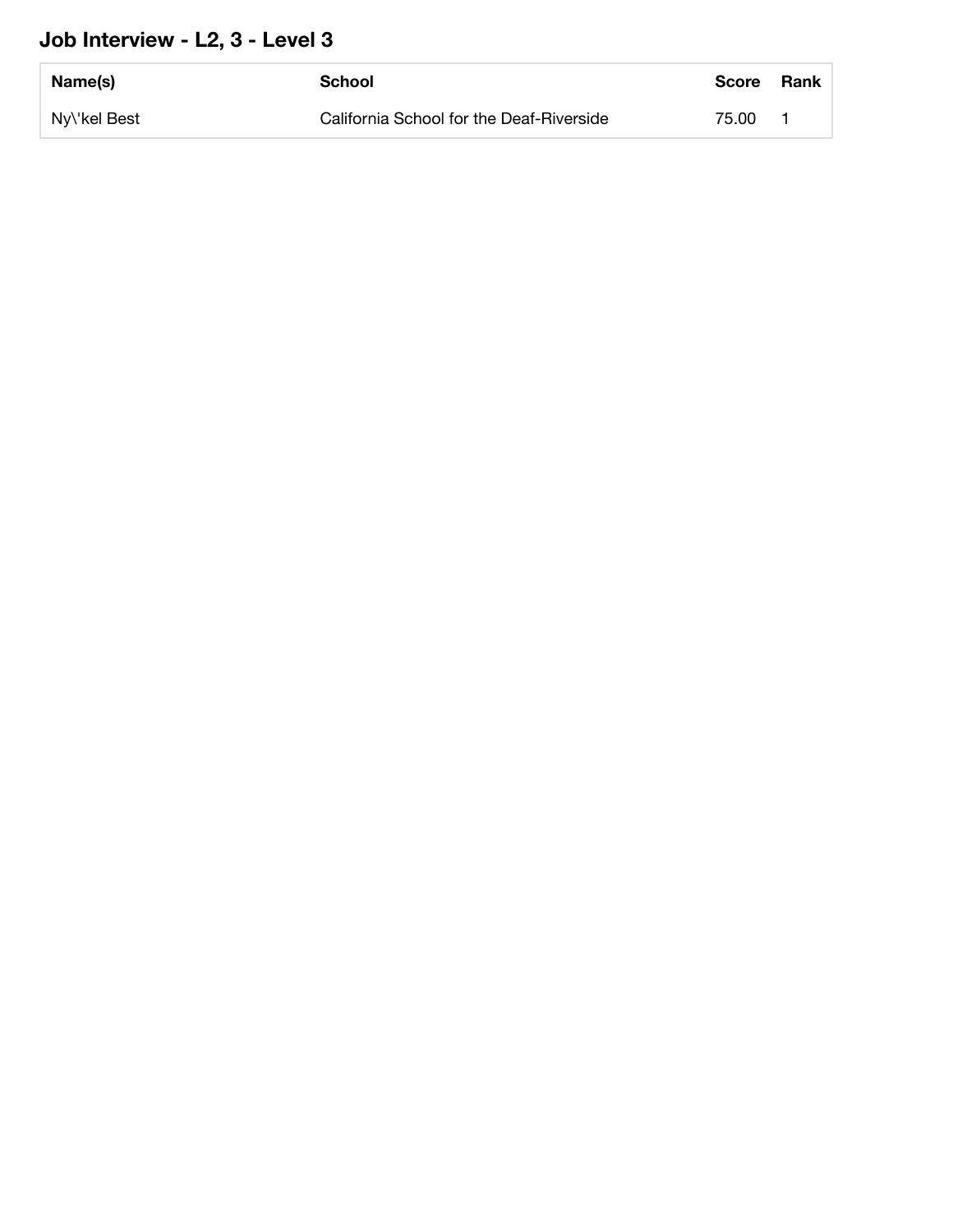# **Menu Planning and Table Display - L1, 2, 3 - Level 3**

| Name(s)                | <b>School</b>                            | Score | Rank           |
|------------------------|------------------------------------------|-------|----------------|
| <b>Krystal Costas</b>  | <b>Redlands High School</b>              | 82.00 | -2             |
| <b>Anthony Salazar</b> | Rancho Mirage High School                | 59.00 | 0              |
| Rafael Davila          | California School for the Deaf-Riverside | 82.50 | $\overline{1}$ |
| Isabelle Maderios      | Centennial High School                   | 81.50 | -3             |
| Victoria Lapuzza       | Rancho Mirage High School                | 65.00 | 4              |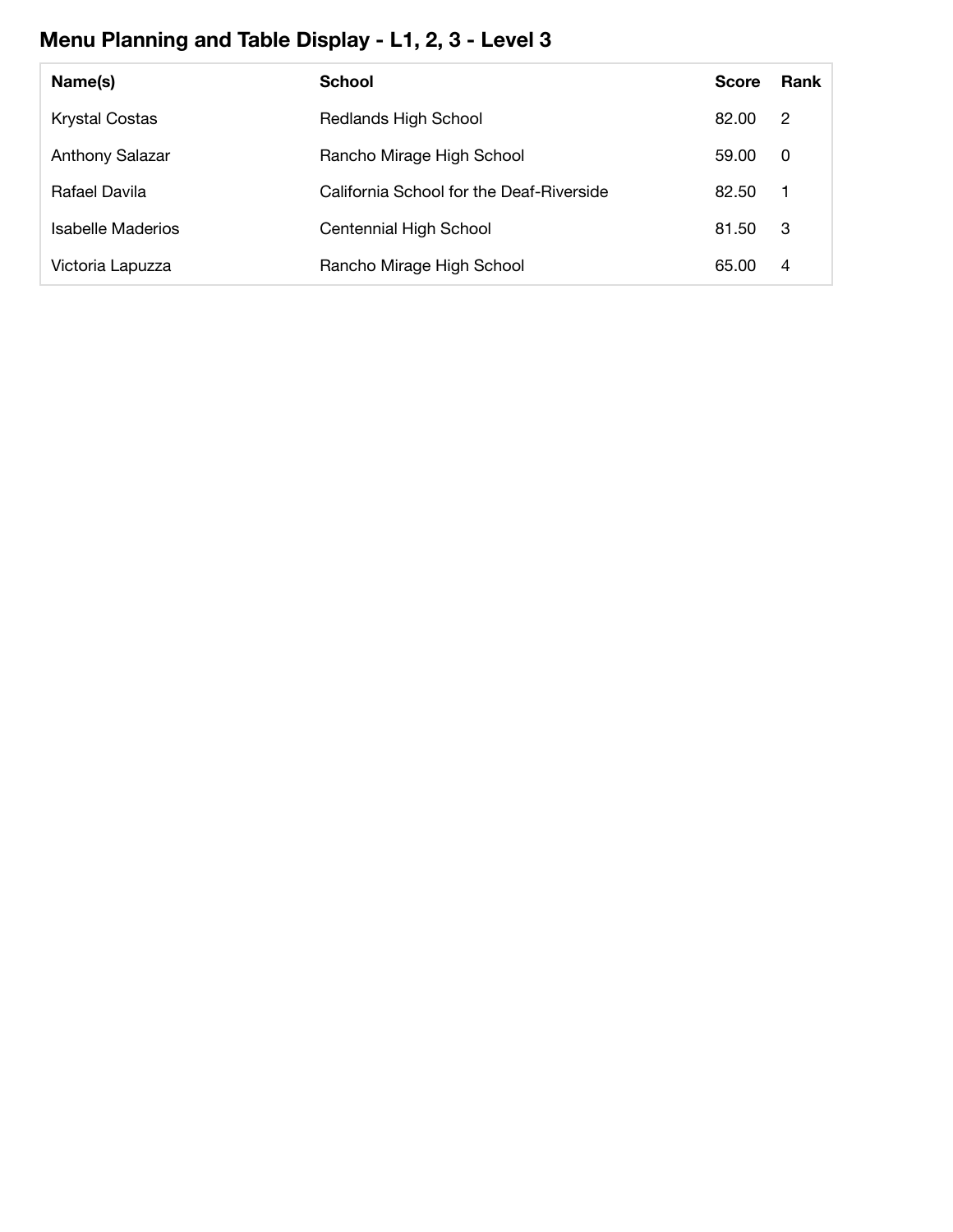# **Professional Presentation - L1, 2, 3 - Level 3**

| Name(s)                                   | School                | <b>Score</b> | <b>Rank</b> |
|-------------------------------------------|-----------------------|--------------|-------------|
| Jacqueline Moore-DeLeon<br>Macie Marshall | Great Oak High School | 53.50        | - 0         |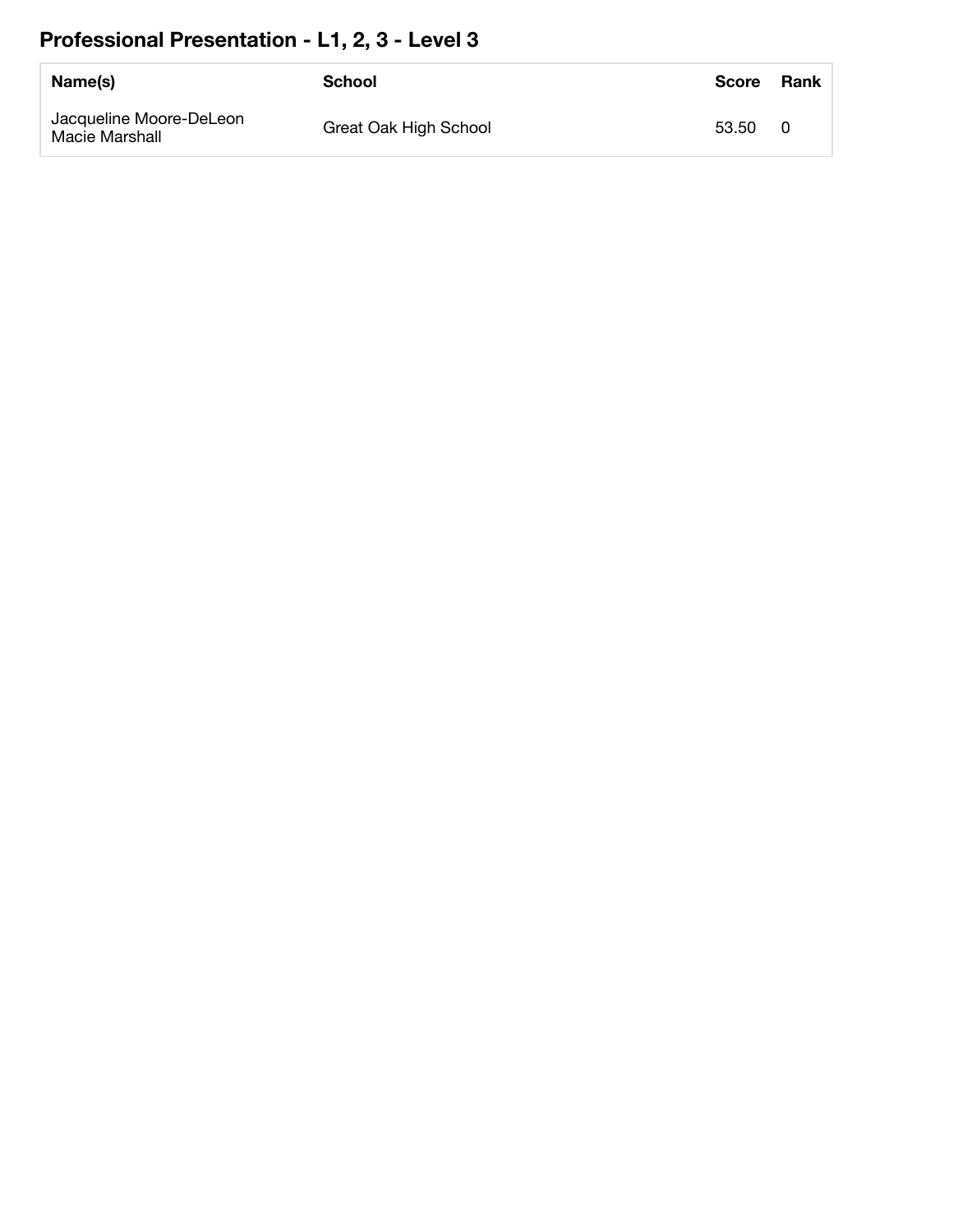#### **Repurpose and Redesign - L1, 2, 3 - Level 1**

| Name(s)                                         | School                        | <b>Score</b> | <b>Rank</b> |
|-------------------------------------------------|-------------------------------|--------------|-------------|
| <b>Madison McNeeley</b><br><b>Ashley Hutton</b> | Ysmael Villegas Middle School | 86.00        |             |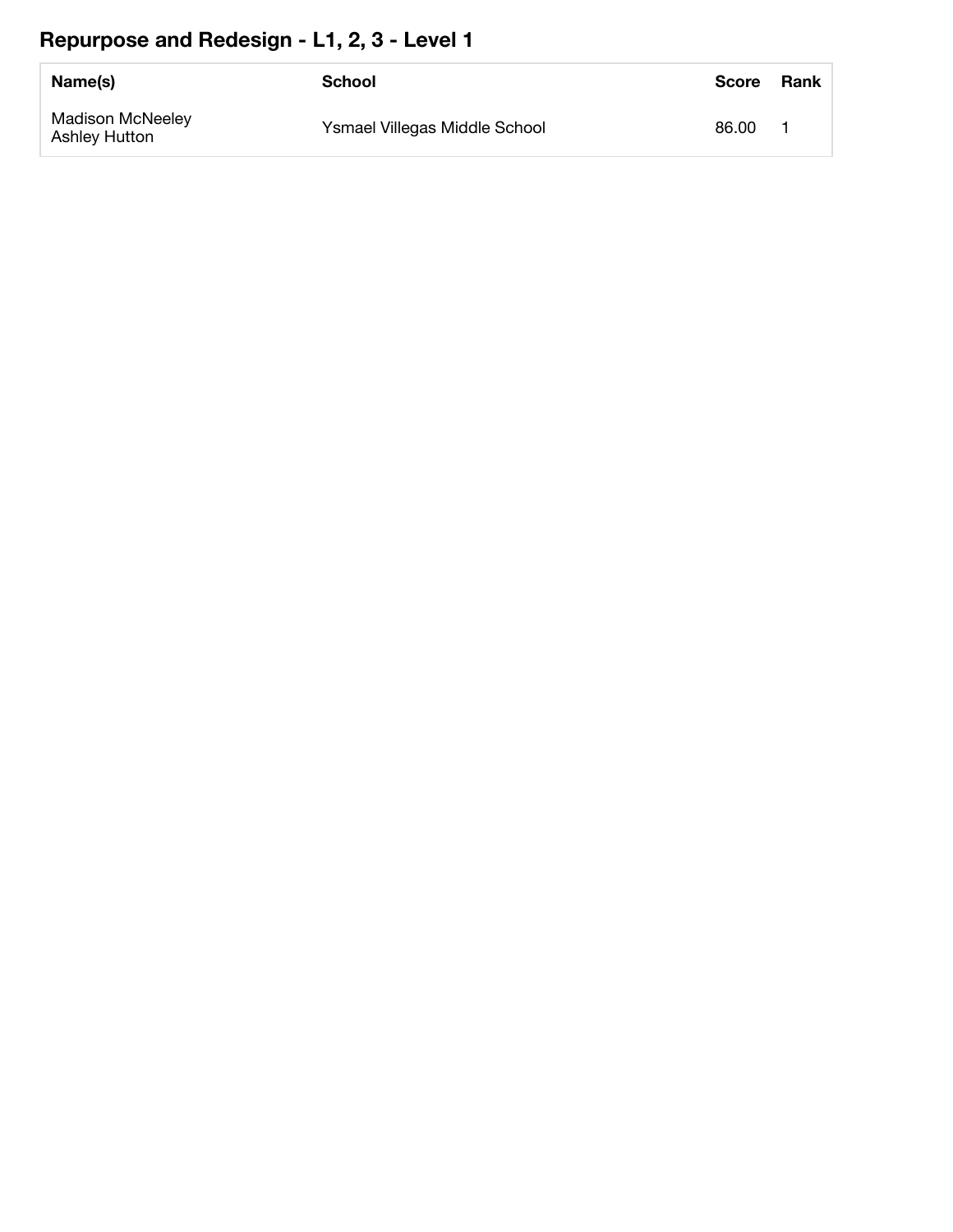#### **Room Design - L1, 2, 3 - Level 2**

| Name(s)           | <b>School</b>          | <b>Score</b> | <b>Rank</b> |
|-------------------|------------------------|--------------|-------------|
| Samantha Madewell | Centennial High School | 79.00        |             |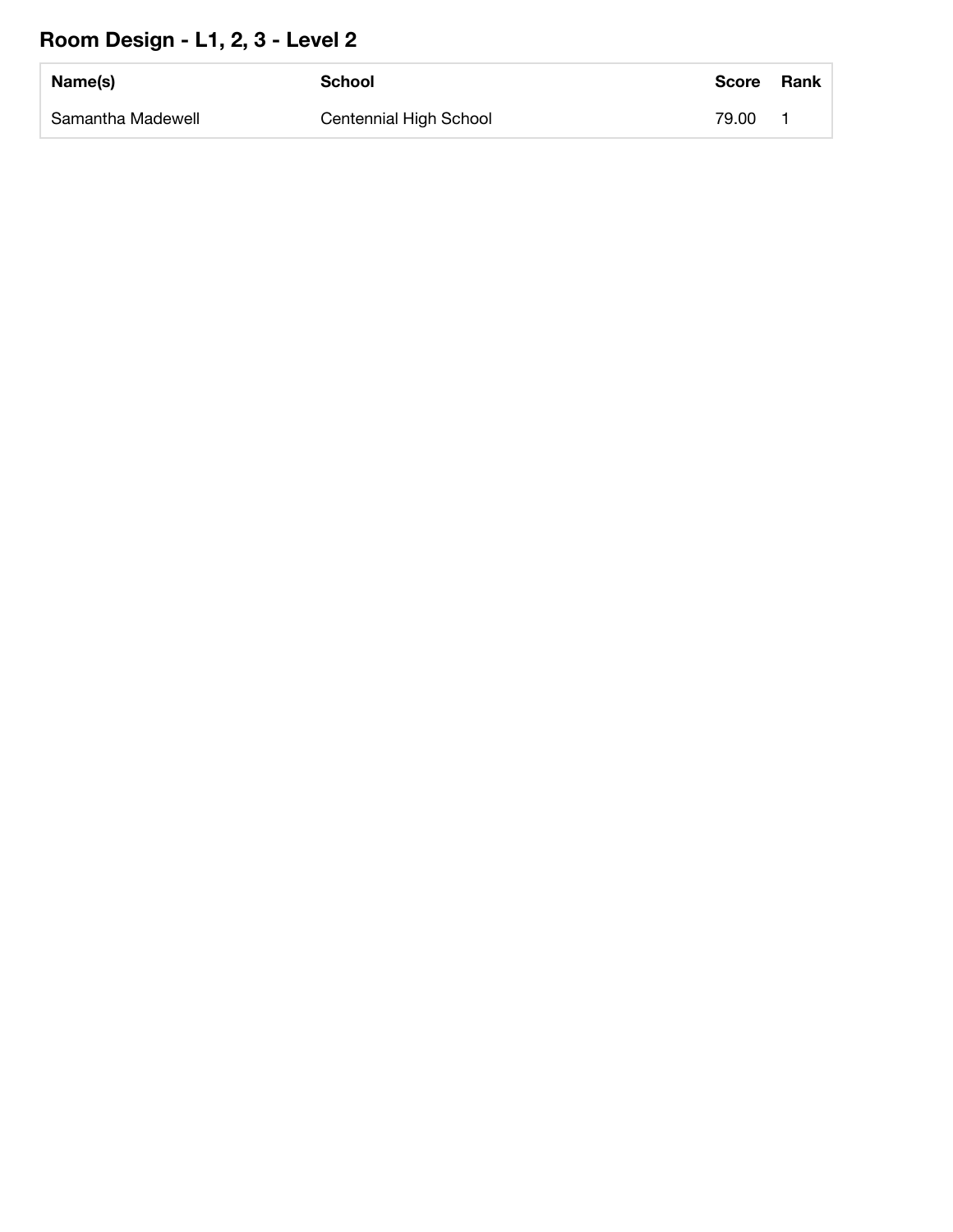#### **Room Design - L1, 2, 3 - Level 1**

| Name(s)         | School                        | <b>Score</b> | Rank |
|-----------------|-------------------------------|--------------|------|
| Estefania Gomez | Ysmael Villegas Middle School | 77.50        |      |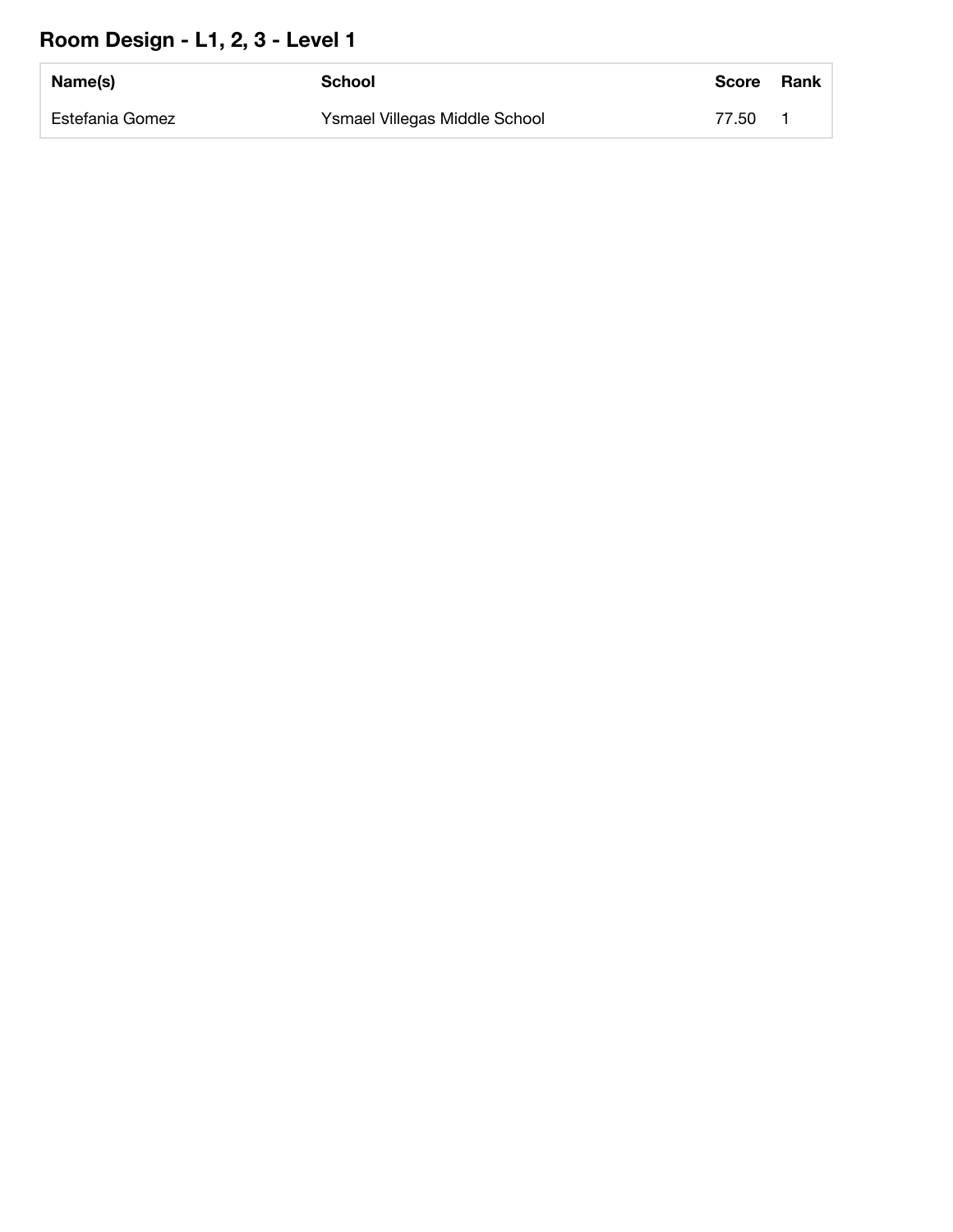#### **Salad Preparation - L1, 2, 3 - Level 2**

| Name(s)       | School                                   | <b>Score</b> | Rank |
|---------------|------------------------------------------|--------------|------|
| Tabitha Babin | California School for the Deaf-Riverside | 75.50        |      |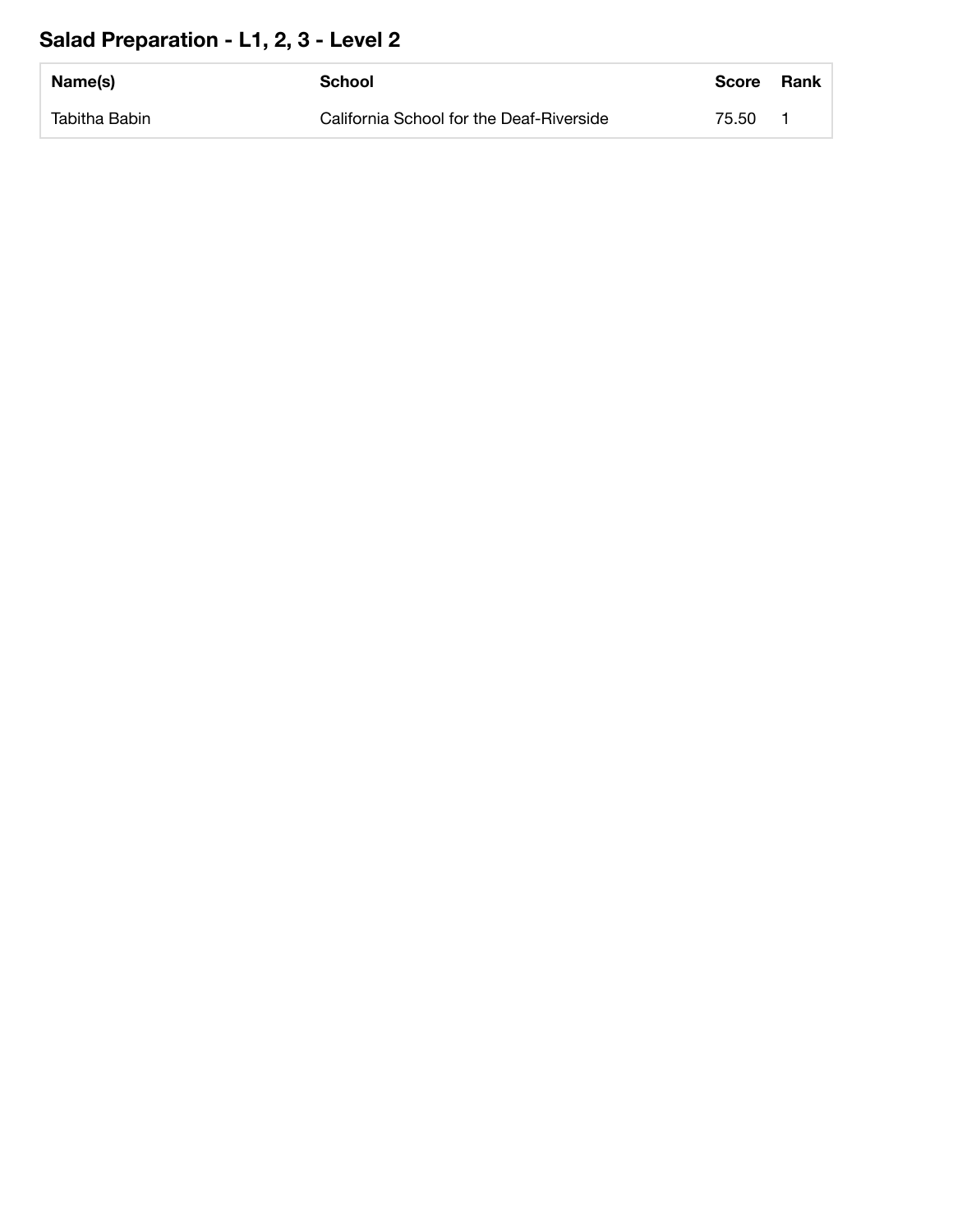#### **Sewing Construction - L1, 2 - Level 1**

| Name(s)           | School                        | <b>Score</b> | <b>Rank</b> |
|-------------------|-------------------------------|--------------|-------------|
| Franchesca Poates | Ysmael Villegas Middle School | 95.50        |             |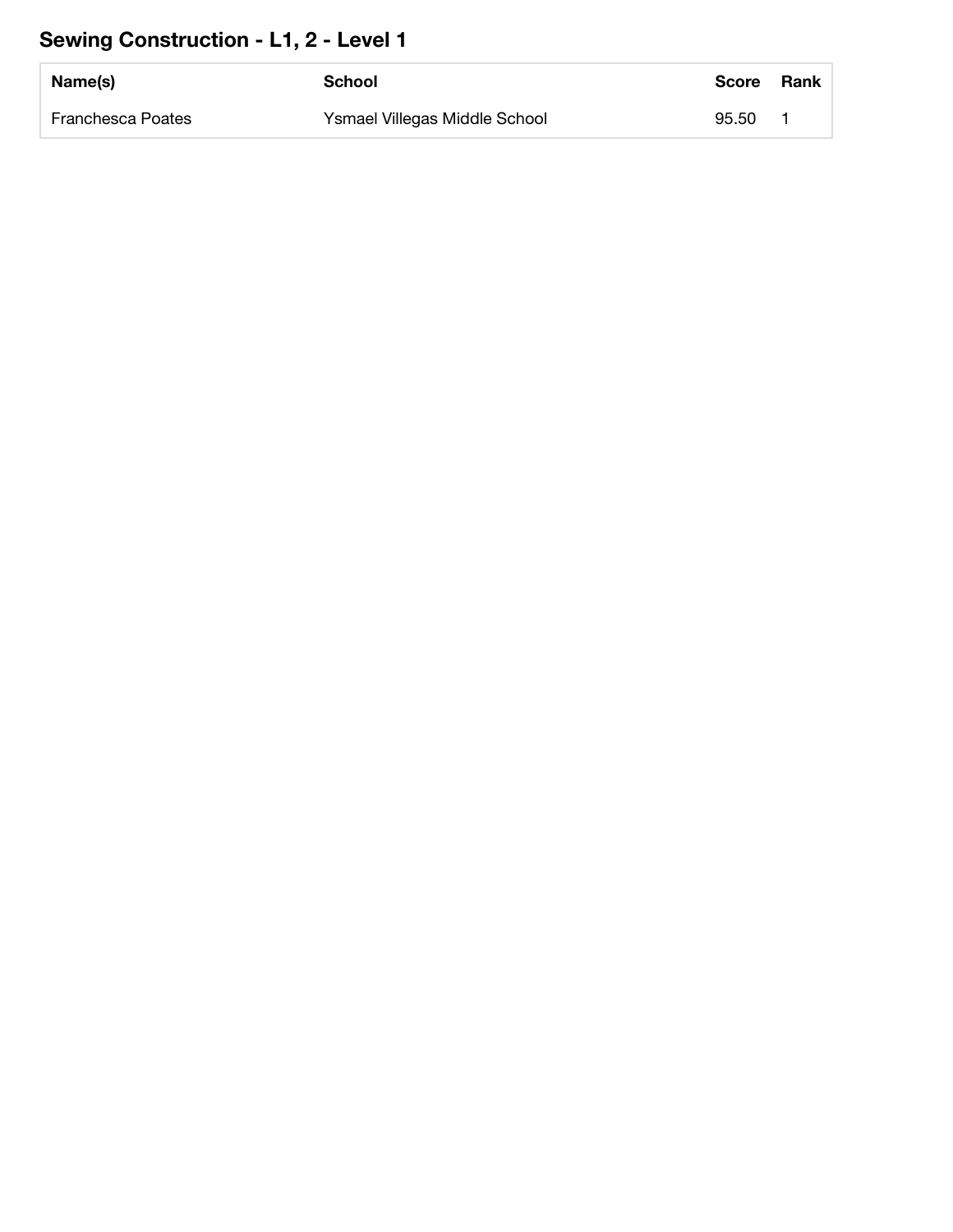#### **Sports Nutrition - L1, 2, 3 - Level 3**

| Name(s)      | <b>School</b>          | <b>Score</b> | Rank |
|--------------|------------------------|--------------|------|
| Dani Bryan   | Centennial High School | 78.00        |      |
| Junior Aylas | Oak Hills High School  |              |      |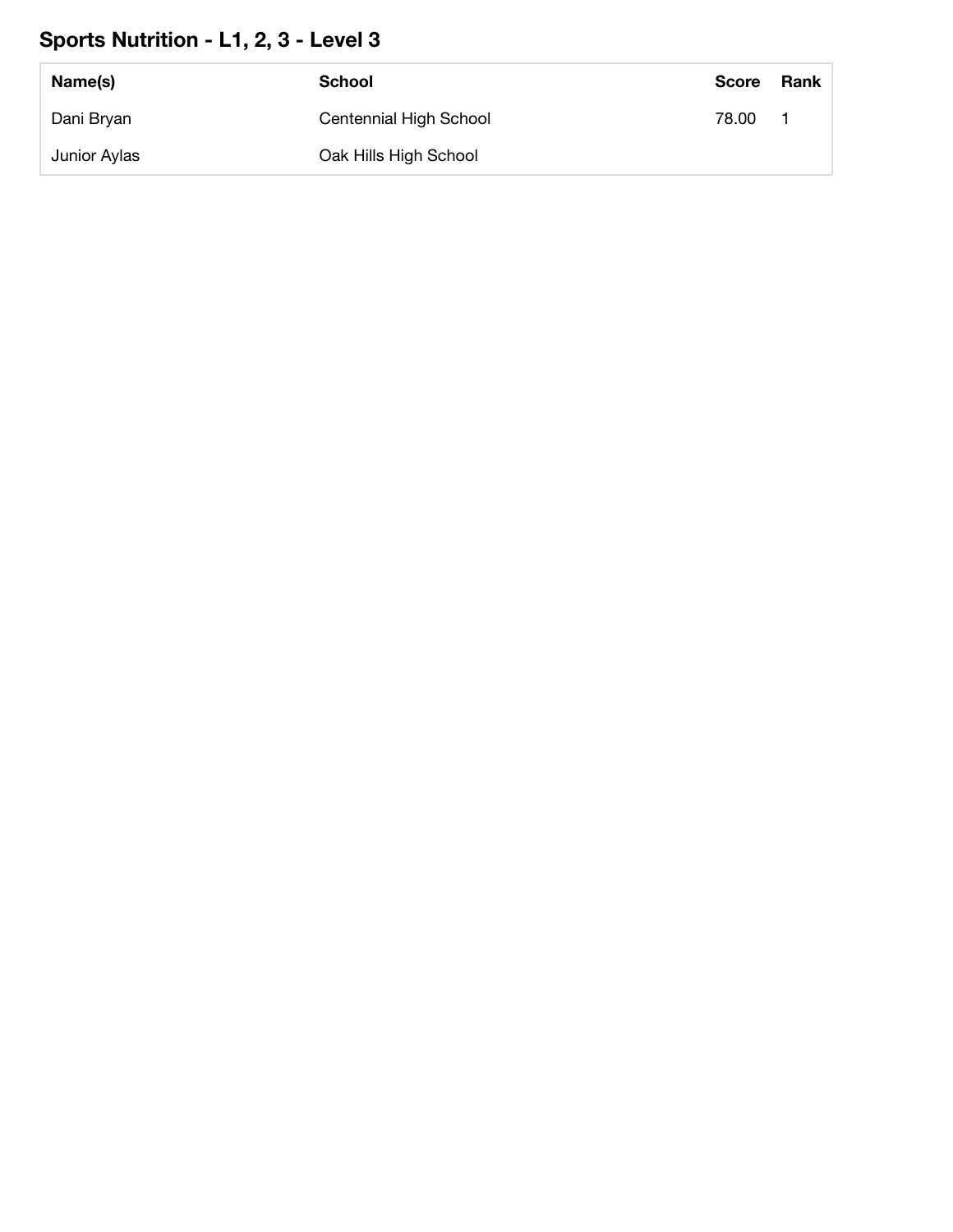#### **Sustainabilty Challenge - L1, 2, 3 - Level 1**

| Name(s)    | School                        | Score | Rank |
|------------|-------------------------------|-------|------|
| Bill Taing | Ysmael Villegas Middle School | 76.00 |      |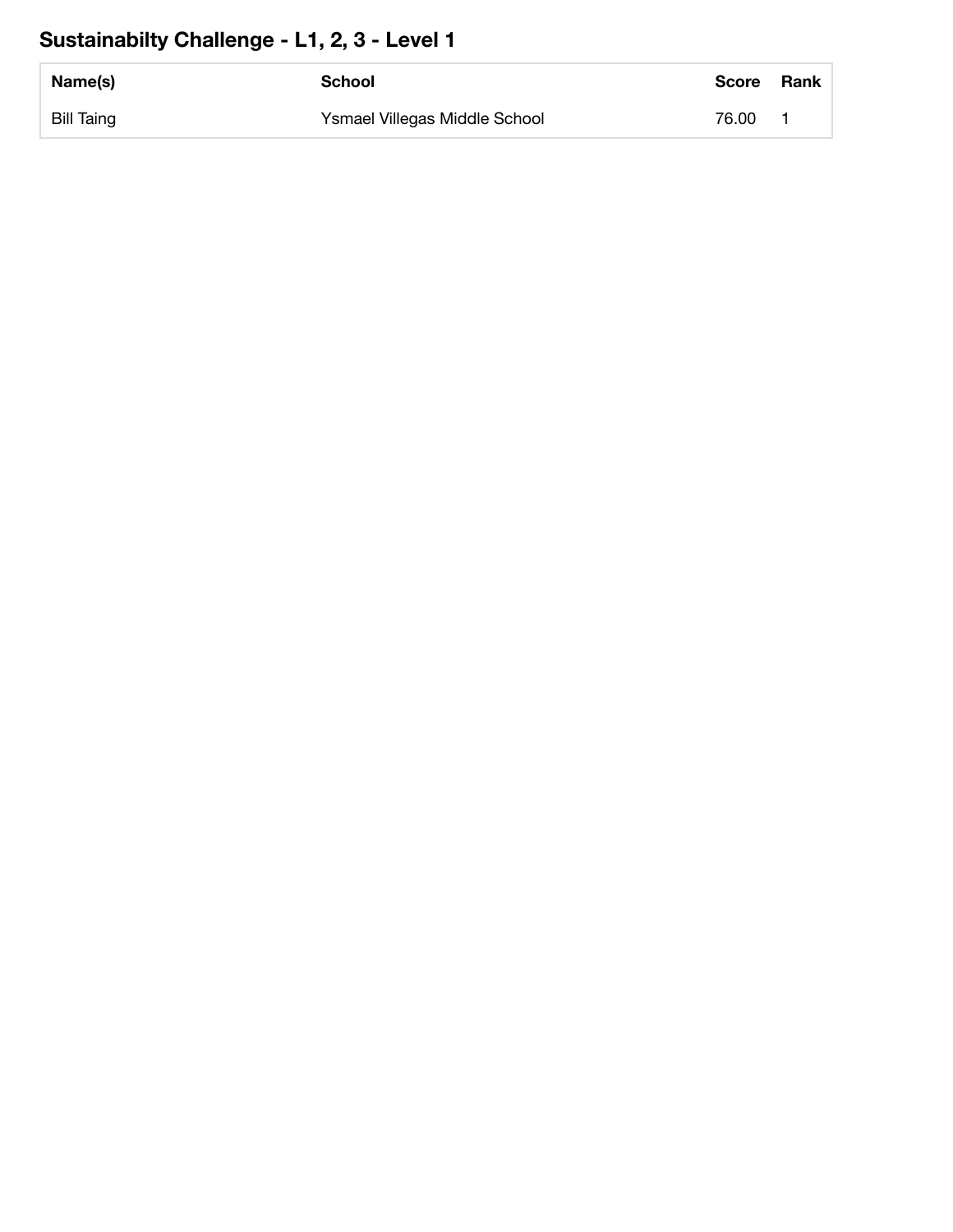# **Sustainabilty Challenge - L1, 2, 3 - Level 3**

| Name(s)                                       | <b>School</b>               | <b>Score</b> | <b>Rank</b> |
|-----------------------------------------------|-----------------------------|--------------|-------------|
| <b>Stanley Chan</b><br>Lucy Hsu<br>Dahee Jang | Ayala, Ruben S. High School | 79.00        |             |